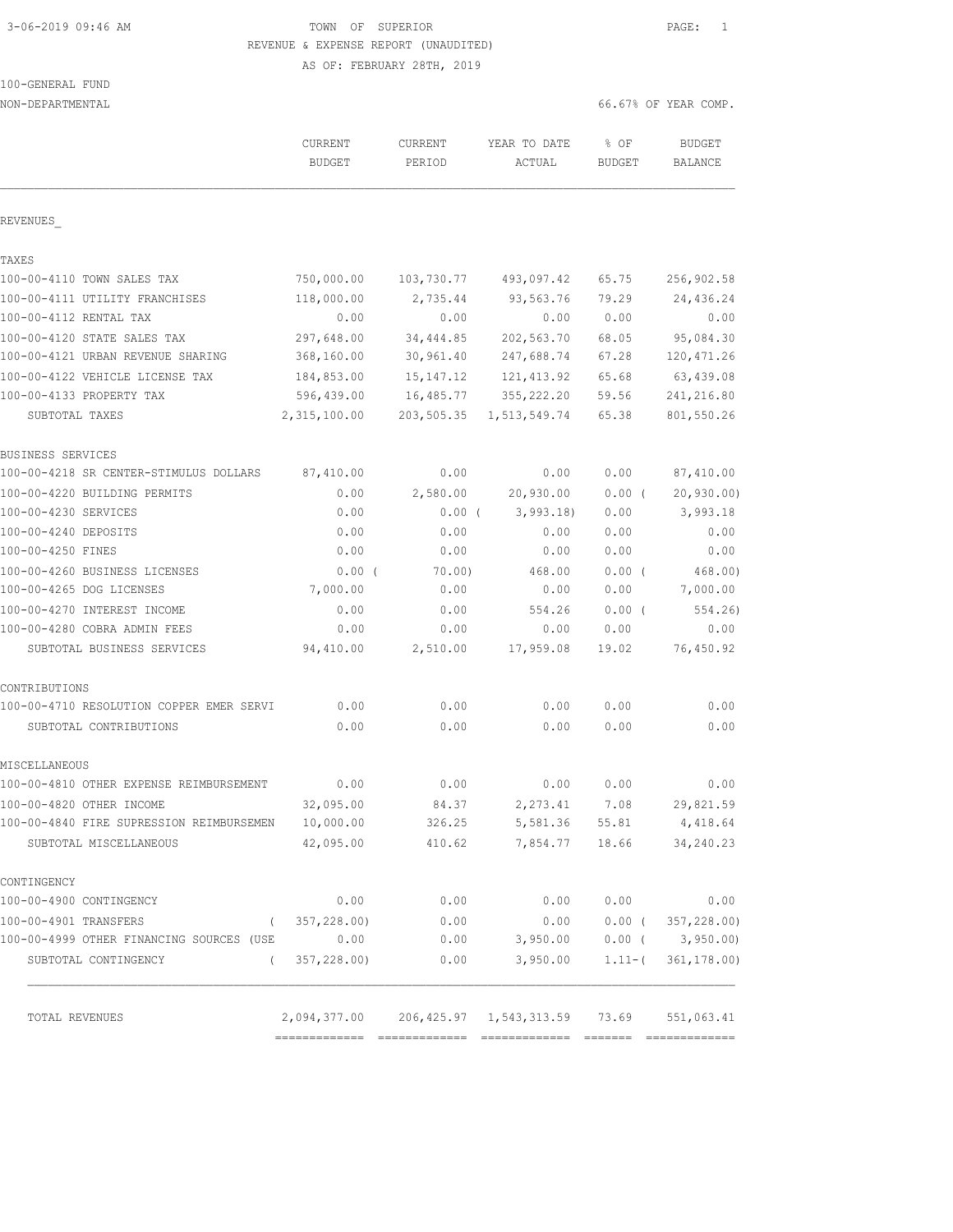## 3-06-2019 09:46 AM TOWN OF SUPERIOR PAGE: 2 REVENUE & EXPENSE REPORT (UNAUDITED) AS OF: FEBRUARY 28TH, 2019

# 100-GENERAL FUND

## NON-DEPARTMENTAL 66.67% OF YEAR COMP.

|                                    | CURRENT<br>BUDGET                    | <b>CURRENT</b><br>PERIOD | YEAR TO DATE<br>ACTUAL    | $8$ OF<br><b>BUDGET</b> | BUDGET<br>BALANCE        |
|------------------------------------|--------------------------------------|--------------------------|---------------------------|-------------------------|--------------------------|
| EXPENDITURES                       |                                      |                          |                           |                         |                          |
| GENERAL BUSINESS EXPENSE           |                                      |                          |                           |                         |                          |
| 100-00-5492 BAD DEBT EXPENSE       | 0.00                                 | 0.00                     | 0.00                      | 0.00                    | 0.00                     |
| 100-00-5495 PENALTY                | 0.00                                 | 0.00                     | 0.00                      | 0.00                    | 0.00                     |
| SUBTOTAL GENERAL BUSINESS EXPENSE  | 0.00                                 | 0.00                     | 0.00                      | 0.00                    | 0.00                     |
| NON-OPERATING                      |                                      |                          |                           |                         |                          |
| 100-00-5800 DEPRECIATION           | 0.00                                 | 0.00                     | 0.00                      | 0.00                    | 0.00                     |
| SUBTOTAL NON-OPERATING             | 0.00                                 | 0.00                     | 0.00                      | 0.00                    | 0.00                     |
| DEBT SERVICE                       |                                      |                          |                           |                         |                          |
| 100-00-5990 URGENT NEEDS           | 0.00                                 | 0.00                     | 0.00                      | 0.00                    | 0.00                     |
| 100-00-5999 CONTINGENCY            | 107,559.00                           | 0.00                     |                           |                         | 6,300.00 5.86 101,259.00 |
| SUBTOTAL DEBT SERVICE              | 107,559.00                           | 0.00                     | 6,300.00                  | 5.86                    | 101,259.00               |
|                                    |                                      |                          |                           |                         |                          |
| TOTAL EXPENDITURES                 | 107,559.00<br>-------------          | 0.00<br>=============    | 6,300.00<br>============= | 5.86<br>--------        | 101,259.00               |
| REVENUES OVER/(UNDER) EXPENDITURES | 1,986,818.00 206,425.97 1,537,013.59 |                          |                           |                         | 449,804.41               |
|                                    |                                      |                          |                           |                         |                          |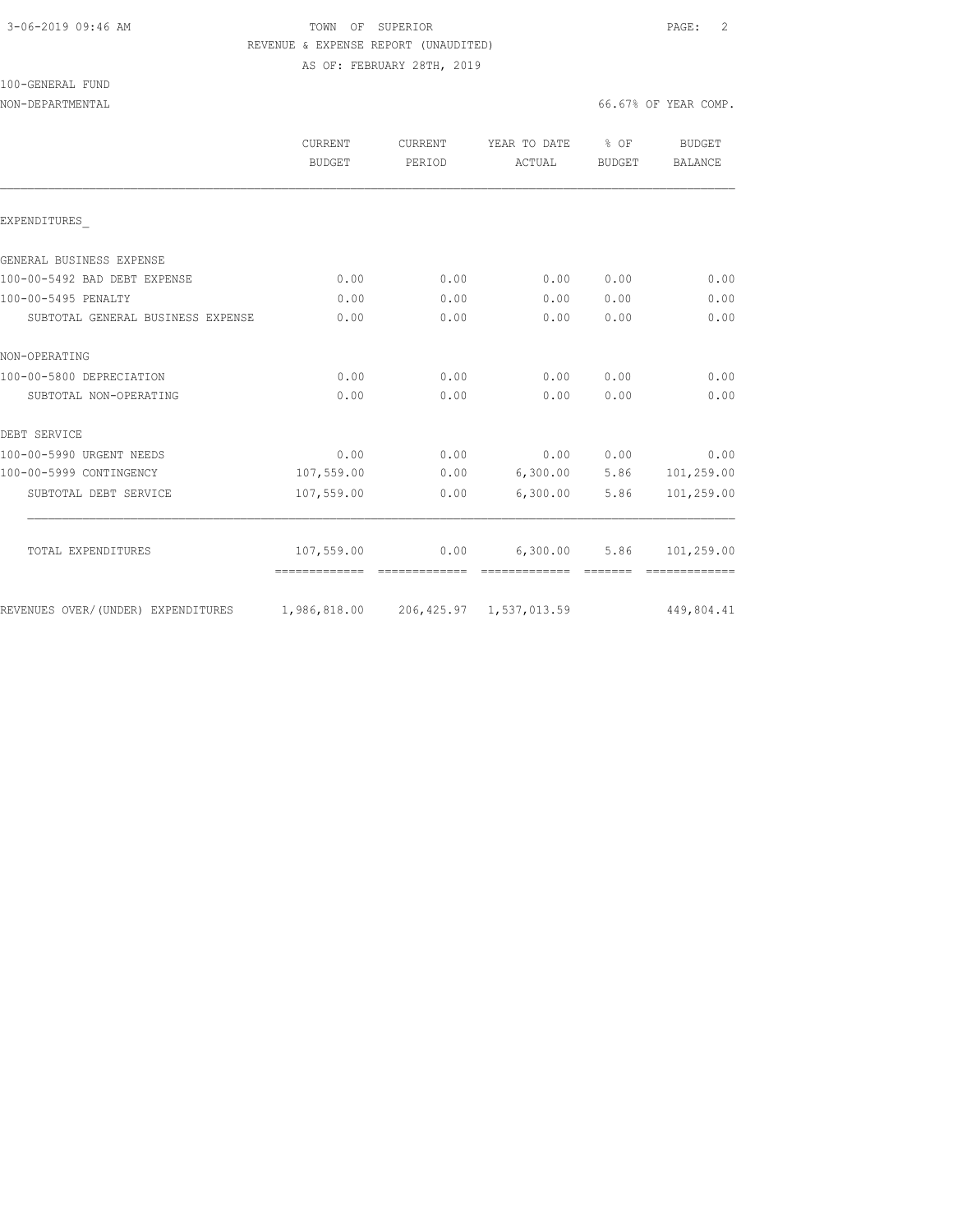100-GENERAL FUND

TOWN OF SUPERIOR **Example 2019** PAGE: 3 REVENUE & EXPENSE REPORT (UNAUDITED) AS OF: FEBRUARY 28TH, 2019

| MAYOR AND COUNCIL                                    |                                    |                   |                                                 | 66.67% OF YEAR COMP. |                                 |  |  |
|------------------------------------------------------|------------------------------------|-------------------|-------------------------------------------------|----------------------|---------------------------------|--|--|
|                                                      | CURRENT<br><b>BUDGET</b>           | CURRENT<br>PERIOD | YEAR TO DATE<br>ACTUAL                          | % OF<br>BUDGET       | <b>BUDGET</b><br><b>BALANCE</b> |  |  |
|                                                      |                                    |                   |                                                 |                      |                                 |  |  |
| EXPENDITURES                                         |                                    |                   |                                                 |                      |                                 |  |  |
| PERSONEL                                             |                                    |                   |                                                 |                      |                                 |  |  |
| 100-01-5100 SALARIES                                 | 0.00                               | 0.00              | 0.00                                            | 0.00                 | 0.00                            |  |  |
| 100-01-5101 OVERTIME                                 | 0.00                               | 0.00              | 0.00                                            | 0.00                 | 0.00                            |  |  |
| 100-01-5151 FICA                                     | 0.00                               | 0.00              | 0.00                                            | 0.00                 | 0.00                            |  |  |
| 100-01-5152 MEDICARE                                 | 0.00                               | 0.00              | 0.00                                            | 0.00                 | 0.00                            |  |  |
| 100-01-5153 STATE UNEMPLOYMENT                       | 0.00                               | 0.00              | 0.00                                            | 0.00                 | 0.00                            |  |  |
| 100-01-5154 WORKERS COMP INSURANCE                   | 0.00                               | 0.00              | 0.00                                            | 0.00                 | 0.00                            |  |  |
| 100-01-5161 ARIZONA STATE RETIREMENT                 | 0.00                               | 0.00              | 0.00                                            | 0.00                 | 0.00                            |  |  |
| 100-01-5162 LIFE INSURANCE                           | 0.00                               | 0.00              | 0.00                                            | 0.00                 | 0.00                            |  |  |
| 100-01-5163 HEALTH INSURANCE                         | 0.00                               | 0.00              | 0.00                                            | 0.00                 | 0.00                            |  |  |
| 100-01-5164 DENTAL INSURANCE                         | 0.00                               | 0.00              | 0.00                                            | 0.00                 | 0.00                            |  |  |
| SUBTOTAL PERSONEL                                    | 0.00                               | 0.00              | 0.00                                            | 0.00                 | 0.00                            |  |  |
| SUPPLIES                                             |                                    |                   |                                                 |                      |                                 |  |  |
| 100-01-5210 OFFICE SUPPLIES                          | 0.00                               | 0.00              | 0.00                                            | 0.00                 | 0.00                            |  |  |
| 100-01-5220 MEDICAL SUPPLIES                         | 0.00                               | 0.00              | 0.00                                            | 0.00                 | 0.00                            |  |  |
| 100-01-5225 SAFETY SUPPLIES/EQUIPMENT                | 0.00                               | 0.00              | 0.00                                            | 0.00                 | 0.00                            |  |  |
| 100-01-5230 SANITATION SUPPLIES                      | 0.00                               | 0.00              | 0.00                                            | 0.00                 | 0.00                            |  |  |
| 100-01-5299 OPERATING SUPPLIES<br>SUBTOTAL SUPPLIES  | 0.00<br>0.00                       | 0.00<br>0.00      | 85.56<br>85.56                                  | $0.00$ (<br>0.00(    | 85.56)<br>85.56)                |  |  |
| UTILITIES                                            |                                    |                   |                                                 |                      |                                 |  |  |
| 100-01-5350 TELEPHONE                                | 4,500.00                           | 345.00            | 2,780.01                                        | 61.78                | 1,719.99                        |  |  |
| SUBTOTAL UTILITIES                                   | 4,500.00                           | 345.00            | 2,780.01                                        | 61.78                | 1,719.99                        |  |  |
| GENERAL BUSINESS EXPENSE                             |                                    |                   |                                                 |                      |                                 |  |  |
| 100-01-5410 ADVERTISING                              | 10,000.00                          | 1,647.28          | 4,521.07                                        | 45.21                | 5,478.93                        |  |  |
| 100-01-5420 DUES & SUBSCRIPTIONS                     | 6,500.00                           | 0.00              | 6,802.27 104.65 (                               |                      | 302.27)                         |  |  |
| 100-01-5425 CONFERENCES & TRAINING                   | 7,000.00                           |                   | 520.00 11,601.68 165.74 ( 4,601.68)             |                      |                                 |  |  |
| 100-01-5430 PRINTING                                 | 0.00                               | 0.00              | 0.00                                            | 0.00                 | 0.00                            |  |  |
| 100-01-5450 UNIFORMS                                 | 0.00                               | 0.00              | 0.00                                            | 0.00                 | 0.00                            |  |  |
| 100-01-5460 POSTAGE                                  | 0.00                               | 0.00              | 0.00                                            | 0.00                 | 0.00                            |  |  |
| 100-01-5470 TRAVEL                                   | 0.00                               | 0.00              | 1,352.75                                        |                      | $0.00$ ( $1,352.75$ )           |  |  |
| 100-01-5471 HOST/MEALS                               | 0.00                               | 0.00              | 0.00                                            | 0.00                 | 0.00                            |  |  |
| 100-01-5480 GENERAL INSURANCE                        | 0.00                               | 0.00              | 0.00                                            | 0.00                 | 0.00                            |  |  |
| 100-01-5481 VEHICLE INSURANCE                        | 0.00                               | 0.00              | 0.00                                            | 0.00                 | 0.00                            |  |  |
| 100-01-5482 LIABILITY INSURANCE                      | 0.00                               | 0.00              |                                                 | 0.00 0.00            | 0.00                            |  |  |
| SUBTOTAL GENERAL BUSINESS EXPENSE 23,500.00 2,167.28 |                                    |                   | 24, 277.77                                      | 103.31 (             | 777.77)                         |  |  |
| PROFESSIONAL SERVICES                                |                                    |                   |                                                 |                      |                                 |  |  |
| 100-01-5550 OTHER PROFESSIONAL SERVICES              | 0.00                               |                   | $0.00$ $3,700.15$ $0.00$ ( $3,700.15$ )         |                      |                                 |  |  |
| SUBTOTAL PROFESSIONAL SERVICES                       | 0.00                               | 0.00              |                                                 | 3,700.15 0.00 (      | 3,700.15                        |  |  |
| TOTAL EXPENDITURES                                   |                                    |                   | 28,000.00 2,512.28 30,843.49 110.16 ( 2,843.49) |                      |                                 |  |  |
| REVENUES OVER/(UNDER) EXPENDITURES                   | (28,000.00) (2,512.28) (30,843.49) |                   |                                                 |                      | 2,843.49                        |  |  |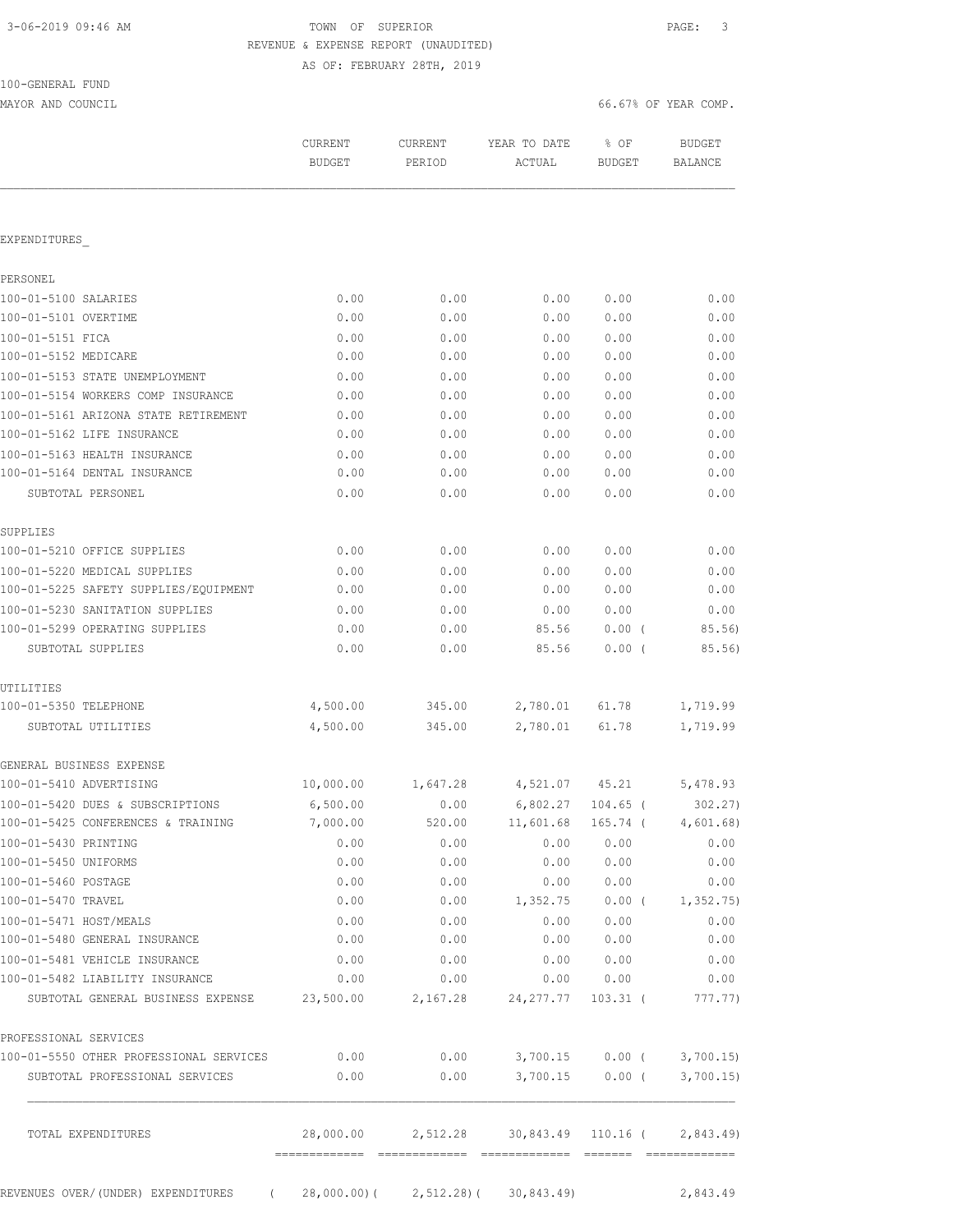100-GENERAL FUND

## 3-06-2019 09:46 AM TOWN OF SUPERIOR PAGE: 4 REVENUE & EXPENSE REPORT (UNAUDITED) AS OF: FEBRUARY 28TH, 2019

| TOWN MANAGER                                                           |                          |                   |                                               | 66.67% OF YEAR COMP.    |                          |  |
|------------------------------------------------------------------------|--------------------------|-------------------|-----------------------------------------------|-------------------------|--------------------------|--|
|                                                                        | CURRENT<br><b>BUDGET</b> | CURRENT<br>PERIOD | YEAR TO DATE<br>ACTUAL                        | $8$ OF<br><b>BUDGET</b> | BUDGET<br><b>BALANCE</b> |  |
|                                                                        |                          |                   |                                               |                         |                          |  |
| EXPENDITURES                                                           |                          |                   |                                               |                         |                          |  |
| PERSONEL                                                               |                          |                   |                                               |                         |                          |  |
| 100-02-5100 SALARIES                                                   | 71,482.00                | 4,929.90          | 41,904.15                                     | 58.62                   | 29,577.85                |  |
| 100-02-5101 OVERTIME                                                   | 0.00                     | 0.00              | 0.00                                          | 0.00                    | 0.00                     |  |
| 100-02-5151 FICA                                                       | 4,432.00                 | 305.66            | 2,598.11                                      | 58.62                   | 1,833.89                 |  |
| 100-02-5152 MEDICARE                                                   | 1,036.00                 | 71.48             | 607.58                                        | 58.65                   | 428.42                   |  |
| 100-02-5153 STATE UNEMPLOYMENT                                         | 119.00                   | 7.29              | 50.19                                         | 42.18                   | 68.81                    |  |
| 100-02-5154 WORKERS COMP INSURANCE                                     | 205.00                   | 0.00              | 0.00                                          | 0.00                    | 205.00                   |  |
| 100-02-5161 ARIZONA STATE RETIREMENT 8,435.00                          |                          | 581.72            | 4,944.62 58.62                                |                         | 3,490.38                 |  |
| 100-02-5162 LIFE INSURANCE                                             | 64.00                    | 6.70              |                                               | 60.30 94.22             | 3.70                     |  |
| 100-02-5163 HEALTH INSURANCE                                           | 13,032.00                | 1,346.15          | 10,769.20 82.64                               |                         | 2,262.80                 |  |
| 100-02-5164 DENTAL INSURANCE                                           | 296.00                   | 30.81             | 277.29                                        | 93.68                   | 18.71                    |  |
| SUBTOTAL PERSONEL                                                      | 99,101.00                | 7,279.71          | 61, 211.44                                    | 61.77                   | 37,889.56                |  |
| SUPPLIES                                                               |                          |                   |                                               |                         |                          |  |
| 100-02-5210 OFFICE SUPPLIES                                            | 0.00                     | 0.00              | 0.00                                          | 0.00                    | 0.00                     |  |
| 100-02-5220 MEDICAL SUPPLIES                                           | 0.00                     | 0.00              | 0.00                                          | 0.00                    | 0.00                     |  |
| 100-02-5225 SAFETY SUPPLIES/EQUIPMENT                                  | 0.00                     | 0.00              | 0.00                                          | 0.00                    | 0.00                     |  |
| 100-02-5230 SANITATION SUPPLIES                                        | 0.00                     | 0.00              | 0.00                                          | 0.00                    | 0.00                     |  |
| 100-02-5299 OPERATING SUPPLIES                                         | 0.00                     | 0.00              | 289.81                                        | $0.00$ (                | 289.81)                  |  |
| SUBTOTAL SUPPLIES                                                      | 0.00                     | 0.00              | 289.81                                        | 0.00(                   | 289.81)                  |  |
| UTILITIES                                                              |                          |                   |                                               |                         |                          |  |
| 100-02-5350 TELEPHONE                                                  | 0.00                     | 55.83             | 470.73                                        | $0.00$ (                | 470.73)                  |  |
| SUBTOTAL UTILITIES                                                     | 0.00                     | 55.83             | 470.73                                        | $0.00$ (                | 470.73)                  |  |
| GENERAL BUSINESS EXPENSE                                               |                          |                   |                                               |                         |                          |  |
| 100-02-5420 DUES & SUBSCRIPTIONS                                       | 0.00                     | 0.00              | 225.00                                        | $0.00$ (                | 225.00)                  |  |
| 100-02-5425 CONFERENCE & TRAINING                                      | 2,000.00                 |                   | 618.81 1,163.09 58.15                         |                         | 836.91                   |  |
| 100-02-5430 PRINTING                                                   | 0.00                     | 0.00              |                                               | 0.00 0.00               | 0.00                     |  |
| 100-02-5450 UNIFORMS/SHIRTS                                            | 0.00                     | 0.00              | 0.00 0.00                                     |                         | 0.00                     |  |
| 100-02-5470 TRAVEL                                                     | 1,000.00                 | 0.00              |                                               |                         | $0.00$ $0.00$ $1,000.00$ |  |
| 100-02-5471 HOST/MEALS                                                 | 0.00                     | 0.00              | 0.00 0.00                                     |                         | 0.00                     |  |
| SUBTOTAL GENERAL BUSINESS EXPENSE 3,000.00 618.81 1,388.09             |                          |                   |                                               | 46.27                   | 1,611.91                 |  |
| REPAIR/MAINTENANCE                                                     |                          |                   |                                               |                         |                          |  |
| 100-02-5640 VEHICLE REPAIRS                                            | 0.00                     | 0.00              |                                               | 0.00 0.00               | 0.00                     |  |
| 100-02-5641 VEHICLE FUEL                                               | 0.00                     | 0.00              | 38.29                                         | $0.00$ (                | 38.29)                   |  |
| SUBTOTAL REPAIR/MAINTENANCE                                            | 0.00                     | 0.00              | 38.29                                         | $0.00$ (                | 38.29)                   |  |
| DEBT SERVICE                                                           |                          |                   |                                               |                         |                          |  |
| 100-02-5999 CONTINGENCY FUND                                           | 0.00                     |                   | 158.88 158.88 0.00 (158.88)                   |                         |                          |  |
| SUBTOTAL DEBT SERVICE                                                  | 0.00                     |                   | 158.88 158.88 0.00 (                          |                         | 158.88)                  |  |
| TOTAL EXPENDITURES                                                     |                          |                   | 102,101.00 8,113.23 63,557.24 62.25 38,543.76 |                         |                          |  |
| REVENUES OVER/(UNDER) EXPENDITURES (102,101.00) (8,113.23) (63,557.24) |                          |                   |                                               |                         | 38,543.76)               |  |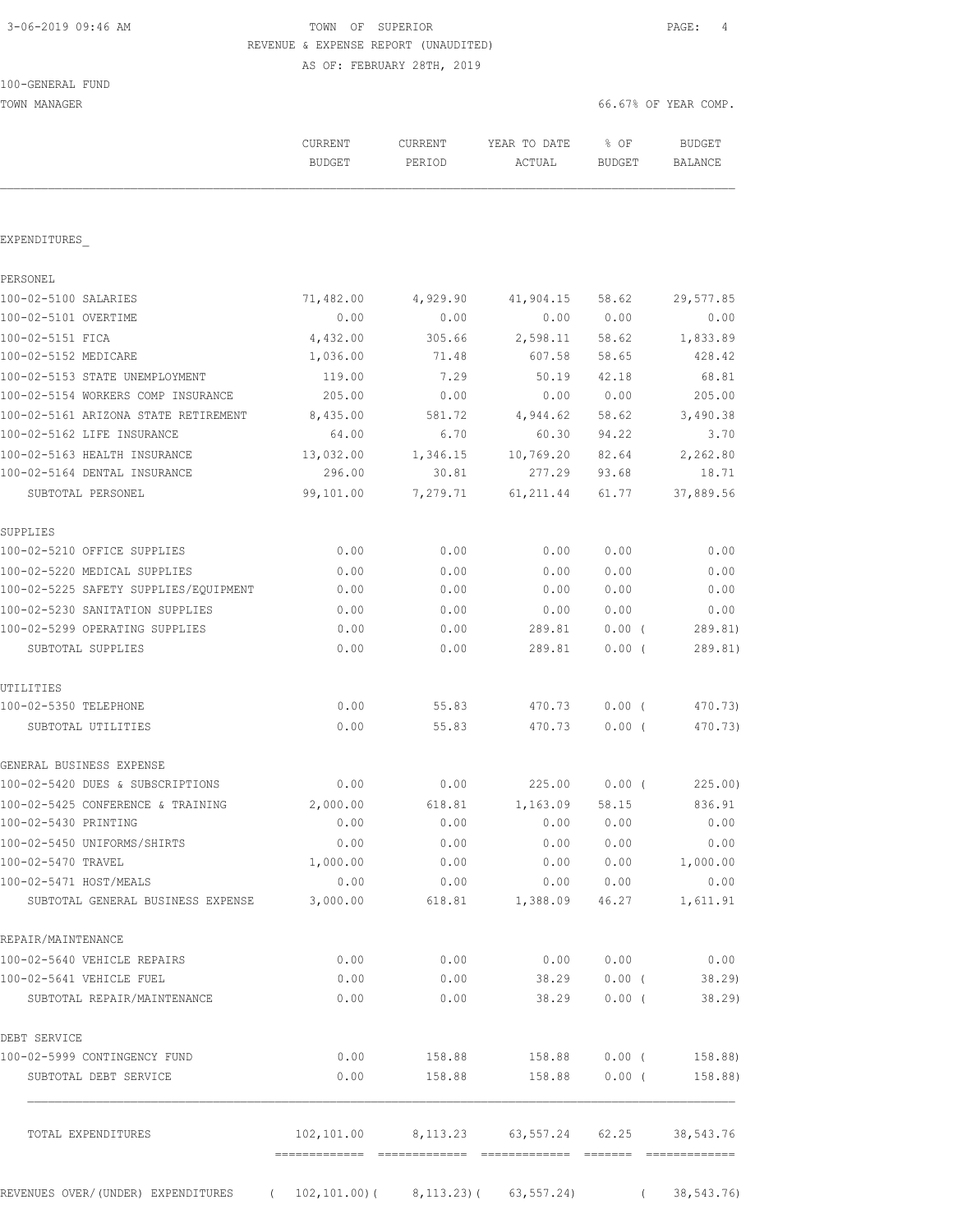|  | 3-06-2019 09:46 AM |  |
|--|--------------------|--|
|  |                    |  |

TOWN OF SUPERIOR **PAGE:** 5 REVENUE & EXPENSE REPORT (UNAUDITED) AS OF: FEBRUARY 28TH, 2019

| 100-GENERAL FUND                               |  |
|------------------------------------------------|--|
| $m \wedge n$ n n $m \wedge n$ n n $n \wedge n$ |  |

TOWN ATTORNEY SERVICES AND TOWN ATTORNEY A SERVICES AND TOWN ATTORNEY.

|                                                | <b>CURRENT</b><br><b>BUDGET</b> | <b>CURRENT</b><br>PERIOD | YEAR TO DATE<br>ACTUAL | % OF<br><b>BUDGET</b> | <b>BUDGET</b><br>BALANCE |
|------------------------------------------------|---------------------------------|--------------------------|------------------------|-----------------------|--------------------------|
|                                                |                                 |                          |                        |                       |                          |
| EXPENDITURES                                   |                                 |                          |                        |                       |                          |
| PERSONEL                                       |                                 |                          |                        |                       |                          |
| 100-03-5100 SALARIES                           | 0.00                            | 0.00                     | 0.00                   | 0.00                  | 0.00                     |
| SUBTOTAL PERSONEL                              | 0.00                            | 0.00                     | 0.00                   | 0.00                  | 0.00                     |
| SUPPLIES                                       |                                 |                          |                        |                       |                          |
| 100-03-5210 OFFICE SUPPLIES                    | 0.00                            | 0.00                     | 0.00                   | 0.00                  | 0.00                     |
| 100-03-5220 MEDICAL SUPPLIES                   | 0.00                            | 0.00                     | 0.00                   | 0.00                  | 0.00                     |
| 100-03-5225 SAFETY SUPPLIES/EOUIPMENT          | 0.00                            | 0.00                     | 0.00                   | 0.00                  | 0.00                     |
| 100-03-5230 SANITATION SUPPLIES                | 0.00                            | 0.00                     | 0.00                   | 0.00                  | 0.00                     |
| 100-03-5299 OPERATING SUPPLIES                 | 0.00                            | 0.00                     | 0.00                   | 0.00                  | 0.00                     |
| SUBTOTAL SUPPLIES                              | 0.00                            | 0.00                     | 0.00                   | 0.00                  | 0.00                     |
| PROFESSIONAL SERVICES                          |                                 |                          |                        |                       |                          |
| 100-03-5540 LEGAL SERVICES                     | 63,000.00                       | 0.00                     | 42,013.32              | 66.69                 | 20,986.68                |
| 100-03-5550 OTHER PROFESSIONAL SERVICES        | 0.00                            | 0.00                     | 0.00                   | 0.00                  | 0.00                     |
| SUBTOTAL PROFESSIONAL SERVICES                 | 63,000.00                       | 0.00                     | 42,013.32              | 66.69                 | 20,986.68                |
| TOTAL EXPENDITURES                             | 63,000.00                       | 0.00                     | 42,013.32              | 66.69                 | 20,986.68                |
|                                                |                                 |                          |                        |                       |                          |
| REVENUES OVER/(UNDER) EXPENDITURES<br>$\left($ | 63,000.00)                      | $0.00$ (                 | 42,013.32)             | $\left($              | 20,986.68                |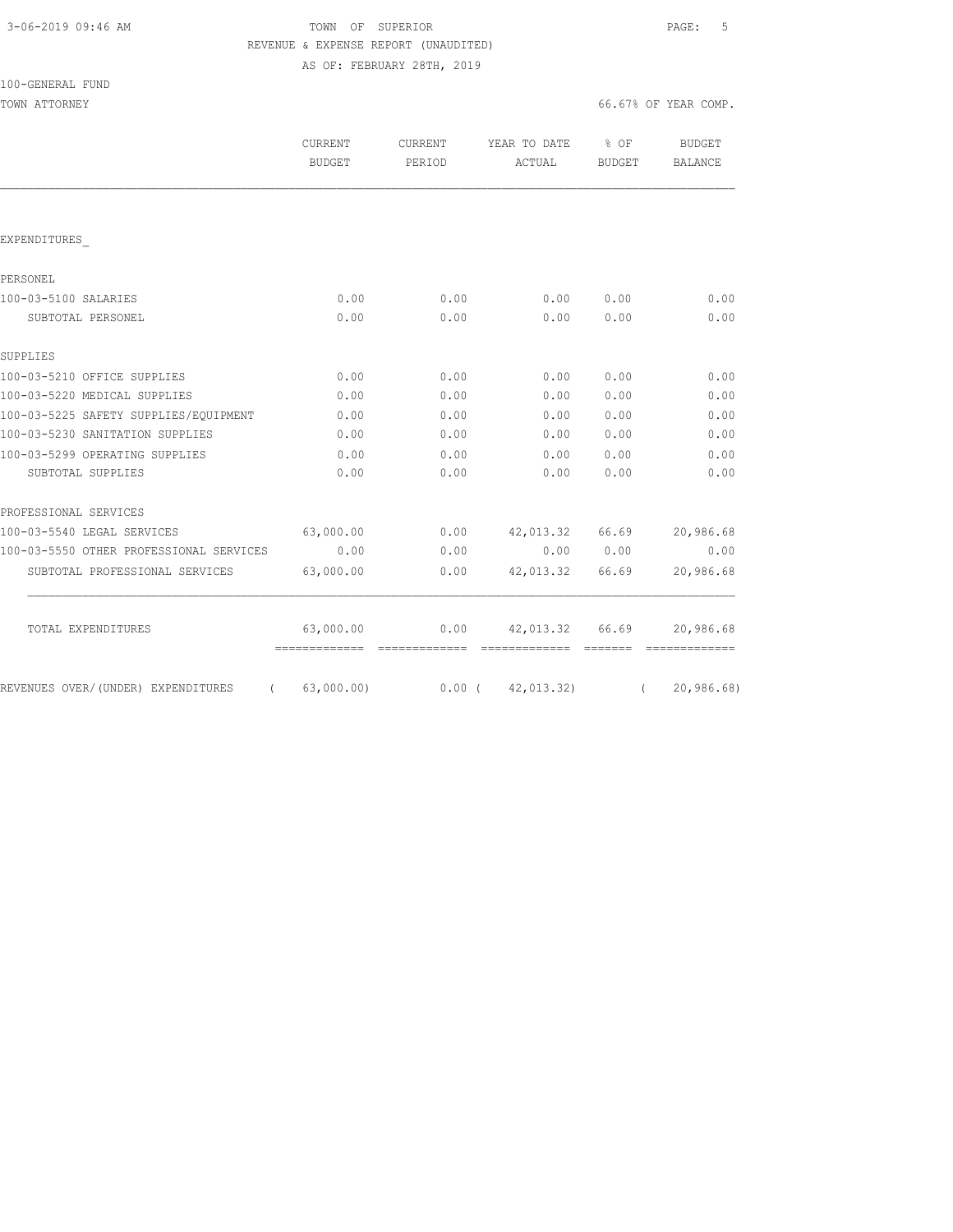# 3-06-2019 09:46 AM TOWN OF SUPERIOR PAGE: 6 REVENUE & EXPENSE REPORT (UNAUDITED)

AS OF: FEBRUARY 28TH, 2019

| MAGISTRATE                                                  |                                 |                       |                         |                       | 66.67% OF YEAR COMP.            |
|-------------------------------------------------------------|---------------------------------|-----------------------|-------------------------|-----------------------|---------------------------------|
|                                                             | <b>CURRENT</b><br><b>BUDGET</b> | CURRENT<br>PERIOD     | YEAR TO DATE<br>ACTUAL  | % OF<br><b>BUDGET</b> | <b>BUDGET</b><br><b>BALANCE</b> |
| REVENUES                                                    |                                 |                       |                         |                       |                                 |
| BUSINESS SERVICES                                           |                                 |                       |                         |                       |                                 |
| 100-04-4250 FINES                                           | 0.00                            | 3.44                  | 50.35                   | $0.00$ (              | 50.35)                          |
| 100-04-4251 MFTG - MAGISTRATE COURT                         | 0.00                            | 0.00                  | 195.19                  | 0.00(                 | 195.19                          |
| SUBTOTAL BUSINESS SERVICES                                  | 0.00                            | 3.44                  | 245.54                  | $0.00$ (              | 245.54)                         |
| TOTAL REVENUES                                              | 0.00<br>=============           | 3.44<br>============= | 245.54<br>============= | $0.00$ (              | 245.54)                         |
| EXPENDITURES                                                |                                 |                       |                         |                       |                                 |
| PERSONEL                                                    |                                 |                       |                         |                       |                                 |
| 100-04-5100 SALARIES                                        | 13,240.00                       | 985.60                | 8,273.60                | 62.49                 | 4,966.40                        |
| 100-04-5101 OVERTIME                                        | 0.00                            | 0.00                  | 0.00                    | 0.00                  | 0.00                            |
| 100-04-5151 FICA                                            | 821.00                          | 61.10                 | 512.98                  | 62.48                 | 308.02                          |
| 100-04-5152 MEDICARE                                        | 192.00                          | 14.30                 | 119.99                  | 62.49                 | 72.01                           |
| 100-04-5153 STATE UNEMPLOYMENT                              | 447.00                          | 8.58                  | 125.10                  | 27.99                 | 321.90                          |
| 100-04-5154 WORKERS COMP INSURANCE                          | 192.00                          | 0.00                  | 224.71                  | 117.04 (              | 32.71)                          |
| 100-04-5161 ARIZONA STATE RETIREMENT                        | 1,562.00                        | 20.76                 | 731.05                  | 46.80                 | 830.95                          |
| 100-04-5162 LIFE INSURANCE                                  | 0.00                            | 0.00                  | 0.00                    | 0.00                  | 0.00                            |
| 100-04-5163 HEALTH INSURANCE                                | 0.00                            | 0.00                  | 0.00                    | 0.00                  | 0.00                            |
| 100-04-5164 DENTAL INSURANCE                                | 0.00                            | 0.00                  | 0.00                    | 0.00                  | 0.00                            |
| SUBTOTAL PERSONEL                                           | 16,454.00                       | 1,090.34              | 9,987.43                | 60.70                 | 6,466.57                        |
| SUPPLIES<br>100-04-5210 OFFICE SUPPLIES                     | 886.00                          | 0.00                  | 0.00                    | 0.00                  | 886.00                          |
| 100-04-5220 MEDICAL SUPPLIES                                | 0.00                            | 0.00                  | 0.00                    | 0.00                  | 0.00                            |
| 100-04-5225 SAFETY SUPPLIES/EQUIPMENT                       | 0.00                            | 0.00                  | 0.00                    | 0.00                  | 0.00                            |
| 100-04-5230 SANITATION SUPPLIES                             | 0.00                            | 0.00                  | 0.00                    | 0.00                  | 0.00                            |
| 100-04-5299 OPERATING SUPPLIES                              | 4,000.00                        | 358.02                | 3,455.08                | 86.38                 | 544.92                          |
| SUBTOTAL SUPPLIES                                           | 4,886.00                        | 358.02                | 3,455.08                | 70.71                 | 1,430.92                        |
| GENERAL BUSINESS EXPENSE                                    |                                 |                       |                         |                       |                                 |
| 100-04-5460 POSTAGE                                         | 0.00                            | 0.00                  | 0.00                    | 0.00                  | 0.00                            |
| 100-04-5470 TRAVEL                                          | 0.00                            | 0.00                  | 0.00                    | 0.00                  | 0.00                            |
| 100-04-5471 AUDIT & ACCOUNTING                              | 1,500.00                        | 0.00                  | 1,536.37                | $102.42$ (            | 36.37)                          |
| SUBTOTAL GENERAL BUSINESS EXPENSE                           | 1,500.00                        | 0.00                  | 1,536.37                | $102.42$ (            | 36.37)                          |
| PROFESSIONAL SERVICES<br>100-04-5550 OTHER PROFESSIONAL SVC | 0.00                            | 0.00                  | 0.00                    | 0.00                  | 0.00                            |
| SUBTOTAL PROFESSIONAL SERVICES                              | 0.00                            | 0.00                  | 0.00                    | 0.00                  | 0.00                            |
|                                                             |                                 |                       |                         |                       |                                 |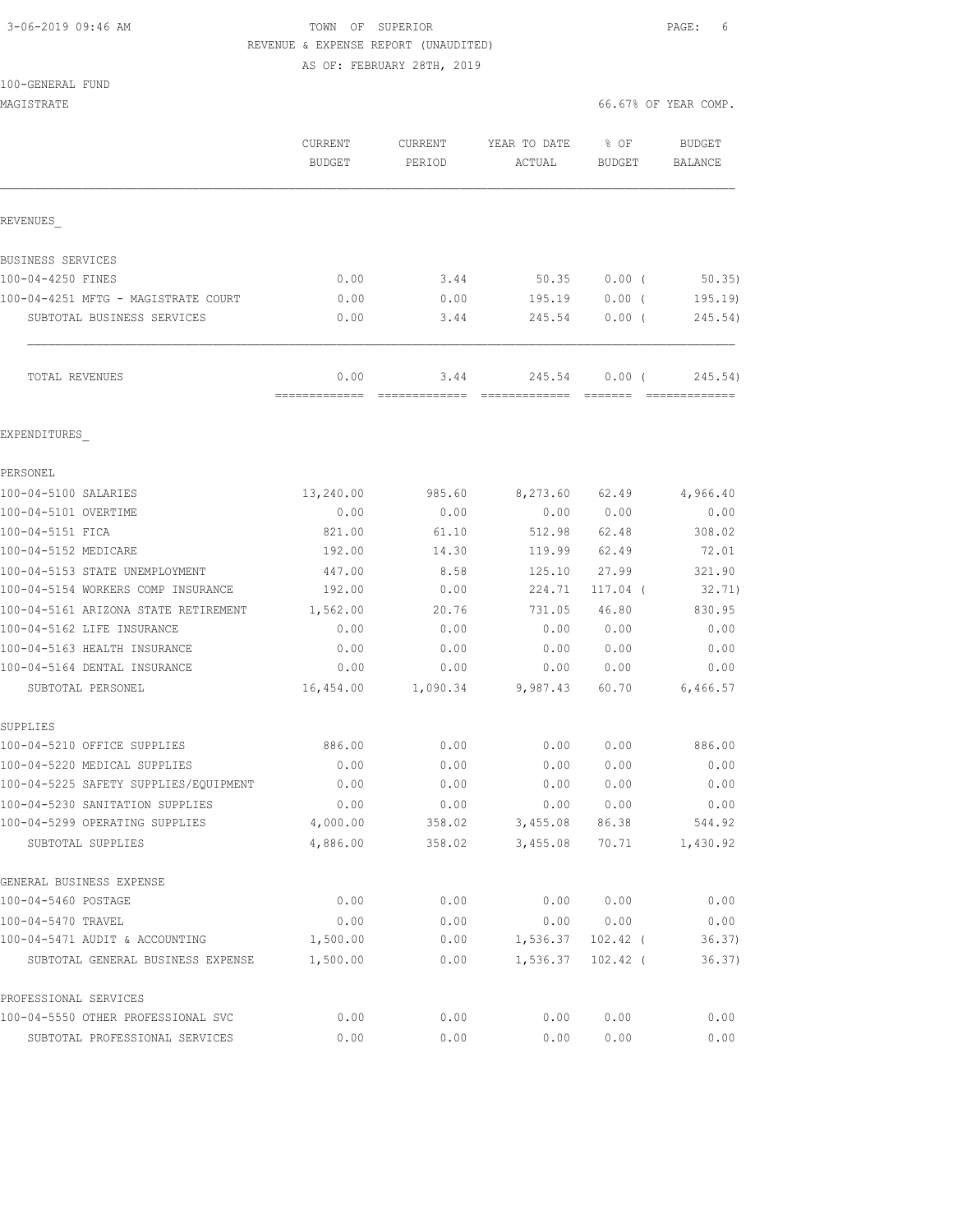| 3-06-2019 09:46 AM |  |
|--------------------|--|

## TOWN OF SUPERIOR **Example 2019** PAGE: 7 REVENUE & EXPENSE REPORT (UNAUDITED) AS OF: FEBRUARY 28TH, 2019

#### 100-GENERAL FUND

## MAGISTRATE 66.67% OF YEAR COMP.

|                                    | <b>CURRENT</b><br>BUDGET | <b>CURRENT</b><br>PERIOD | YEAR TO DATE<br>ACTUAL | % OF<br><b>BUDGET</b> | <b>BUDGET</b><br>BALANCE |
|------------------------------------|--------------------------|--------------------------|------------------------|-----------------------|--------------------------|
| CAPITAL OUTLAY                     |                          |                          |                        |                       |                          |
| 100-04-5720 OFFICE EQUIPMENT       | 1,000.00                 | 0.00                     | 375.00                 | 37.50                 | 625.00                   |
| SUBTOTAL CAPITAL OUTLAY            | 1,000.00                 | 0.00                     | 375.00                 | 37.50                 | 625.00                   |
| TOTAL EXPENDITURES                 | 23,840.00                | 1,448.36                 | 15,353.88              | 64.40                 | 8,486.12                 |
| REVENUES OVER/(UNDER) EXPENDITURES | 23,840.00)(              | 1,444.92)(               | 15,108.34)             |                       | 8,731.66)                |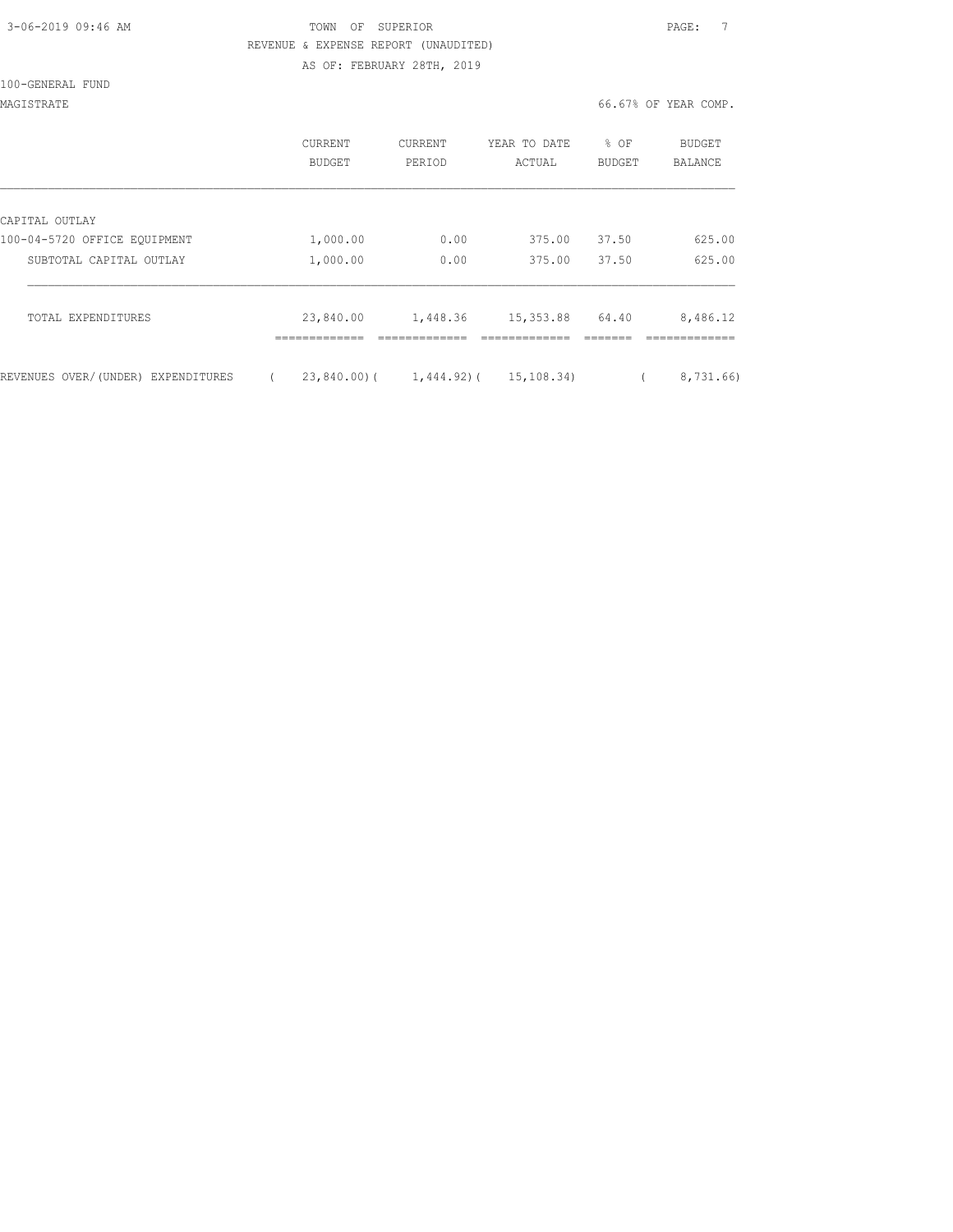100-GENERAL FUND

## 3-06-2019 09:46 AM TOWN OF SUPERIOR PAGE: 8 REVENUE & EXPENSE REPORT (UNAUDITED) AS OF: FEBRUARY 28TH, 2019

ADMIN/TOWN CLERK COMP.

|                                          | CURRENT<br><b>BUDGET</b> | CURRENT<br>PERIOD | YEAR TO DATE<br>ACTUAL | % OF<br><b>BUDGET</b> | <b>BUDGET</b><br><b>BALANCE</b> |
|------------------------------------------|--------------------------|-------------------|------------------------|-----------------------|---------------------------------|
| REVENUES                                 |                          |                   |                        |                       |                                 |
| BUSINESS SERVICES                        |                          |                   |                        |                       |                                 |
| 100-05-4240 ADMIN FEES (FAX/COPY/NOTARY) | 0.00                     | 31.50             | 266.00                 | 0.00(                 | 266.00                          |
| SUBTOTAL BUSINESS SERVICES               | 0.00                     | 31.50             | 266.00                 | 0.00(                 | 266.00                          |
| GRANTS                                   |                          |                   |                        |                       |                                 |
| 100-05-4601 CC CONVENIENCE FEE           | 0.00                     | 121.41            | 858.57                 | $0.00$ (              | 858.57)                         |
| SUBTOTAL GRANTS                          | 0.00                     | 121.41            | 858.57                 | 0.00(                 | 858.57)                         |
| TOTAL REVENUES                           | 0.00                     | 152.91            | 1,124.57               | $0.00$ (              | 1, 124.57)                      |
| EXPENDITURES                             |                          |                   |                        |                       |                                 |
| PERSONEL                                 |                          |                   |                        |                       |                                 |
| 100-05-5100 SALARIES                     | 98,567.00                | 7,121.80          | 74,482.54              | 75.57                 | 24,084.46                       |
| 100-05-5101 OVERTIME                     | 0.00                     | 292.80            | 993.51                 | 0.00(                 | 993.51)                         |
| 100-05-5151 FICA                         | 6,111.00                 | 441.48            | 4,535.66               | 74.22                 | 1,575.34                        |
| 100-05-5152 MEDICARE                     | 1,429.00                 | 103.25            | 1,060.76               | 74.23                 | 368.24                          |
| 100-05-5153 STATE UNEMPLOYMENT           | 358.00                   | 56.48             | 239.71                 | 66.96                 | 118.29                          |
| 100-05-5154 WORKERS COMP INSURANCE       | 283.00                   | 0.00              | 228.73                 | 80.82                 | 54.27                           |
| 100-05-5161 ARIZONA STATE RETIREMENT     | 11,631.00                | 874.93            | 7,576.78               | 65.14                 | 4,054.22                        |
| 100-05-5162 LIFE INSURANCE               | 193.00                   | 20.10             | 230.55                 | $119.46$ (            | 37.55)                          |
| 100-05-5163 HEALTH INSURANCE             | 17,296.00                | 1,913.15          | 15,300.20              | 88.46                 | 1,995.80                        |
| 100-05-5164 DENTAL INSURANCE             | 887.00                   | 92.43             | 985.92                 | $111.15$ (            | 98.92)                          |
| SUBTOTAL PERSONEL                        | 136,755.00               | 10,916.42         | 105,634.36             | 77.24                 | 31,120.64                       |
| SUPPLIES                                 |                          |                   |                        |                       |                                 |
| 100-05-5210 OFFICE SUPPLIES              | 10,000.00                | 755.55            | 12,040.72              | 120.41 (              | 2,040.72)                       |
| 100-05-5220 MEDICAL SUPPLIES             | 0.00                     | 0.00              | 0.00                   | 0.00                  | 0.00                            |
| 100-05-5225 SAFETY SUPPLIES/EQUIPMENT    | 0.00                     | 0.00              | 0.00                   | 0.00                  | 0.00                            |
| 100-05-5230 SANITATION SUPPLIES          | 0.00                     | 0.00              | 0.00                   | 0.00                  | 0.00                            |
| 100-05-5299 OPERATING SUPPLIES           | 5,000.00                 | 212.35            | 8,641.26               | 172.83 (              | 3,641.26                        |
| SUBTOTAL SUPPLIES                        | 15,000.00                | 967.90            | 20,681.98              | 137.88 (              | 5,681.98)                       |
| UTILITIES                                |                          |                   |                        |                       |                                 |
| 100-05-5310 ELECTRICITY                  | 18,910.00                | 0.00              | 15,233.18              | 80.56                 | 3,676.82                        |
| 100-05-5320 GAS                          | 1,200.00                 | 120.56            | 721.80                 | 60.15                 | 478.20                          |
| 100-05-5330 REFUSE                       | 0.00                     | 0.00              | 0.00                   | 0.00                  | 0.00                            |
| 100-05-5340 SEWER                        | 0.00                     | 0.00              | 0.00                   | 0.00                  | 0.00                            |
| 100-05-5350 TELEPHONE                    | 4,000.00                 | 238.86            | 2,235.55               | 55.89                 | 1,764.45                        |
| 100-05-5360 WATER                        | 2,300.00                 | 104.97            | 1,607.17               | 69.88                 | 692.83                          |
| 100-05-5380 SECURITY                     | 1,230.00                 | 0.00              | 0.00                   | 0.00                  | 1,230.00                        |
| SUBTOTAL UTILITIES                       | 27,640.00                | 464.39            | 19,797.70              | 71.63                 | 7,842.30                        |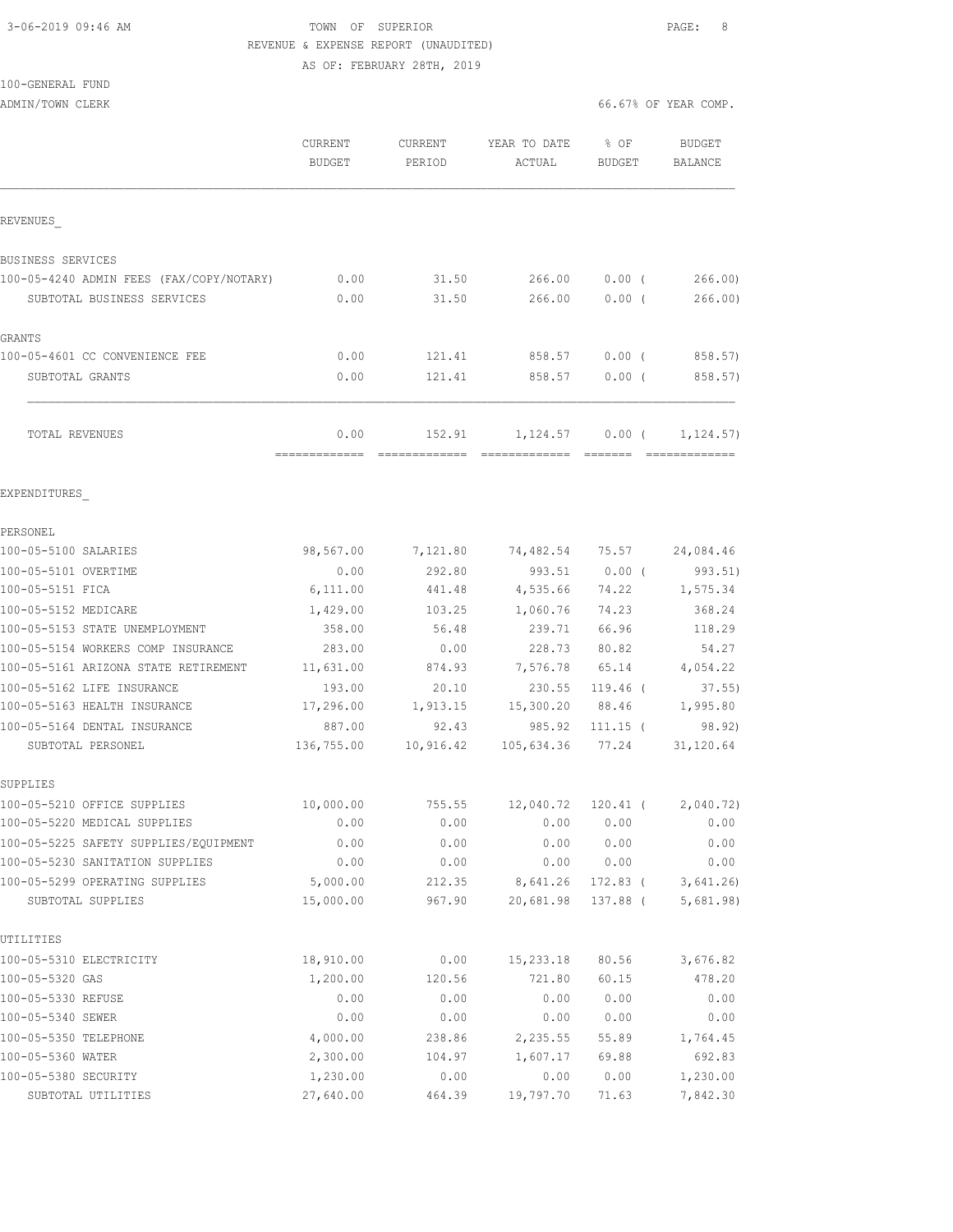# 3-06-2019 09:46 AM TOWN OF SUPERIOR PAGE: 9 REVENUE & EXPENSE REPORT (UNAUDITED)

AS OF: FEBRUARY 28TH, 2019

100-GENERAL FUND

ADMIN/TOWN CLERK 66.67% OF YEAR COMP.

|                                                                          | CURRENT<br><b>BUDGET</b> | CURRENT<br>PERIOD | YEAR TO DATE<br>ACTUAL                              | % OF<br><b>BUDGET</b> | <b>BUDGET</b><br><b>BALANCE</b> |
|--------------------------------------------------------------------------|--------------------------|-------------------|-----------------------------------------------------|-----------------------|---------------------------------|
|                                                                          |                          |                   |                                                     |                       |                                 |
| GENERAL BUSINESS EXPENSE                                                 |                          |                   |                                                     |                       |                                 |
| 100-05-5410 ADVERTISING                                                  | 6,000.00                 | 441.50            | 4,355.80                                            | 72.60                 | 1,644.20                        |
| 100-05-5420 DUES & SUBSCRIPTIONS                                         | 9,000.00                 | 762.12            | 5,510.19                                            | 61.22                 | 3,489.81                        |
| 100-05-5425 CONFERENCES & TRAINING                                       | 0.00                     | 262.09            | 2,691.97                                            | $0.00$ (              | 2,691.97)                       |
| 100-05-5430 PRINTING                                                     | 5,120.00                 | 100.16            | 3,497.70                                            | 68.31                 | 1,622.30                        |
| 100-05-5440 ELECTIONS                                                    | 5,000.00                 | 0.00              | 1,240.50                                            | 24.81                 | 3,759.50                        |
| 100-05-5450 UNIFORMS                                                     | 0.00                     | 0.00              | 0.00                                                | 0.00                  | 0.00                            |
| 100-05-5460 POSTAGE                                                      | 6,000.00                 | 182.52            | 1,761.42                                            | 29.36                 | 4,238.58                        |
| 100-05-5470 TRAVEL                                                       | 0.00                     | 0.00              | 0.00                                                | 0.00                  | 0.00                            |
| 100-05-5471 AUDIT & ACCOUNTING                                           | 0.00                     | 0.00              | 1,536.37                                            | $0.00$ (              | 1, 536.37)                      |
| 100-05-5480 GENERAL INSURANCE                                            | 12,820.00                | 0.00              | 9,535.07                                            | 74.38                 | 3,284.93                        |
| 100-05-5481 VEHICLE INSURANCE                                            | 0.00                     | 0.00              | 0.00                                                | 0.00                  | 0.00                            |
| 100-05-5482 LIABILITY INSURANCE                                          | 0.00                     | 0.00              | 0.00                                                | 0.00                  | 0.00                            |
| 100-05-5491 FINANCE/BANK FEES                                            | $3,000.00$ (             | 25.00             | 3,244.68                                            | $108.16$ (            | 244.68)                         |
| 100-05-5495 PENALTY                                                      | 0.00                     | 0.00              | 0.00                                                | 0.00                  | 0.00                            |
| SUBTOTAL GENERAL BUSINESS EXPENSE                                        | 46,940.00                | 1,723.39          | 33, 373.70                                          | 71.10                 | 13,566.30                       |
| PROFESSIONAL SERVICES                                                    |                          |                   |                                                     |                       |                                 |
| 100-05-5520 CONTRACT                                                     | 0.00                     | 800.00            | 7,556.35                                            | $0.00$ (              | 7,556.35)                       |
| 100-05-5550 OTHER PROFESSIONAL SERVICES                                  | 80,000.00                | 10,268.83         | 92,005.20                                           | $115.01$ (            | 12,005.20                       |
| 100-05-5590 AUDIT & ACCOUNTING                                           | 1,545.00                 | 0.00              | 0.00                                                | 0.00                  | 1,545.00                        |
| SUBTOTAL PROFESSIONAL SERVICES                                           | 81,545.00                | 11,068.83         | 99,561.55                                           | $122.09$ (            | 18,016.55)                      |
| REPAIR/MAINTENANCE                                                       |                          |                   |                                                     |                       |                                 |
| 100-05-5610 PARK & BLDG IMPROVEMENTS                                     | 0.00                     | 0.00              | 0.00                                                | 0.00                  | 0.00                            |
| 100-05-5640 AUTO & TRUCK REPAIRS                                         | 0.00                     | 0.00              | 60.00                                               | $0.00$ (              | 60.00)                          |
| 100-05-5641 GAS & OIL                                                    | 500.00                   | 31.44             | 400.02                                              | 80.00                 | 99.98                           |
| 100-05-5642 TIRES & TUBES                                                | 0.00                     | 0.00              | 0.00                                                | 0.00                  | 0.00                            |
| 100-05-5650 OTHER EQUIPMENT REPAIRS                                      | 4,000.00                 | 0.00              | 0.00                                                | 0.00                  | 4,000.00                        |
| SUBTOTAL REPAIR/MAINTENANCE                                              | 4,500.00                 | 31.44             | 460.02                                              | 10.22                 | 4,039.98                        |
| CAPITAL OUTLAY                                                           |                          |                   |                                                     |                       |                                 |
| 100-05-5710 BUILDING                                                     | 9,000.00                 | 333.33            |                                                     | 2,999.97 33.33        | 6,000.03                        |
| 100-05-5720 OFFICE EQUIPMENT                                             | 5,000.00                 | 0.00              | 538.83                                              |                       | 10.78 4,461.17                  |
| 100-05-5750 OTHER EQUIP/SMALL TOOLS                                      | 0.00                     | 0.00              |                                                     | 51.84 0.00 (          | 51.84)                          |
| 100-05-5780 COMPUTER/INCODE SOFTWARE 32,539.00                           |                          |                   | 146.13 8,913.89 27.39                               |                       | 23,625.11                       |
| SUBTOTAL CAPITAL OUTLAY                                                  |                          | 46,539.00 479.46  | 12,504.53                                           | 26.87                 | 34,034.47                       |
| DEBT SERVICE                                                             |                          |                   |                                                     |                       |                                 |
| 100-05-5900 DEBT SERVICE: PRINCIPAL                                      | 0.00                     |                   | 178.91   1,104.03   0.00   1,104.03)                |                       |                                 |
| 100-05-5901 DEBT SERVCE INTEREST                                         | 0.00                     | 64.32             |                                                     | 588.91 0.00 (         | 588.91)                         |
| SUBTOTAL DEBT SERVICE                                                    | 0.00                     | 243.23            |                                                     |                       | $1,692.94$ 0.00 ( 1,692.94)     |
| TOTAL EXPENDITURES                                                       |                          |                   | 358,919.00  25,895.06  293,706.78  81.83  65,212.22 |                       |                                 |
| REVENUES OVER/(UNDER) EXPENDITURES (358,919.00) (25,742.15) (292,582.21) |                          |                   |                                                     | $\sqrt{2}$            | 66,336.79)                      |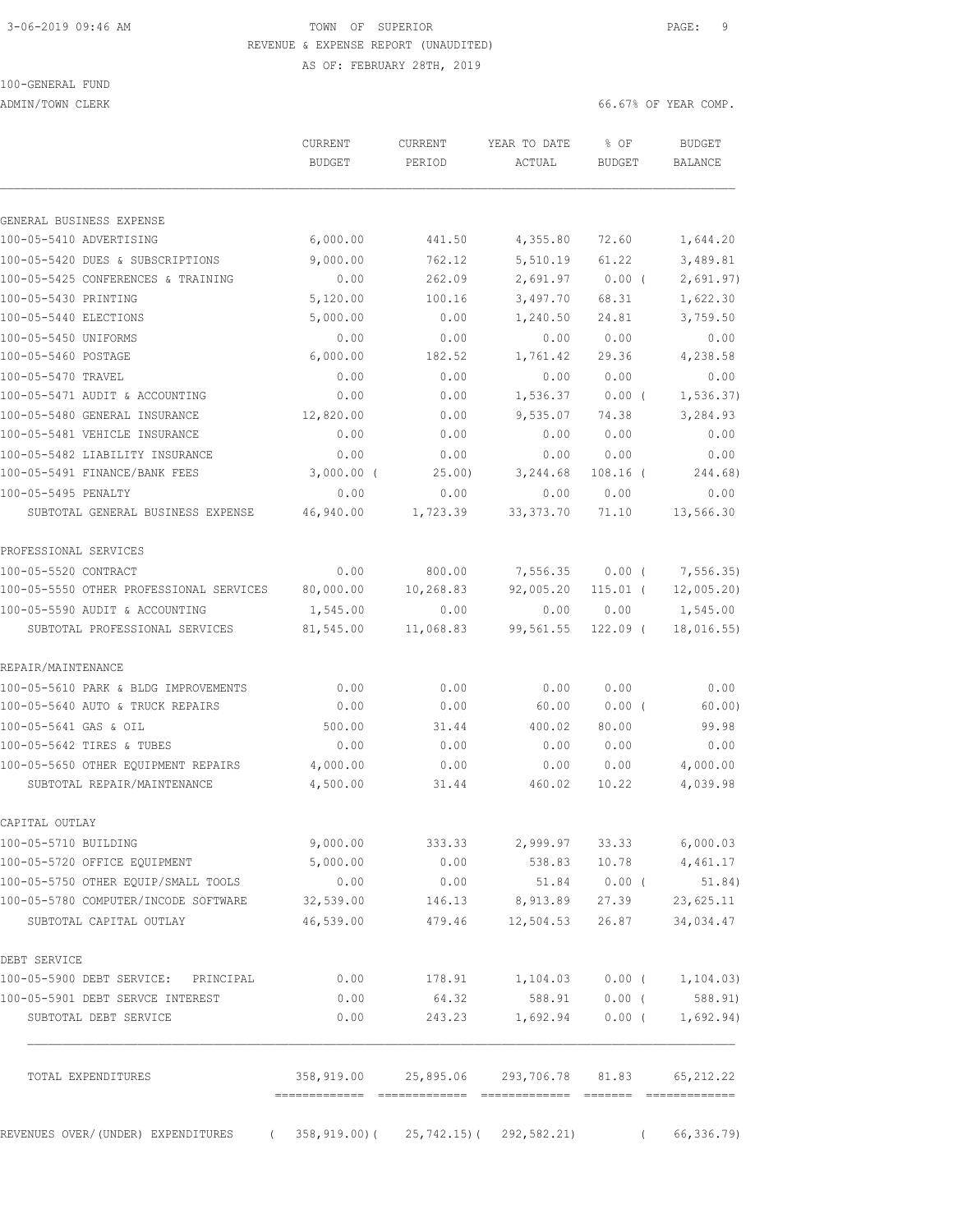# 3-06-2019 09:46 AM TOWN OF SUPERIOR PAGE: 10 REVENUE & EXPENSE REPORT (UNAUDITED)

AS OF: FEBRUARY 28TH, 2019

FINANCE 66.67% OF YEAR COMP.

|                                                   | CURRENT<br><b>BUDGET</b> | CURRENT<br>PERIOD | YEAR TO DATE<br>ACTUAL | % OF<br><b>BUDGET</b> | <b>BUDGET</b><br><b>BALANCE</b> |
|---------------------------------------------------|--------------------------|-------------------|------------------------|-----------------------|---------------------------------|
| <b>REVENUES</b>                                   |                          |                   |                        |                       |                                 |
| <b>GRANTS</b>                                     |                          |                   |                        |                       |                                 |
| 100-06-4601 CC CONVENIENCE FEE                    | 0.00                     | 0.00              | 0.00                   | 0.00                  | 0.00                            |
| SUBTOTAL GRANTS                                   | 0.00                     | 0.00              | 0.00                   | 0.00                  | 0.00                            |
| TOTAL REVENUES                                    | 0.00                     | 0.00              | 0.00                   | 0.00                  | 0.00                            |
| EXPENDITURES                                      |                          |                   |                        |                       |                                 |
| PERSONEL                                          |                          |                   |                        |                       |                                 |
| 100-06-5100 SALARIES                              | 0.00                     | 0.00              | 0.00                   | 0.00                  | 0.00                            |
| 100-06-5101 OVERTIME                              | 0.00                     | 0.00              | 0.00                   | 0.00                  | 0.00                            |
| 100-06-5151 FICA                                  | 0.00                     | 0.00              | 0.00                   | 0.00                  | 0.00                            |
| 100-06-5152 MEDICARE                              | 0.00                     | 0.00              | 0.00                   | 0.00                  | 0.00                            |
| 100-06-5153 STATE UNEMPLOYMENT                    | 0.00                     | 0.00              | 0.00                   | 0.00                  | 0.00                            |
| 100-06-5154 WORKERS COMP INSURANCE                | 0.00                     | 0.00              | 0.00                   | 0.00                  | 0.00                            |
| 100-06-5161 ARIZONA STATE RETIREMENT              | 0.00                     | 0.00              | 0.00                   | 0.00                  | 0.00                            |
| 100-06-5162 LIFE INSURANCE                        | 0.00                     | 0.00              | 0.00                   | 0.00                  | 0.00                            |
| 100-06-5163 HEALTH INSURANCE                      | 0.00                     | 0.00              | 0.00                   | 0.00                  | 0.00                            |
| 100-06-5164 DENTAL INSURANCE<br>SUBTOTAL PERSONEL | 0.00<br>0.00             | 0.00<br>0.00      | 0.00<br>0.00           | 0.00<br>0.00          | 0.00<br>0.00                    |
| SUPPLIES                                          |                          |                   |                        |                       |                                 |
| 100-06-5210 OFFICE SUPPLIES                       | 0.00                     | 0.00              | 0.00                   | 0.00                  | 0.00                            |
| 100-06-5220 MEDICAL SUPPLIES                      | 0.00                     | 0.00              | 0.00                   | 0.00                  | 0.00                            |
| 100-06-5225 SAFETY SUPPLIES/EQUIPMENT             | 0.00                     | 0.00              | 0.00                   | 0.00                  | 0.00                            |
| 100-06-5230 SANITATION SUPPLIES                   | 0.00                     | 0.00              | 0.00                   | 0.00                  | 0.00                            |
| 100-06-5299 OPERATING SUPPLIES                    | 0.00                     | 0.00              | 2,262.15               | 0.00(                 | 2, 262.15                       |
| SUBTOTAL SUPPLIES                                 | 0.00                     | 0.00              | 2,262.15               | $0.00$ (              | 2, 262.15)                      |
| UTILITIES                                         |                          |                   |                        |                       |                                 |
| 100-06-5310 ELECTRICITY<br>100-06-5320 GAS        | 0.00                     | 0.00              | 0.00                   | 0.00                  | 0.00                            |
|                                                   | 0.00                     | 0.00              | 0.00                   | 0.00                  | 0.00                            |
| 100-06-5330 REFUSE<br>100-06-5340 SEWER           | 0.00<br>0.00             | 0.00<br>0.00      | 0.00<br>0.00           | 0.00<br>0.00          | 0.00<br>0.00                    |
| 100-06-5350 TELEPHONE                             | 0.00                     | 0.00              | 0.00                   | 0.00                  | 0.00                            |
| 100-06-5360 WATER                                 | 0.00                     | 0.00              | 0.00                   | 0.00                  | 0.00                            |
| SUBTOTAL UTILITIES                                | 0.00                     | 0.00              | 0.00                   | 0.00                  | 0.00                            |
| GENERAL BUSINESS EXPENSE                          |                          |                   |                        |                       |                                 |
| 100-06-5410 ADVERTISING                           | 0.00                     | 0.00              | 0.00                   | 0.00                  | 0.00                            |
| 100-06-5420 DUES & SUBSCRIPTIONS                  | 0.00                     | 0.00              | 0.00                   | 0.00                  | 0.00                            |
| 100-06-5425 CONFERENCES & TRAINING                | 0.00                     | 0.00              | 0.00                   | 0.00                  | 0.00                            |
| 100-06-5430 PRINTING                              | 0.00                     | 0.00              | 0.00                   | 0.00                  | 0.00                            |
| 100-06-5450 UNIFORMS                              | 0.00                     | 0.00              | 0.00                   | 0.00                  | 0.00                            |
| 100-06-5460 POSTAGE                               | 0.00                     | 0.00              | 0.00                   | 0.00                  | 0.00                            |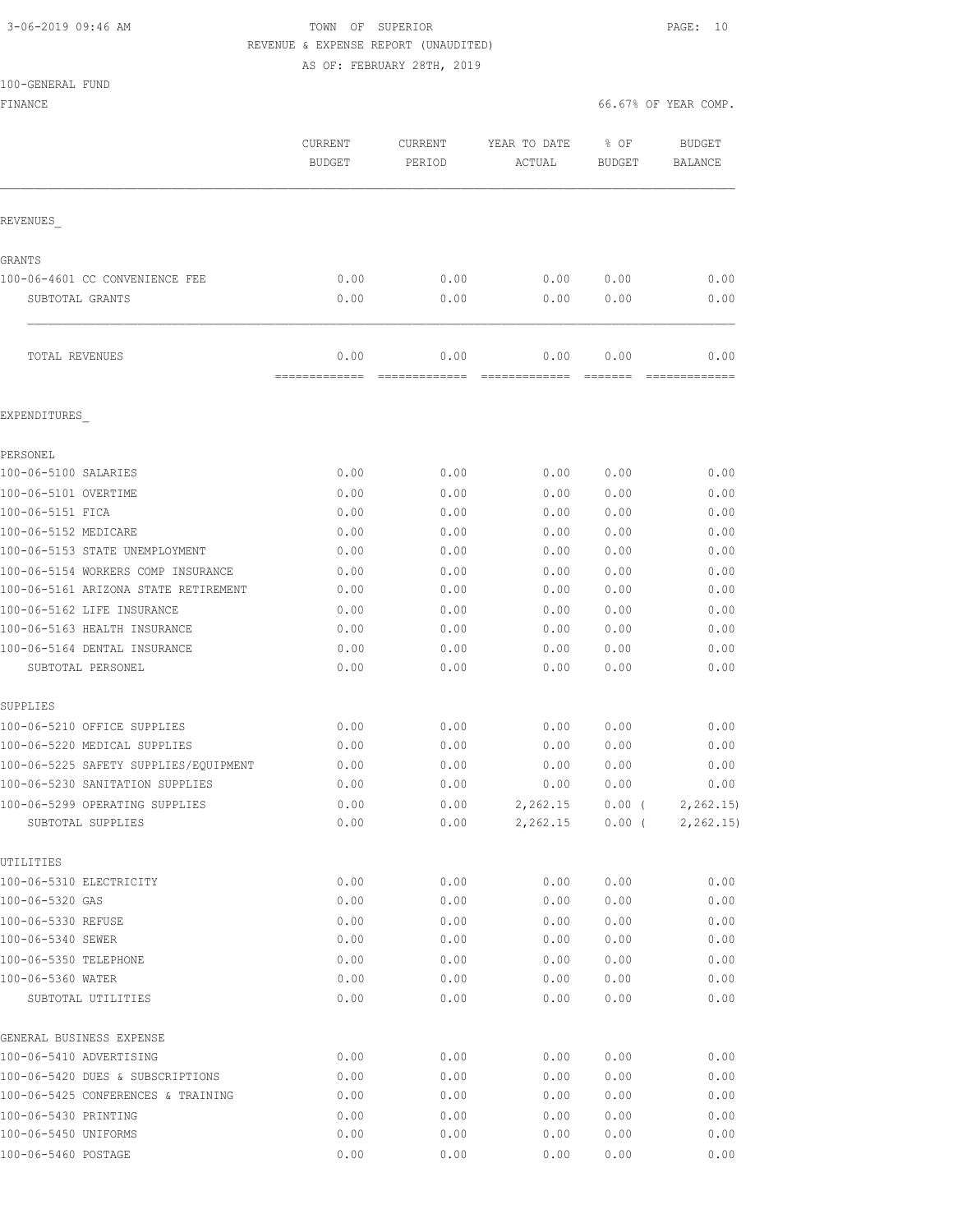## 3-06-2019 09:46 AM TOWN OF SUPERIOR PAGE: 11 REVENUE & EXPENSE REPORT (UNAUDITED) AS OF: FEBRUARY 28TH, 2019

100-GENERAL FUND

FINANCE 66.67% OF YEAR COMP.

|                                                | <b>CURRENT</b>             | <b>CURRENT</b>           | YEAR TO DATE               | $%$ OF                                                               | <b>BUDGET</b>  |
|------------------------------------------------|----------------------------|--------------------------|----------------------------|----------------------------------------------------------------------|----------------|
|                                                | <b>BUDGET</b>              | PERIOD                   | <b>ACTUAL</b>              | <b>BUDGET</b>                                                        | <b>BALANCE</b> |
| 100-06-5470 TRAVEL                             | 0.00                       | 0.00                     | 0.00                       | 0.00                                                                 | 0.00           |
| 100-06-5471 AUDIT & ACCOUNTING                 | 0.00                       | 0.00                     | 1,536.37                   | 0.00(                                                                | 1, 536.37)     |
| 100-06-5480 GENERAL INSURANCE                  | 12,820.00                  | 0.00                     | 0.00                       | 0.00                                                                 | 12,820.00      |
| 100-06-5481 VEHICLE INSURANCE                  | 0.00                       | 0.00                     | 0.00                       | 0.00                                                                 | 0.00           |
| 100-06-5482 LIABILITY INSURANCE                | 0.00                       | 0.00                     | 0.00                       | 0.00                                                                 | 0.00           |
| 100-06-5491 FINANCE/BANK FEES                  | 0.00                       | 995.93                   | 6,072.16                   | $0.00$ (                                                             | 6,072.16       |
| SUBTOTAL GENERAL BUSINESS EXPENSE              | 12,820.00                  | 995.93                   | 7,608.53                   | 59.35                                                                | 5, 211.47      |
| PROFESSIONAL SERVICES                          |                            |                          |                            |                                                                      |                |
| 100-06-5550 OTHER PROFESSIONAL SERVICES        | 46,000.00                  | 0.00                     | 34,001.25                  | 73.92                                                                | 11,998.75      |
| 100-06-5590 AUDIT & ACCOUNTING                 | 1,545.00                   | 0.00                     | 0.00                       | 0.00                                                                 | 1,545.00       |
| SUBTOTAL PROFESSIONAL SERVICES                 | 47,545.00                  | 0.00                     | 34,001.25                  | 71.51                                                                | 13,543.75      |
| CAPITAL OUTLAY                                 |                            |                          |                            |                                                                      |                |
| 100-06-5720 OFFICE EQUIPMENT                   | 0.00                       | 0.00                     | 0.00                       | 0.00                                                                 | 0.00           |
| SUBTOTAL CAPITAL OUTLAY                        | 0.00                       | 0.00                     | 0.00                       | 0.00                                                                 | 0.00           |
|                                                |                            |                          |                            |                                                                      |                |
| TOTAL EXPENDITURES                             | 60,365.00<br>------------- | 995.93<br>-------------- | 43,871.93<br>============= | 72.68<br>$\begin{array}{cccccc} = & = & = & = & = & = & \end{array}$ | 16,493.07      |
| REVENUES OVER/(UNDER) EXPENDITURES<br>$\left($ | $60, 365, 00$ (            |                          | 995.93) (43,871.93)        | $\sqrt{2}$                                                           | 16, 493.07     |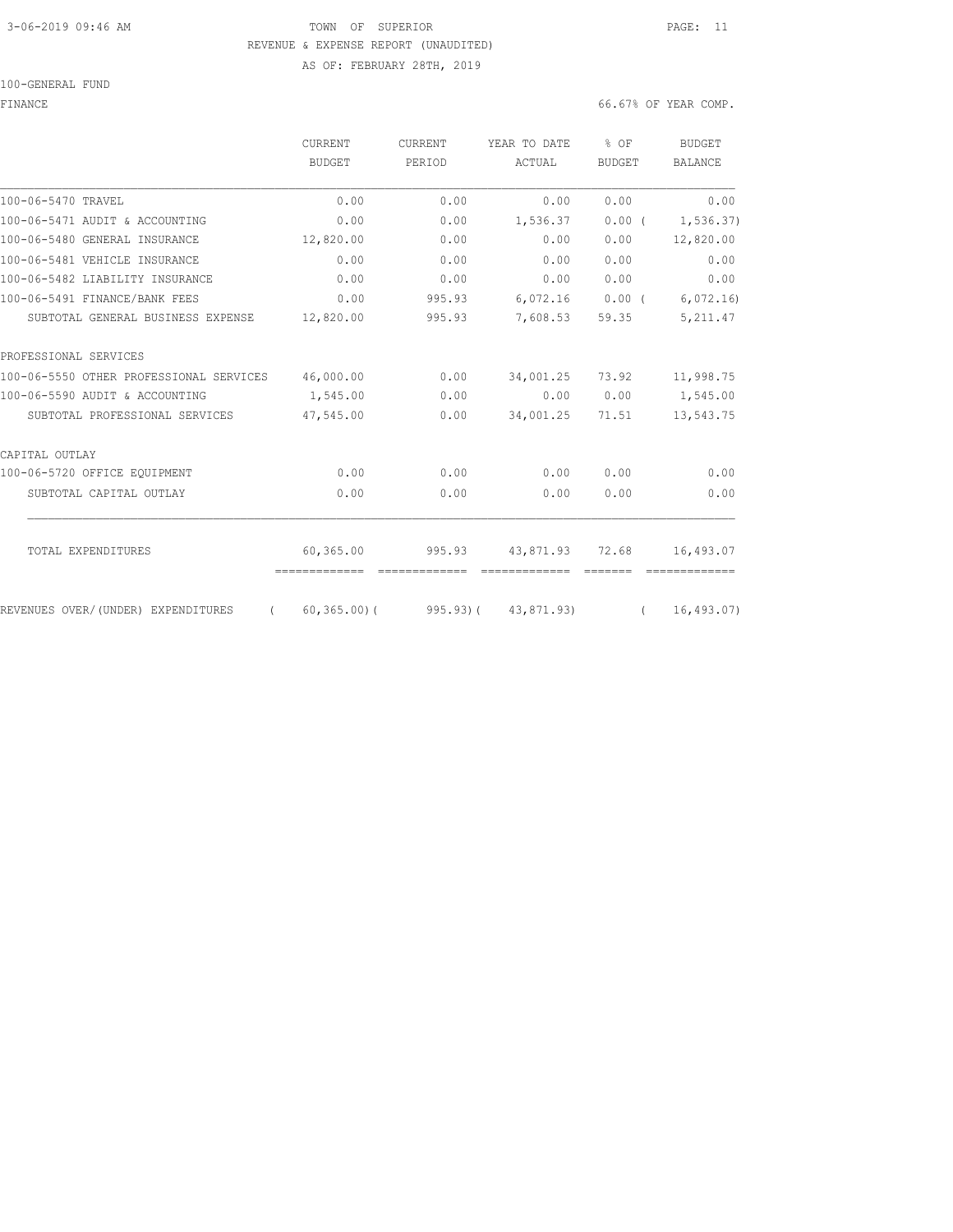# 3-06-2019 09:46 AM TOWN OF SUPERIOR PAGE: 12 REVENUE & EXPENSE REPORT (UNAUDITED)

AS OF: FEBRUARY 28TH, 2019

|  |  |  | 100-GENERAL FUND |  |
|--|--|--|------------------|--|
|--|--|--|------------------|--|

| POLICE                                                       |                                 |                    |                        |                       | 66.67% OF YEAR COMP.     |
|--------------------------------------------------------------|---------------------------------|--------------------|------------------------|-----------------------|--------------------------|
|                                                              | <b>CURRENT</b><br><b>BUDGET</b> | CURRENT<br>PERIOD  | YEAR TO DATE<br>ACTUAL | % OF<br><b>BUDGET</b> | <b>BUDGET</b><br>BALANCE |
| REVENUES                                                     |                                 |                    |                        |                       |                          |
| BUSINESS SERVICES                                            |                                 |                    |                        |                       |                          |
| 100-07-4230 PD SERVICES-IMPOUND/FING PRI                     | 10,000.00                       | 355.00             | 3,446.00               | 34.46                 | 6,554.00                 |
| 100-07-4231 K-9 REVENUE                                      | 0.00                            | 0.00               | 20.00                  | $0.00$ (              | 20.00                    |
| 100-07-4240 FEES                                             | 0.00                            | 0.00               | 0.00                   | 0.00                  | 0.00                     |
| 100-07-4250 TRAFFIC FINES                                    | 14,000.00                       | 444.70             | 8,390.05               | 59.93                 | 5,609.95                 |
| SUBTOTAL BUSINESS SERVICES                                   | 24,000.00                       | 799.70             | 11,856.05              | 49.40                 | 12, 143.95               |
| CONTRIBUTIONS                                                |                                 |                    |                        |                       |                          |
| 100-07-4780 OFF DUTY SALARIES                                | 0.00                            | 0.00               | 0.00                   | 0.00                  | 0.00                     |
| 100-07-4781 OFF DUTY VEHICLE USE                             | 0.00                            | 0.00               | 0.00                   | 0.00                  | 0.00                     |
| SUBTOTAL CONTRIBUTIONS                                       | 0.00                            | 0.00               | 0.00                   | 0.00                  | 0.00                     |
| TOTAL REVENUES                                               | 24,000.00                       | 799.70             | 11,856.05              | 49.40                 | 12, 143.95               |
| EXPENDITURES<br>PERSONEL                                     |                                 |                    |                        |                       |                          |
| 100-07-5100 SALARIES                                         | 417,491.00                      | 31, 214.39         | 264,095.89             | 63.26                 | 153,395.11               |
| 100-07-5101 OVERTIME                                         | 30,000.00                       | 1,527.49           | 13,503.00              | 45.01                 | 16,497.00                |
| 100-07-5102 TAXABLE AUTO ALLOWANCE                           | 0.00                            | 0.00               | 0.00                   | 0.00                  | 0.00                     |
| 100-07-5151 FICA                                             | 2,431.00                        | 306.36             | 2,651.24               | $109.06$ (            | 220.24)                  |
| 100-07-5152 MEDICARE                                         | 5,879.00                        | 449.12             | 3,818.67               | 64.95                 | 2,060.33                 |
| 100-07-5153 STATE UNEMPLOYMENT                               | 1,267.00                        | 253.11             | 723.22                 | 57.08                 | 543.78                   |
| 100-07-5154 WORKERS COMP INSURANCE                           | 25,849.00                       | 0.00               | 20,917.73              | 80.92                 | 4,931.27                 |
| 100-07-5160 PUBLIC SAFETY RETIREMENT                         | 88,398.00                       | 8,219.09           | 73,640.30              | 83.31                 | 14,757.70                |
| 100-07-5161 ARIZONA STATE RETIREMENT                         | 10,063.00                       | 449.14             | 3,709.78               | 36.87                 | 6,353.22                 |
| 100-07-5162 LIFE INSURANCE                                   | 683.00                          | 60.30              | 553.80                 | 81.08                 | 129.20                   |
| 100-07-5163 HEALTH INSURANCE<br>100-07-5164 DENTAL INSURANCE | 61,280.00<br>3,143.00           | 6,273.33<br>246.48 | 46,281.91<br>2,218.32  | 75.53<br>70.58        | 14,998.09<br>924.68      |
| 100-07-5180 RESOLUTION SALARIES                              | 0.00                            | 0.00               | 0.00                   | 0.00                  | 0.00                     |
| 100-07-5181 DALMOLIN EXCAVATING SALARIES                     | 0.00                            | 0.00               | 0.00                   | 0.00                  | 0.00                     |
| SUBTOTAL PERSONEL                                            | 646,484.00                      | 48,998.81          | 432, 113.86            | 66.84                 | 214,370.14               |
| SUPPLIES                                                     |                                 |                    |                        |                       |                          |
| 100-07-5210 OFFICE SUPPLIES                                  | 3,500.00                        | 0.00               | 0.00                   | 0.00                  | 3,500.00                 |
| 100-07-5220 MEDICAL SUPPLIES                                 | 0.00                            | 0.00               | 0.00                   | 0.00                  | 0.00                     |
| 100-07-5225 SAFETY SUPPLIES/EQUIPMENT                        | 0.00                            | 0.00               | 0.00                   | 0.00                  | 0.00                     |
| 100-07-5227 K9 FOOD & MEDICAL SUPPLIES                       | 2,000.00                        | 0.00               | 873.99                 | 43.70                 | 1,126.01                 |
| 100-07-5230 SANITATION SUPPLIES                              | 0.00                            | 0.00               | 0.00                   | 0.00                  | 0.00                     |

100-07-5299 OPERATING SUPPLIES 0.00 0.00 403.95 0.00 ( 403.95) SUBTOTAL SUPPLIES 5,500.00 0.00 1,277.94 23.24 4,222.06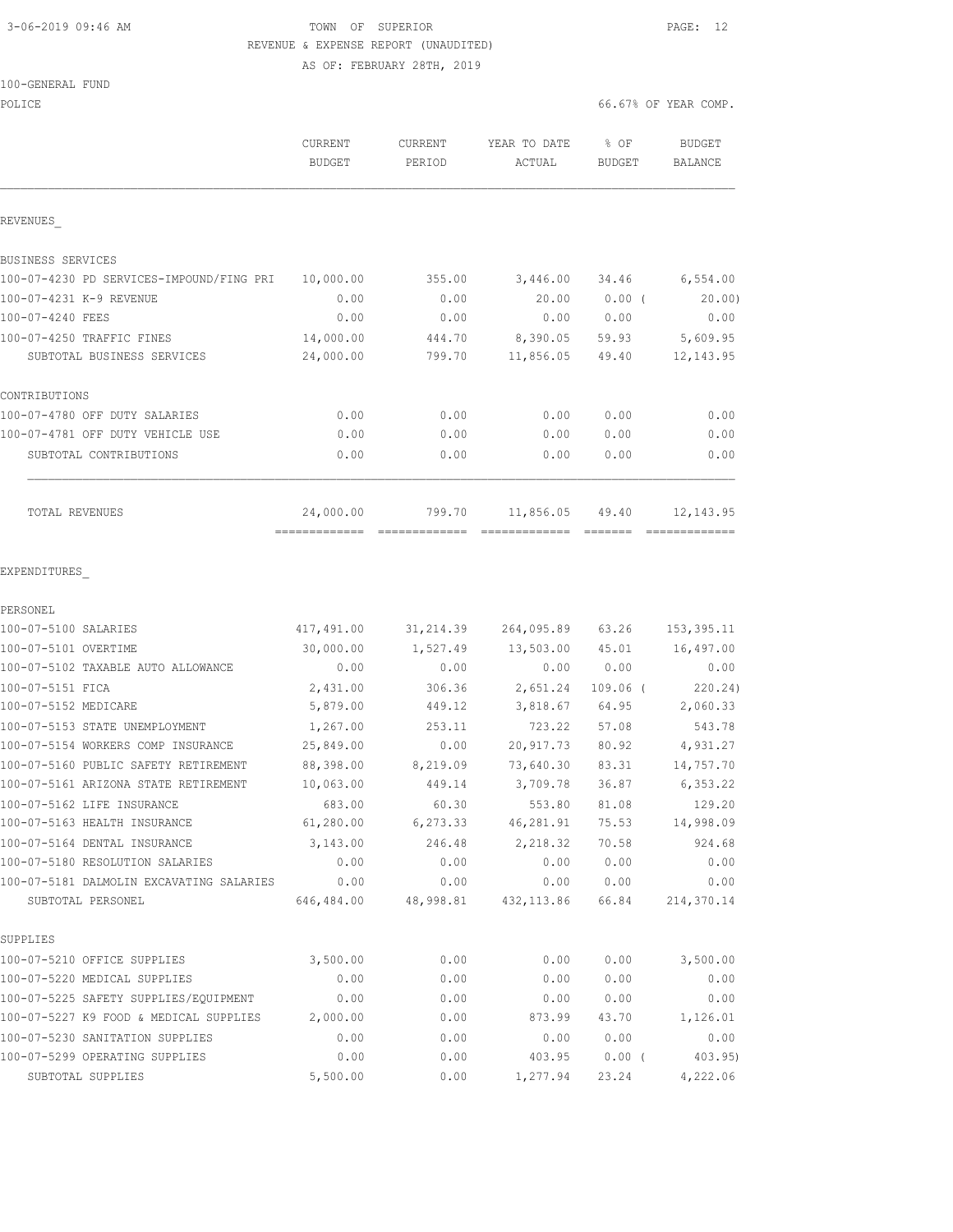# 3-06-2019 09:46 AM TOWN OF SUPERIOR PAGE: 13 REVENUE & EXPENSE REPORT (UNAUDITED)

AS OF: FEBRUARY 28TH, 2019

|  | 100-GENERAL | FUND |
|--|-------------|------|
|  |             |      |

POLICE 66.67% OF YEAR COMP.

|                                         | CURRENT<br><b>BUDGET</b> | <b>CURRENT</b><br>PERIOD | YEAR TO DATE<br>ACTUAL | % OF<br><b>BUDGET</b> | <b>BUDGET</b><br><b>BALANCE</b> |
|-----------------------------------------|--------------------------|--------------------------|------------------------|-----------------------|---------------------------------|
|                                         |                          |                          |                        |                       |                                 |
| UTILITIES                               |                          |                          |                        |                       |                                 |
| 100-07-5310 ELECTRICITY                 | 4,900.00                 | 0.00                     | 1,606.64               | 32.79                 | 3,293.36                        |
| 100-07-5320 GAS                         | 200.00                   | 293.95                   | 743.09                 | $371.55$ (            | 543.09)                         |
| 100-07-5330 REFUSE                      | 0.00                     | 0.00                     | 0.00                   | 0.00                  | 0.00                            |
| 100-07-5340 SEWER                       | 0.00                     | 0.00                     | 0.00                   | 0.00                  | 0.00                            |
| 100-07-5350 TELEPHONE                   | 14,000.00                | 573.66                   | 14,480.84              | $103.43$ (            | 480.84)                         |
| 100-07-5360 WATER                       | 1,000.00                 | 104.96                   | 651.40                 | 65.14                 | 348.60                          |
| 100-07-5380 SECURITY                    | 0.00                     | 0.00                     | 0.00                   | 0.00                  | 0.00                            |
| SUBTOTAL UTILITIES                      | 20,100.00                | 972.57                   | 17,481.97              | 86.97                 | 2,618.03                        |
| GENERAL BUSINESS EXPENSE                |                          |                          |                        |                       |                                 |
| 100-07-5410 ADVERTISING                 | 500.00                   | 0.00                     | 264.26                 | 52.85                 | 235.74                          |
| 100-07-5420 DUES & SUBSCRIPTIONS        | 500.00                   | 0.00                     | 800.00                 | $160.00$ (            | 300.00)                         |
| 100-07-5425 CONFERENCES & TRAINING      | 0.00                     | 0.00                     | 0.00                   | 0.00                  | 0.00                            |
| 100-07-5430 PRINTING                    | 0.00                     | 0.00                     | 562.43                 | 0.00(                 | 562.43)                         |
| 100-07-5450 UNIFORMS                    | 0.00                     | 0.00                     | 0.00                   | 0.00                  | 0.00                            |
| 100-07-5460 POSTAGE                     | 500.00                   | 35.10                    | 338.73                 | 67.75                 | 161.27                          |
| 100-07-5470 TRAVEL                      | 0.00                     | 0.00                     | 0.00                   | 0.00                  | 0.00                            |
| 100-07-5471 AUDIT & ACCOUNTING          | 1,545.00                 | 0.00                     | 1,536.37               | 99.44                 | 8.63                            |
| 100-07-5480 GENERAL INSURANCE           | 12,820.00                | 0.00                     | 6,863.87               | 53.54                 | 5,956.13                        |
| 100-07-5481 VEHICLE INSURANCE           | 0.00                     | 0.00                     | 0.00                   | 0.00                  | 0.00                            |
| 100-07-5482 LIABILITY INSURANCE         | 0.00                     | 0.00                     | 0.00                   | 0.00                  | 0.00                            |
| 100-07-5492 BAD DEBT EXPENSE            | 0.00                     | 0.00                     | 0.00                   | 0.00                  | 0.00                            |
| SUBTOTAL GENERAL BUSINESS EXPENSE       | 15,865.00                | 35.10                    | 10,365.66              | 65.34                 | 5,499.34                        |
| PROFESSIONAL SERVICES                   |                          |                          |                        |                       |                                 |
| 100-07-5520 CONTRACTUAL SERVICES        | 75,000.00                | 18,750.00                | 57,100.32              | 76.13                 | 17,899.68                       |
| 100-07-5530 Animal Control              | 17,112.00                | 0.00                     | 0.00                   | 0.00                  | 17, 112.00                      |
| 100-07-5550 OTHER PROFESSIONAL SERVICES | 2,000.00                 | 100.00                   | 4,178.00               | $208.90$ (            | 2,178.00)                       |
| SUBTOTAL PROFESSIONAL SERVICES          | 94,112.00                | 18,850.00                | 61,278.32              | 65.11                 | 32,833.68                       |
| REPAIR/MAINTENANCE                      |                          |                          |                        |                       |                                 |
| 100-07-5610 PARK & BLDG IMPROVEMENTS    | 0.00                     | 0.00                     | 0.00                   | 0.00                  | 0.00                            |
| 100-07-5640 AUTO & TRUCK REPAIRS        | 0.00                     | 0.00                     | 25.00                  | $0.00$ (              | 25.00)                          |
| 100-07-5641 GAS & OIL                   | 12,000.00                | 1,168.59                 | 14,589.43              | 121.58 (              | 2,589.43                        |
| 100-07-5642 TIRES & TUBES               | 0.00                     | 0.00                     | 0.00                   | 0.00                  | 0.00                            |
| 100-07-5650 OTHER EQUIPMENT REPAIRS     | 0.00                     | 0.00                     | 0.00                   | 0.00                  | 0.00                            |
| SUBTOTAL REPAIR/MAINTENANCE             | 12,000.00                | 1,168.59                 | 14,614.43              | 121.79 (              | 2,614.43)                       |
| CAPITAL OUTLAY                          |                          |                          |                        |                       |                                 |
| 100-07-5710 BUILDING                    | 0.00                     | 0.00                     | 0.00                   | 0.00                  | 0.00                            |
| 100-07-5715 VEHICLE                     | 0.00                     | 0.00                     | 0.00                   | 0.00                  | 0.00                            |
| 100-07-5720 OFFICE EQUIPMENT            | 0.00                     | 0.00                     | 0.00                   | 0.00                  | 0.00                            |
| 100-07-5730 RADIO EQUIPMENT             | 0.00                     | 0.00                     | 0.00                   | 0.00                  | 0.00                            |
| 100-07-5740 MEDICAL EQUIPMENT           | 0.00                     | 0.00                     | 0.00                   | 0.00                  | 0.00                            |
| 100-07-5750 OTHER EQUIP/SMALL TOOLS     | 0.00                     | 0.00                     | 0.00                   | 0.00                  | 0.00                            |
| SUBTOTAL CAPITAL OUTLAY                 | 0.00                     | 0.00                     | 0.00                   | 0.00                  | 0.00                            |
| TOTAL EXPENDITURES                      | 794,061.00               | 70,025.07                | 537, 132.18            | 67.64                 | 256,928.82                      |

REVENUES OVER/(UNDER) EXPENDITURES ( 770,061.00)( 69,225.37)( 525,276.13) ( 244,784.87)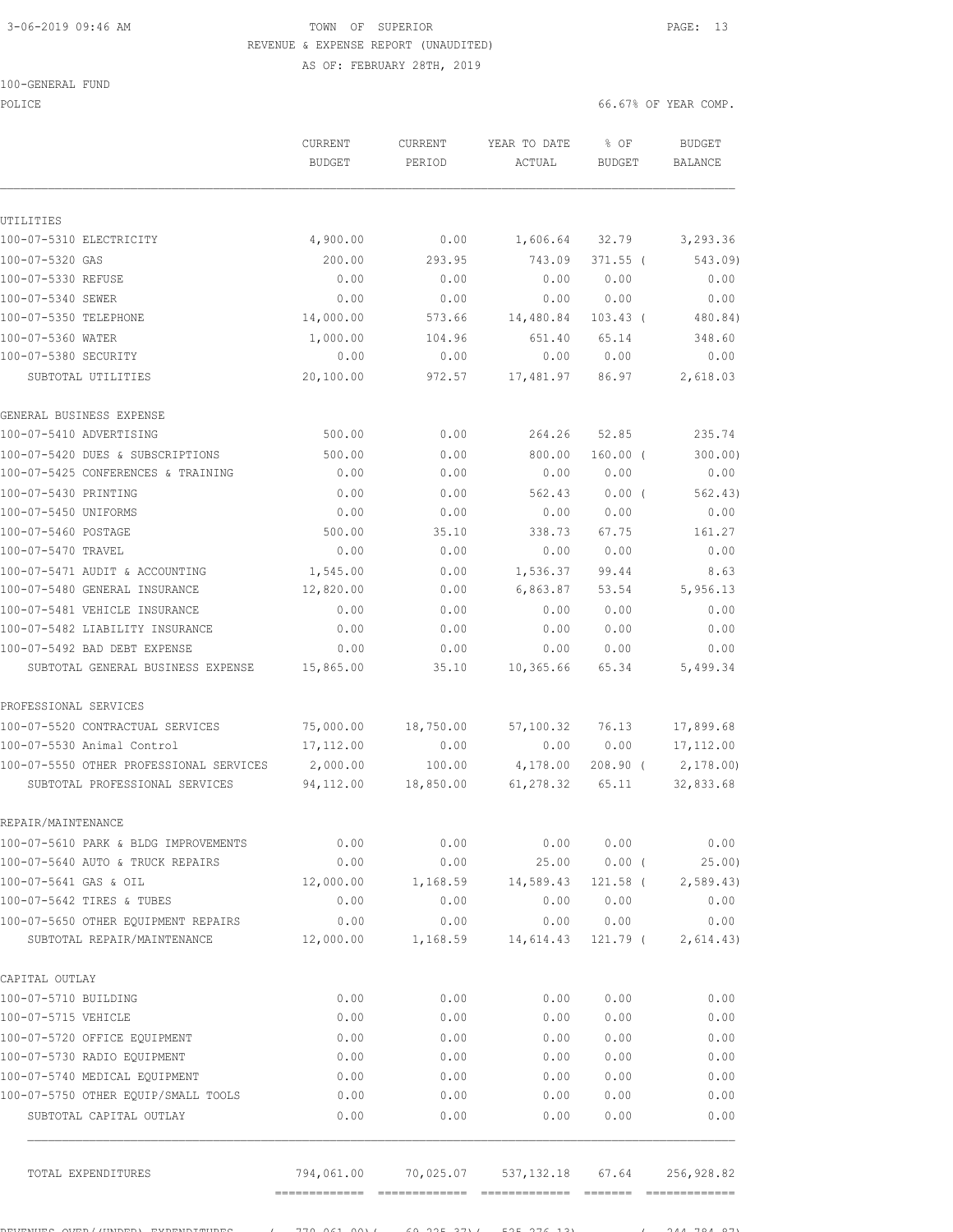#### 3-06-2019 09:46 AM TOWN OF SUPERIOR PAGE: 14 REVENUE & EXPENSE REPORT (UNAUDITED) AS OF: FEBRUARY 28TH, 2019

|                                       | CURRENT<br><b>BUDGET</b> | CURRENT<br>PERIOD     | YEAR TO DATE<br>ACTUAL | % OF<br><b>BUDGET</b> | <b>BUDGET</b><br>BALANCE |
|---------------------------------------|--------------------------|-----------------------|------------------------|-----------------------|--------------------------|
| REVENUES                              |                          |                       |                        |                       |                          |
| BUSINESS SERVICES                     |                          |                       |                        |                       |                          |
| 100-08-4240 FEES                      | 0.00                     | 0.00                  | 0.00                   | 0.00                  | 0.00                     |
| 100-08-4250 FINES                     | 0.00                     | 0.00                  | 0.00                   | 0.00                  | 0.00                     |
| 100-08-4270 INTEREST INCOME           | 0.00                     | 0.00                  | 0.00                   | 0.00                  | 0.00                     |
| SUBTOTAL BUSINESS SERVICES            | 0.00                     | 0.00                  | 0.00                   | 0.00                  | 0.00                     |
| GRANTS                                |                          |                       |                        |                       |                          |
| 100-08-4600 FIRE DEPT REVENUE         | 0.00                     | 0.00                  | 0.25                   | 0.00(                 | 0.25)                    |
| 100-08-4601 PUBLIC EDUCATION          | 0.00                     | 0.00                  | 50.00                  | 0.00(                 | 50.00                    |
| SUBTOTAL GRANTS                       | 0.00                     | 0.00                  | 50.25                  | $0.00$ (              | 50.25                    |
| CONTRIBUTIONS                         |                          |                       |                        |                       |                          |
| 100-08-4780 RESOLUTION SALARIES       | 0.00                     | 0.00                  | 0.00                   | 0.00                  | 0.00                     |
| SUBTOTAL CONTRIBUTIONS                | 0.00                     | 0.00                  | 0.00                   | 0.00                  | 0.00                     |
| TOTAL REVENUES                        | 0.00<br>=============    | 0.00<br>------------- | 50.25                  | 0.00(                 | 50.25<br>-----------     |
| EXPENDITURES                          |                          |                       |                        |                       |                          |
| PERSONEL                              |                          |                       |                        |                       |                          |
| 100-08-5100 SALARIES                  | 59,655.00                | 4,438.45              | 39,850.35              | 66.80                 | 19,804.65                |
| 100-08-5101 OVERTIME                  | 4,500.00                 | 196.15                | 3,379.38               | 75.10                 | 1,120.62                 |
| 100-08-5151 FICA                      | 3,757.00                 | 248.86                | 2,332.48               | 62.08                 | 1,424.52                 |
| 100-08-5152 MEDICARE                  | 879.00                   | 58.20                 | 545.51                 | 62.06                 | 333.49                   |
| 100-08-5153 STATE UNEMPLOYMENT        | 403.00                   | 34.92                 | 218.46                 | 54.21                 | 184.54                   |
| 100-08-5154 WORKERS COMP INSURANCE    | 2,839.00                 | 0.00                  | 0.00                   | 0.00                  | 2,839.00                 |
| 100-08-5160 PUBLIC SAFETY RETIREMENT  | 7,350.00                 | 387.12                | 3,999.33               | 54.41                 | 3,350.67                 |
| 100-08-5161 ARIZONA STATE RETIREMENT  | 0.00                     | 0.00                  | 0.00                   | 0.00                  | 0.00                     |
| 100-08-5162 LIFE INSURANCE            | 105.00                   | 6.70                  | 103.25                 | 98.33                 | 1.75                     |
| 100-08-5163 HEALTH INSURANCE          | 5,045.00                 | 381.63                | 4,398.67               | 87.19                 | 646.33                   |
| 100-08-5164 DENTAL INSURANCE          | 481.00                   | 30.81                 | 677.82                 | 140.92 (              | 196.82)                  |
| 100-08-5180 RESOLUTION SALARIES       | 0.00                     | 0.00                  | 0.00                   | 0.00                  | 0.00                     |
| SUBTOTAL PERSONEL                     | 85,014.00                | 5,782.84              | 55,505.25              | 65.29                 | 29,508.75                |
| SUPPLIES                              |                          |                       |                        |                       |                          |
| 100-08-5210 OFFICE SUPPLIES           | 250.00                   | 0.00                  | 35.88                  | 14.35                 | 214.12                   |
| 100-08-5215 PUBLIC EDUCATION          | 0.00                     | 0.00                  | 601.16                 | $0.00$ (              | 601.16)                  |
| 100-08-5220 MEDICAL SUPPLIES          | 0.00                     | 0.00                  | 0.00                   | 0.00                  | 0.00                     |
| 100-08-5225 SAFETY SUPPLIES/EQUIPMENT | 0.00                     | 0.00                  | 705.44                 | $0.00$ (              | 705.44)                  |
| 100-08-5230 SANITATION SUPPLIES       | 0.00                     | 0.00                  | 0.00                   | 0.00                  | 0.00                     |
| 100-08-5299 OPERATING SUPPLIES        | 3,000.00                 | 0.00                  | 2,590.13               | 86.34                 | 409.87                   |

SUBTOTAL SUPPLIES 3,250.00 0.00 3,932.61 121.00 ( 682.61)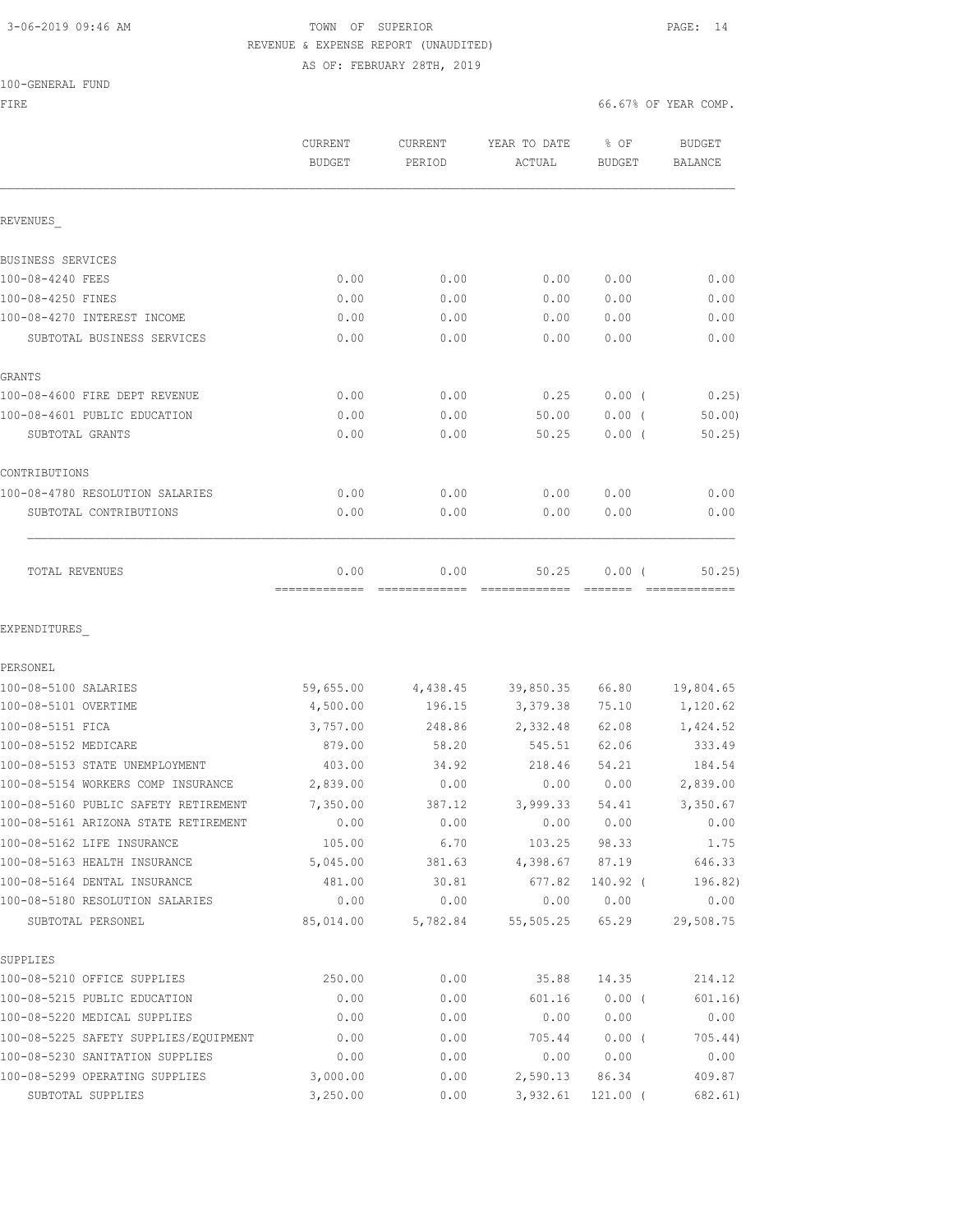# 3-06-2019 09:46 AM TOWN OF SUPERIOR PAGE: 15 REVENUE & EXPENSE REPORT (UNAUDITED)

AS OF: FEBRUARY 28TH, 2019

## 100-GENERAL FUND

FIRE  $\sim$  66.67% OF YEAR COMP.

|                                            | <b>CURRENT</b>     | <b>CURRENT</b>  | YEAR TO DATE     | % OF           | <b>BUDGET</b>      |
|--------------------------------------------|--------------------|-----------------|------------------|----------------|--------------------|
|                                            | <b>BUDGET</b>      | PERIOD          | ACTUAL           | BUDGET         | BALANCE            |
|                                            |                    |                 |                  |                |                    |
| UTILITIES<br>100-08-5310 ELECTRICITY       |                    |                 |                  |                |                    |
|                                            | 2,783.00           | 0.00            | 1,672.45         | 60.10          | 1,110.55           |
| 100-08-5320 GAS<br>100-08-5330 REFUSE      | 0.00<br>0.00       | 0.00<br>0.00    | 0.00<br>0.00     | 0.00<br>0.00   | 0.00<br>0.00       |
|                                            |                    |                 |                  |                |                    |
| 100-08-5340 SEWER                          | 0.00<br>1,163.00   | 0.00            | 0.00             | 0.00<br>77.45  | 0.00<br>262.26     |
| 100-08-5350 TELEPHONE<br>100-08-5360 WATER |                    | 203.26          | 900.74<br>583.16 |                |                    |
| SUBTOTAL UTILITIES                         | 811.00<br>4,757.00 | 74.17<br>277.43 | 3,156.35         | 71.91<br>66.35 | 227.84<br>1,600.65 |
| GENERAL BUSINESS EXPENSE                   |                    |                 |                  |                |                    |
| 100-08-5410 ADVERTISING                    | 1,200.00           | 0.00            | 62.50            | 5.21           | 1,137.50           |
| 100-08-5420 DUES & SUBSCRIPTIONS           | 600.00             | 0.00            | 250.00           | 41.67          | 350.00             |
| 100-08-5425 CONFERENCES & TRAINING         | 0.00               | 0.00            | 0.00             | 0.00           | 0.00               |
| 100-08-5430 PRINTING                       | 700.00             | 0.00            | 0.00             | 0.00           | 700.00             |
| 100-08-5450 UNIFORMS                       | 0.00               | 0.00            | 0.00             | 0.00           | 0.00               |
| 100-08-5460 POSTAGE                        | 400.00             | 35.10           | 338.73           | 84.68          | 61.27              |
| 100-08-5470 TRAVEL                         | 0.00               | 0.00            | 0.00             | 0.00           | 0.00               |
| 100-08-5471 AUDIT                          | 1,545.00           | 0.00            | 1,536.37         | 99.44          | 8.63               |
| 100-08-5480 GENERAL INSURANCE              | 6,410.00           | 0.00            | 3,431.95         | 53.54          | 2,978.05           |
| 100-08-5481 VEHICLE INSURANCE              | 0.00               | 0.00            | 0.00             | 0.00           | 0.00               |
| 100-08-5482 LIABILITY INSURANCE            | 0.00               | 0.00            | 0.00             | 0.00           | 0.00               |
| 100-08-5492 BAD DEBT EXPENSE               | 0.00               | 0.00            | 0.00             | 0.00           | 0.00               |
| SUBTOTAL GENERAL BUSINESS EXPENSE          | 10,855.00          | 35.10           | 5,619.55         | 51.77          | 5,235.45           |
| PROFESSIONAL SERVICES                      |                    |                 |                  |                |                    |
| 100-08-5520 CONTRACTUAL SERVICES           | 0.00               | 0.00            | 0.00             | 0.00           | 0.00               |
| 100-08-5550 OTHER PROFESSIONAL SERVICES    | 3,000.00           | 286.99          | 9,662.99         | $322.10$ (     | 6,662.99)          |
| 100-08-5555 HEALTH AND SAFETY              | 0.00               | 0.00            | 0.00             | 0.00           | 0.00               |
| SUBTOTAL PROFESSIONAL SERVICES             | 3,000.00           | 286.99          | 9,662.99         | $322.10$ (     | 6,662.99)          |
| REPAIR/MAINTENANCE                         |                    |                 |                  |                |                    |
| 100-08-5610 PARK & BLDG IMPROVEMENTS       | 0.00               | 0.00            | 0.00             | 0.00           | 0.00               |
| 100-08-5630 FIRE APPARATUS MAINT           | 0.00               | 0.00            | 0.00             | 0.00           | 0.00               |
| 100-08-5640 AUTO & TRUCK REPAIRS           | 0.00               | 0.00            | 0.00             | 0.00           | 0.00               |
| 100-08-5641 GAS & OIL                      | 2,125.00           | 183.14          | 2,018.21         | 94.97          | 106.79             |
| 100-08-5642 TIRES & TUBES                  | 0.00               | 0.00            | 0.00             | 0.00           | 0.00               |
| 100-08-5650 OTHER EQUIPMENT REPAIRS        | 0.00               | 0.00            | 0.00             | 0.00           | 0.00               |
| SUBTOTAL REPAIR/MAINTENANCE                | 2,125.00           | 183.14          | 2,018.21         | 94.97          | 106.79             |
| CAPITAL OUTLAY                             |                    |                 |                  |                |                    |
| 100-08-5710 BUILDING                       | 0.00               | 0.00            | 457.15           | 0.00(          | 457.15)            |
| 100-08-5720 OFFICE EQUIPMENT               | 0.00               | 0.00            | 0.00             | 0.00           | 0.00               |
| 100-08-5730 RADIO EQUIPMENT                | 0.00               | 0.00            | 0.00             | 0.00           | 0.00               |
| 100-08-5740 MEDICAL EQUIPMENT              | 0.00               | 0.00            | 0.00             | 0.00           | 0.00               |
| 100-08-5750 FIRE/PPE                       | 0.00               | 0.00            | 0.00             | 0.00           | 0.00               |
| SUBTOTAL CAPITAL OUTLAY                    | 0.00               | 0.00            | 457.15           | $0.00$ (       | 457.15)            |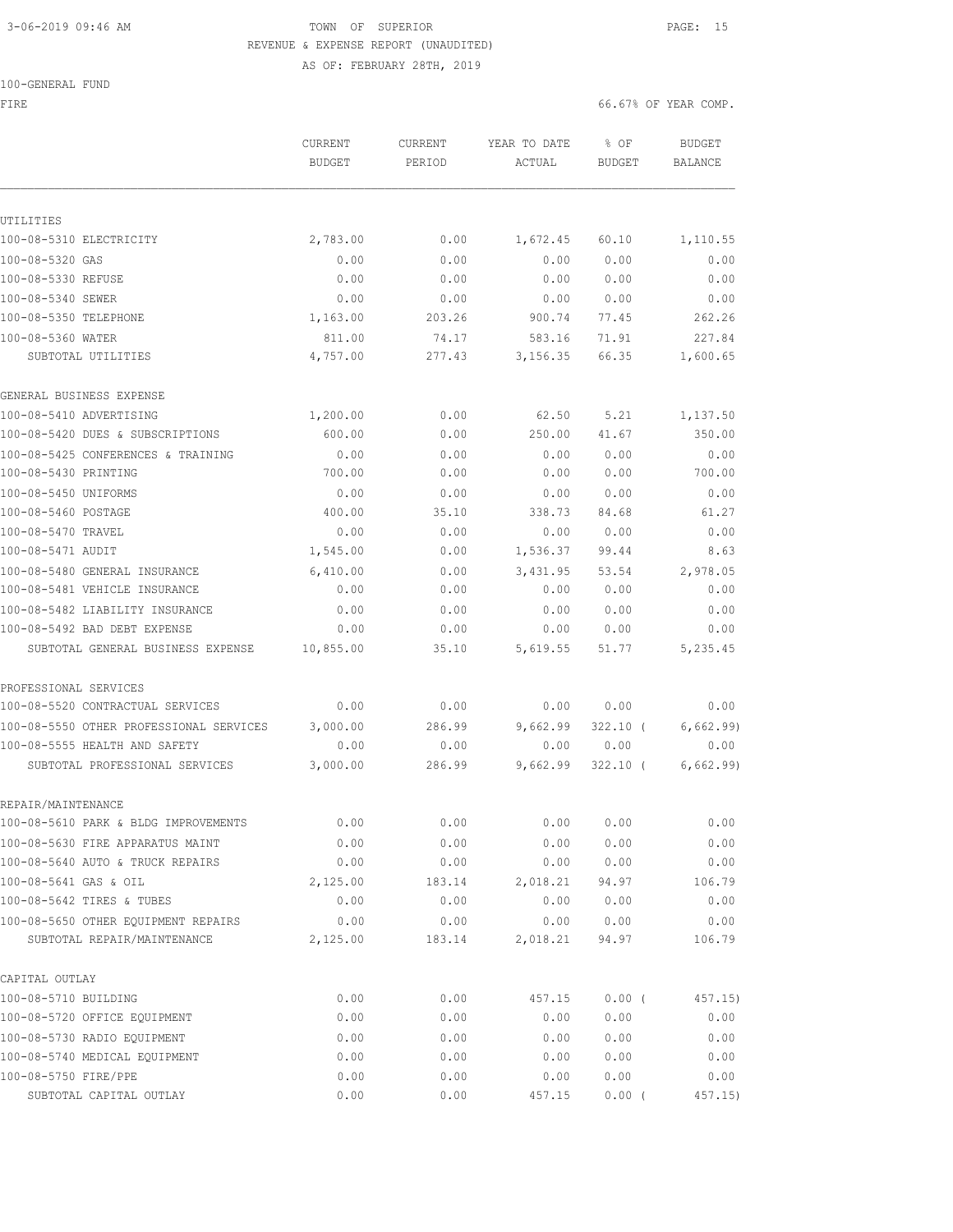# 3-06-2019 09:46 AM TOWN OF SUPERIOR PAGE: 16 REVENUE & EXPENSE REPORT (UNAUDITED)

AS OF: FEBRUARY 28TH, 2019

100-GENERAL FUND

FIRE 66.67% OF YEAR COMP.

|                                    | <b>CURRENT</b><br><b>BUDGET</b> | <b>CURRENT</b><br>PERIOD | YEAR TO DATE<br>ACTUAL | % OF<br><b>BUDGET</b> | <b>BUDGET</b><br>BALANCE |
|------------------------------------|---------------------------------|--------------------------|------------------------|-----------------------|--------------------------|
| DEBT SERVICE                       |                                 |                          |                        |                       |                          |
| 100-08-5900 DEBT SVC- PRINCIPAL    | 0.00                            | 84.20                    | 526.70                 | 0.00(                 | 526.70)                  |
| 100-08-5901 DEBT SVC INTEREST      | 0.00                            | 29.52                    | 274.88                 | $0.00$ (              | 274.88)                  |
| SUBTOTAL DEBT SERVICE              | 0.00                            | 113.72                   | 801.58                 | 0.00(                 | 801.58)                  |
| TOTAL EXPENDITURES                 | 109,001.00                      | 6,679.22                 | 81,153.69              | 74.45                 | 27,847.31                |
| REVENUES OVER/(UNDER) EXPENDITURES |                                 | $109,001,00$ (6,679.22)( | 81,103.44)             |                       | 27,897.56)               |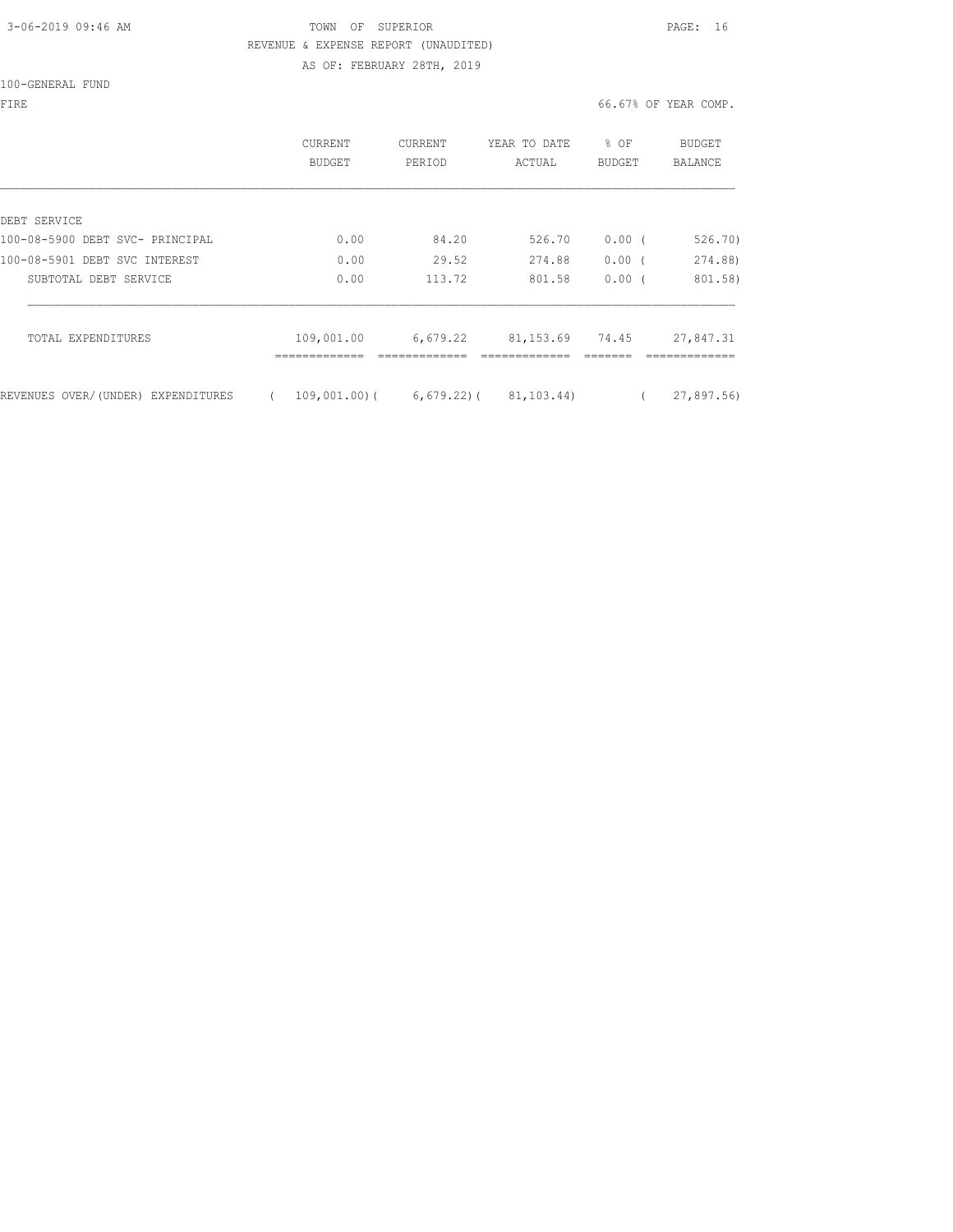## 3-06-2019 09:46 AM TOWN OF SUPERIOR PAGE: 17 REVENUE & EXPENSE REPORT (UNAUDITED) AS OF: FEBRUARY 28TH, 2019

PW-STREETS/BLDG MAINT 66.67% OF YEAR COMP.

|                                                                                 | CURRENT<br><b>BUDGET</b> | CURRENT<br>PERIOD | YEAR TO DATE<br>ACTUAL                      | % OF<br><b>BUDGET</b>  | <b>BUDGET</b><br><b>BALANCE</b> |
|---------------------------------------------------------------------------------|--------------------------|-------------------|---------------------------------------------|------------------------|---------------------------------|
| REVENUES                                                                        |                          |                   |                                             |                        |                                 |
| MISCELLANEOUS                                                                   |                          |                   |                                             |                        |                                 |
| 100-09-4820 OTHER INCOME                                                        | 0.00                     | 0.00              | 4,000.00                                    | $0.00$ (               | 4,000.00)                       |
| 100-09-4821 RESIDENT DECAL                                                      | 0.00                     | 0.00              | 0.00                                        | 0.00                   | 0.00                            |
| 100-09-4822 TIPPING FEES                                                        | 0.00                     | 0.00              | 0.00                                        | 0.00                   | 0.00                            |
| SUBTOTAL MISCELLANEOUS                                                          | 0.00                     | 0.00              | 4,000.00                                    | $0.00$ (               | 4,000.00)                       |
| TOTAL REVENUES                                                                  | 0.00                     | 0.00              | 4,000.00                                    | $0.00$ (               | 4,000.00)                       |
| EXPENDITURES                                                                    |                          |                   |                                             |                        |                                 |
| PERSONEL                                                                        |                          |                   |                                             |                        |                                 |
| 100-09-5100 SALARIES                                                            | 52,692.00                | 4,323.31          | 35,708.33                                   | 67.77                  | 16,983.67                       |
| 100-09-5101 OVERTIME                                                            | 2,000.00                 | 146.93            | 869.10                                      | 43.46                  | 1,130.90                        |
| 100-09-5120 INMATE LABOR                                                        | 3,000.00                 | 351.50            | 3,121.50                                    | $104.05$ (             | 121.50)                         |
| 100-09-5151 FICA                                                                | 3,267.00                 | 272.76            | 2,232.67                                    | 68.34                  | 1,034.33                        |
| 100-09-5152 MEDICARE                                                            | 764.00                   | 63.79             | 522.15                                      | 68.34                  | 241.85                          |
| 100-09-5153 STATE UNEMPLOYMENT                                                  | 335.00                   | 38.27             | 91.07                                       | 27.19                  | 243.93                          |
| 100-09-5154 WORKERS COMP INSURANCE                                              | 1,565.00                 | 0.00              | 1,584.73                                    | $101.26$ (             | 19.73)                          |
| 100-09-5161 ARIZONA STATE RETIREMENT                                            | 4,103.00                 | 376.45            | 5,175.54                                    | $126.14$ (             | 1,072.54)                       |
| 100-09-5162 LIFE INSURANCE                                                      | 60.00                    | 26.80             | 331.05                                      | 551.75 (               | 271.05)                         |
| 100-09-5163 HEALTH INSURANCE                                                    | 4,324.00                 | 636.05            | 5,488.40                                    | $126.93$ (             | 1, 164.40)                      |
| 100-09-5164 DENTAL INSURANCE                                                    | 462.00                   | 61.62             | 554.58                                      | $120.04$ (             | 92.58)                          |
| SUBTOTAL PERSONEL                                                               | 72,572.00                | 6,297.48          | 55,679.12                                   | 76.72                  | 16,892.88                       |
| SUPPLIES                                                                        |                          |                   |                                             |                        |                                 |
| 100-09-5210 OFFICE SUPPLIES                                                     | 0.00                     | 0.00              | 0.00                                        | 0.00                   | 0.00                            |
| 100-09-5220 MEDICAL SUPPLIES                                                    | 0.00                     | 0.00              | 67.73                                       | $0.00$ (               | 67.73)                          |
| 100-09-5225 SAFETY SUPPLIES/EQUIPMENT<br>100-09-5227 K9 FOOD & MEDICAL SUPPLIES | 200.00                   | 0.00              | 1,310.08                                    | 655.04 (               | 1,110.08)                       |
| 100-09-5230 SANITATION SUPPLIES                                                 | 0.00<br>14,000.00        | 0.00<br>2,351.93  | 0.00                                        | 0.00<br>8,353.77 59.67 | 0.00<br>5,646.23                |
| 100-09-5240 CHEMICAL SUPPLIES                                                   | 0.00                     | 0.00              |                                             | 354.68 0.00 (          | 354.68)                         |
| 100-09-5299 OPERATING SUPPLIES                                                  | 8,000.00                 | 33.37             | 7,281.59 91.02                              |                        | 718.41                          |
| SUBTOTAL SUPPLIES                                                               |                          |                   | 22,200.00 2,385.30 17,367.85 78.23 4,832.15 |                        |                                 |
| UTILITIES                                                                       |                          |                   |                                             |                        |                                 |
| 100-09-5310 ELECTRICITY                                                         | 5,390.00                 |                   | $0.00$ $3,913.16$ $72.60$ $1,476.84$        |                        |                                 |
| 100-09-5315 APS CONTRACT                                                        | 0.00                     | 0.00              |                                             | 0.00 0.00              | 0.00                            |
| 100-09-5320 GAS                                                                 | 0.00                     | 0.00              | 0.00                                        | 0.00                   | 0.00                            |
| 100-09-5330 REFUSE                                                              | 0.00                     | 0.00              |                                             | $3,217.73$ 0.00 (      | 3, 217.73)                      |
| 100-09-5340 SEWER                                                               | 0.00                     | 0.00              | 0.00                                        | 0.00                   | 0.00                            |
| 100-09-5350 TELEPHONE                                                           | 450.00                   | 100.00            | 450.00                                      | 100.00                 | 0.00                            |
| 100-09-5360 WATER                                                               | 4,870.00                 | 288.94            | 1,710.12                                    | 35.12                  | 3,159.88                        |
| 100-09-5380 SECURITY                                                            | 825.00                   | 0.00              | 0.00                                        | 0.00                   | 825.00                          |

SUBTOTAL UTILITIES 11,535.00 388.94 9,291.01 80.55 2,243.99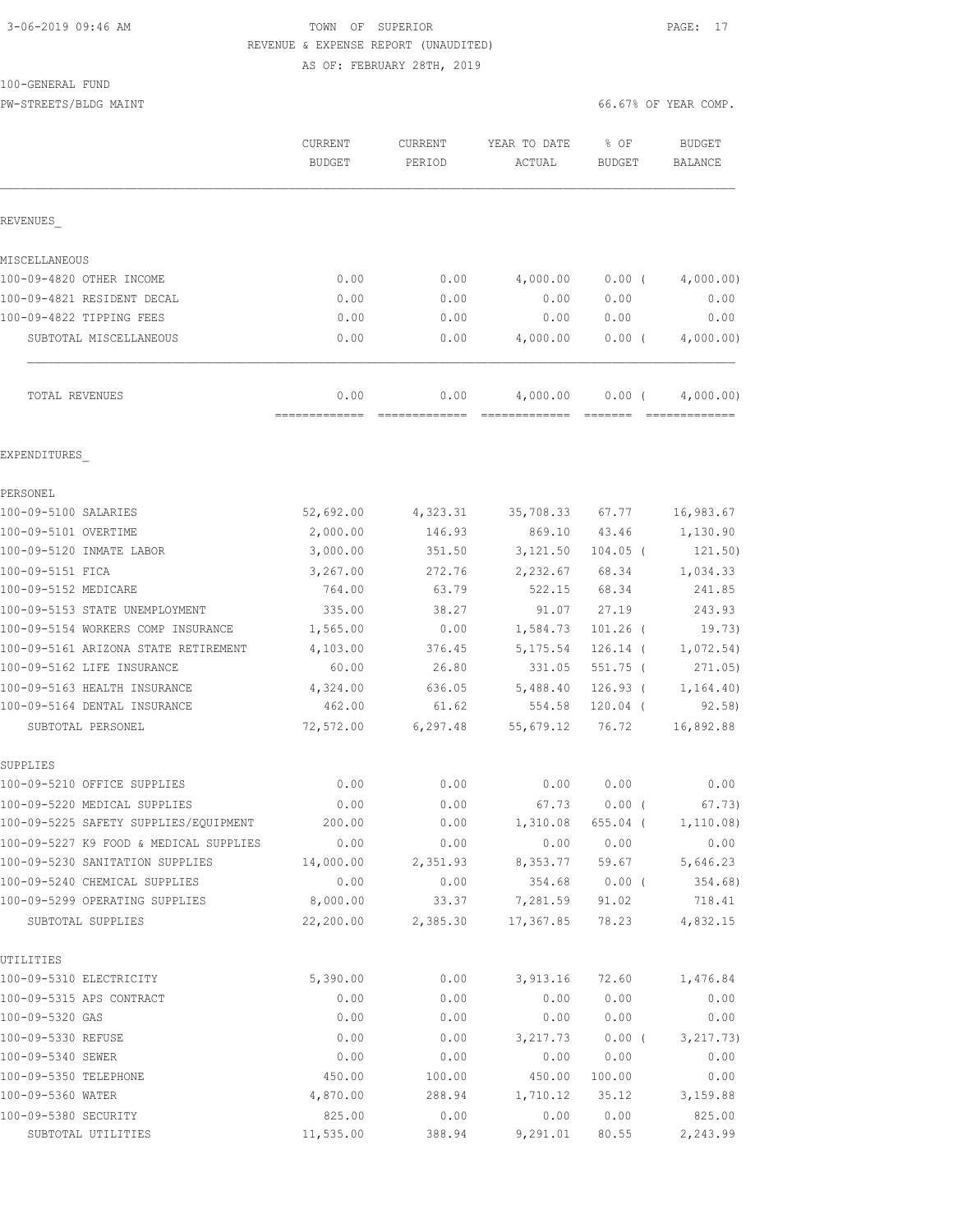## 3-06-2019 09:46 AM TOWN OF SUPERIOR PAGE: 18 REVENUE & EXPENSE REPORT (UNAUDITED) AS OF: FEBRUARY 28TH, 2019

# 100-GENERAL FUND

PW-STREETS/BLDG MAINT **Fig. 10.000** MAINT 66.67% OF YEAR COMP.

|                                         | CURRENT                                                       | CURRENT  | YEAR TO DATE | % OF          | <b>BUDGET</b>         |
|-----------------------------------------|---------------------------------------------------------------|----------|--------------|---------------|-----------------------|
|                                         | <b>BUDGET</b>                                                 | PERIOD   | ACTUAL       | <b>BUDGET</b> | BALANCE               |
| GENERAL BUSINESS EXPENSE                |                                                               |          |              |               |                       |
| 100-09-5410 ADVERTISING                 | 955.00                                                        | 0.00     | 0.00         | 0.00          | 955.00                |
| 100-09-5420 DUES & SUBSCRIPTIONS        | 0.00                                                          | 0.00     | 0.00         | 0.00          | 0.00                  |
| 100-09-5425 CONFERENCES & TRAINING      | 2,000.00                                                      | 0.00     | 0.00         | 0.00          | 2,000.00              |
| 100-09-5430 PRINTING                    | 0.00                                                          | 0.00     | 0.00         | 0.00          | 0.00                  |
| 100-09-5450 UNIFORMS                    | 2,000.00                                                      | 376.82   | 4,421.47     | 221.07 (      | 2,421.47)             |
| 100-09-5460 POSTAGE                     | 100.00                                                        | 0.00     | 0.00         | 0.00          | 100.00                |
| 100-09-5470 TRAVEL                      | 0.00                                                          | 0.00     | 0.00         | 0.00          | 0.00                  |
| 100-09-5471 AUDIT & ACCOUNTING          | 1,545.00                                                      | 0.00     | 1,536.37     | 99.44         | 8.63                  |
| 100-09-5480 GENERAL INSURANCE           | 12,820.00                                                     | 0.00     | 13,727.74    | $107.08$ (    | 907.74)               |
| 100-09-5481 VEHICLE INSURANCE           | 0.00                                                          | 0.00     | 0.00         | 0.00          | 0.00                  |
| 100-09-5482 LIABILITY INSURANCE         | 0.00                                                          | 0.00     | 0.00         | 0.00          | 0.00                  |
| SUBTOTAL GENERAL BUSINESS EXPENSE       | 19,420.00                                                     | 376.82   | 19,685.58    | $101.37$ (    | 265.58)               |
| PROFESSIONAL SERVICES                   |                                                               |          |              |               |                       |
| 100-09-5520 CONTRACTUAL SERVICESL       | 0.00                                                          | 758.06   | 8,520.53     | $0.00$ (      | 8,520.53)             |
| 100-09-5550 OTHER PROFESSIONAL SERVICES | 6,000.00                                                      | 1,641.58 | 9,469.68     | $157.83$ (    | 3,469.68              |
| SUBTOTAL PROFESSIONAL SERVICES          | 6,000.00                                                      | 2,399.64 | 17,990.21    | 299.84 (      | 11, 990.21)           |
| REPAIR/MAINTENANCE                      |                                                               |          |              |               |                       |
| 100-09-5610 PARK & BLDG IMPROVEMENTS    | 2,980.00                                                      | 170.73   | 9,260.70     | $310.76$ (    | 6, 280.70             |
| 100-09-5640 AUTO & TRUCK REPAIRS        | 5,000.00                                                      | 105.14   | 5,083.70     | $101.67$ (    | 83.70)                |
| 100-09-5641 GAS & OIL                   | $1,000.00$ (                                                  | 10.89)   | 275.97       | 27.60         | 724.03                |
| 100-09-5642 TIRES & TUBES               | 0.00                                                          | 278.10   | 278.10       | 0.00(         | 278.10)               |
| 100-09-5643 INMATE FUEL                 | 500.00                                                        | 0.00     | 333.51       | 66.70         | 166.49                |
| 100-09-5650 OTHER EQUIPMENT REPAIRS     | 8,000.00                                                      | 0.00     | 1,261.66     | 15.77         | 6,738.34              |
| 100-09-5670 STREET & SIDEWALK REPAIR    | 0.00                                                          | 0.00     | 1,750.00     | $0.00$ (      | 1,750.00              |
| SUBTOTAL REPAIR/MAINTENANCE             | 17,480.00                                                     | 543.08   | 18,243.64    | $104.37$ (    | 763.64)               |
| CAPITAL OUTLAY                          |                                                               |          |              |               |                       |
| 100-09-5710 BUILDING                    | 0.00                                                          | 0.00     | 14,331.45    | $0.00$ (      | 14, 331.45)           |
| 100-09-5711 MAGMA BUILDING              | 2,000.00                                                      | 0.00     | 0.00         | 0.00          | 2,000.00              |
| 100-09-5712 ROOSEVELT BUILDING          | 5,000.00                                                      | 0.00     | 0.00         | 0.00          | 5,000.00              |
| 100-09-5720 OFFICE EQUIPMENT            | 0.00                                                          | 0.00     | 0.00         | 0.00          | 0.00                  |
| 100-09-5750 OTHER EQUIP/SMALL TOOLS     | 5,000.00                                                      | 0.00     | 10,111.68    | $202.23$ (    | 5, 111.68)            |
| 100-09-5770 TRAFFIC SIGNS               | 0.00                                                          | 0.00     | 0.00         | 0.00          | 0.00                  |
| SUBTOTAL CAPITAL OUTLAY                 | 12,000.00                                                     | 0.00     | 24,443.13    | 203.69 (      | 12, 443.13)           |
| DEBT SERVICE                            |                                                               |          |              |               |                       |
| 100-09-5900 DEBT SVC - PRINCIPAL        | 0.00                                                          | 163.02   | 1,596.96     |               | $0.00$ ( $1,596.96$ ) |
| 100-09-5901 DEBT SVC - INTEREST         | 0.00                                                          | 56.14    | 377.73       | $0.00$ (      | 377.73)               |
| 100-09-5999 CONTINGENCY                 | 0.00                                                          | 0.00     | 0.00         | 0.00          | 0.00                  |
| SUBTOTAL DEBT SERVICE                   | 0.00                                                          | 219.16   | 1,974.69     |               | $0.00$ ( $1,974.69$ ) |
| TOTAL EXPENDITURES                      | 161, 207.00   12, 610.42   164, 675.23   102.15   (3, 468.23) |          |              |               |                       |

REVENUES OVER/(UNDER) EXPENDITURES ( 161,207.00)( 12,610.42)( 160,675.23) ( 531.77)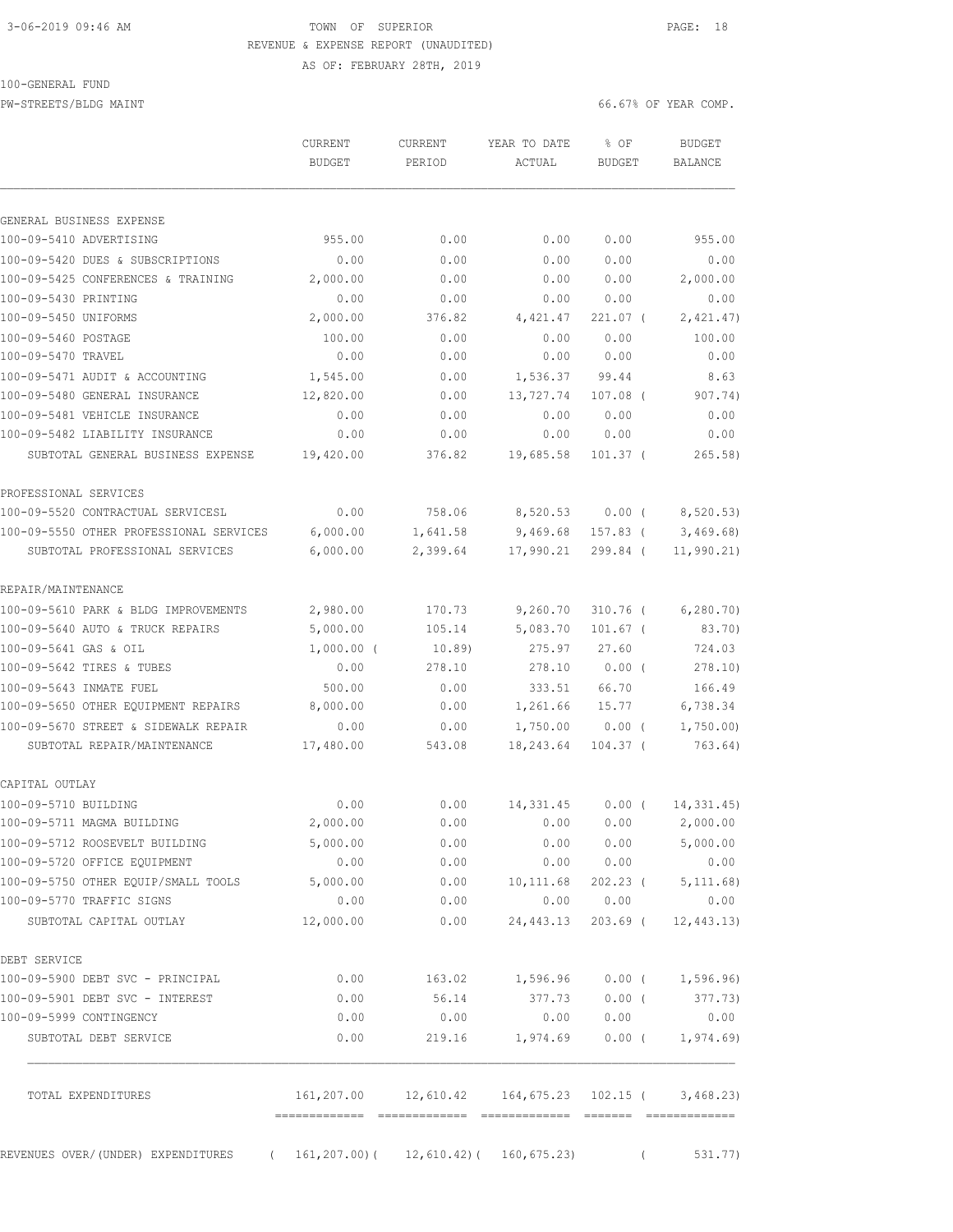## 3-06-2019 09:46 AM TOWN OF SUPERIOR PAGE: 19 REVENUE & EXPENSE REPORT (UNAUDITED) AS OF: FEBRUARY 28TH, 2019

## 100-GENERAL FUND

| TAALGEMERYT LAMD           |           |                |               |                      |               |
|----------------------------|-----------|----------------|---------------|----------------------|---------------|
| PW-BLDG REGS/ZONING        |           |                |               | 66.67% OF YEAR COMP. |               |
|                            | CURRENT   | <b>CURRENT</b> | YEAR TO DATE  | % OF                 | <b>BUDGET</b> |
|                            | BUDGET    | PERIOD         | ACTUAL        | BUDGET               | BALANCE       |
|                            |           |                |               |                      |               |
| REVENUES                   |           |                |               |                      |               |
| BUSINESS SERVICES          |           |                |               |                      |               |
| 100-10-4240 FEES           | 10,000.00 | 0.00           | 0.00          | 0.00                 | 10,000.00     |
| 100-10-4250 FINES          | 0.00      | 0.00           | 0.00          | 0.00                 | 0.00          |
| SUBTOTAL BUSINESS SERVICES | 10,000.00 | 0.00           | 0.00          | 0.00                 | 10,000.00     |
| <b>TOTAL REVENUES</b>      | 10,000.00 | 0.00           | 0.00          | 0.00                 | 10,000.00     |
|                            |           | =============  | ============= | =======              |               |
| EXPENDITURES               |           |                |               |                      |               |
| PERSONEL                   |           |                |               |                      |               |
| 100-10-5100 CATADTEC       |           |                |               |                      |               |

| 100-10-5100 SALARIES                  | 0.00 | 0.00 | 0.00 | 0.00 | 0.00 |
|---------------------------------------|------|------|------|------|------|
| 100-10-5101 OVERTIME                  | 0.00 | 0.00 | 0.00 | 0.00 | 0.00 |
| 100-10-5151 FICA                      | 0.00 | 0.00 | 0.00 | 0.00 | 0.00 |
| 100-10-5152 MEDICARE                  | 0.00 | 0.00 | 0.00 | 0.00 | 0.00 |
| 100-10-5153 STATE UNEMPLOYMENT        | 0.00 | 0.00 | 0.00 | 0.00 | 0.00 |
| 100-10-5154 WORKERS COMP INSURANCE    | 0.00 | 0.00 | 0.00 | 0.00 | 0.00 |
| 100-10-5161 ARIZONA STATE RETIREMENT  | 0.00 | 0.00 | 0.00 | 0.00 | 0.00 |
| 100-10-5162 LIFE INSURANCE            | 0.00 | 0.00 | 0.00 | 0.00 | 0.00 |
| 100-10-5163 HEALTH INSURANCE          | 0.00 | 0.00 | 0.00 | 0.00 | 0.00 |
| 100-10-5164 DENTAL INSURANCE          | 0.00 | 0.00 | 0.00 | 0.00 | 0.00 |
| SUBTOTAL PERSONEL                     | 0.00 | 0.00 | 0.00 | 0.00 | 0.00 |
| SUPPLIES                              |      |      |      |      |      |
| 100-10-5210 OFFICE SUPPLIES           | 0.00 | 0.00 | 0.00 | 0.00 | 0.00 |
| 100-10-5220 MEDICAL SUPPLIES          | 0.00 | 0.00 | 0.00 | 0.00 | 0.00 |
| 100-10-5225 SAFETY SUPPLIES/EQUIPMENT | 0.00 | 0.00 | 0.00 | 0.00 | 0.00 |
| 100-10-5230 SANITATION SUPPLIES       | 0.00 | 0.00 | 0.00 | 0.00 | 0.00 |
| 100-10-5299 OPERATING SUPPLIES        | 0.00 | 0.00 | 0.00 | 0.00 | 0.00 |
| SUBTOTAL SUPPLIES                     | 0.00 | 0.00 | 0.00 | 0.00 | 0.00 |
| UTILITIES                             |      |      |      |      |      |
| 100-10-5310 ELECTRICITY               | 0.00 | 0.00 | 0.00 | 0.00 | 0.00 |
| 100-10-5320 GAS                       | 0.00 | 0.00 | 0.00 | 0.00 | 0.00 |
| 100-10-5330 REFUSE                    | 0.00 | 0.00 | 0.00 | 0.00 | 0.00 |
| 100-10-5340 SEWER                     | 0.00 | 0.00 | 0.00 | 0.00 | 0.00 |
| 100-10-5350 TELEPHONE                 | 0.00 | 0.00 | 0.00 | 0.00 | 0.00 |
| 100-10-5360 WATER                     | 0.00 | 0.00 | 0.00 | 0.00 | 0.00 |
| SUBTOTAL UTILITIES                    | 0.00 | 0.00 | 0.00 | 0.00 | 0.00 |
| GENERAL BUSINESS EXPENSE              |      |      |      |      |      |
| 100-10-5410 ADVERTISING               | 0.00 | 0.00 | 0.00 | 0.00 | 0.00 |
| 100-10-5420 DUES & SUBSCRIPTIONS      | 0.00 | 0.00 | 0.00 | 0.00 | 0.00 |
| 100-10-5425 CONFERENCES & TRAINING    | 0.00 | 0.00 | 0.00 | 0.00 | 0.00 |
| 100-10-5430 PRINTING                  | 0.00 | 0.00 | 0.00 | 0.00 | 0.00 |
| 100-10-5450 UNIFORMS                  | 0.00 | 0.00 | 0.00 | 0.00 | 0.00 |
|                                       |      |      |      |      |      |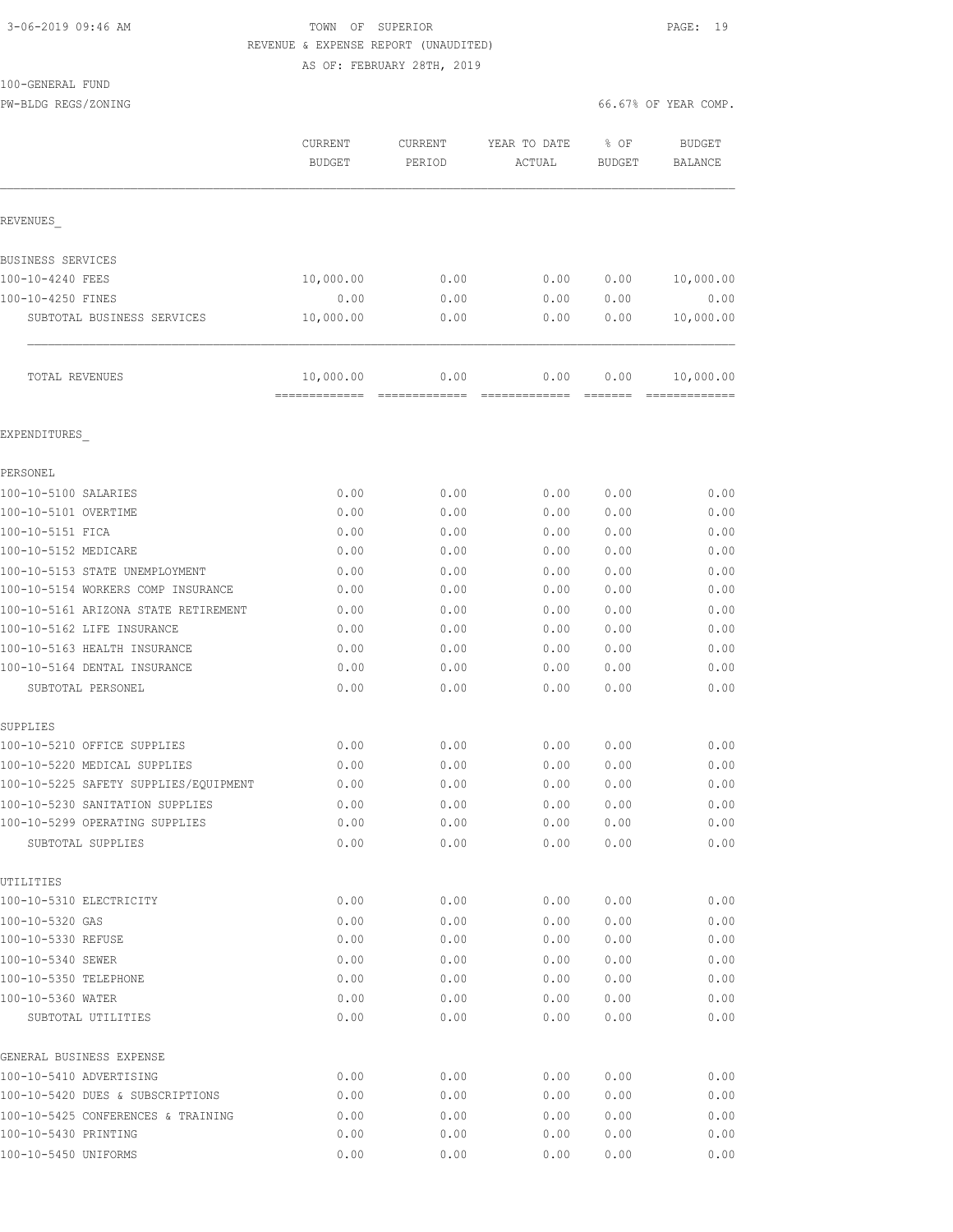#### 3-06-2019 09:46 AM TOWN OF SUPERIOR PAGE: 20 REVENUE & EXPENSE REPORT (UNAUDITED) AS OF: FEBRUARY 28TH, 2019

#### 100-GENERAL FUND

PW-BLDG REGS/ZONING 66.67% OF YEAR COMP.

|                                         | CURRENT<br><b>BUDGET</b> | <b>CURRENT</b><br>PERIOD | YEAR TO DATE<br>ACTUAL | % OF<br><b>BUDGET</b> | <b>BUDGET</b><br><b>BALANCE</b> |
|-----------------------------------------|--------------------------|--------------------------|------------------------|-----------------------|---------------------------------|
|                                         |                          |                          |                        |                       |                                 |
| 100-10-5460 POSTAGE                     | 0.00                     | 0.00                     | 0.00                   | 0.00                  | 0.00                            |
| 100-10-5470 TRAVEL                      | 0.00                     | 0.00                     | 0.00                   | 0.00                  | 0.00                            |
| 100-10-5471 HOST/MEALS                  | 0.00                     | 0.00                     | 0.00                   | 0.00                  | 0.00                            |
| 100-10-5480 GENERAL INSURANCE           | 0.00                     | 0.00                     | 0.00                   | 0.00                  | 0.00                            |
| 100-10-5481 VEHICLE INSURANCE           | 0.00                     | 0.00                     | 0.00                   | 0.00                  | 0.00                            |
| 100-10-5482 LIABILITY INSURANCE         | 0.00                     | 0.00                     | 0.00                   | 0.00                  | 0.00                            |
| SUBTOTAL GENERAL BUSINESS EXPENSE       | 0.00                     | 0.00                     | 0.00                   | 0.00                  | 0.00                            |
| PROFESSIONAL SERVICES                   |                          |                          |                        |                       |                                 |
| 100-10-5510 CODE ENFORCEMENT/ABATEMENTS | 0.00                     | 0.00                     | 0.00                   | 0.00                  | 0.00                            |
| 100-10-5530 ENGINEERING                 | 0.00                     | 0.00                     | 0.00                   | 0.00                  | 0.00                            |
| 100-10-5550 OTHER PROFESSIONAL SERVICES | 0.00                     | 0.00                     | 0.00                   | 0.00                  | 0.00                            |
| SUBTOTAL PROFESSIONAL SERVICES          | 0.00                     | 0.00                     | 0.00                   | 0.00                  | 0.00                            |
| REPAIR/MAINTENANCE                      |                          |                          |                        |                       |                                 |
| 100-10-5610 PARK & BLDG IMPROVEMENTS    | 0.00                     | 0.00                     | 0.00                   | 0.00                  | 0.00                            |
| 100-10-5640 AUTO & TRUCK REPAIRS        | 0.00                     | 0.00                     | 0.00                   | 0.00                  | 0.00                            |
| 100-10-5641 GAS & OIL                   | 0.00                     | 0.00                     | 0.00                   | 0.00                  | 0.00                            |
| 100-10-5642 TIRES & TUBES               | 0.00                     | 0.00                     | 0.00                   | 0.00                  | 0.00                            |
| 100-10-5650 OTHER EQUIPMENT REPAIRS     | 0.00                     | 0.00                     | 0.00                   | 0.00                  | 0.00                            |
| SUBTOTAL REPAIR/MAINTENANCE             | 0.00                     | 0.00                     | 0.00                   | 0.00                  | 0.00                            |
| CAPITAL OUTLAY                          |                          |                          |                        |                       |                                 |
| 100-10-5710 BUILDING                    | 0.00                     | 0.00                     | 0.00                   | 0.00                  | 0.00                            |
| 100-10-5750 OTHER EQUIP/SMALL TOOLS     | 0.00                     | 0.00                     | 0.00                   | 0.00                  | 0.00                            |
| SUBTOTAL CAPITAL OUTLAY                 | 0.00                     | 0.00                     | 0.00                   | 0.00                  | 0.00                            |
| TOTAL EXPENDITURES                      | 0.00                     | 0.00                     | 0.00                   | 0.00                  | 0.00                            |
| REVENUES OVER/(UNDER) EXPENDITURES      | 10,000.00                | 0.00                     | 0.00                   |                       | 10,000.00                       |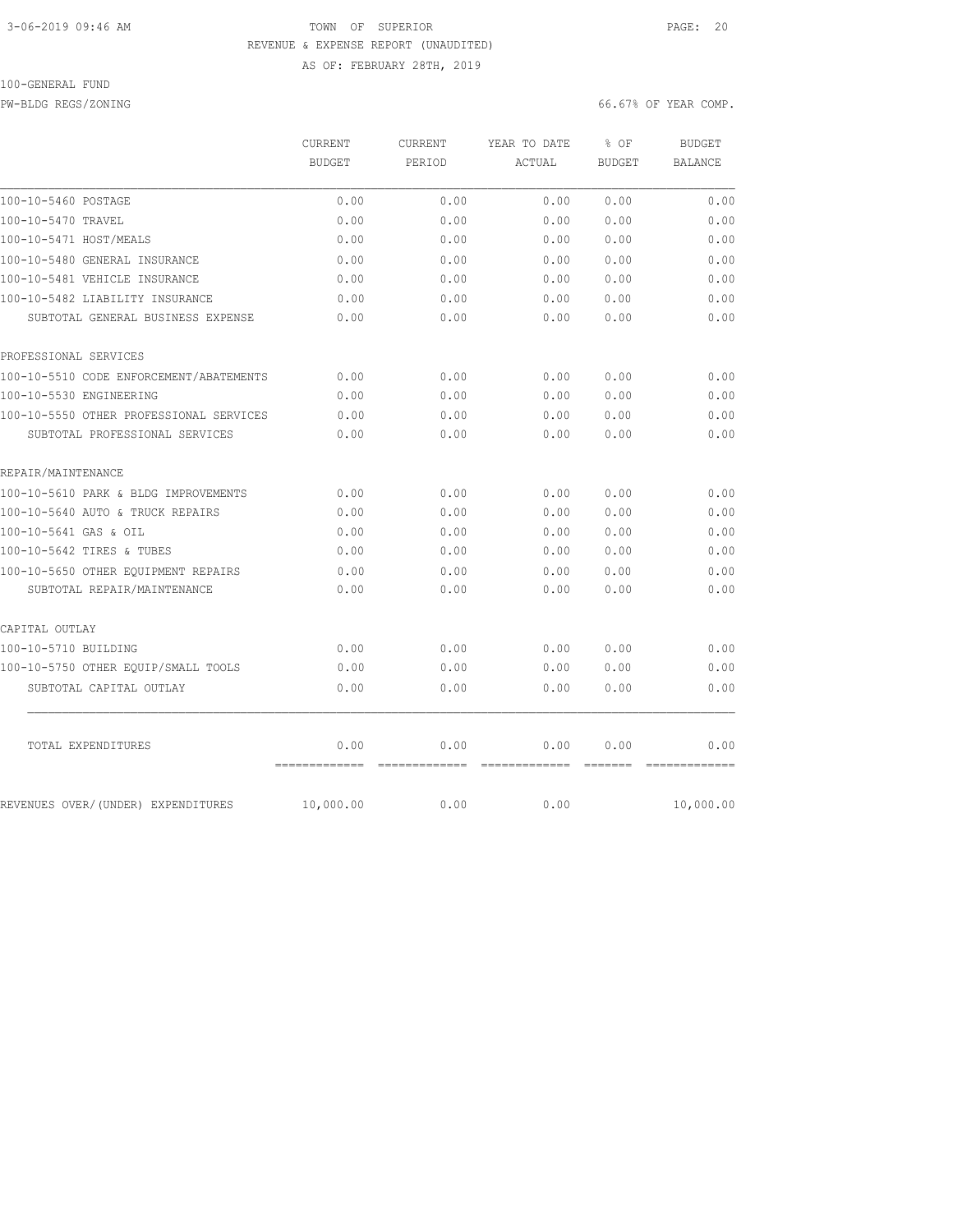| 3-06-2019 09:46 AM |  |  |
|--------------------|--|--|

TOWN OF SUPERIOR **PAGE: 21** REVENUE & EXPENSE REPORT (UNAUDITED)

AS OF: FEBRUARY 28TH, 2019

|  | 100-GENERAL FUND |  |
|--|------------------|--|
|  |                  |  |

SWIMMING POOL 66.67% OF YEAR COMP.

|                                                     | CURRENT<br><b>BUDGET</b>  | CURRENT<br>PERIOD | YEAR TO DATE<br>ACTUAL | % OF<br><b>BUDGET</b> | <b>BUDGET</b><br>BALANCE |
|-----------------------------------------------------|---------------------------|-------------------|------------------------|-----------------------|--------------------------|
| REVENUES                                            |                           |                   |                        |                       |                          |
| BUSINESS SERVICES                                   |                           |                   |                        |                       |                          |
| 100-11-4240 POOL SWIM/POOL RENTAL                   | 2,000.00                  | 0.00              | 734.00                 | 36.70                 | 1,266.00                 |
| SUBTOTAL BUSINESS SERVICES                          | 2,000.00                  | 0.00              | 734.00                 | 36.70                 | 1,266.00                 |
| TOTAL REVENUES                                      | 2,000.00<br>============= | 0.00              | 734.00                 | 36.70                 | 1,266.00                 |
| EXPENDITURES                                        |                           |                   |                        |                       |                          |
| PERSONEL                                            |                           |                   |                        |                       |                          |
| 100-11-5100 SALARIES                                | 19,200.00                 | 0.00              | 15,957.00              | 83.11                 | 3,243.00                 |
| 100-11-5101 OVERTIME                                | 0.00                      | 0.00              | 0.00                   | 0.00                  | 0.00                     |
| 100-11-5151 FICA                                    | 1,250.00                  | 0.00              | 989.33                 | 79.15                 | 260.67                   |
| 100-11-5152 MEDICARE                                | 292.00                    | 0.00              | 231.37                 | 79.24                 | 60.63                    |
| 100-11-5153 STATE UNEMPLOYMENT                      | 149.00                    | 0.00              | 339.88                 | $228.11$ (            | 190.88)                  |
| 100-11-5154 WORKERS COMP INSURANCE                  | 413.00                    | 0.00              | 492.73                 | $119.31$ (            | 79.73)                   |
| 100-11-5161 ARIZONA STATE RETIREMENT                | 0.00                      | 0.00              | 0.00                   | 0.00                  | 0.00                     |
| 100-11-5162 LIFE INSURANCE                          | 0.00                      | 0.00              | 0.00                   | 0.00                  | 0.00                     |
| 100-11-5163 HEALTH INSURANCE                        | 0.00                      | 0.00              | 0.00                   | 0.00                  | 0.00                     |
| 100-11-5164 DENTAL INSURANCE                        | 0.00                      | 0.00              | 0.00                   | 0.00                  | 0.00                     |
| SUBTOTAL PERSONEL                                   | 21,304.00                 | 0.00              | 18,010.31              | 84.54                 | 3,293.69                 |
| SUPPLIES                                            |                           |                   |                        |                       |                          |
| 100-11-5210 OFFICE SUPPLIES                         | 0.00                      | 0.00              | 0.00                   | 0.00                  | 0.00                     |
| 100-11-5220 MEDICAL SUPPLIES                        | 0.00                      | 0.00              | 0.00                   | 0.00                  | 0.00                     |
| 100-11-5225 SAFETY SUPPLIES/EQUIPMENT               | 0.00                      | 0.00              | 0.00                   | 0.00                  | 0.00                     |
| 100-11-5230 SANITATION SUPPLIES                     | 0.00                      | 0.00              | 0.00                   | 0.00                  | 0.00                     |
| 100-11-5240 CHEMICAL SUPPLIES                       | 1,900.00                  | 0.00              | 1,079.33               | 56.81                 | 820.67                   |
| 100-11-5299 OPERATING SUPPLIES<br>SUBTOTAL SUPPLIES | 2,000.00<br>3,900.00      | 0.00<br>0.00      | 1,426.78<br>2,506.11   | 71.34<br>64.26        | 573.22<br>1,393.89       |
| UTILITIES                                           |                           |                   |                        |                       |                          |
| 100-11-5310 ELECTRICITY                             | 6,860.00                  | 0.00              | 5,588.13               | 81.46                 | 1,271.87                 |
| 100-11-5320 GAS                                     | 0.00                      | 0.00              | 0.00                   | 0.00                  | 0.00                     |
| 100-11-5330 REFUSE                                  | 0.00                      | 0.00              | 0.00                   | 0.00                  | 0.00                     |
| 100-11-5340 SEWER                                   | 0.00                      | 0.00              | 0.00                   | 0.00                  | 0.00                     |
| 100-11-5350 TELEPHONE                               | 453.00                    | 0.00              | 0.00                   | 0.00                  | 453.00                   |
| 100-11-5360 WATER                                   | 5,666.00                  | 277.19            | 2,247.48               | 39.67                 | 3,418.52                 |
| SUBTOTAL UTILITIES                                  | 12,979.00                 | 277.19            | 7,835.61               | 60.37                 | 5, 143.39                |
| GENERAL BUSINESS EXPENSE                            |                           |                   |                        |                       |                          |
| 100-11-5410 ADVERTISING                             | 100.00                    | 0.00              | 0.00                   | 0.00                  | 100.00                   |
| 100-11-5420 DUES & SUBSCRIPTIONS                    | 200.00                    | 0.00              | 192.00                 | 96.00                 | 8.00                     |
| 100-11-5425 CONFERENCES & TRAINING                  | 500.00                    | 0.00              | 0.00                   | 0.00                  | 500.00                   |
| 100-11-5430 PRINTING                                | 0.00                      | 0.00              | 0.00                   | 0.00                  | 0.00                     |

100-11-5450 UNIFORMS 250.00 0.00 0.00 0.00 250.00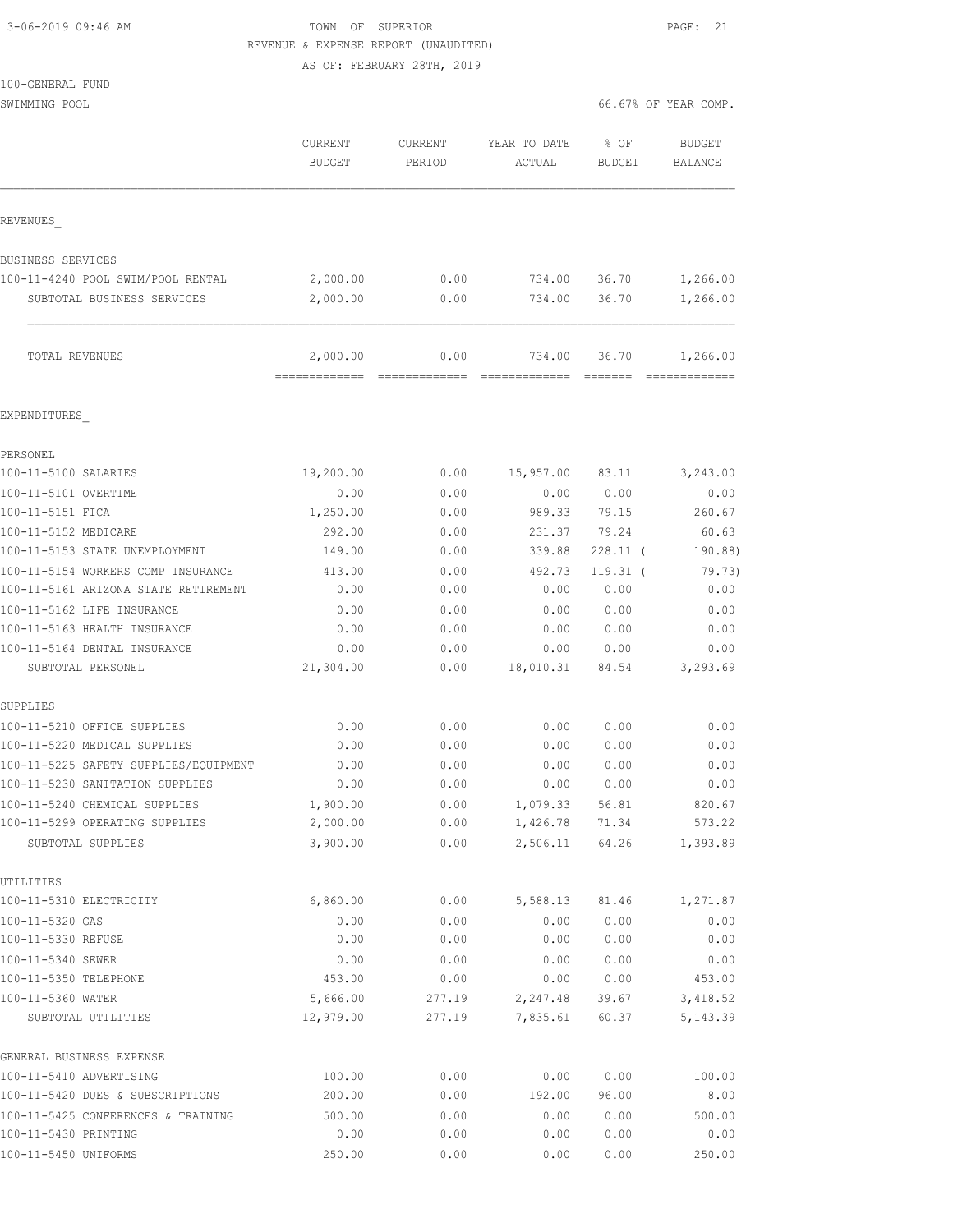## 3-06-2019 09:46 AM TOWN OF SUPERIOR PAGE: 22 REVENUE & EXPENSE REPORT (UNAUDITED) AS OF: FEBRUARY 28TH, 2019

100-GENERAL FUND

SWIMMING POOL 66.67% OF YEAR COMP.

|                                                | CURRENT         | <b>CURRENT</b> | YEAR TO DATE         | % OF                                                        | <b>BUDGET</b>  |
|------------------------------------------------|-----------------|----------------|----------------------|-------------------------------------------------------------|----------------|
|                                                | BUDGET          | PERIOD         | ACTUAL               | <b>BUDGET</b>                                               | <b>BALANCE</b> |
| 100-11-5460 POSTAGE                            | 0.00            | 0.00           | 0.00                 | 0.00                                                        | 0.00           |
| 100-11-5470 TRAVEL                             | 0.00            | 0.00           | 0.00                 | 0.00                                                        | 0.00           |
| 100-11-5471 HOST/MEALS                         | 0.00            | 0.00           | 0.00                 | 0.00                                                        | 0.00           |
| 100-11-5480 GENERAL INSURANCE                  | 0.00            | 0.00           | 0.00                 | 0.00                                                        | 0.00           |
| 100-11-5481 VEHICLE INSURANCE                  | 0.00            | 0.00           | 0.00                 | 0.00                                                        | 0.00           |
| 100-11-5482 LIABILITY INSURANCE                | 0.00            | 0.00           | 0.00                 | 0.00                                                        | 0.00           |
| SUBTOTAL GENERAL BUSINESS EXPENSE              | 1,050.00        | 0.00           | 192.00               | 18.29                                                       | 858.00         |
| PROFESSIONAL SERVICES                          |                 |                |                      |                                                             |                |
| 100-11-5550 OTHER PROFESSIONAL SERVICES        | 6,000.00        | 550.00         | 4,400.00             | 73.33                                                       | 1,600.00       |
| SUBTOTAL PROFESSIONAL SERVICES                 | 6,000.00        | 550.00         | 4,400.00             | 73.33                                                       | 1,600.00       |
| REPAIR/MAINTENANCE                             |                 |                |                      |                                                             |                |
| 100-11-5610 PARK & BLDG IMPROVEMENTS           | 0.00            | 0.00(          | 938.04)              | 0.00                                                        | 938.04         |
| 100-11-5650 OTHER EQUIPMENT REPAIRS            | 8,000.00        | 0.00           | 0.00                 | 0.00                                                        | 8,000.00       |
| SUBTOTAL REPAIR/MAINTENANCE                    | 8,000.00        | 0.00(          | 938.04)              | $11.73-$                                                    | 8,938.04       |
| TOTAL EXPENDITURES                             | 53,233.00       | 827.19         | 32,005.99            | 60.12                                                       | 21, 227.01     |
|                                                | =============   | -------------- |                      | $\begin{array}{cccccc} = & = & = & = & = & = & \end{array}$ |                |
| REVENUES OVER/(UNDER) EXPENDITURES<br>$\left($ | $51, 233, 00$ ( |                | 827.19) ( 31,271.99) | $\sqrt{2}$                                                  | 19,961.01)     |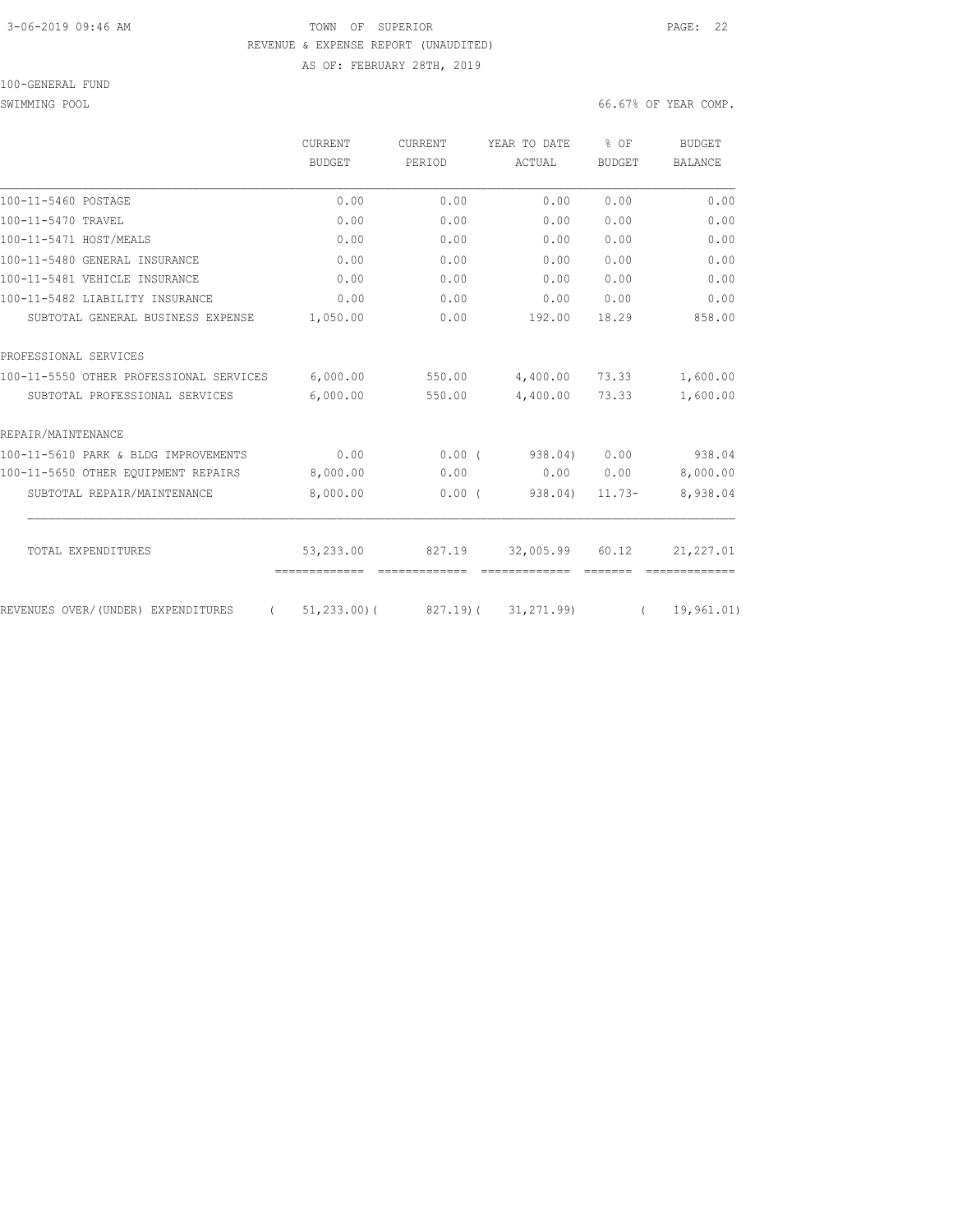## 3-06-2019 09:46 AM TOWN OF SUPERIOR PAGE: 23 REVENUE & EXPENSE REPORT (UNAUDITED) AS OF: FEBRUARY 28TH, 2019

#### 100-GENERAL FUND

|                                                   | CURRENT<br><b>BUDGET</b> | CURRENT<br>PERIOD | YEAR TO DATE<br>ACTUAL | % OF<br><b>BUDGET</b> | <b>BUDGET</b><br><b>BALANCE</b> |
|---------------------------------------------------|--------------------------|-------------------|------------------------|-----------------------|---------------------------------|
| REVENUES                                          |                          |                   |                        |                       |                                 |
| BUSINESS SERVICES                                 |                          |                   |                        |                       |                                 |
| 100-12-4220 PARK RENTAL                           | 0.00                     | 100.00            | 770.00                 | 0.00(                 | 770.00)                         |
| 100-12-4240 RECREATION ACTIVITY FEES              | 0.00                     | 370.00            | 370.00                 | 0.00(                 | 370.00)                         |
| SUBTOTAL BUSINESS SERVICES                        | 0.00                     | 470.00            | 1,140.00               | 0.00(                 | 1,140.00)                       |
| MISCELLANEOUS                                     |                          |                   |                        |                       |                                 |
| 100-12-4820 OTHER INCOME                          | 0.00                     | 0.00              | 180.00                 | 0.00(                 | 180.00)                         |
| SUBTOTAL MISCELLANEOUS                            | 0.00                     | 0.00              | 180.00                 | 0.00(                 | 180.00)                         |
| TOTAL REVENUES                                    | 0.00                     | 470.00            | 1,320.00               | 0.00(                 | 1,320.00)                       |
| EXPENDITURES                                      |                          |                   |                        |                       |                                 |
| PERSONEL                                          |                          |                   |                        |                       |                                 |
| 100-12-5100 SALARIES                              | 0.00                     | 0.00              | 0.00                   | 0.00                  | 0.00                            |
| 100-12-5101 OVERTIME                              | 0.00                     | 0.00              | 0.00                   | 0.00                  | 0.00                            |
| 100-12-5151 FICA                                  | 0.00                     | 0.00              | 0.00                   | 0.00                  | 0.00                            |
| 100-12-5152 MEDICARE                              | 0.00                     | 0.00              | 0.00                   | 0.00                  | 0.00                            |
| 100-12-5153 STATE UNEMPLOYMENT                    | 0.00                     | 0.00              | 0.00                   | 0.00                  | 0.00                            |
| 100-12-5154 WORKERS COMP INSURANCE                | 0.00                     | 0.00              | 0.00                   | 0.00                  | 0.00                            |
| 100-12-5161 ARIZONA STATE RETIREMENT              | 0.00                     | 0.00              | 0.00                   | 0.00                  | 0.00                            |
| 100-12-5162 LIFE INSURANCE                        | 0.00                     | 0.00              | 0.00                   | 0.00                  | 0.00                            |
| 100-12-5163 HEALTH INSURANCE                      | 0.00                     | 0.00              | 0.00                   | 0.00                  | 0.00                            |
| 100-12-5164 DENTAL INSURANCE<br>SUBTOTAL PERSONEL | 0.00<br>0.00             | 0.00<br>0.00      | 0.00<br>0.00           | 0.00<br>0.00          | 0.00<br>0.00                    |
| SUPPLIES                                          |                          |                   |                        |                       |                                 |
| 100-12-5210 OFFICE SUPPLIES                       | 0.00                     | 0.00              | 0.00                   | 0.00                  | 0.00                            |
| 100-12-5220 MEDICAL SUPPLIES                      | 0.00                     | 0.00              | 0.00                   | 0.00                  | 0.00                            |
| 100-12-5225 SAFETY SUPPLIES/EQUIPMENT             | 0.00                     | 0.00              | 0.00                   | 0.00                  | 0.00                            |
| 100-12-5230 SANITATION SUPPLIES                   | 0.00                     | 0.00              | 0.00                   | 0.00                  | 0.00                            |
| 100-12-5299 OPERATING SUPPLIES                    | 12,500.00                | 0.00              | 5,275.95               | 42.21                 | 7,224.05                        |
| SUBTOTAL SUPPLIES                                 | 12,500.00                | 0.00              | 5,275.95               | 42.21                 | 7,224.05                        |
| UTILITIES                                         |                          |                   |                        |                       |                                 |
| 100-12-5310 LITTLE LEAGUE ELECTRICITY             | 0.00                     | 0.00              | 0.00                   | 0.00                  | 0.00                            |
| 100-12-5360 LITTLE LEAGUE WATER                   | 0.00                     | 0.00              | 0.00                   | 0.00                  | 0.00                            |
| SUBTOTAL UTILITIES                                | 0.00                     | 0.00              | 0.00                   | 0.00                  | 0.00                            |
| GENERAL BUSINESS EXPENSE                          |                          |                   |                        |                       |                                 |
| 100-12-5410 ADVERTISING                           | 0.00                     | 0.00              | 0.00                   | 0.00                  | 0.00                            |
| 100-12-5420 DUES & SUBSCRIPTIONS                  | 0.00                     | 0.00              | 0.00                   | 0.00                  | 0.00                            |
| 100-12-5425 CONFERENCES & TRAINING                | 0.00                     | 0.00              | 455.00                 | 0.00(                 | $455.00$ )                      |
| 100-12-5430 PRINTING                              | 0.00                     | 0.00              | 0.00                   | 0.00                  | 0.00                            |
| 100-12-5450 UNIFORMS                              | 0.00                     | 0.00              | 250.07                 | 0.00(                 | 250.07)                         |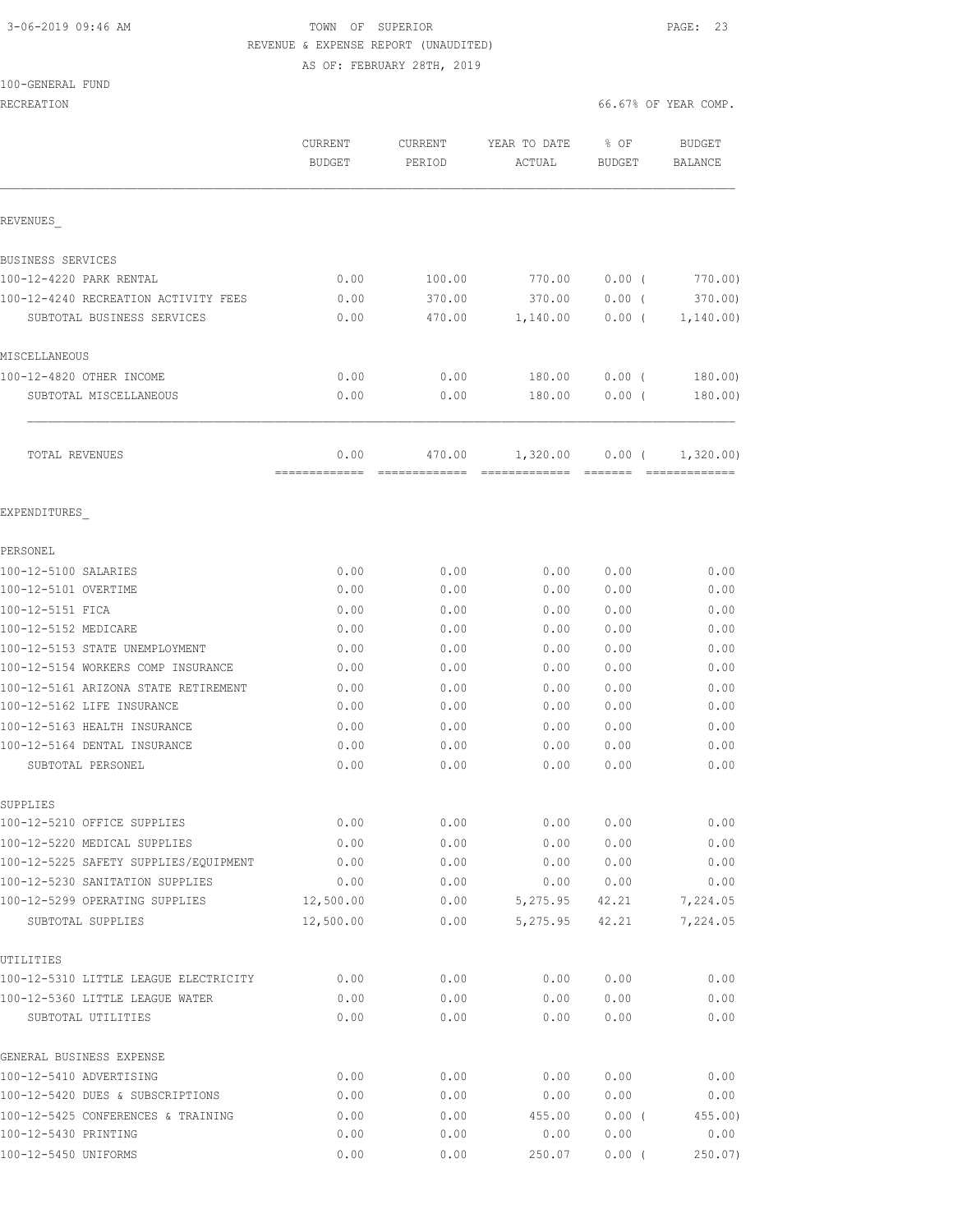## 3-06-2019 09:46 AM TOWN OF SUPERIOR PAGE: 24 REVENUE & EXPENSE REPORT (UNAUDITED) AS OF: FEBRUARY 28TH, 2019

#### 100-GENERAL FUND

## RECREATION 66.67% OF YEAR COMP.

|                                         | <b>CURRENT</b><br>BUDGET | <b>CURRENT</b> | YEAR TO DATE | $8$ OF        | <b>BUDGET</b>  |
|-----------------------------------------|--------------------------|----------------|--------------|---------------|----------------|
|                                         |                          | PERIOD         | ACTUAL       | <b>BUDGET</b> | <b>BALANCE</b> |
| 100-12-5460 POSTAGE                     | 0.00                     | 0.00           | 0.00         | 0.00          | 0.00           |
| 100-12-5470 TRAVEL                      | 0.00                     | 0.00           | 0.00         | 0.00          | 0.00           |
| 100-12-5471 HOST/MEALS                  | 0.00                     | 0.00           | 0.00         | 0.00          | 0.00           |
| 100-12-5480 GENERAL INSURANCE           | 0.00                     | 0.00           | 0.00         | 0.00          | 0.00           |
| 100-12-5481 VEHICLE INSURANCE           | 0.00                     | 0.00           | 0.00         | 0.00          | 0.00           |
| 100-12-5482 LIABILITY INSURANCE         | 0.00                     | 0.00           | 0.00         | 0.00          | 0.00           |
| 100-12-5492 BAD DEBT EXPENSE            | 0.00                     | 0.00           | 0.00         | 0.00          | 0.00           |
| SUBTOTAL GENERAL BUSINESS EXPENSE       | 0.00                     | 0.00           | 705.07       | 0.00(         | 705.07)        |
| PROFESSIONAL SERVICES                   |                          |                |              |               |                |
| 100-12-5520 CONTRACTUAL SERVICES        | 0.00                     | 0.00           | 1,250.00     | 0.00(         | 1, 250.00      |
| 100-12-5550 OTHER PROFESSIONAL SERVICES | 0.00                     | 0.00           | 300.00       | $0.00$ (      | 300.00         |
| SUBTOTAL PROFESSIONAL SERVICES          | 0.00                     | 0.00           | 1,550.00     | 0.00(         | 1, 550.00      |
| TOTAL EXPENDITURES                      | 12,500.00                | 0.00           | 7,531.02     | 60.25         | 4,968.98       |
|                                         |                          |                |              |               |                |
| REVENUES OVER/(UNDER) EXPENDITURES      | 12,500.00)               | 470.00 (       | 6, 211, 02)  |               | 6, 288.98)     |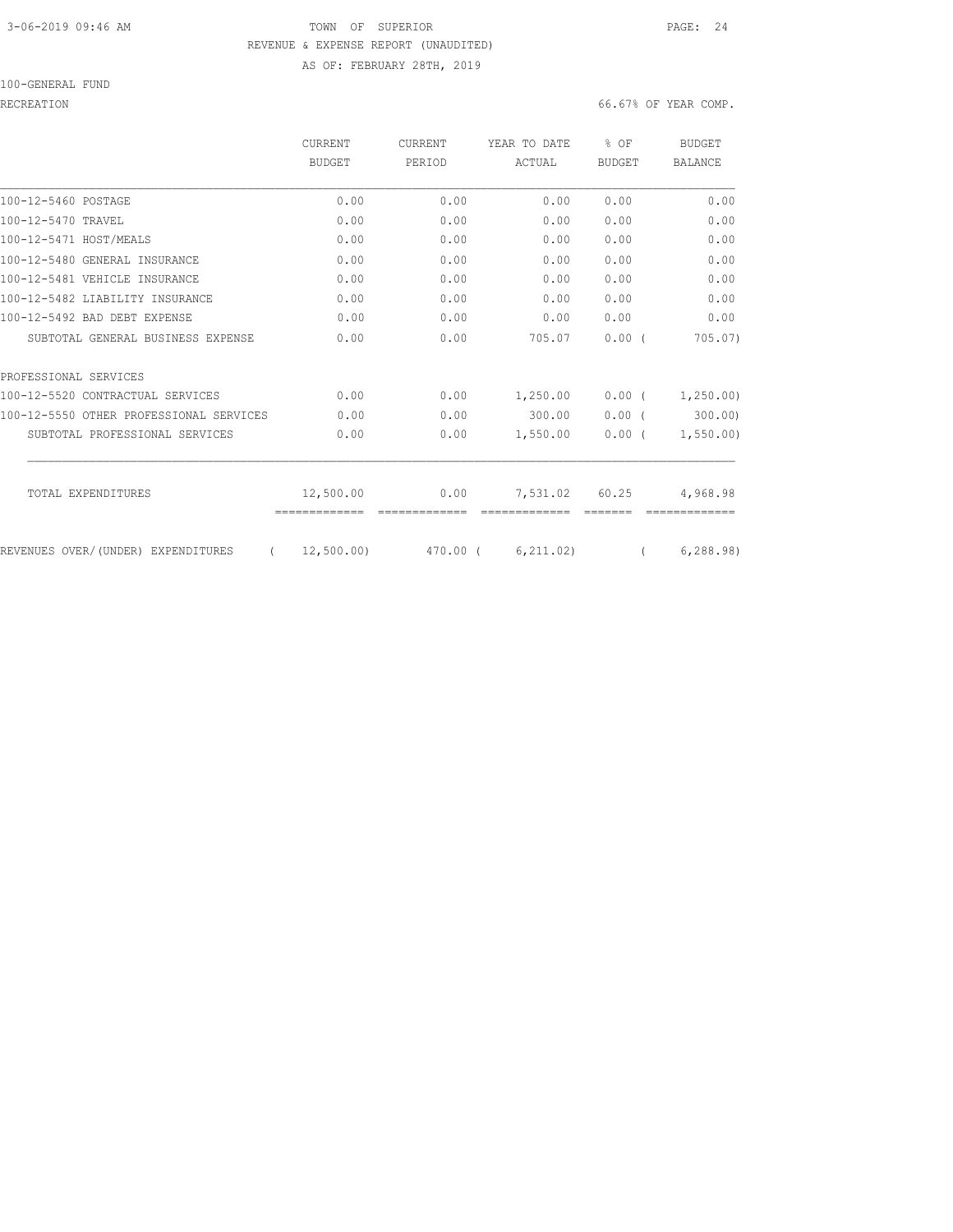# 3-06-2019 09:46 AM TOWN OF SUPERIOR PAGE: 25 REVENUE & EXPENSE REPORT (UNAUDITED)

AS OF: FEBRUARY 28TH, 2019

| LIBRARY |  | 66.67% OF YEAR COMP. |
|---------|--|----------------------|
|---------|--|----------------------|

|                                                                       | CURRENT<br><b>BUDGET</b> | <b>CURRENT</b><br>PERIOD | YEAR TO DATE<br>ACTUAL | % OF<br><b>BUDGET</b> | <b>BUDGET</b><br><b>BALANCE</b> |
|-----------------------------------------------------------------------|--------------------------|--------------------------|------------------------|-----------------------|---------------------------------|
| REVENUES                                                              |                          |                          |                        |                       |                                 |
| BUSINESS SERVICES                                                     |                          |                          |                        |                       |                                 |
| 100-13-4240 FEES                                                      | 0.00                     | 0.00                     | 0.00                   | 0.00                  | 0.00                            |
| 100-13-4250 INTERNET/LATE FEES                                        | 2,000.00                 | 0.00                     | 1,093.75               | 54.69                 | 906.25                          |
| SUBTOTAL BUSINESS SERVICES                                            | 2,000.00                 | 0.00                     | 1,093.75               | 54.69                 | 906.25                          |
| TOTAL REVENUES                                                        | 2,000.00                 | 0.00                     | 1,093.75               | 54.69                 | 906.25                          |
| EXPENDITURES                                                          |                          |                          |                        |                       |                                 |
| PERSONEL                                                              |                          |                          |                        |                       |                                 |
| 100-13-5100 SALARIES                                                  | 35,082.00                | 3,088.33                 | 25,050.78              | 71.41                 | 10,031.22                       |
| 100-13-5101 OVERTIME                                                  | 0.00                     | 0.00                     | 0.00                   | 0.00                  | 0.00                            |
| 100-13-5151 FICA                                                      | 2,175.00                 | 190.62                   | 1,548.02               | 71.17                 | 626.98                          |
| 100-13-5152 MEDICARE                                                  | 509.00                   | 44.58                    | 362.00                 | 71.12                 | 147.00                          |
| 100-13-5153 STATE UNEMPLOYMENT                                        | 298.00                   | 26.75                    | 101.42                 | 34.03                 | 196.58                          |
| 100-13-5154 WORKERS COMP INSURANCE                                    | 126.00                   | 0.00                     | 84.73                  | 67.25                 | 41.27                           |
| 100-13-5161 ARIZONA STATE RETIREMENT                                  | 4,140.00                 | 207.68                   | 2,502.11               | 60.44                 | 1,637.89                        |
| 100-13-5162 LIFE INSURANCE                                            | 80.00                    | 6.70                     | 53.60                  | 67.00                 | 26.40                           |
| 100-13-5163 HEALTH INSURANCE                                          | 7,207.00                 | 636.05                   | 5,088.40               | 70.60                 | 2,118.60                        |
| 100-13-5164 DENTAL INSURANCE                                          | 370.00                   | 30.81                    | 246.48                 | 66.62                 | 123.52                          |
| SUBTOTAL PERSONEL                                                     | 49,987.00                | 4,231.52                 | 35,037.54              | 70.09                 | 14,949.46                       |
| SUPPLIES                                                              |                          |                          |                        |                       |                                 |
| 100-13-5210 OFFICE SUPPLIES                                           | 0.00                     | 0.00                     | 0.00                   | 0.00                  | 0.00                            |
| 100-13-5220 MEDICAL SUPPLIES<br>100-13-5225 SAFETY SUPPLIES/EQUIPMENT | 0.00                     | 0.00                     | 0.00                   | 0.00                  | 0.00                            |
|                                                                       | 0.00                     | 0.00                     | 0.00                   | 0.00                  | 0.00                            |
| 100-13-5230 SANITATION SUPPLIES                                       | 0.00                     | 0.00                     | 0.00                   | 0.00                  | 0.00                            |
| 100-13-5270 LIBRARY BOOKS                                             | 2,000.00                 | 0.00                     | 0.00                   | 0.00                  | 2,000.00                        |
| 100-13-5299 OPERATING SUPPLIES<br>SUBTOTAL SUPPLIES                   | 0.00<br>2,000.00         | 0.00<br>0.00             | 0.00<br>0.00           | 0.00<br>0.00          | 0.00<br>2,000.00                |
| UTILITIES                                                             |                          |                          |                        |                       |                                 |
| 100-13-5310 ELECTRICITY                                               | 6,174.00                 | 0.00                     | 3,819.70               | 61.87                 | 2,354.30                        |
| 100-13-5320 GAS                                                       | 1,100.00                 | 167.75                   | 500.02                 | 45.46                 | 599.98                          |
| 100-13-5330 REFUSE                                                    | 0.00                     | 0.00                     | 0.00                   | 0.00                  | 0.00                            |
| 100-13-5340 SEWER                                                     | 0.00                     | 0.00                     | 0.00                   | 0.00                  | 0.00                            |
| 100-13-5350 TELEPHONE                                                 | 1,009.00                 | 147.10                   | 1,244.69               | $123.36$ (            | 235.69                          |
| 100-13-5360 WATER                                                     | 400.00                   | 29.42                    | 235.23                 | 58.81                 | 164.77                          |
| 100-13-5380 SECURITY                                                  | 200.00                   | 25.00                    | 200.00                 | 100.00                | 0.00                            |
| SUBTOTAL UTILITIES                                                    | 8,883.00                 | 369.27                   | 5,999.64               | 67.54                 | 2,883.36                        |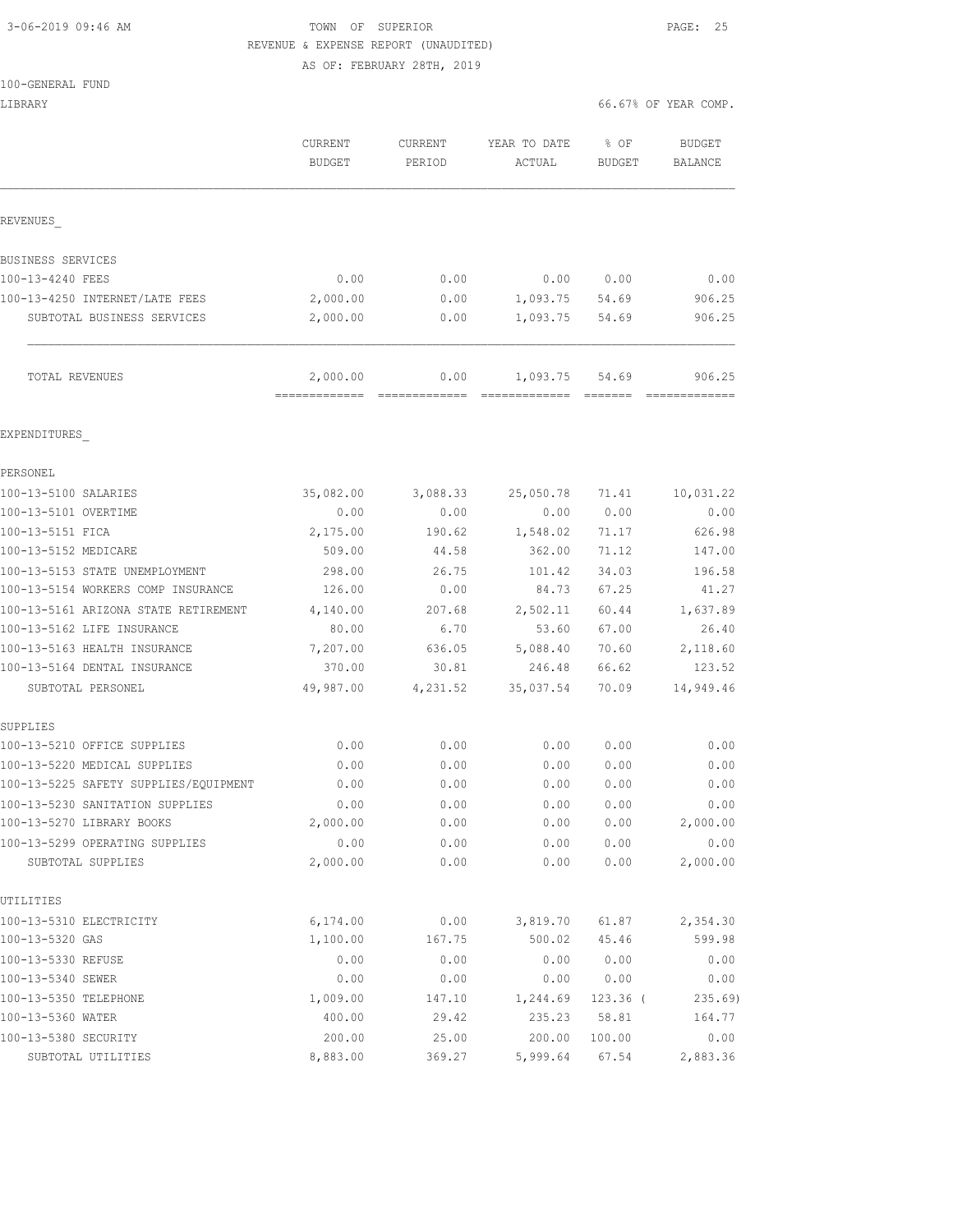# 3-06-2019 09:46 AM TOWN OF SUPERIOR PAGE: 26 REVENUE & EXPENSE REPORT (UNAUDITED)

AS OF: FEBRUARY 28TH, 2019

#### 100-GENERAL FUND

LIBRARY 66.67% OF YEAR COMP.

|                                                | CURRENT<br>BUDGET                              | <b>CURRENT</b><br>PERIOD | YEAR TO DATE<br>ACTUAL      | % OF<br><b>BUDGET</b>      | <b>BUDGET</b><br><b>BALANCE</b> |
|------------------------------------------------|------------------------------------------------|--------------------------|-----------------------------|----------------------------|---------------------------------|
|                                                |                                                |                          |                             |                            |                                 |
| GENERAL BUSINESS EXPENSE                       |                                                |                          |                             |                            |                                 |
| 100-13-5410 ADVERTISING                        | 100.00                                         | 0.00                     | 0.00                        | 0.00                       | 100.00                          |
| 100-13-5420 DUES & SUBSCRIPTIONS               | 1,000.00                                       | 0.00                     | 529.14                      | 52.91                      | 470.86                          |
| 100-13-5425 CONFERENCES & TRAINING             | 0.00                                           | 0.00                     | 0.00                        | 0.00                       | 0.00                            |
| 100-13-5430 PRINTING                           | 900.00                                         | 0.00                     | 0.00                        | 0.00                       | 900.00                          |
| 100-13-5450 UNIFORMS                           | 0.00                                           | 0.00                     | 0.00                        | 0.00                       | 0.00                            |
| 100-13-5460 POSTAGE                            | 0.00                                           | 70.20                    | 677.47                      | 0.00(                      | 677.47)                         |
| 100-13-5470 TRAVEL                             | 0.00                                           | 0.00                     | 0.00                        | 0.00                       | 0.00                            |
| 100-13-5471 AUDIT                              | 1,545.00                                       | 0.00                     | 1,536.36                    | 99.44                      | 8.64                            |
| 100-13-5480 GENERAL INSURANCE                  | 12,820.00                                      | 0.00                     | 0.00                        | 0.00                       | 12,820.00                       |
| 100-13-5481 VEHICLE INSURANCE                  | 0.00                                           | 0.00                     | 0.00                        | 0.00                       | 0.00                            |
| 100-13-5482 LIABILITY INSURANCE                | 0.00                                           | 0.00                     | 0.00                        | 0.00                       | 0.00                            |
| 100-13-5492 BAD DEBT EXPENSE                   | 0.00                                           | 0.00                     | 0.00                        | 0.00                       | 0.00                            |
| SUBTOTAL GENERAL BUSINESS EXPENSE              | 16,365.00                                      | 70.20                    | 2,742.97                    | 16.76                      | 13,622.03                       |
| PROFESSIONAL SERVICES                          |                                                |                          |                             |                            |                                 |
| 100-13-5520 CONTRACTUAL SERVICES               | 0.00                                           | 0.00                     | 0.00                        | 0.00                       | 0.00                            |
| 100-13-5550 OTHER PROFESSIONAL SERVICES        | 0.00                                           | 0.00                     | 139.19                      | 0.00(                      | 139.19                          |
| SUBTOTAL PROFESSIONAL SERVICES                 | 0.00                                           | 0.00                     | 139.19                      | 0.00(                      | 139.19)                         |
| REPAIR/MAINTENANCE                             |                                                |                          |                             |                            |                                 |
| 100-13-5650 OTHER EOUIPMENT REPAIRS            | 5,000.00                                       | 0.00                     | 0.00                        | 0.00                       | 5,000.00                        |
| SUBTOTAL REPAIR/MAINTENANCE                    | 5,000.00                                       | 0.00                     | 0.00                        | 0.00                       | 5,000.00                        |
| TOTAL EXPENDITURES                             | 82,235.00                                      | 4,670.99                 | 43,919.34                   | 53.41                      | 38, 315.66                      |
| REVENUES OVER/(UNDER) EXPENDITURES<br>$\left($ | -------------- -------------<br>$80, 235.00$ ( | $4,670.99$ ) (           | =============<br>42,825.59) | <b>COSSESS</b><br>$\left($ | =============<br>37,409.41)     |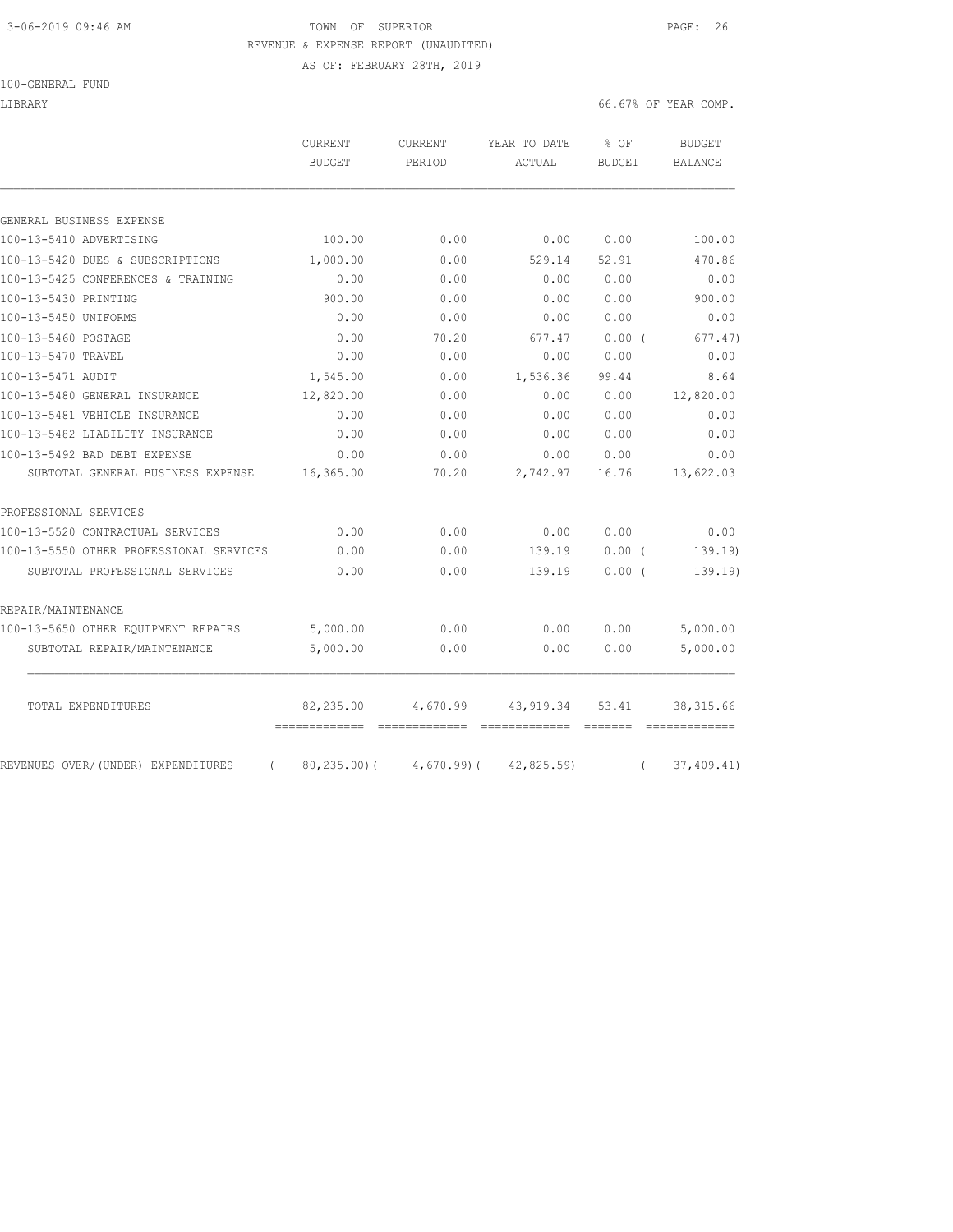| 3-06-2019 09:46 AM |  |  |
|--------------------|--|--|
|                    |  |  |

# TOWN OF SUPERIOR **PAGE: 27** REVENUE & EXPENSE REPORT (UNAUDITED)

AS OF: FEBRUARY 28TH, 2019

| 100-GENERAL FUND |  |
|------------------|--|
|------------------|--|

| BUILDING RENTALS                        |                                 |                   |                                                | 66.67% OF YEAR COMP.    |                          |
|-----------------------------------------|---------------------------------|-------------------|------------------------------------------------|-------------------------|--------------------------|
|                                         | <b>CURRENT</b><br><b>BUDGET</b> | CURRENT<br>PERIOD | YEAR TO DATE<br>ACTUAL                         | $8$ OF<br><b>BUDGET</b> | <b>BUDGET</b><br>BALANCE |
| REVENUES                                |                                 |                   |                                                |                         |                          |
| ENTERPRISE SERVICES                     |                                 |                   |                                                |                         |                          |
| 100-14-4330 RENTAL INCOME               | 11,000.00                       | 1,400.00          | 12,220.00                                      | 111.09 (                | 1,220.00                 |
| SUBTOTAL ENTERPRISE SERVICES            | 11,000.00                       | 1,400.00          | 12,220.00                                      | $111.09$ (              | 1,220.00)                |
| TOTAL REVENUES                          | 11,000.00                       |                   | $1,400.00$ $12,220.00$ $111.09$ ( $1,220.00$ ) |                         |                          |
| EXPENDITURES                            |                                 |                   |                                                |                         |                          |
| SUPPLIES                                |                                 |                   |                                                |                         |                          |
| 100-14-5210 OFFICE SUPPLIES             | 0.00                            | 0.00              | 0.00                                           | 0.00                    | 0.00                     |
| 100-14-5220 MEDICAL SUPPLIES            | 0.00                            | 0.00              | 0.00                                           | 0.00                    | 0.00                     |
| 100-14-5225 SAFETY SUPPLIES/EQUIPMENT   | 0.00                            | 0.00              | 0.00                                           | 0.00                    | 0.00                     |
| 100-14-5230 SANITATION SUPPLIES         | 0.00                            | 0.00              | 0.00                                           | 0.00                    | 0.00                     |
| 100-14-5299 OPERATING SUPPLIES          | 0.00                            | 0.00              | 0.00                                           | 0.00                    | 0.00                     |
| SUBTOTAL SUPPLIES                       | 0.00                            | 0.00              | 0.00                                           | 0.00                    | 0.00                     |
| UTILITIES                               |                                 |                   |                                                |                         |                          |
| 100-14-5310 ELECTRICITY                 | 8,000.00                        | 0.00              | 3,838.85                                       | 47.99                   | 4,161.15                 |
| 100-14-5320 GAS                         | 0.00                            | 0.00              | 0.00                                           | 0.00                    | 0.00                     |
| 100-14-5330 REFUSE                      | 0.00                            | 0.00              | 0.00                                           | 0.00                    | 0.00                     |
| 100-14-5340 SEWER                       | 0.00                            | 0.00              | 0.00                                           | 0.00                    | 0.00                     |
| 100-14-5350 TELEPHONE                   | 0.00                            | 0.00              | 0.00                                           | 0.00                    | 0.00                     |
| 100-14-5360 WATER                       | 0.00                            | 61.28             | 1,060.05                                       | $0.00$ (                | 1,060.05                 |
| SUBTOTAL UTILITIES                      | 8,000.00                        | 61.28             | 4,898.90                                       | 61.24                   | 3,101.10                 |
| GENERAL BUSINESS EXPENSE                |                                 |                   |                                                |                         |                          |
| 100-14-5410 ADVERTISING                 | 0.00                            | 0.00              | 0.00                                           | 0.00                    | 0.00                     |
| 100-14-5420 DUES & SUBSCRIPTIONS        | 0.00                            | 0.00              | 0.00                                           | 0.00                    | 0.00                     |
| 100-14-5430 PRINTING                    | 0.00                            | 0.00              | 0.00                                           | 0.00                    | 0.00                     |
| 100-14-5460 POSTAGE                     | 0.00                            | 0.00              | 0.00                                           | 0.00                    | 0.00                     |
| 100-14-5480 GENERAL INSURANCE           | 0.00                            | 0.00              | 0.00                                           | 0.00                    | 0.00                     |
| 100-14-5481 VEHICLE INSURANCE           | 0.00                            | 0.00              | 0.00                                           | 0.00                    | 0.00                     |
| 100-14-5482 LIABILITY INSURANCE         | 0.00                            | 0.00              | 0.00                                           | 0.00                    | 0.00                     |
| 100-14-5492 BAD DEBT EXPENSE            | 0.00                            | 0.00              | 0.00                                           | 0.00                    | 0.00                     |
| SUBTOTAL GENERAL BUSINESS EXPENSE       | 0.00                            | 0.00              | 0.00                                           | 0.00                    | 0.00                     |
| PROFESSIONAL SERVICES                   |                                 |                   |                                                |                         |                          |
| 100-14-5550 OTHER PROFESSIONAL SERVICES | 0.00                            | 0.00              | 0.00                                           | 0.00                    | 0.00                     |

SUBTOTAL PROFESSIONAL SERVICES 0.00 0.00 0.00 0.00 0.00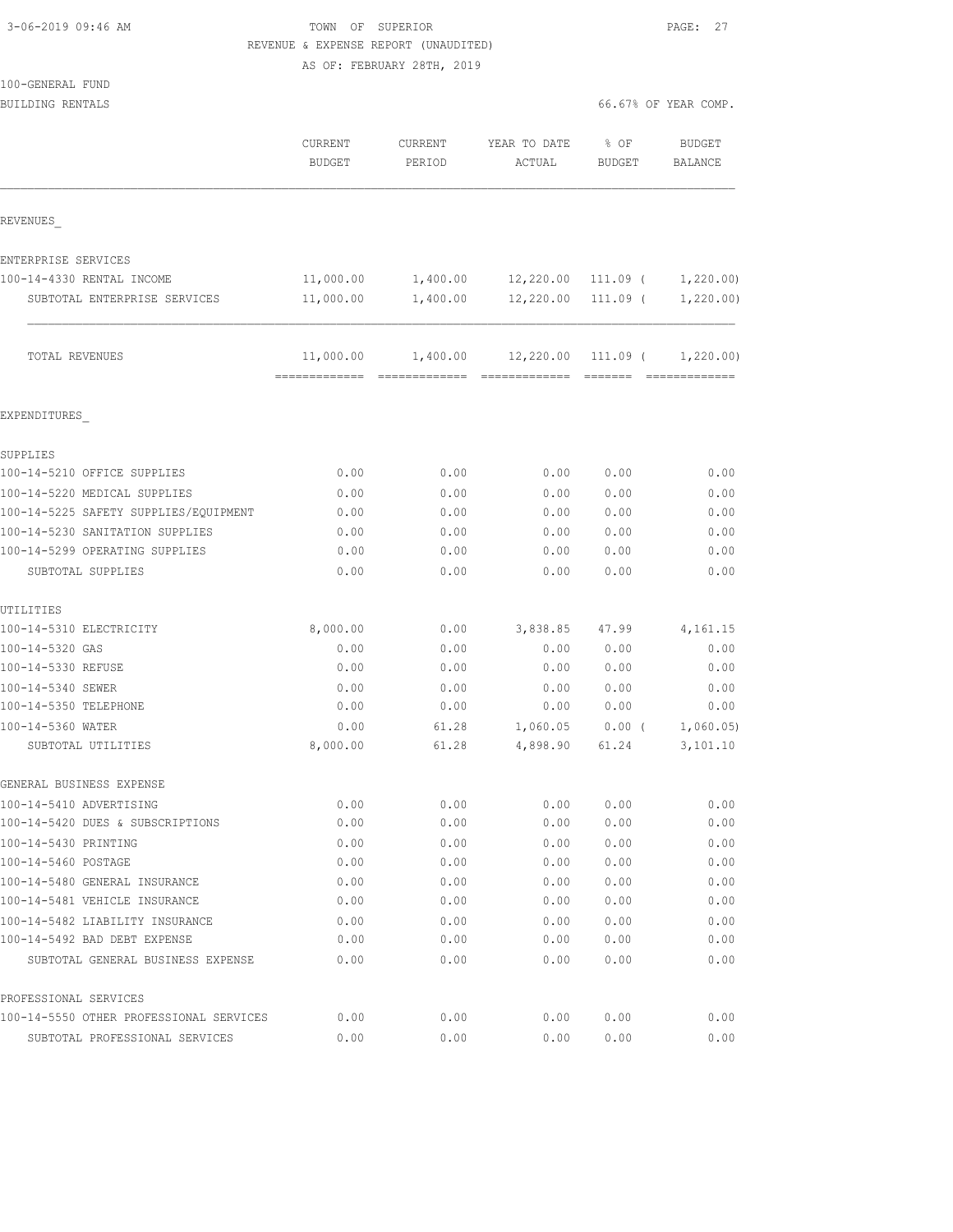| 3-06-2019 09:46 AM |  |
|--------------------|--|
|                    |  |

# TOWN OF SUPERIOR **PAGE: 28** REVENUE & EXPENSE REPORT (UNAUDITED)

AS OF: FEBRUARY 28TH, 2019

100-GENERAL FUND

BUILDING RENTALS 66.67% OF YEAR COMP.

|                                     | CURRENT<br><b>BUDGET</b> | <b>CURRENT</b><br>PERIOD | YEAR TO DATE<br>ACTUAL | % OF<br><b>BUDGET</b> | <b>BUDGET</b><br><b>BALANCE</b> |
|-------------------------------------|--------------------------|--------------------------|------------------------|-----------------------|---------------------------------|
| REPAIR/MAINTENANCE                  |                          |                          |                        |                       |                                 |
| 100-14-5650 OTHER EOUIPMENT REPAIRS | 0.00                     | 0.00                     | 0.00                   | 0.00                  | 0.00                            |
| SUBTOTAL REPAIR/MAINTENANCE         | 0.00                     | 0.00                     | 0.00                   | 0.00                  | 0.00                            |
| TOTAL EXPENDITURES                  | 8,000.00                 | 61.28                    | 4,898.90               | 61.24                 | 3,101.10                        |
| REVENUES OVER/(UNDER) EXPENDITURES  | 3,000.00                 | 1,338.72                 | 7,321.10               |                       | 4,321,10)                       |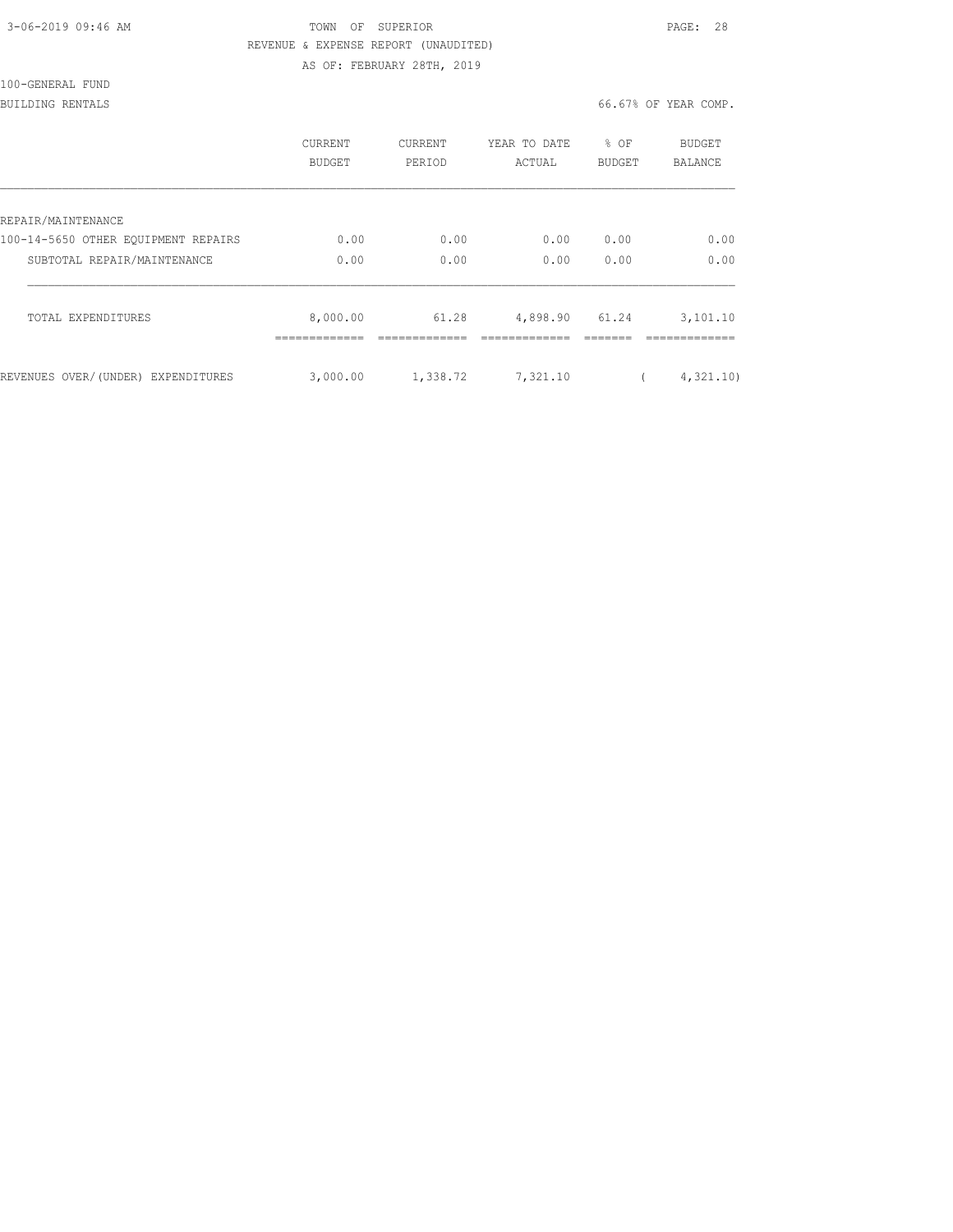# 3-06-2019 09:46 AM TOWN OF SUPERIOR PAGE: 29 REVENUE & EXPENSE REPORT (UNAUDITED)

AS OF: FEBRUARY 28TH, 2019

#### 100-GENERAL FUND

| SR CITIZENS-CONGREGATE          |                   |        |                                             |        | 66.67% OF YEAR COMP. |
|---------------------------------|-------------------|--------|---------------------------------------------|--------|----------------------|
|                                 | CURRENT<br>BUDGET | PERIOD | CURRENT YEAR TO DATE % OF<br>ACTUAL         | BUDGET | BUDGET<br>BALANCE    |
| REVENUES                        |                   |        |                                             |        |                      |
| BUSINESS SERVICES               |                   |        |                                             |        |                      |
| 100-15-4215 SRC AAA DOLLARS     | 0.00              |        | $0.00$ 36.00                                |        | $0.00$ ( 36.00)      |
| 100-15-4216 SRC ALTECS REVENUE  | 0.00              | 0.00   | 0.00                                        | 0.00   | 0.00                 |
| 100-15-4217 SRC PROGRAM REVENUE | 0.00              |        | 2,503.47 25,906.77 0.00 ( 25,906.77)        |        |                      |
| 100-15-4219 UNITED WAY          | 0.00              | 0.00   | 0.00 0.00                                   |        | 0.00                 |
| 100-15-4220 FEMA                | 0.00              | 0.00   | 0.00                                        | 0.00   | 0.00                 |
| SUBTOTAL BUSINESS SERVICES      | 0.00              |        | 2,503.47 25,942.77 0.00 ( 25,942.77)        |        |                      |
| GRANTS                          |                   |        |                                             |        |                      |
| 100-15-4600 SR CENTER REVENUE   | 0.00              |        | 150.00  1,155.50  0.00  ( 1,155.50)         |        |                      |
| SUBTOTAL GRANTS                 | 0.00              |        | 150.00   1,155.50   0.00   1,155.50)        |        |                      |
| TOTAL REVENUES                  |                   |        | $0.00$ 2,653.47 27,098.27 0.00 ( 27,098.27) |        |                      |
|                                 |                   |        |                                             |        |                      |
| EXPENDITURES                    |                   |        |                                             |        |                      |
| PERSONEL                        |                   |        |                                             |        |                      |
| 100-15-5100 SALARIES            |                   |        | 12,280.00 1,259.86 5,975.91 48.66 6,304.09  |        |                      |
| 100-15-5101 OVERTIME            | 0.00              | 0.00   | 0.00 0.00                                   |        | 0.00                 |
|                                 |                   | .      |                                             | .      | .                    |

| 100-15-5120 INMATE LABOR              | 0.00      | 36.00    | 298.00   | 0.00(      | 298.00    |
|---------------------------------------|-----------|----------|----------|------------|-----------|
| 100-15-5151 FICA                      | 761.00    | 78.11    | 634.86   | 83.42      | 126.14    |
| 100-15-5152 MEDICARE                  | 178.00    | 18.27    | 148.48   | 83.42      | 29.52     |
| 100-15-5153 STATE UNEMPLOYMENT        | 112.00    | 10.96    | 52.32    | 46.71      | 59.68     |
| 100-15-5154 WORKERS COMP INSURANCE    | 220.00    | 0.00     | 291.40   | $132.45$ ( | 71.40)    |
| 100-15-5161 ARIZONA STATE RETIREMENT  | 1,449.00  | 108.75   | 890.26   | 61.44      | 558.74    |
| 100-15-5162 LIFE INSURANCE            | 0.00      | 0.00     | 0.00     | 0.00       | 0.00      |
| 100-15-5163 HEALTH INSURANCE          | 0.00      | 0.00     | 0.00     | 0.00       | 0.00      |
| 100-15-5164 DENTAL INSURANCE          | 0.00      | 0.00     | 0.00     | 0.00       | 0.00      |
| SUBTOTAL PERSONEL                     | 15,000.00 | 1,511.95 | 8,291.23 | 55.27      | 6,708.77  |
| SUPPLIES                              |           |          |          |            |           |
| 100-15-5210 OFFICE SUPPLIES           | 500.00    | 0.00     | 0.00     | 0.00       | 500.00    |
| 100-15-5220 MEDICAL SUPPLIES          | 0.00      | 0.00     | 0.00     | 0.00       | 0.00      |
| 100-15-5225 SAFETY SUPPLIES/EQUIPMENT | 0.00      | 0.00     | 0.00     | 0.00       | 0.00      |
| 100-15-5230 SANITATION SUPPLIES       | 300.00    | 0.00     | 0.00     | 0.00       | 300.00    |
| 100-15-5240 CHEMICALS & SUPPLIES      | 0.00      | 0.00     | 0.00     | 0.00       | 0.00      |
| 100-15-5250 KITCHEN SUPPLIES          | 500.00    | 0.00     | 623.27   | $124.65$ ( | 123.27    |
| 100-15-5260 FOOD SUPPLIES             | 1,000.00  | 0.00     | 0.00     | 0.00       | 1,000.00  |
| 100-15-5299 OPERATING SUPPLIES        | 500.00    | 103.32   | 2,795.77 | $559.15$ ( | 2, 295.77 |
| SUBTOTAL SUPPLIES                     | 2,800.00  | 103.32   | 3,419.04 | $122.11$ ( | 619.04)   |
|                                       |           |          |          |            |           |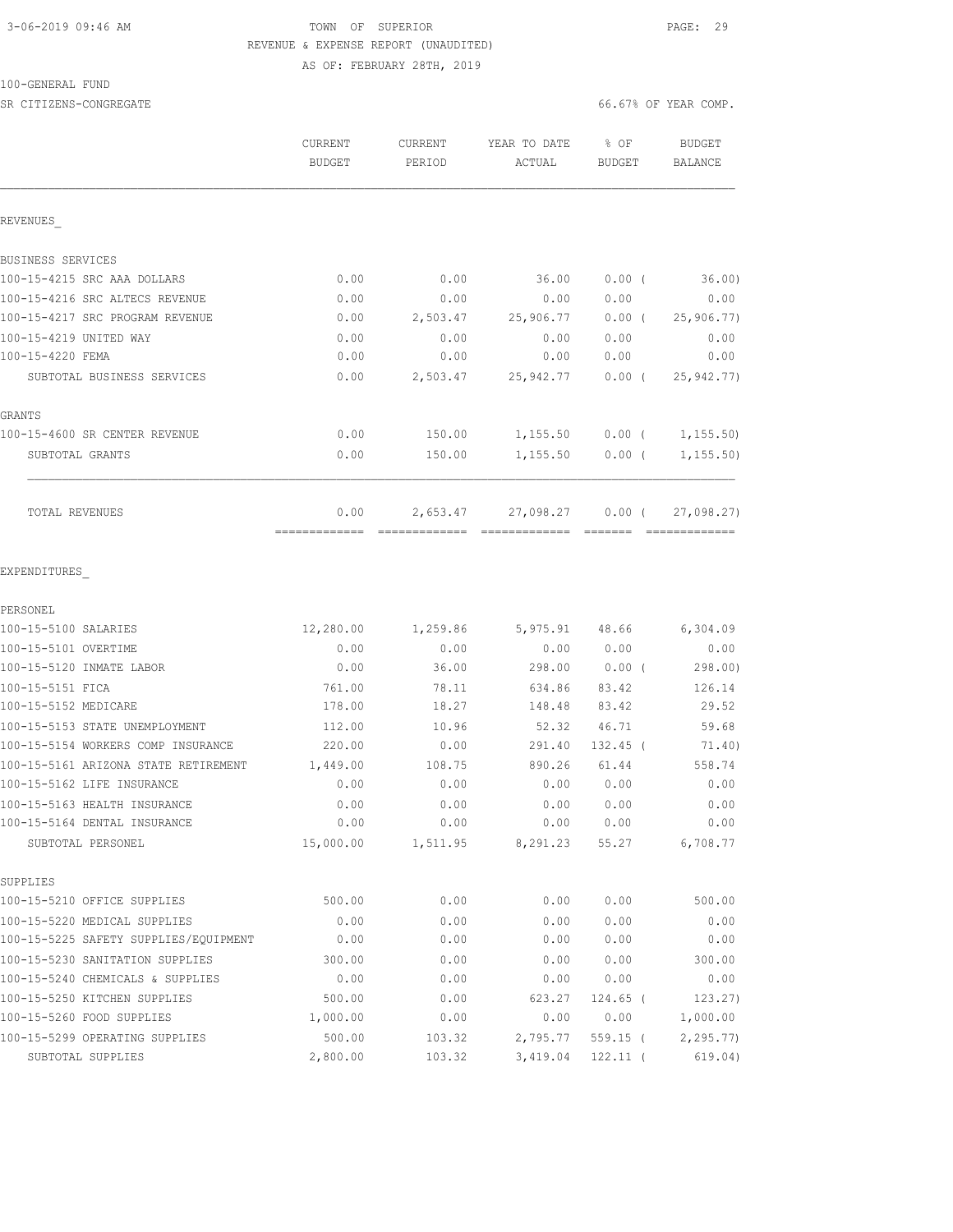# 3-06-2019 09:46 AM TOWN OF SUPERIOR PAGE: 30 REVENUE & EXPENSE REPORT (UNAUDITED)

AS OF: FEBRUARY 28TH, 2019

#### 100-GENERAL FUND

SR CITIZENS-CONGREGATE SERVICES AND RESOLUTION OF SERVICES AND RESOLUTION OF SERVICES AND SERVICES AND SERVICES

|                                         | CURRENT<br><b>BUDGET</b> | <b>CURRENT</b><br>PERIOD                    | YEAR TO DATE<br>ACTUAL | % OF<br>BUDGET      | <b>BUDGET</b><br><b>BALANCE</b> |
|-----------------------------------------|--------------------------|---------------------------------------------|------------------------|---------------------|---------------------------------|
|                                         |                          |                                             |                        |                     |                                 |
| UTILITIES                               |                          |                                             |                        |                     |                                 |
| 100-15-5310 ELECTRICITY                 | 4,547.00                 | 0.00                                        | 3,437.39               | 75.60               | 1,109.61                        |
| 100-15-5320 GAS                         | 746.00                   | 57.62                                       | 418.83                 | 56.14               | 327.17                          |
| 100-15-5330 REFUSE                      | 0.00                     | 0.00                                        | 0.00                   | 0.00                | 0.00                            |
| 100-15-5340 SEWER                       | 0.00                     | 0.00                                        | 0.00                   | 0.00                | 0.00                            |
| 100-15-5350 TELEPHONE                   | 250.00                   | 16.07                                       | 160.10                 | 64.04               | 89.90                           |
| 100-15-5360 WATER                       | 200.00                   | 29.48                                       | 157.22                 | 78.61               | 42.78                           |
| 100-15-5370 RENT                        | 0.00                     | 0.00                                        | 0.00                   | 0.00                | 0.00                            |
| SUBTOTAL UTILITIES                      | 5,743.00                 | 103.17                                      | 4,173.54               | 72.67               | 1,569.46                        |
| GENERAL BUSINESS EXPENSE                |                          |                                             |                        |                     |                                 |
| 100-15-5410 ADVERTISING                 | 0.00                     | 0.00                                        | 0.00                   | 0.00                | 0.00                            |
| 100-15-5420 DUES & SUBSCRIPTIONS        | 200.00                   | 0.00                                        | 0.00                   | 0.00                | 200.00                          |
| 100-15-5425 CONFERENCES & TRAINING      | 0.00                     | 0.00                                        | 0.00                   | 0.00                | 0.00                            |
| 100-15-5430 PRINTING                    | 0.00                     | 0.00                                        | 0.00                   | 0.00                | 0.00                            |
| 100-15-5450 UNIFORMS                    | 0.00                     | 0.00                                        | 0.00                   | 0.00                | 0.00                            |
| 100-15-5460 POSTAGE                     | 0.00                     | 10.53                                       | 101.62                 | $0.00$ (            | 101.62)                         |
| 100-15-5470 TRAVEL                      | 0.00                     | 0.00                                        | 0.00                   | 0.00                | 0.00                            |
| 100-15-5471 AUDIT                       | 773.00                   | 0.00                                        | 512.12                 | 66.25               | 260.88                          |
| 100-15-5480 GENERAL INSURANCE           | 4,273.00                 | 0.00                                        | 2,287.96               | 53.54               | 1,985.04                        |
| 100-15-5481 VEHICLE INSURANCE           | 0.00                     | 0.00                                        | 0.00                   | 0.00                | 0.00                            |
| 100-15-5482 LIABILITY INSURANCE         | 0.00                     | 0.00                                        | 0.00                   | 0.00                | 0.00                            |
| SUBTOTAL GENERAL BUSINESS EXPENSE       | 5,246.00                 | 10.53                                       | 2,901.70               | 55.31               | 2,344.30                        |
| PROFESSIONAL SERVICES                   |                          |                                             |                        |                     |                                 |
| 100-15-5520 CONTRACT EMPLOYEE           | 0.00                     | 0.00                                        | 376.84                 | 0.00(               | 376.84)                         |
| 100-15-5550 OTHER PROFESSIONAL SERVICES | 23,344.00                | 0.00                                        | 25,262.49              | $108.22$ (          | 1,918.49                        |
| SUBTOTAL PROFESSIONAL SERVICES          | 23,344.00                | 0.00                                        | 25,639.33              | $109.83$ (          | 2, 295.33                       |
| REPAIR/MAINTENANCE                      |                          |                                             |                        |                     |                                 |
| 100-15-5610 PARK & BLDG IMPROVEMENTS    | 0.00                     | 0.00                                        | 0.00                   | 0.00                | 0.00                            |
| 100-15-5640 AUTO & TRUCK REPAIRS        | 0.00                     | 0.00                                        | 0.00                   | 0.00                | 0.00                            |
| 100-15-5641 GAS & OIL                   | 0.00                     | 0.00                                        | 0.00                   | 0.00                | 0.00                            |
| 100-15-5642 TIRES & TUBES               | 0.00                     | 0.00                                        |                        | 0.000000            | 0.00                            |
| 100-15-5643 INMATE FUEL                 | 0.00                     | 0.00                                        |                        | 54.64 0.00 (        | 54.64)                          |
| 100-15-5650 OTHER EQUIPMENT REPAIRS     | 150.00                   | 0.00                                        |                        | 2,366.68 1,577.79 ( | 2,216.68)                       |
| SUBTOTAL REPAIR/MAINTENANCE             | 150.00                   | 0.00                                        |                        | 2,421.32 1,614.21 ( | 2, 271.32)                      |
| TOTAL EXPENDITURES                      |                          | 52,283.00 1,728.97 46,846.16 89.60 5,436.84 |                        |                     |                                 |
| REVENUES OVER/(UNDER) EXPENDITURES      | 52, 283.00               | 924.50 (                                    | 19,747.89)             |                     | 32, 535.11)                     |
|                                         |                          |                                             |                        |                     |                                 |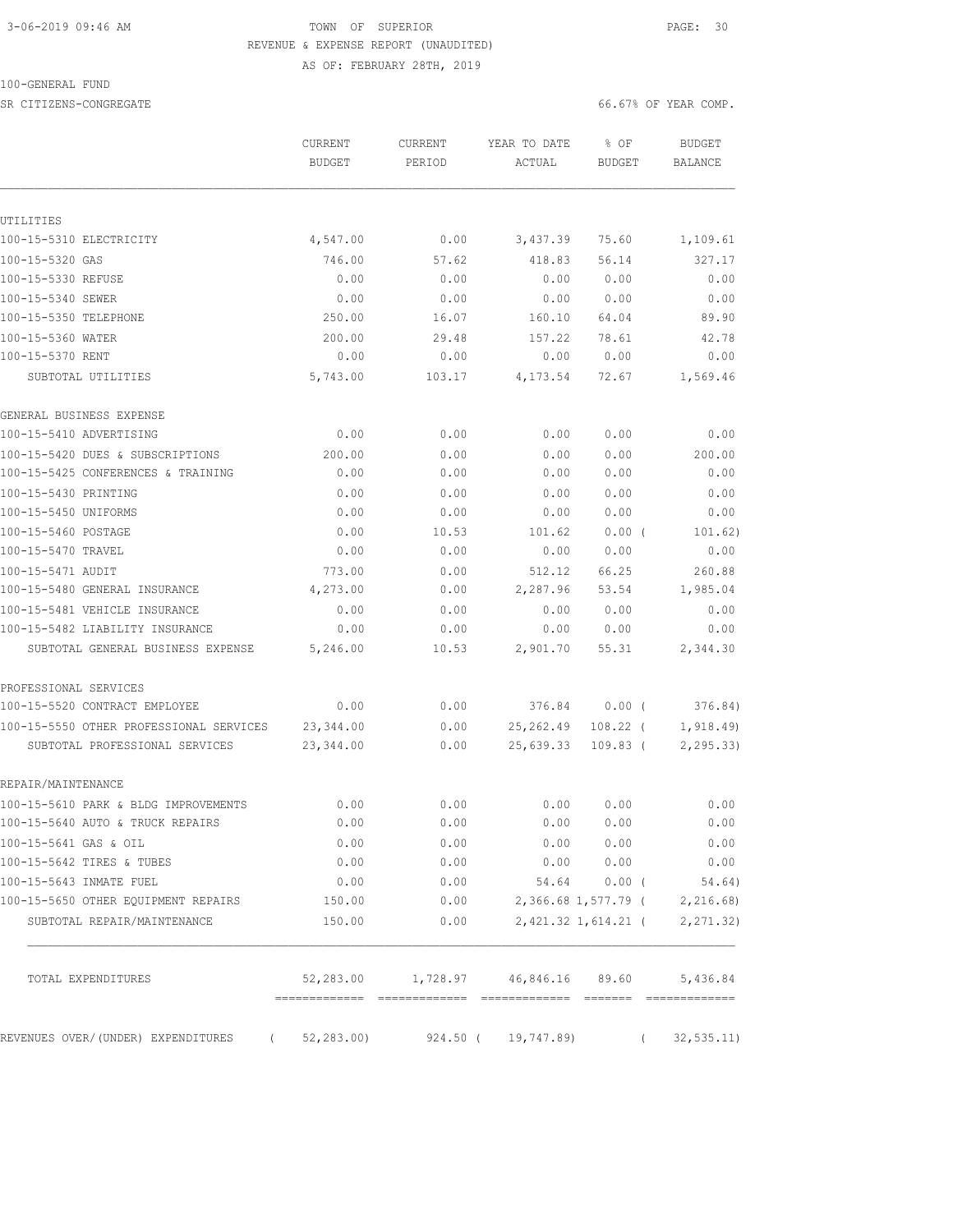# 3-06-2019 09:46 AM TOWN OF SUPERIOR PAGE: 31 REVENUE & EXPENSE REPORT (UNAUDITED)

AS OF: FEBRUARY 28TH, 2019

#### 100-GENERAL FUND

SR CITIZENS-HOME DELIVERY 66.67% OF YEAR COMP.

|                                                              | CURRENT<br><b>BUDGET</b> | CURRENT<br>PERIOD | YEAR TO DATE<br>ACTUAL | % OF<br><b>BUDGET</b> | <b>BUDGET</b><br><b>BALANCE</b> |
|--------------------------------------------------------------|--------------------------|-------------------|------------------------|-----------------------|---------------------------------|
| REVENUES                                                     |                          |                   |                        |                       |                                 |
| BUSINESS SERVICES                                            |                          |                   |                        |                       |                                 |
| 100-16-4215 SRC AAA REVENUE                                  | 0.00                     | 0.00              | 0.00                   | 0.00                  | 0.00                            |
| 100-16-4216 SRC ALTECS REVENUE                               | 0.00                     | 0.00              | 0.00                   | 0.00                  | 0.00                            |
| 100-16-4217 SRC PROGRAM REVENUE                              | 0.00                     | 2,593.69          | 22,385.97              | $0.00$ (              | 22, 385.97                      |
| 100-16-4219 UNITED WAY                                       | 0.00                     | 0.00              | 214.05                 | $0.00$ (              | 214.05                          |
| 100-16-4220 FEMA                                             | 0.00                     | 0.00              | 0.00                   | 0.00                  | 0.00                            |
| SUBTOTAL BUSINESS SERVICES                                   | 0.00                     | 2,593.69          | 22,600.02              | $0.00$ (              | 22,600.02                       |
| TOTAL REVENUES                                               | 0.00                     | 2,593.69          | 22,600.02              | $0.00$ (              | 22,600.02)                      |
| EXPENDITURES                                                 |                          |                   |                        |                       |                                 |
| PERSONEL                                                     |                          |                   |                        |                       |                                 |
| 100-16-5100 SALARIES                                         | 13,587.00                | 986.33            | 8, 135.47 59.88        |                       | 5,451.53                        |
| 100-16-5101 OVERTIME                                         | 0.00                     | 0.00              | 0.00                   | 0.00                  | 0.00                            |
| 100-16-5120 INMATE LABOR                                     | 0.00                     | 54.00             | 447.00                 | $0.00$ (              | 447.00)                         |
| 100-16-5151 FICA                                             | 842.00                   | 61.15             | 504.39                 | 59.90                 | 337.61                          |
| 100-16-5152 MEDICARE                                         | 197.00                   | 14.30             | 117.93                 | 59.86                 | 79.07                           |
| 100-16-5153 STATE UNEMPLOYMENT                               | 134.00                   | 8.58              | 22.57                  | 16.84                 | 111.43                          |
| 100-16-5154 WORKERS COMP INSURANCE                           | 227.00                   | 0.00              | 291.40                 | $128.37$ (            | 64.40)                          |
| 100-16-5161 ARIZONA STATE RETIREMENT                         | 1,603.00                 | 116.39            | 959.95                 | 59.88                 | 643.05                          |
| 100-16-5162 LIFE INSURANCE                                   | 0.00                     | 0.00              | 0.00                   | 0.00                  | 0.00                            |
| 100-16-5163 HEALTH INSURANCE<br>100-16-5164 DENTAL INSURANCE | 0.00<br>0.00             | 0.00<br>0.00      | 0.00<br>0.00           | 0.00<br>0.00          | 0.00<br>0.00                    |
| SUBTOTAL PERSONEL                                            | 16,590.00                | 1,240.75          | 10,478.71              | 63.16                 | 6, 111.29                       |
| SUPPLIES                                                     |                          |                   |                        |                       |                                 |
| 100-16-5210 OFFICE SUPPLIES                                  | 0.00                     | 0.00              | 0.00                   | 0.00                  | 0.00                            |
| 100-16-5220 MEDICAL SUPPLIES                                 | 0.00                     | 0.00              | 0.00                   | 0.00                  | 0.00                            |
| 100-16-5225 SAFETY SUPPLIES/EQUIPMENT                        | 0.00                     | 0.00              | 0.00                   | 0.00                  | 0.00                            |
| 100-16-5230 SANITATION SUPPLIES                              | 0.00                     | 0.00              | 0.00                   | 0.00                  | 0.00                            |
| 100-16-5240 CHEMICALS & SUPPLIES                             | 0.00                     | 0.00              | 0.00                   | 0.00                  | 0.00                            |
| 100-16-5250 KITCHEN SUPPLIES                                 | 0.00                     | 0.00              | 0.00                   | 0.00                  | 0.00                            |
| 100-16-5260 FOOD SUPPLIES<br>100-16-5299 OPERATING SUPPLIES  | 0.00                     | 0.00              | 0.00                   | 0.00                  | 0.00                            |
| SUBTOTAL SUPPLIES                                            | 0.00<br>0.00             | 0.00<br>0.00      | 67.00<br>67.00         | 0.00(<br>0.00(        | 67.00<br>67.00)                 |
| UTILITIES                                                    |                          |                   |                        |                       |                                 |
| 100-16-5310 ELECTRICITY                                      | 4,547.00                 | 0.00              | 3,437.37               | 75.60                 | 1,109.63                        |
| 100-16-5320 GAS                                              | 802.00                   | 57.63             | 418.87                 | 52.23                 | 383.13                          |
| 100-16-5330 REFUSE                                           | 0.00                     | 0.00              | 0.00                   | 0.00                  | 0.00                            |
| 100-16-5340 SEWER                                            | 0.00                     | 0.00              | 0.00                   | 0.00                  | 0.00                            |
| 100-16-5350 TELEPHONE                                        | 250.00                   | 16.07             | 128.11                 | 51.24                 | 121.89                          |
| 100-16-5360 WATER                                            | 200.00                   | 29.47             | 157.20                 | 78.60                 | 42.80                           |
| 100-16-5370 RENT                                             | 0.00                     | 0.00              | 0.00                   | 0.00                  | 0.00                            |
| SUBTOTAL UTILITIES                                           | 5,799.00                 | 103.17            | 4,141.55               | 71.42                 | 1,657.45                        |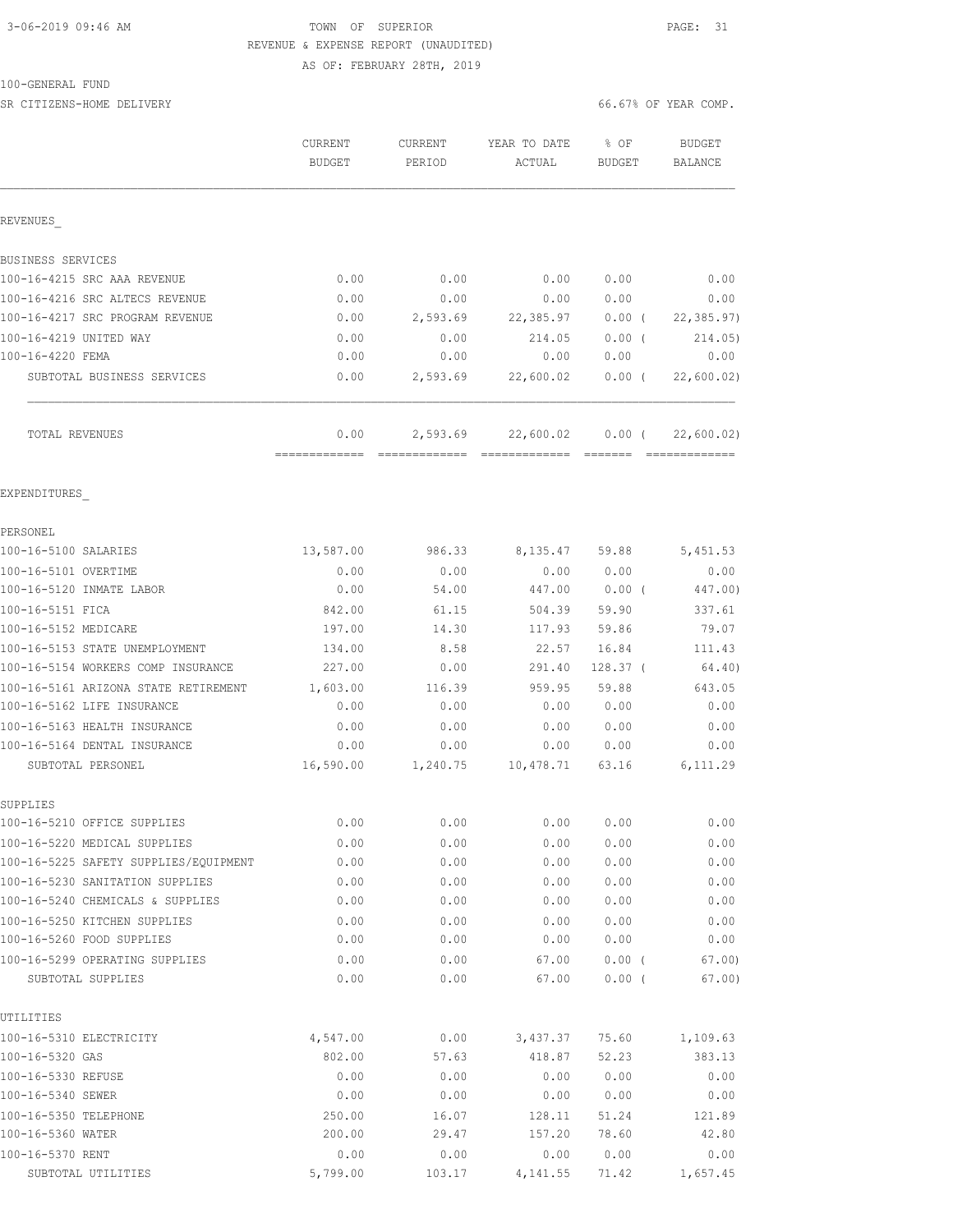# 3-06-2019 09:46 AM TOWN OF SUPERIOR PAGE: 32 REVENUE & EXPENSE REPORT (UNAUDITED)

AS OF: FEBRUARY 28TH, 2019

#### 100-GENERAL FUND

SR CITIZENS-HOME DELIVERY 66.67% OF YEAR COMP.

|                                                | CURRENT                      | CURRENT  | YEAR TO DATE          | % OF          | <b>BUDGET</b>  |
|------------------------------------------------|------------------------------|----------|-----------------------|---------------|----------------|
|                                                | <b>BUDGET</b>                | PERIOD   | ACTUAL                | <b>BUDGET</b> | <b>BALANCE</b> |
|                                                |                              |          |                       |               |                |
| GENERAL BUSINESS EXPENSE                       |                              |          |                       |               |                |
| 100-16-5410 ADVERTISING                        | 0.00                         | 0.00     | 0.00                  | 0.00          | 0.00           |
| 100-16-5420 DUES & SUBSCRIPTIONS               | 0.00                         | 0.00     | 0.00                  | 0.00          | 0.00           |
| 100-16-5425 CONFERENCES & TRAINING             | 0.00                         | 0.00     | 0.00                  | 0.00          | 0.00           |
| 100-16-5430 PRINTING                           | 0.00                         | 0.00     | 0.00                  | 0.00          | 0.00           |
| 100-16-5450 UNIFORMS                           | 0.00                         | 0.00     | 0.00                  | 0.00          | 0.00           |
| 100-16-5460 POSTAGE                            | 0.00                         | 10.53    | 101.62                | 0.00(         | 101.62)        |
| 100-16-5470 TRAVEL                             | 0.00                         | 0.00     | 0.00                  | 0.00          | 0.00           |
| 100-16-5471 AUDIT                              | 773.00                       | 0.00     | 512.14                | 66.25         | 260.86         |
| 100-16-5480 GENERAL INSURANCE                  | 4,273.00                     | 0.00     | 2,287.97              | 53.54         | 1,985.03       |
| 100-16-5481 VEHICLE INSURANCE                  | 0.00                         | 0.00     | 0.00                  | 0.00          | 0.00           |
| 100-16-5482 LIABILITY INSURANCE                | 0.00                         | 0.00     | 0.00                  | 0.00          | 0.00           |
| SUBTOTAL GENERAL BUSINESS EXPENSE              | 5,046.00                     | 10.53    | 2,901.73              | 57.51         | 2,144.27       |
| PROFESSIONAL SERVICES                          |                              |          |                       |               |                |
| 100-16-5550 OTHER PROFESSIONAL SERVICES        | 34,179.00                    | 0.00     | 21,829.50             | 63.87         | 12,349.50      |
| SUBTOTAL PROFESSIONAL SERVICES                 | 34,179.00                    | 0.00     | 21,829.50             | 63.87         | 12,349.50      |
| REPAIR/MAINTENANCE                             |                              |          |                       |               |                |
| 100-16-5610 PARK & BLDG IMPROVEMENTS           | 0.00                         | 0.00     | 0.00                  | 0.00          | 0.00           |
| 100-16-5640 AUTO & TRUCK REPAIRS               | 0.00                         | 0.00     | 0.00                  | 0.00          | 0.00           |
| 100-16-5641 GAS & OIL                          | 500.00                       | 4.96     | 243.05                | 48.61         | 256.95         |
| 100-16-5642 TIRES & TUBES                      | 0.00                         | 0.00     | 0.00                  | 0.00          | 0.00           |
| 100-16-5643 INMATE FUEL                        | 0.00                         | 0.00     | 81.99                 | $0.00$ (      | 81.99)         |
| 100-16-5650 OTHER EQUIPMENT REPAIRS            | 0.00                         | 0.00     | 2,366.87              | 0.00(         | 2,366.87       |
| SUBTOTAL REPAIR/MAINTENANCE                    | 500.00                       | 4.96     | 2,691.91              | 538.38 (      | 2,191.91)      |
| TOTAL EXPENDITURES                             | 62,114.00                    | 1,359.41 | 42,110.40             | 67.80         | 20,003.60      |
| REVENUES OVER/(UNDER) EXPENDITURES<br>$\left($ | --------------<br>62, 114.00 |          | 1,234.28 ( 19,510.38) | $\left($      | 42,603.62)     |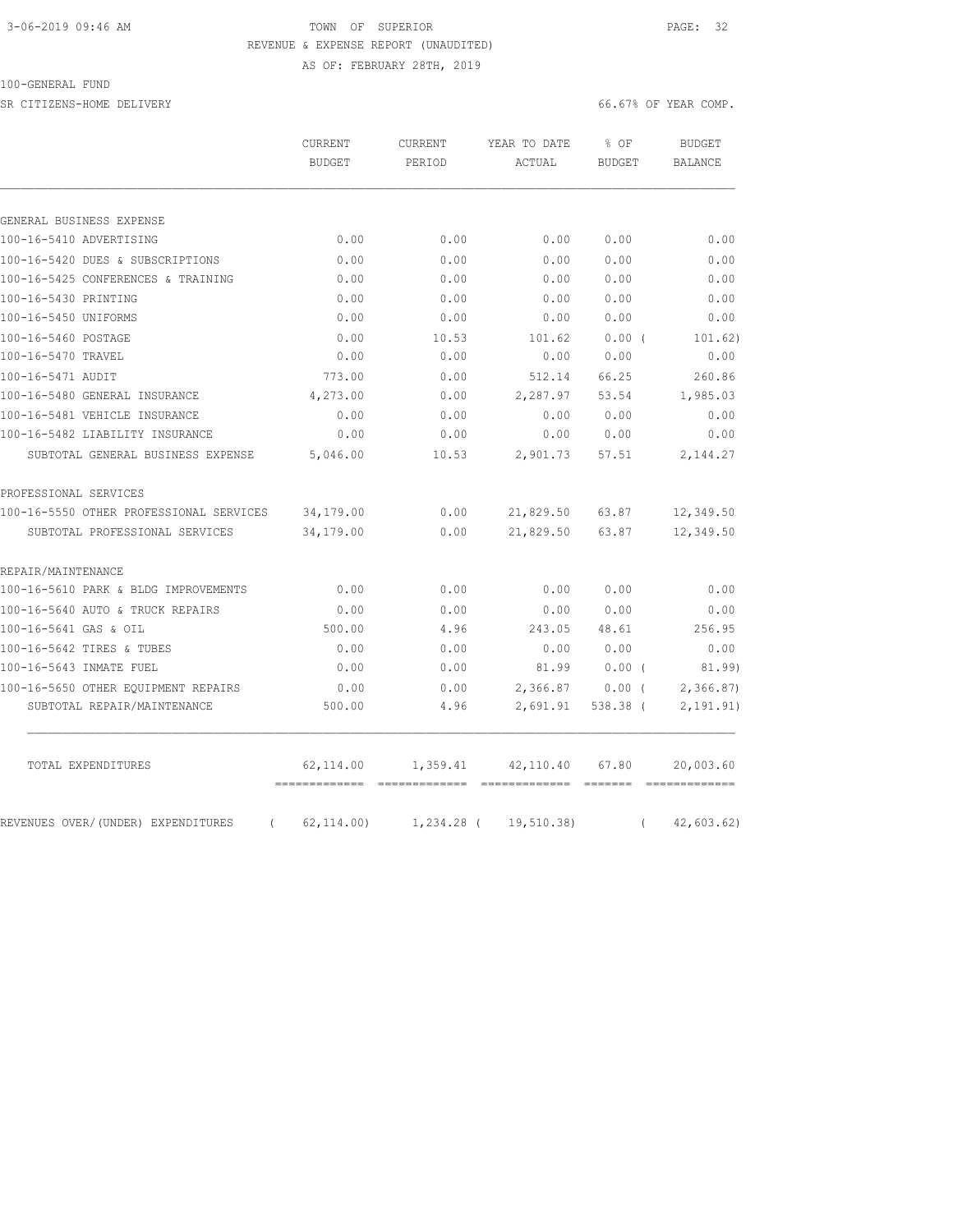# 3-06-2019 09:46 AM TOWN OF SUPERIOR PAGE: 33 REVENUE & EXPENSE REPORT (UNAUDITED)

AS OF: FEBRUARY 28TH, 2019

#### 100-GENERAL FUND

SR CITIZENS-TRANSPORTATIO 66.67% OF YEAR COMP.

|                                       | <b>CURRENT</b><br><b>BUDGET</b> | <b>CURRENT</b><br>PERIOD | YEAR TO DATE<br>ACTUAL | % OF<br>BUDGET       | <b>BUDGET</b><br>BALANCE |
|---------------------------------------|---------------------------------|--------------------------|------------------------|----------------------|--------------------------|
| REVENUES                              |                                 |                          |                        |                      |                          |
| <b>BUSINESS SERVICES</b>              |                                 |                          |                        |                      |                          |
| 100-17-4215 SRC AAA REVENUE           | 0.00                            | 0.00                     | 1.00                   | $0.00$ (             | 1.00)                    |
| 100-17-4216 SRC ALTECS REVENUE        | 0.00                            | 0.00                     | 0.00                   | 0.00                 | 0.00                     |
| 100-17-4217 SRC PROGRAM REVENUE       | 0.00                            | 315.00                   | 3, 417.51              | $0.00$ (             | 3, 417.51)               |
| 100-17-4219 UNITED WAY                | 0.00                            | 0.00                     | 0.00                   | 0.00                 | 0.00                     |
| 100-17-4220 FEMA                      | 0.00                            | 0.00                     | 0.00                   | 0.00                 | 0.00                     |
| SUBTOTAL BUSINESS SERVICES            | 0.00                            | 315.00                   | 3,418.51               | $0.00$ (             | 3,418.51)                |
| TOTAL REVENUES                        | 0.00<br>=============           | 315.00                   | 3,418.51               | $0.00$ (<br>-------- | 3,418.51)                |
| EXPENDITURES                          |                                 |                          |                        |                      |                          |
| PERSONEL                              |                                 |                          |                        |                      |                          |
| 100-17-5100 SALARIES                  | 5,238.00                        | 378.83                   | 3,127.49               | 59.71                | 2,110.51                 |
| 100-17-5101 OVERTIME                  | 0.00                            | 0.00                     | 0.00                   | 0.00                 | 0.00                     |
| 100-17-5120 INMATE LABOR              | 0.00                            | 0.00                     | 0.00                   | 0.00                 | 0.00                     |
| 100-17-5151 FICA                      | 325.00                          | 23.49                    | 193.93                 | 59.67                | 131.07                   |
| 100-17-5152 MEDICARE                  | 76.00                           | 5.49                     | 45.35                  | 59.67                | 30.65                    |
| 100-17-5153 STATE UNEMPLOYMENT        | 52.00                           | 3.30                     | 11.29                  | 21.71                | 40.71                    |
| 100-17-5154 WORKERS COMP INSURANCE    | 36.00                           | 0.00                     | 289.65                 | 804.58 (             | 253.65)                  |
| 100-17-5161 ARIZONA STATE RETIREMENT  | 618.00                          | 44.70                    | 369.06                 | 59.72                | 248.94                   |
| 100-17-5162 LIFE INSURANCE            | 0.00                            | 0.00                     | 0.00                   | 0.00                 | 0.00                     |
| 100-17-5163 HEALTH INSURANCE          | 0.00                            | 0.00                     | 0.00                   | 0.00                 | 0.00                     |
| 100-17-5164 DENTAL INSURANCE          | 0.00                            | 0.00                     | 0.00                   | 0.00                 | 0.00                     |
| SUBTOTAL PERSONEL                     | 6,345.00                        | 455.81                   | 4,036.77               | 63.62                | 2,308.23                 |
| SUPPLIES                              |                                 |                          |                        |                      |                          |
| 100-17-5210 OFFICE SUPPLIES           | 0.00                            | 0.00                     | 0.00                   | 0.00                 | 0.00                     |
| 100-17-5220 MEDICAL SUPPLIES          | 0.00                            | 0.00                     | 0.00                   | 0.00                 | 0.00                     |
| 100-17-5225 SAFETY SUPPLIES/EQUIPMENT | 0.00                            | 0.00                     | 0.00                   | 0.00                 | 0.00                     |
| 100-17-5230 SANITATION SUPPLIES       | 0.00                            | 0.00                     | 0.00                   | 0.00                 | 0.00                     |
| 100-17-5250 KITCHEN SUPPLIES          | 0.00                            | 0.00                     | 0.00                   | 0.00                 | 0.00                     |
| 100-17-5260 FOOD SUPPLIES             | 0.00                            | 0.00                     | 0.00                   | 0.00                 | 0.00                     |
| 100-17-5299 OPERATING SUPPLIES        | 0.00                            | 0.00                     | 0.00                   | 0.00                 | 0.00                     |
| SUBTOTAL SUPPLIES                     | 0.00                            | 0.00                     | 0.00                   | 0.00                 | 0.00                     |
| UTILITIES<br>100-17-5310 ELECTRICITY  | 0.00                            | 0.00                     |                        |                      | 0.00                     |
| 100-17-5320 GAS                       |                                 |                          | 0.00                   | 0.00                 |                          |
| 100-17-5330 REFUSE                    | 0.00<br>0.00                    | 0.00<br>0.00             | 0.00<br>0.00           | 0.00<br>0.00         | 0.00<br>0.00             |
| 100-17-5340 SEWER                     | 0.00                            | 0.00                     | 0.00                   | 0.00                 | 0.00                     |
| 100-17-5350 TELEPHONE                 | 490.00                          | 40.83                    | 325.65                 | 66.46                | 164.35                   |
| 100-17-5360 WATER                     | 0.00                            | 0.00                     | 0.00                   | 0.00                 | 0.00                     |
| 100-17-5370 RENT                      | 0.00                            | 0.00                     | 0.00                   | 0.00                 | 0.00                     |
| SUBTOTAL UTILITIES                    | 490.00                          | 40.83                    | 325.65                 | 66.46                | 164.35                   |
|                                       |                                 |                          |                        |                      |                          |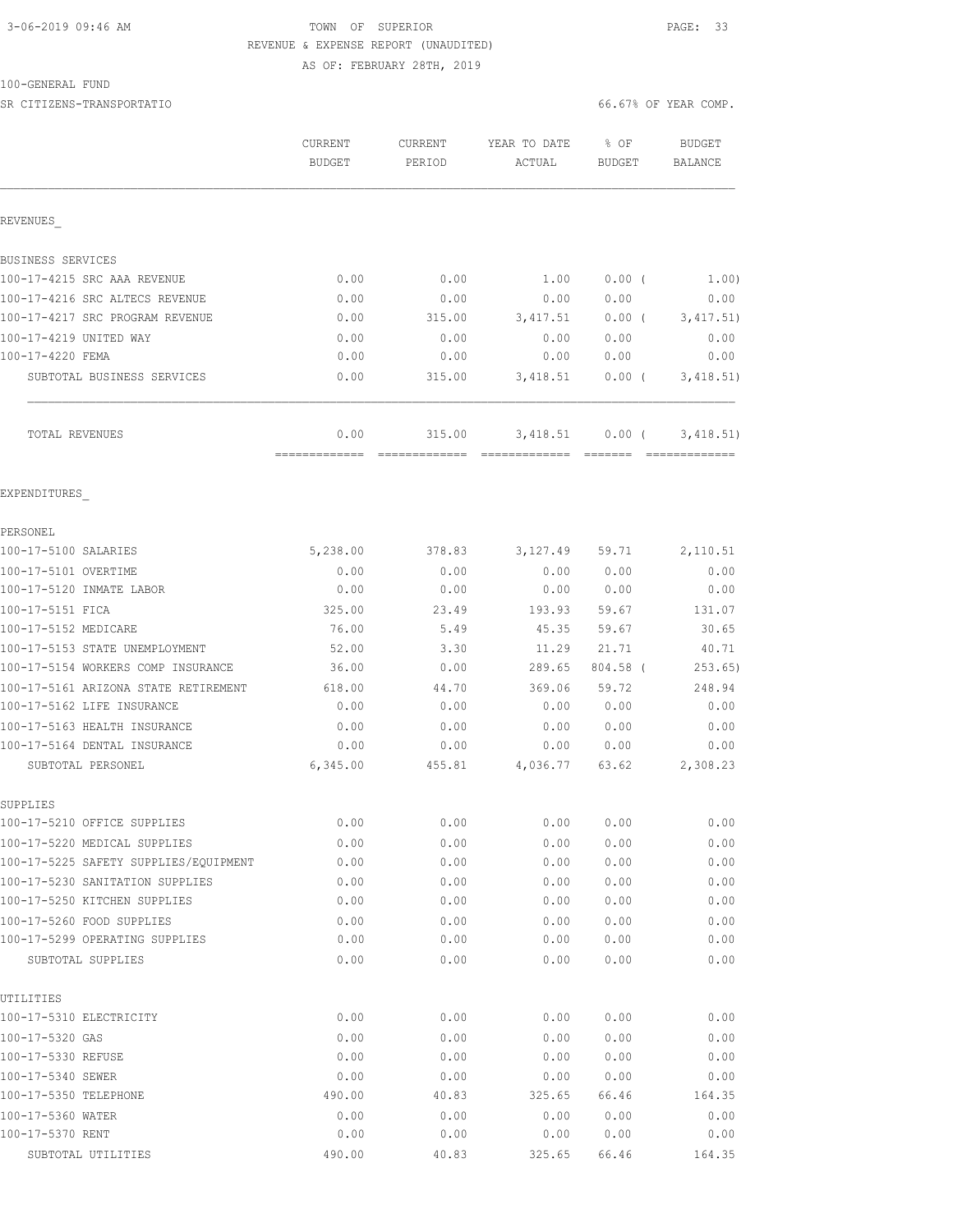# 3-06-2019 09:46 AM TOWN OF SUPERIOR PAGE: 34 REVENUE & EXPENSE REPORT (UNAUDITED)

AS OF: FEBRUARY 28TH, 2019

#### 100-GENERAL FUND

SR CITIZENS-TRANSPORTATIO 66.67% OF YEAR COMP.

|                                                | <b>CURRENT</b><br><b>BUDGET</b> | <b>CURRENT</b><br>PERIOD | YEAR TO DATE<br>ACTUAL | % OF<br><b>BUDGET</b> | <b>BUDGET</b><br><b>BALANCE</b> |
|------------------------------------------------|---------------------------------|--------------------------|------------------------|-----------------------|---------------------------------|
|                                                |                                 |                          |                        |                       |                                 |
|                                                |                                 |                          |                        |                       |                                 |
| GENERAL BUSINESS EXPENSE                       |                                 |                          |                        |                       |                                 |
| 100-17-5410 ADVERTISING                        | 0.00                            | 0.00                     | 0.00                   | 0.00                  | 0.00                            |
| 100-17-5420 DUES & SUBSCRIPTIONS               | 0.00                            | 0.00                     | 0.00                   | 0.00                  | 0.00                            |
| 100-17-5425 CONFERENCES & TRAINING             | 0.00                            | 0.00                     | 0.00                   | 0.00                  | 0.00                            |
| 100-17-5430 PRINTING                           | 0.00                            | 0.00                     | 0.00                   | 0.00                  | 0.00                            |
| 100-17-5450 UNIFORMS                           | 0.00                            | 0.00                     | 0.00                   | 0.00                  | 0.00                            |
| 100-17-5460 POSTAGE                            | 0.00                            | 0.00                     | 0.00                   | 0.00                  | 0.00                            |
| 100-17-5470 TRAVEL                             | 0.00                            | 0.00                     | 0.00                   | 0.00                  | 0.00                            |
| 100-17-5471 AUDIT                              | 773.00                          | 0.00                     | 512.14                 | 66.25                 | 260.86                          |
| 100-17-5480 GENERAL INSURANCE                  | 4,273.00                        | 0.00                     | 2,287.97               | 53.54                 | 1,985.03                        |
| 100-17-5481 VEHICLE INSURANCE                  | 0.00                            | 0.00                     | 0.00                   | 0.00                  | 0.00                            |
| 100-17-5482 LIABILITY INSURANCE                | 0.00                            | 0.00                     | 0.00                   | 0.00                  | 0.00                            |
| SUBTOTAL GENERAL BUSINESS EXPENSE              | 5,046.00                        | 0.00                     | 2,800.11               | 55.49                 | 2,245.89                        |
| PROFESSIONAL SERVICES                          |                                 |                          |                        |                       |                                 |
| 100-17-5550 OTHER PROFESSIONAL SERVICES        | 1,000.00                        | 0.00                     | 0.00                   | 0.00                  | 1,000.00                        |
| SUBTOTAL PROFESSIONAL SERVICES                 | 1,000.00                        | 0.00                     | 0.00                   | 0.00                  | 1,000.00                        |
| REPAIR/MAINTENANCE                             |                                 |                          |                        |                       |                                 |
| 100-17-5610 PARK & BLDG IMPROVEMENTS           | 0.00                            | 0.00                     | 0.00                   | 0.00                  | 0.00                            |
| 100-17-5640 AUTO & TRUCK REPAIRS               | 2,000.00                        | 0.00                     | 1,243.36               | 62.17                 | 756.64                          |
| 100-17-5641 GAS & OIL                          | 500.00                          | 7.45                     | 364.57                 | 72.91                 | 135.43                          |
| 100-17-5642 TIRES & TUBES                      | 0.00                            | 0.00                     | 0.00                   | 0.00                  | 0.00                            |
| 100-17-5643 INMATE FUEL                        | 0.00                            | 0.00                     | 0.00                   | 0.00                  | 0.00                            |
| 100-17-5650 OTHER EQUIPMENT REPAIRS            | 0.00                            | 0.00                     | 335.85                 | 0.00(                 | 335.85)                         |
| SUBTOTAL REPAIR/MAINTENANCE                    | 2,500.00                        | 7.45                     | 1,943.78               | 77.75                 | 556.22                          |
| TOTAL EXPENDITURES                             | 15,381.00                       | 504.09                   | 9,106.31               | 59.20                 | 6,274.69                        |
| REVENUES OVER/(UNDER) EXPENDITURES<br>$\left($ | 15,381.00(                      | $189.09$ ) $($           | 5,687.80               | $\left($              | 9,693.20                        |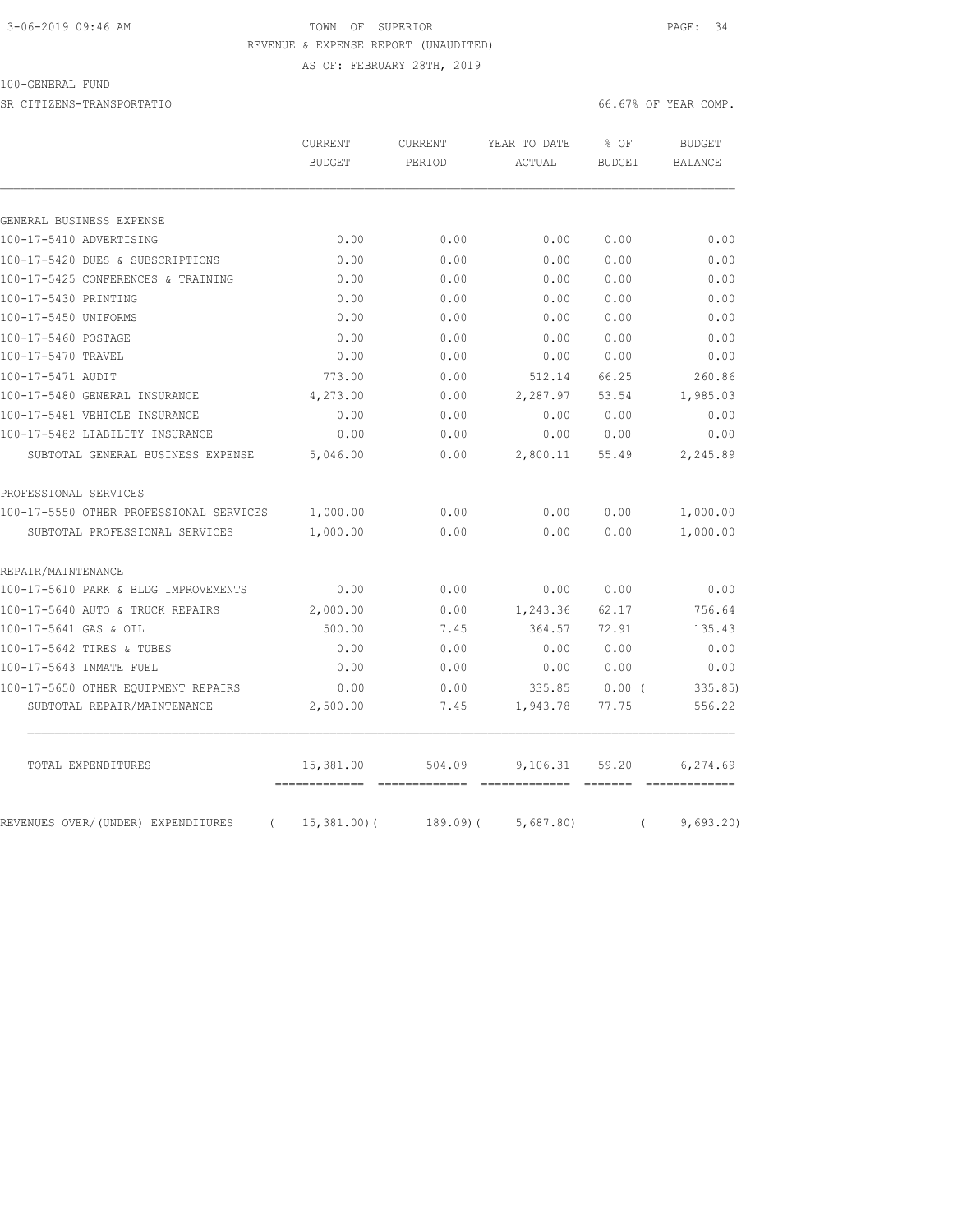# 3-06-2019 09:46 AM TOWN OF SUPERIOR PAGE: 35 REVENUE & EXPENSE REPORT (UNAUDITED)

AS OF: FEBRUARY 28TH, 2019

| 100-GENERAL FUND |  |
|------------------|--|
|------------------|--|

|                                      | CURRENT<br><b>BUDGET</b> | CURRENT<br>PERIOD                                                                                                                                                                                                                                                                                                                                                                                                                                                                              | YEAR TO DATE<br>ACTUAL | % OF<br><b>BUDGET</b>                                                                                                                                                                                                                                                                                                                                                                                                                                                                          | <b>BUDGET</b><br><b>BALANCE</b> |
|--------------------------------------|--------------------------|------------------------------------------------------------------------------------------------------------------------------------------------------------------------------------------------------------------------------------------------------------------------------------------------------------------------------------------------------------------------------------------------------------------------------------------------------------------------------------------------|------------------------|------------------------------------------------------------------------------------------------------------------------------------------------------------------------------------------------------------------------------------------------------------------------------------------------------------------------------------------------------------------------------------------------------------------------------------------------------------------------------------------------|---------------------------------|
| REVENUES                             |                          |                                                                                                                                                                                                                                                                                                                                                                                                                                                                                                |                        |                                                                                                                                                                                                                                                                                                                                                                                                                                                                                                |                                 |
| GRANTS                               |                          |                                                                                                                                                                                                                                                                                                                                                                                                                                                                                                |                        |                                                                                                                                                                                                                                                                                                                                                                                                                                                                                                |                                 |
| 100-18-4600 BLIGHT REVENUE           | 0.00                     | 0.00                                                                                                                                                                                                                                                                                                                                                                                                                                                                                           | 0.00                   | 0.00                                                                                                                                                                                                                                                                                                                                                                                                                                                                                           | 0.00                            |
| SUBTOTAL GRANTS                      | 0.00                     | 0.00                                                                                                                                                                                                                                                                                                                                                                                                                                                                                           | 0.00                   | 0.00                                                                                                                                                                                                                                                                                                                                                                                                                                                                                           | 0.00                            |
| TOTAL REVENUES                       | 0.00<br>=============    | 0.00<br>$\begin{array}{cccccccccc} \multicolumn{2}{c}{} & \multicolumn{2}{c}{} & \multicolumn{2}{c}{} & \multicolumn{2}{c}{} & \multicolumn{2}{c}{} & \multicolumn{2}{c}{} & \multicolumn{2}{c}{} & \multicolumn{2}{c}{} & \multicolumn{2}{c}{} & \multicolumn{2}{c}{} & \multicolumn{2}{c}{} & \multicolumn{2}{c}{} & \multicolumn{2}{c}{} & \multicolumn{2}{c}{} & \multicolumn{2}{c}{} & \multicolumn{2}{c}{} & \multicolumn{2}{c}{} & \multicolumn{2}{c}{} & \multicolumn{2}{c}{} & \mult$ | 0.00                   | 0.00<br>$\begin{array}{cccccccccc} \multicolumn{2}{c}{} & \multicolumn{2}{c}{} & \multicolumn{2}{c}{} & \multicolumn{2}{c}{} & \multicolumn{2}{c}{} & \multicolumn{2}{c}{} & \multicolumn{2}{c}{} & \multicolumn{2}{c}{} & \multicolumn{2}{c}{} & \multicolumn{2}{c}{} & \multicolumn{2}{c}{} & \multicolumn{2}{c}{} & \multicolumn{2}{c}{} & \multicolumn{2}{c}{} & \multicolumn{2}{c}{} & \multicolumn{2}{c}{} & \multicolumn{2}{c}{} & \multicolumn{2}{c}{} & \multicolumn{2}{c}{} & \mult$ | 0.00<br>===========             |
| EXPENDITURES                         |                          |                                                                                                                                                                                                                                                                                                                                                                                                                                                                                                |                        |                                                                                                                                                                                                                                                                                                                                                                                                                                                                                                |                                 |
| PERSONEL                             |                          |                                                                                                                                                                                                                                                                                                                                                                                                                                                                                                |                        |                                                                                                                                                                                                                                                                                                                                                                                                                                                                                                |                                 |
| 100-18-5100 SALARIES                 | 21,584.00                | 1,660.68                                                                                                                                                                                                                                                                                                                                                                                                                                                                                       | 14,120.72              | 65.42                                                                                                                                                                                                                                                                                                                                                                                                                                                                                          | 7,463.28                        |
| 100-18-5101 OVERTIME                 | 0.00                     | 103.79                                                                                                                                                                                                                                                                                                                                                                                                                                                                                         | 1,371.55               | $0.00$ (                                                                                                                                                                                                                                                                                                                                                                                                                                                                                       | 1, 371.55                       |
| 100-18-5151 FICA                     | 1,338.00                 | 0.00                                                                                                                                                                                                                                                                                                                                                                                                                                                                                           | 0.00                   | 0.00                                                                                                                                                                                                                                                                                                                                                                                                                                                                                           | 1,338.00                        |
| 100-18-5152 MEDICARE                 | 313.00                   | 25.58                                                                                                                                                                                                                                                                                                                                                                                                                                                                                          | 224.63                 | 71.77                                                                                                                                                                                                                                                                                                                                                                                                                                                                                          | 88.37                           |
| 100-18-5153 STATE UNEMPLOYMENT       | 75.00                    | 15.35                                                                                                                                                                                                                                                                                                                                                                                                                                                                                          | 30.49                  | 40.65                                                                                                                                                                                                                                                                                                                                                                                                                                                                                          | 44.51                           |
| 100-18-5154 WORKERS COMP INSURANCE   | 500.00                   | 0.00                                                                                                                                                                                                                                                                                                                                                                                                                                                                                           | 0.00                   | 0.00                                                                                                                                                                                                                                                                                                                                                                                                                                                                                           | 500.00                          |
| 100-18-5160 PUBLIC SAFETY RETIREMENT | 0.00                     | 0.00                                                                                                                                                                                                                                                                                                                                                                                                                                                                                           | 0.00                   | 0.00                                                                                                                                                                                                                                                                                                                                                                                                                                                                                           | 0.00                            |
| 100-18-5161 ARIZONA STATE RETIREMENT | 5,541.00                 | 0.00                                                                                                                                                                                                                                                                                                                                                                                                                                                                                           | 0.00                   | 0.00                                                                                                                                                                                                                                                                                                                                                                                                                                                                                           | 5,541.00                        |
| 100-18-5162 LIFE INSURANCE           | 40.00                    | 0.00                                                                                                                                                                                                                                                                                                                                                                                                                                                                                           | 0.00                   | 0.00                                                                                                                                                                                                                                                                                                                                                                                                                                                                                           | 40.00                           |
| 100-18-5163 HEALTH INSURANCE         | 0.00                     | 0.00                                                                                                                                                                                                                                                                                                                                                                                                                                                                                           | 0.00                   | 0.00                                                                                                                                                                                                                                                                                                                                                                                                                                                                                           | 0.00                            |
| 100-18-5164 DENTAL INSURANCE         | 185.00                   | 0.00                                                                                                                                                                                                                                                                                                                                                                                                                                                                                           | 0.00                   | 0.00                                                                                                                                                                                                                                                                                                                                                                                                                                                                                           | 185.00                          |
| SUBTOTAL PERSONEL                    | 29,576.00                | 1,805.40                                                                                                                                                                                                                                                                                                                                                                                                                                                                                       | 15,747.39              | 53.24                                                                                                                                                                                                                                                                                                                                                                                                                                                                                          | 13,828.61                       |
| PROFESSIONAL SERVICES                |                          |                                                                                                                                                                                                                                                                                                                                                                                                                                                                                                |                        |                                                                                                                                                                                                                                                                                                                                                                                                                                                                                                |                                 |
| 100-18-5520 Blight Mitigation        | 20,000.00                | 0.00                                                                                                                                                                                                                                                                                                                                                                                                                                                                                           | 17,755.73              | 88.78                                                                                                                                                                                                                                                                                                                                                                                                                                                                                          | 2,244.27                        |
| SUBTOTAL PROFESSIONAL SERVICES       | 20,000.00                | 0.00                                                                                                                                                                                                                                                                                                                                                                                                                                                                                           | 17,755.73              | 88.78                                                                                                                                                                                                                                                                                                                                                                                                                                                                                          | 2,244.27                        |
| TOTAL EXPENDITURES                   | 49,576.00                | 1,805.40                                                                                                                                                                                                                                                                                                                                                                                                                                                                                       | 33,503.12              | 67.58                                                                                                                                                                                                                                                                                                                                                                                                                                                                                          | 16,072.88                       |

REVENUES OVER/(UNDER) EXPENDITURES ( 49,576.00)( 1,805.40)( 33,503.12) ( 16,072.88)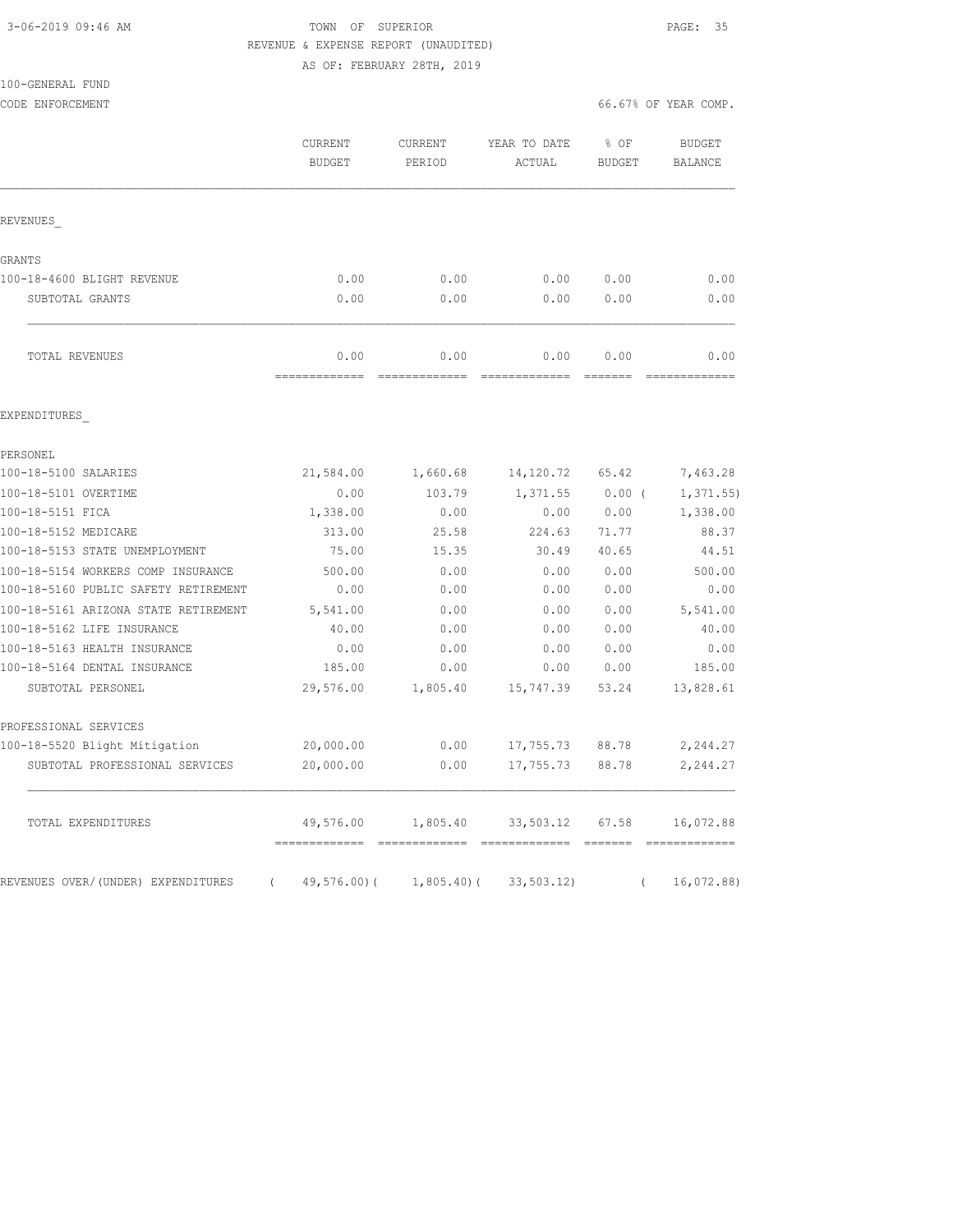## 3-06-2019 09:46 AM TOWN OF SUPERIOR PAGE: 36 REVENUE & EXPENSE REPORT (UNAUDITED) AS OF: FEBRUARY 28TH, 2019

100-GENERAL FUND

EDC 66.67% OF YEAR COMP.

|                                        | <b>CURRENT</b><br><b>BUDGET</b> | CURRENT<br>PERIOD | YEAR TO DATE<br>ACTUAL                                                                                                                                                                                                                                                                                                                                                                                                                                                                 | $8$ OF<br>BUDGET | <b>BUDGET</b><br><b>BALANCE</b> |
|----------------------------------------|---------------------------------|-------------------|----------------------------------------------------------------------------------------------------------------------------------------------------------------------------------------------------------------------------------------------------------------------------------------------------------------------------------------------------------------------------------------------------------------------------------------------------------------------------------------|------------------|---------------------------------|
|                                        |                                 |                   |                                                                                                                                                                                                                                                                                                                                                                                                                                                                                        |                  |                                 |
| EXPENDITURES                           |                                 |                   |                                                                                                                                                                                                                                                                                                                                                                                                                                                                                        |                  |                                 |
| SUPPLIES                               |                                 |                   |                                                                                                                                                                                                                                                                                                                                                                                                                                                                                        |                  |                                 |
| 100-19-5210 OFFICE SUPPLIES            | 0.00                            | 0.00              | 0.00                                                                                                                                                                                                                                                                                                                                                                                                                                                                                   | 0.00             | 0.00                            |
| 100-19-5299 OPERATING SUPPLIES         | 0.00                            | 0.00              | 0.00                                                                                                                                                                                                                                                                                                                                                                                                                                                                                   | 0.00             | 0.00                            |
| SUBTOTAL SUPPLIES                      | 0.00                            | 0.00              | 0.00                                                                                                                                                                                                                                                                                                                                                                                                                                                                                   | 0.00             | 0.00                            |
| GENERAL BUSINESS EXPENSE               |                                 |                   |                                                                                                                                                                                                                                                                                                                                                                                                                                                                                        |                  |                                 |
| 100-19-5420 DUES & SUBSCRIPTIONS       | 0.00                            | 0.00              | 0.00                                                                                                                                                                                                                                                                                                                                                                                                                                                                                   | 0.00             | 0.00                            |
| 100-19-5425 CONFERENCES & TRAINING     | 0.00                            | 0.00              | 0.00                                                                                                                                                                                                                                                                                                                                                                                                                                                                                   | 0.00             | 0.00                            |
| 100-19-5470 TRAVEL                     | 0.00                            | 0.00              | 0.00                                                                                                                                                                                                                                                                                                                                                                                                                                                                                   | 0.00             | 0.00                            |
| SUBTOTAL GENERAL BUSINESS EXPENSE      | 0.00                            | 0.00              | 0.00                                                                                                                                                                                                                                                                                                                                                                                                                                                                                   | 0.00             | 0.00                            |
| PROFESSIONAL SERVICES                  |                                 |                   |                                                                                                                                                                                                                                                                                                                                                                                                                                                                                        |                  |                                 |
| 100-19-5540 LEGAL SERVICES             | 0.00                            | 0.00              | 0.00                                                                                                                                                                                                                                                                                                                                                                                                                                                                                   | 0.00             | 0.00                            |
| 100-19-5550 OTHER PROFESSIONAL SERVICE | 0.00                            | 0.00              | 0.00                                                                                                                                                                                                                                                                                                                                                                                                                                                                                   | 0.00             | 0.00                            |
| SUBTOTAL PROFESSIONAL SERVICES         | 0.00                            | 0.00              | 0.00                                                                                                                                                                                                                                                                                                                                                                                                                                                                                   | 0.00             | 0.00                            |
| TOTAL EXPENDITURES                     | 0.00                            | 0.00              | 0.00                                                                                                                                                                                                                                                                                                                                                                                                                                                                                   | 0.00             | 0.00                            |
|                                        | =============                   | =============     | $\begin{array}{cccccccccccccc} \multicolumn{2}{c}{} & \multicolumn{2}{c}{} & \multicolumn{2}{c}{} & \multicolumn{2}{c}{} & \multicolumn{2}{c}{} & \multicolumn{2}{c}{} & \multicolumn{2}{c}{} & \multicolumn{2}{c}{} & \multicolumn{2}{c}{} & \multicolumn{2}{c}{} & \multicolumn{2}{c}{} & \multicolumn{2}{c}{} & \multicolumn{2}{c}{} & \multicolumn{2}{c}{} & \multicolumn{2}{c}{} & \multicolumn{2}{c}{} & \multicolumn{2}{c}{} & \multicolumn{2}{c}{} & \multicolumn{2}{c}{} & \$ | =======          | =============                   |
| REVENUES OVER/(UNDER) EXPENDITURES     | 0.00                            | 0.00              | 0.00                                                                                                                                                                                                                                                                                                                                                                                                                                                                                   |                  | 0.00                            |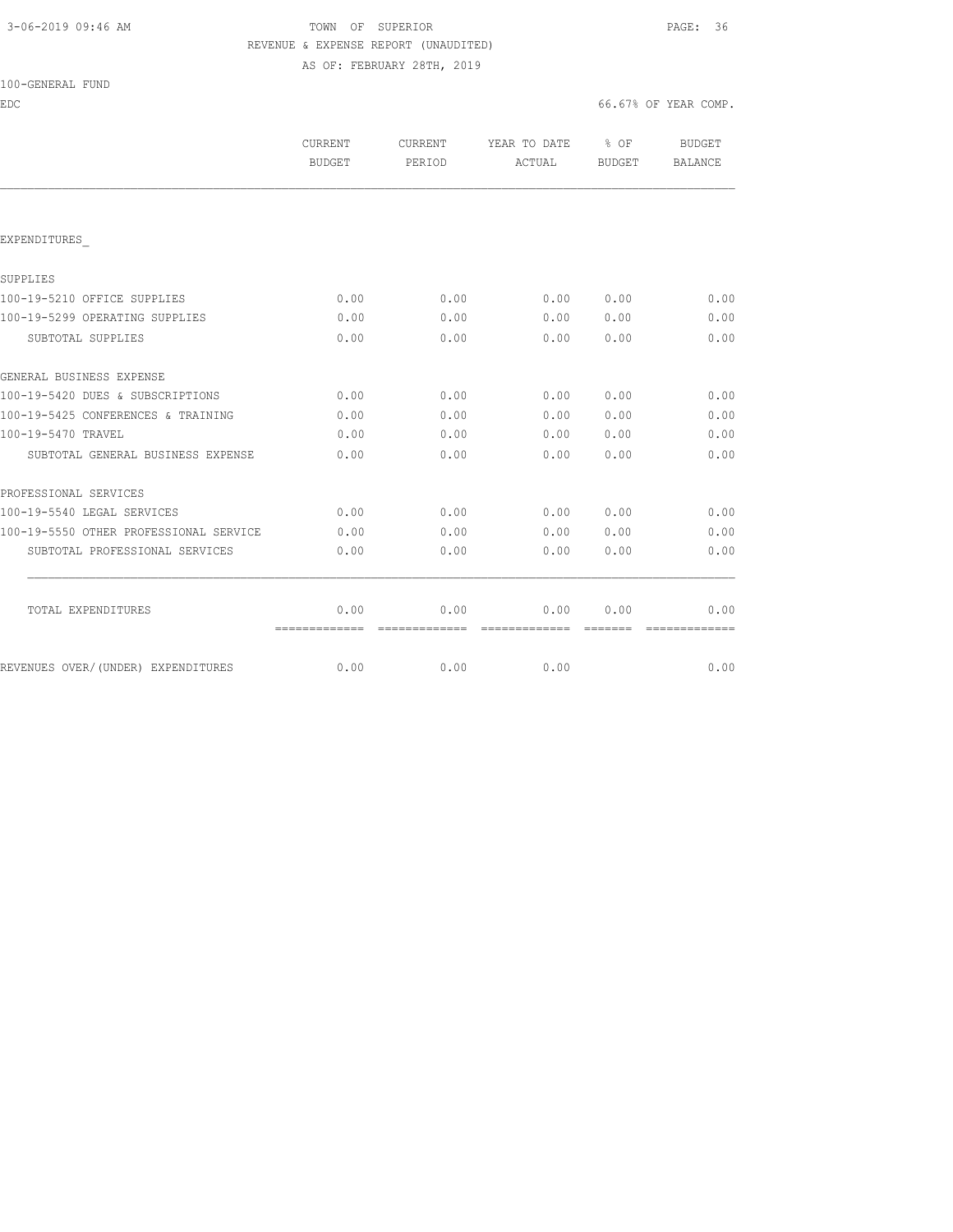| 3-06-2019 09:46 AM |  |
|--------------------|--|
|                    |  |

### TOWN OF SUPERIOR **PAGE: 37**  REVENUE & EXPENSE REPORT (UNAUDITED) AS OF: FEBRUARY 28TH, 2019

100-GENERAL FUND

|                                      | CURRENT<br><b>BUDGET</b> | CURRENT<br>PERIOD | YEAR TO DATE<br>ACTUAL | % OF<br><b>BUDGET</b> | BUDGET<br>BALANCE |
|--------------------------------------|--------------------------|-------------------|------------------------|-----------------------|-------------------|
|                                      |                          |                   |                        |                       |                   |
| <b>EXPENDITURES</b>                  |                          |                   |                        |                       |                   |
| SUPPLIES                             |                          |                   |                        |                       |                   |
| 100-20-5299 OTHER OPERATING SUPPLIES | 0.00                     | 0.00              | 0.00                   | 0.00                  | 0.00              |
| SUBTOTAL SUPPLIES                    | 0.00                     | 0.00              | 0.00                   | 0.00                  | 0.00              |
|                                      | 0.00                     | 0.00              | 0.00                   | 0.00                  | 0.00              |
| TOTAL EXPENDITURES                   |                          |                   |                        |                       |                   |
| REVENUES OVER/(UNDER) EXPENDITURES   | 0.00                     | 0.00              | 0.00                   |                       | 0.00              |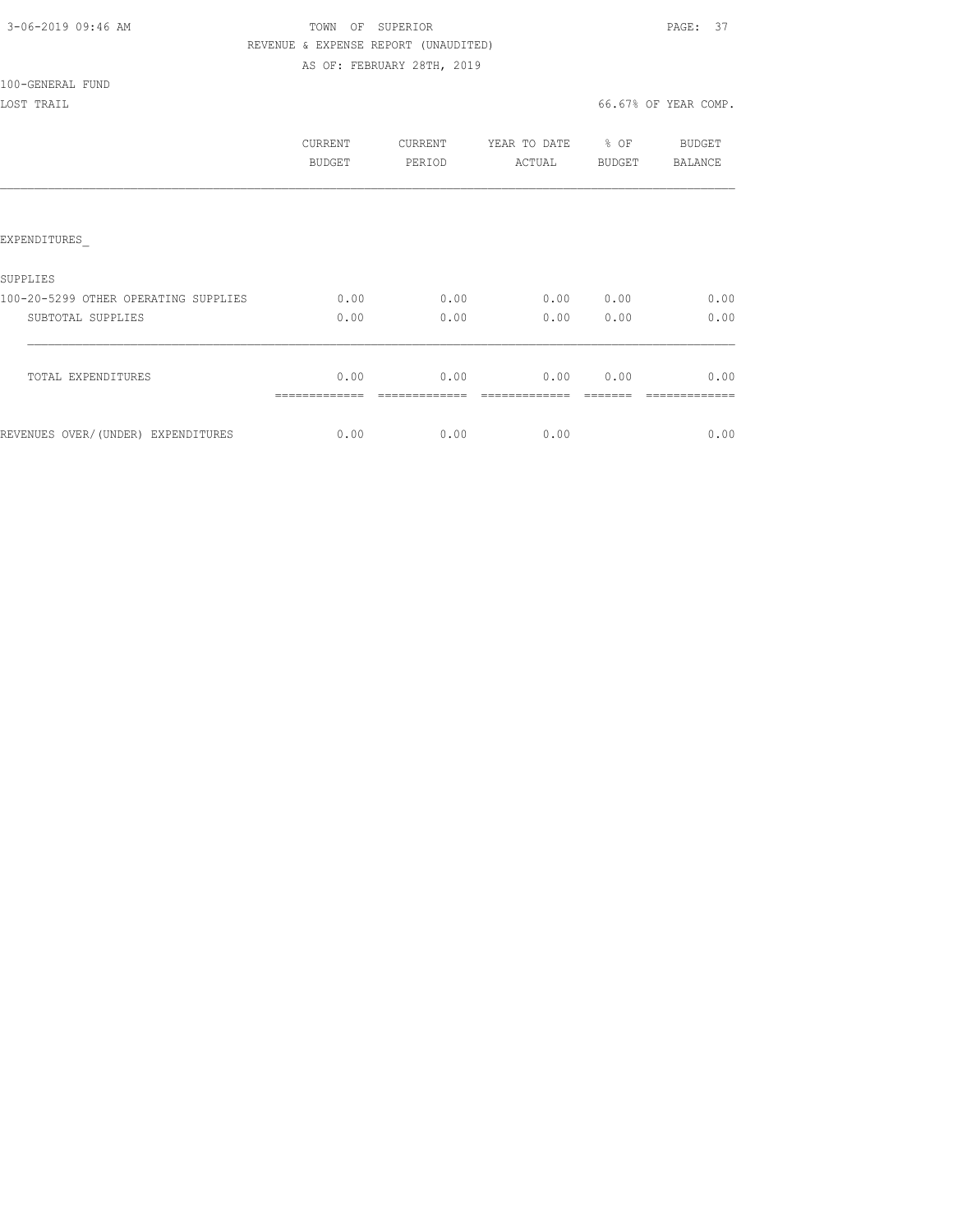| 3-06-2019 09:46 AM |  |
|--------------------|--|
|                    |  |

### TOWN OF SUPERIOR **PAGE:** 38 REVENUE & EXPENSE REPORT (UNAUDITED) AS OF: FEBRUARY 28TH, 2019

### 100-GENERAL FUND

SOCIO-ECONOMIC CONTINGNCY 66.67% OF YEAR COMP.

|                                        | CURRENT<br>BUDGET                      | CURRENT<br>PERIOD | YEAR TO DATE % OF<br>ACTUAL BUDGET |      | BUDGET<br>BALANCE                                                                                                                                                                                                                                                                                                                                                                                                                                                                              |
|----------------------------------------|----------------------------------------|-------------------|------------------------------------|------|------------------------------------------------------------------------------------------------------------------------------------------------------------------------------------------------------------------------------------------------------------------------------------------------------------------------------------------------------------------------------------------------------------------------------------------------------------------------------------------------|
| REVENUES                               |                                        |                   |                                    |      |                                                                                                                                                                                                                                                                                                                                                                                                                                                                                                |
| CONTRIBUTIONS                          |                                        |                   |                                    |      |                                                                                                                                                                                                                                                                                                                                                                                                                                                                                                |
| 100-98-4720 SOCIO-ECONOMIC CONTINGENCY | 0.00                                   | 0.00              | 0.00 0.00                          |      | 0.00                                                                                                                                                                                                                                                                                                                                                                                                                                                                                           |
| SUBTOTAL CONTRIBUTIONS                 | 0.00                                   | 0.00              | 0.00                               | 0.00 | 0.00                                                                                                                                                                                                                                                                                                                                                                                                                                                                                           |
| TOTAL REVENUES                         | 0.00                                   |                   | $0.00$ $0.00$ $0.00$ $0.00$        |      | 0.00                                                                                                                                                                                                                                                                                                                                                                                                                                                                                           |
| EXPENDITURES                           |                                        |                   |                                    |      |                                                                                                                                                                                                                                                                                                                                                                                                                                                                                                |
| SUPPLIES                               |                                        |                   |                                    |      |                                                                                                                                                                                                                                                                                                                                                                                                                                                                                                |
| 100-98-5299 OPERATING SUPPLIES         | 0.00                                   | 0.00              | 0.00 0.00                          |      | 0.00                                                                                                                                                                                                                                                                                                                                                                                                                                                                                           |
| SUBTOTAL SUPPLIES                      | 0.00                                   | 0.00              | 0.00                               | 0.00 | 0.00                                                                                                                                                                                                                                                                                                                                                                                                                                                                                           |
| TOTAL EXPENDITURES                     | 0.00<br>============================== | 0.00              | 0.00<br>- cooperate description    | 0.00 | 0.00<br>$\begin{array}{cccccccccccccc} \multicolumn{2}{c}{} & \multicolumn{2}{c}{} & \multicolumn{2}{c}{} & \multicolumn{2}{c}{} & \multicolumn{2}{c}{} & \multicolumn{2}{c}{} & \multicolumn{2}{c}{} & \multicolumn{2}{c}{} & \multicolumn{2}{c}{} & \multicolumn{2}{c}{} & \multicolumn{2}{c}{} & \multicolumn{2}{c}{} & \multicolumn{2}{c}{} & \multicolumn{2}{c}{} & \multicolumn{2}{c}{} & \multicolumn{2}{c}{} & \multicolumn{2}{c}{} & \multicolumn{2}{c}{} & \multicolumn{2}{c}{} & \$ |
| REVENUES OVER/(UNDER) EXPENDITURES     | 0.00                                   | 0.00              | 0.00                               |      | 0.00                                                                                                                                                                                                                                                                                                                                                                                                                                                                                           |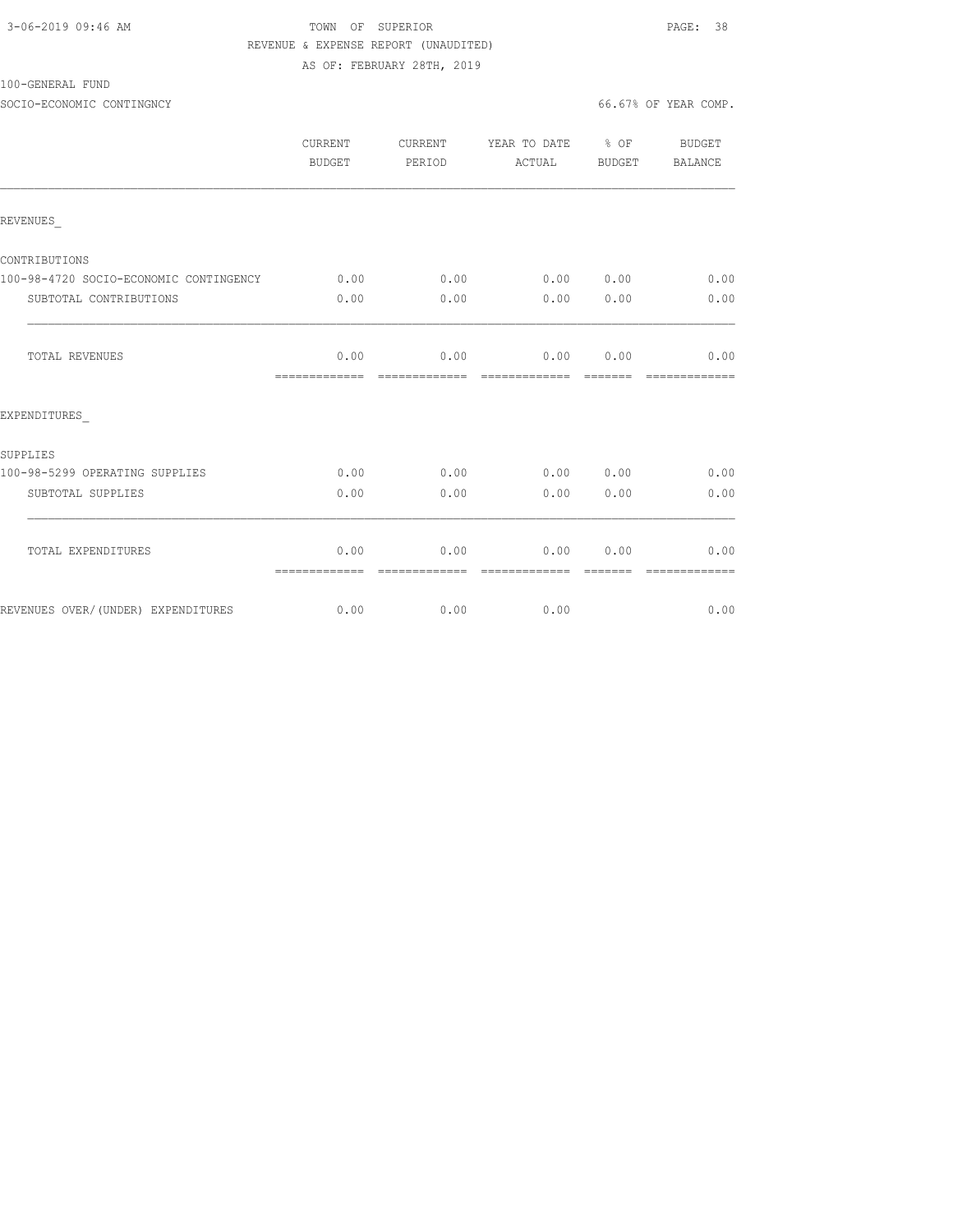|  | 3-06-2019 09:46 AM |  |
|--|--------------------|--|
|  |                    |  |

### TOWN OF SUPERIOR **PAGE:** 39 REVENUE & EXPENSE REPORT (UNAUDITED) AS OF: FEBRUARY 28TH, 2019

100-GENERAL FUND

|                                    | CURRENT<br><b>BUDGET</b> | <b>CURRENT</b><br>PERIOD | YEAR TO DATE<br>ACTUAL | % OF<br><b>BUDGET</b> | <b>BUDGET</b><br><b>BALANCE</b> |
|------------------------------------|--------------------------|--------------------------|------------------------|-----------------------|---------------------------------|
|                                    |                          |                          |                        |                       |                                 |
| <b>EXPENDITURES</b>                |                          |                          |                        |                       |                                 |
| SUPPLIES                           |                          |                          |                        |                       |                                 |
| 100-99-5299 OPERATING SUPPLIES     | 0.00                     | 0.00                     | 0.00                   | 0.00                  | 0.00                            |
| SUBTOTAL SUPPLIES                  | 0.00                     | 0.00                     | 0.00                   | 0.00                  | 0.00                            |
| TOTAL EXPENDITURES                 | 0.00                     | 0.00                     | 0.00                   | 0.00                  | 0.00                            |
| REVENUES OVER/(UNDER) EXPENDITURES | 0.00                     | 0.00                     | 0.00                   |                       | 0.00                            |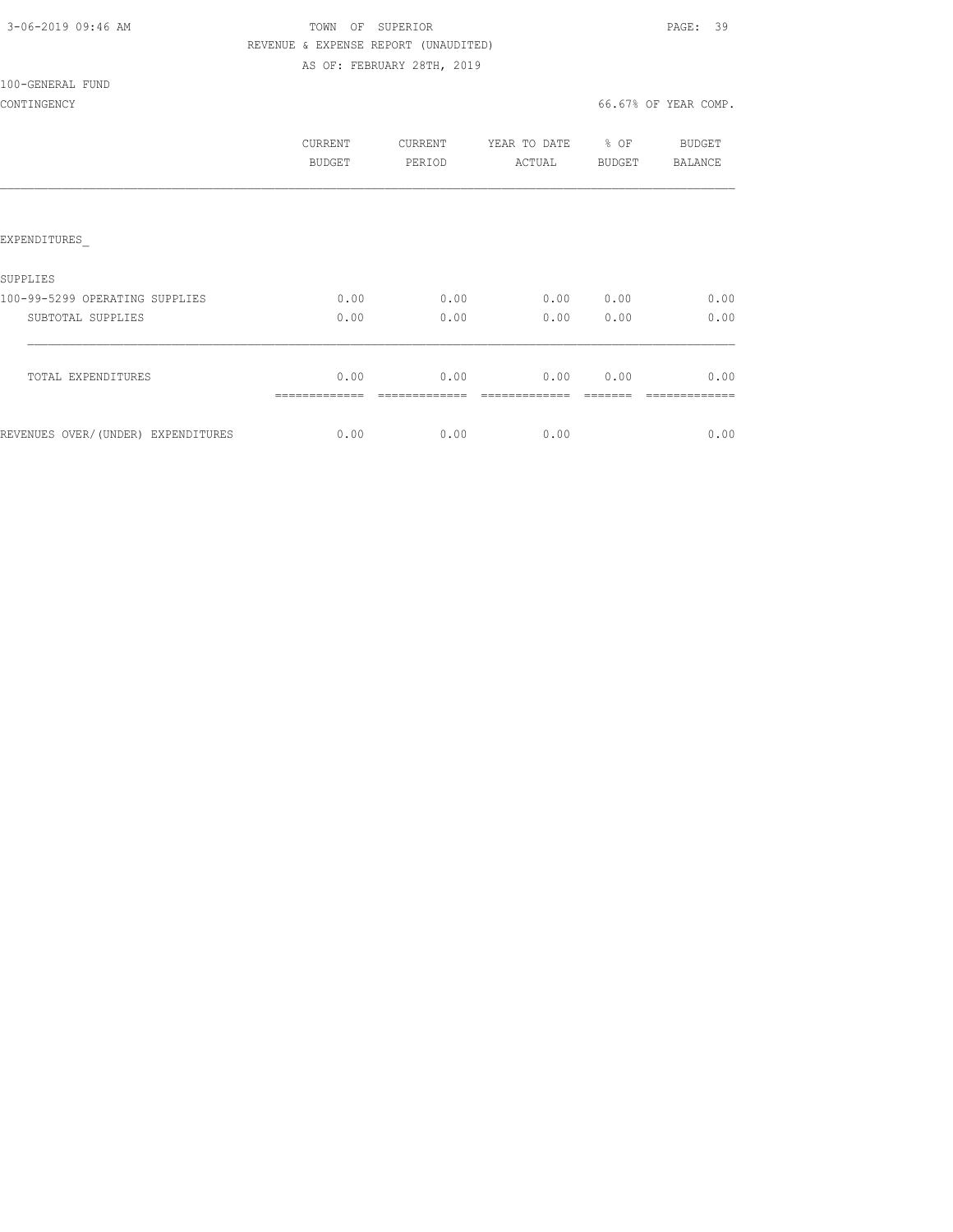| 3-06-2019 09:46 AM |  |
|--------------------|--|
|                    |  |

### TOWN OF SUPERIOR **PAGE: 40**  REVENUE & EXPENSE REPORT (UNAUDITED) AS OF: FEBRUARY 28TH, 2019

100-GENERAL FUND

|                                    | CURRENT<br>BUDGET | <b>CURRENT</b><br>PERIOD | YEAR TO DATE<br>ACTUAL | % OF<br>BUDGET | <b>BUDGET</b><br><b>BALANCE</b> |
|------------------------------------|-------------------|--------------------------|------------------------|----------------|---------------------------------|
|                                    |                   |                          |                        |                |                                 |
| FUND TOTAL REVENUES                | 2,143,377.00      | 214,814.18               | 1,629,074.55           | 76.01          | 514,302.45                      |
| FUND TOTAL EXPENDITURES            | 2, 143, 375.00    | 139,236.90               | 1,498,528.98           | 69.91          | 644,846.02                      |
| REVENUES OVER/(UNDER) EXPENDITURES | 2.00              | 75,577.28                | 130,545.57             |                | 130,543.57)                     |
|                                    |                   |                          |                        |                |                                 |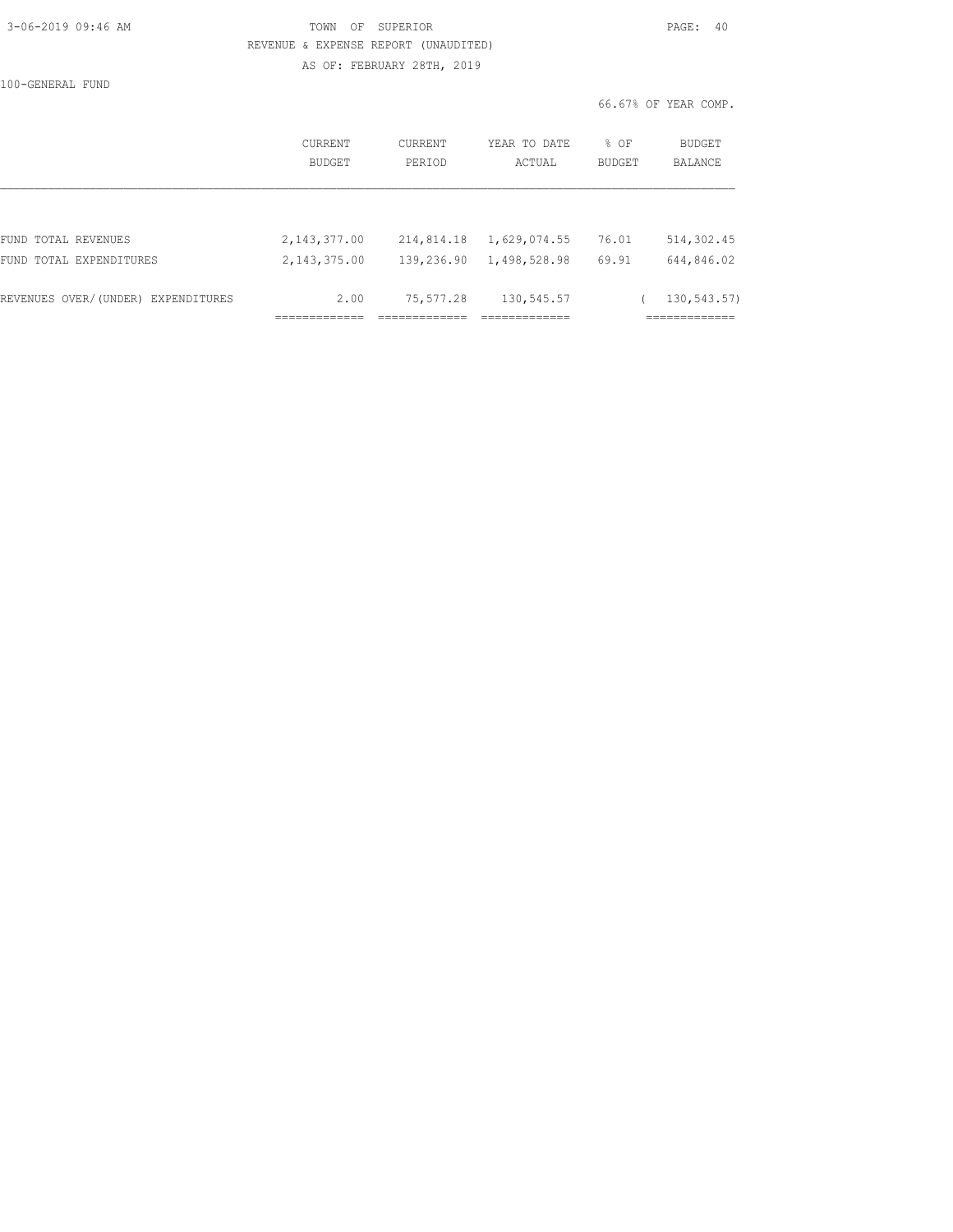# 3-06-2019 09:46 AM TOWN OF SUPERIOR PAGE: 1 REVENUE & EXPENSE REPORT (UNAUDITED)

AS OF: FEBRUARY 28TH, 2019

200-REFUSE SERVICE

NON-DEPARTMENTAL 66.67% OF YEAR COMP.

|                                                   | CURRENT<br><b>BUDGET</b>  | CURRENT<br>PERIOD       | YEAR TO DATE<br>ACTUAL    | % OF<br>BUDGET | <b>BUDGET</b><br><b>BALANCE</b> |
|---------------------------------------------------|---------------------------|-------------------------|---------------------------|----------------|---------------------------------|
| REVENUES                                          |                           |                         |                           |                |                                 |
| BUSINESS SERVICES                                 |                           |                         |                           |                |                                 |
| 200-00-4240 REFUSE FEES                           | 4,000.00                  | 40.00                   | 784.48                    | 19.61          | 3, 215.52                       |
| 200-00-4241 TIPPING FEES-                         | 0.00                      | 260.00                  | 4,110.00                  | $0.00$ (       | 4, 110.00)                      |
| 200-00-4250 PENALTIES                             | 0.00                      | 0.00                    | 0.00                      | 0.00           | 0.00                            |
| SUBTOTAL BUSINESS SERVICES                        | 4,000.00                  | 300.00                  | 4,894.48                  | $122.36$ (     | 894.48)                         |
| ENTERPRISE SERVICES                               |                           |                         |                           |                |                                 |
| 200-00-4340 COMMUNITY PICK-UPS                    | 0.00                      | 0.00                    | 0.00                      | 0.00           | 0.00                            |
| 200-00-4350 RECYCLING INCOME                      | 0.00                      | 0.00                    | 0.00                      | 0.00           | 0.00                            |
| SUBTOTAL ENTERPRISE SERVICES                      | 0.00                      | 0.00                    | 0.00                      | 0.00           | 0.00                            |
| TOTAL REVENUES                                    | 4,000.00<br>------------- | 300.00<br>------------- | 4,894.48<br>============= | 122.36 (       | 894.48)<br>=============        |
| EXPENDITURES                                      |                           |                         |                           |                |                                 |
| PERSONEL                                          |                           |                         |                           |                |                                 |
| 200-00-5100 Salaries                              | 9,857.00                  | 0.00                    | 0.00                      | 0.00           | 9,857.00                        |
| 200-00-5151 FICA                                  | 611.00                    | 0.00                    | 0.00                      | 0.00           | 611.00                          |
| 200-00-5152 Medicare                              | 143.00                    | 0.00                    | 0.00                      | 0.00           | 143.00                          |
| 200-00-5153 SUTA                                  | 60.00                     | 0.00                    | 0.00                      | 0.00           | 60.00                           |
| 200-00-5154 Workers Comp                          | 183.00                    | 0.00                    | 0.00                      | 0.00           | 183.00                          |
| 200-00-5161 ASRS                                  | 1,163.00                  | 0.00                    | 0.00                      | 0.00           | 1,163.00                        |
| 200-00-5162 Life Insurance                        | 32.00                     | 0.00                    | 0.00                      | 0.00           | 32.00                           |
| 200-00-5164 Dental Insurance<br>SUBTOTAL PERSONEL | 148.00<br>12,197.00       | 0.00<br>0.00            | 0.00<br>0.00              | 0.00<br>0.00   | 148.00<br>12,197.00             |
| SUPPLIES                                          |                           |                         |                           |                |                                 |
| 200-00-5225 Safety Supplies & Equip               | 1,000.00                  | 0.00                    | 0.00                      | 0.00           | 1,000.00                        |
| 200-00-5299 Operating Supplies                    | 500.00                    | 0.00                    | 4,369.44                  | 873.89 (       | 3,869.44                        |
| SUBTOTAL SUPPLIES                                 | 1,500.00                  | 0.00                    | 4,369.44                  | $291.30$ (     | 2,869.44)                       |
| UTILITIES                                         |                           |                         |                           |                |                                 |
| 200-00-5310 Electricity                           | 0.00                      | 0.00                    | 0.00                      | 0.00           | 0.00                            |
| 200-00-5330 REFUSE                                | 0.00                      | 0.00                    | 15,069.71                 | $0.00$ (       | 15,069.71                       |
| SUBTOTAL UTILITIES                                | 0.00                      | 0.00                    | 15,069.71                 | $0.00$ (       | 15,069.71)                      |
| GENERAL BUSINESS EXPENSE                          |                           |                         |                           |                |                                 |
| 200-00-5410 ADVERTISING                           | 0.00                      | 0.00                    | 0.00                      | 0.00           | 0.00                            |
| 200-00-5420 DUES, PERMITS, SUBSCRIPTIONS          | 0.00                      | 0.00                    | 0.00                      | 0.00           | 0.00                            |
| 200-00-5425 CONFERENCE/TRAINING                   | 0.00                      | 0.00                    | 0.00                      | 0.00           | 0.00                            |
| 200-00-5492 BAD DEBT EXPENSE                      | 0.00                      | 0.00                    | 0.00                      | 0.00           | 0.00                            |

SUBTOTAL GENERAL BUSINESS EXPENSE  $0.00$  0.00 0.00 0.00 0.00 0.00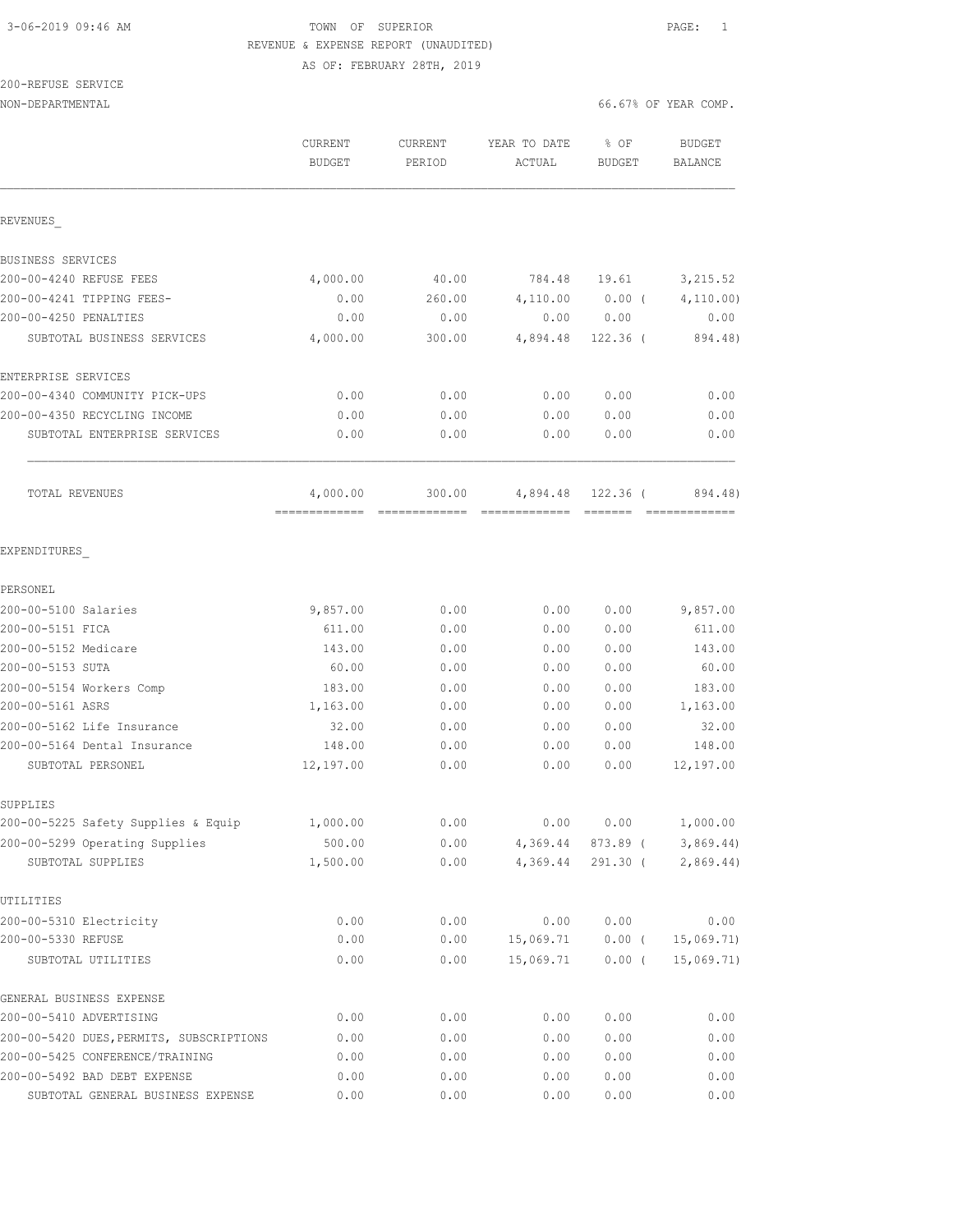### 3-06-2019 09:46 AM TOWN OF SUPERIOR PAGE: 2 REVENUE & EXPENSE REPORT (UNAUDITED) AS OF: FEBRUARY 28TH, 2019

| 200-REFUSE SERVICE |  |
|--------------------|--|
|                    |  |

NON-DEPARTMENTAL 66.67% OF YEAR COMP.

|                                     | <b>CURRENT</b><br><b>BUDGET</b>          | <b>CURRENT</b><br>PERIOD                                                                                                                                                                                                                                                                                                                                                                                                                                                                               | YEAR TO DATE<br>ACTUAL | % OF<br><b>BUDGET</b>                                                                                                                                                                                                                                                                                                                                                                                                                                                                              | <b>BUDGET</b><br><b>BALANCE</b> |
|-------------------------------------|------------------------------------------|--------------------------------------------------------------------------------------------------------------------------------------------------------------------------------------------------------------------------------------------------------------------------------------------------------------------------------------------------------------------------------------------------------------------------------------------------------------------------------------------------------|------------------------|----------------------------------------------------------------------------------------------------------------------------------------------------------------------------------------------------------------------------------------------------------------------------------------------------------------------------------------------------------------------------------------------------------------------------------------------------------------------------------------------------|---------------------------------|
| PROFESSIONAL SERVICES               |                                          |                                                                                                                                                                                                                                                                                                                                                                                                                                                                                                        |                        |                                                                                                                                                                                                                                                                                                                                                                                                                                                                                                    |                                 |
| 200-00-5520 CONTRACT SERVICES       | 15,000.00                                | 738.49                                                                                                                                                                                                                                                                                                                                                                                                                                                                                                 | 10,903.60              | 72.69                                                                                                                                                                                                                                                                                                                                                                                                                                                                                              | 4,096.40                        |
| 200-00-5550 Professional Services   | 80,000.00                                | 0.00                                                                                                                                                                                                                                                                                                                                                                                                                                                                                                   | 0.00                   | 0.00                                                                                                                                                                                                                                                                                                                                                                                                                                                                                               | 80,000.00                       |
| 200-00-5560 REFUSE LANDFILL TIPPING | 0.00                                     | 0.00                                                                                                                                                                                                                                                                                                                                                                                                                                                                                                   | 0.00                   | 0.00                                                                                                                                                                                                                                                                                                                                                                                                                                                                                               | 0.00                            |
| 200-00-5570 ROLL OFF REMOVAL        | 0.00                                     | 0.00                                                                                                                                                                                                                                                                                                                                                                                                                                                                                                   | 0.00                   | 0.00                                                                                                                                                                                                                                                                                                                                                                                                                                                                                               | 0.00                            |
| 200-00-5599 Transfer Clean-Up       | 0.00                                     | 0.00                                                                                                                                                                                                                                                                                                                                                                                                                                                                                                   | 76,953.29              | 0.00(                                                                                                                                                                                                                                                                                                                                                                                                                                                                                              | 76, 953.29)                     |
| SUBTOTAL PROFESSIONAL SERVICES      | 95,000.00                                | 738.49                                                                                                                                                                                                                                                                                                                                                                                                                                                                                                 | 87,856.89              | 92.48                                                                                                                                                                                                                                                                                                                                                                                                                                                                                              | 7,143.11                        |
| REPAIR/MAINTENANCE                  |                                          |                                                                                                                                                                                                                                                                                                                                                                                                                                                                                                        |                        |                                                                                                                                                                                                                                                                                                                                                                                                                                                                                                    |                                 |
| 200-00-5640 Auto Truck Repair       | 1,000.00                                 | 194.73                                                                                                                                                                                                                                                                                                                                                                                                                                                                                                 | 395.83                 | 39.58                                                                                                                                                                                                                                                                                                                                                                                                                                                                                              | 604.17                          |
| 200-00-5641 Gas & Oil               | 2,000.00                                 | 0.00                                                                                                                                                                                                                                                                                                                                                                                                                                                                                                   | 0.00                   | 0.00                                                                                                                                                                                                                                                                                                                                                                                                                                                                                               | 2,000.00                        |
| SUBTOTAL REPAIR/MAINTENANCE         | 3,000.00                                 | 194.73                                                                                                                                                                                                                                                                                                                                                                                                                                                                                                 | 395.83                 | 13.19                                                                                                                                                                                                                                                                                                                                                                                                                                                                                              | 2,604.17                        |
| CAPITAL OUTLAY                      |                                          |                                                                                                                                                                                                                                                                                                                                                                                                                                                                                                        |                        |                                                                                                                                                                                                                                                                                                                                                                                                                                                                                                    |                                 |
| 200-00-5720 OFICE EQUIPMENT         | 0.00                                     | 0.00                                                                                                                                                                                                                                                                                                                                                                                                                                                                                                   | 0.00                   | 0.00                                                                                                                                                                                                                                                                                                                                                                                                                                                                                               | 0.00                            |
| SUBTOTAL CAPITAL OUTLAY             | 0.00                                     | 0.00                                                                                                                                                                                                                                                                                                                                                                                                                                                                                                   | 0.00                   | 0.00                                                                                                                                                                                                                                                                                                                                                                                                                                                                                               | 0.00                            |
| DEBT SERVICE                        |                                          |                                                                                                                                                                                                                                                                                                                                                                                                                                                                                                        |                        |                                                                                                                                                                                                                                                                                                                                                                                                                                                                                                    |                                 |
| 200-00-5900 DEBT SVC - PRINCIPAL    | 0.00                                     | 0.00                                                                                                                                                                                                                                                                                                                                                                                                                                                                                                   | 0.00                   | 0.00                                                                                                                                                                                                                                                                                                                                                                                                                                                                                               | 0.00                            |
| 200-00-5901 DEBT SVC - INTEREST     | 0.00                                     | 0.00                                                                                                                                                                                                                                                                                                                                                                                                                                                                                                   | 0.00                   | 0.00                                                                                                                                                                                                                                                                                                                                                                                                                                                                                               | 0.00                            |
| SUBTOTAL DEBT SERVICE               | 0.00                                     | 0.00                                                                                                                                                                                                                                                                                                                                                                                                                                                                                                   | 0.00                   | 0.00                                                                                                                                                                                                                                                                                                                                                                                                                                                                                               | 0.00                            |
| TOTAL EXPENDITURES                  | 111,697.00                               | 933.22                                                                                                                                                                                                                                                                                                                                                                                                                                                                                                 | 107,691.87             | 96.41                                                                                                                                                                                                                                                                                                                                                                                                                                                                                              | 4,005.13                        |
| REVENUES OVER/(UNDER) EXPENDITURES  | -------------<br>107,697.00(<br>$\left($ | $\begin{array}{cccccccccccccc} \multicolumn{2}{c}{} & \multicolumn{2}{c}{} & \multicolumn{2}{c}{} & \multicolumn{2}{c}{} & \multicolumn{2}{c}{} & \multicolumn{2}{c}{} & \multicolumn{2}{c}{} & \multicolumn{2}{c}{} & \multicolumn{2}{c}{} & \multicolumn{2}{c}{} & \multicolumn{2}{c}{} & \multicolumn{2}{c}{} & \multicolumn{2}{c}{} & \multicolumn{2}{c}{} & \multicolumn{2}{c}{} & \multicolumn{2}{c}{} & \multicolumn{2}{c}{} & \multicolumn{2}{c}{} & \multicolumn{2}{c}{} & \$<br>$633.22$ ) ( | 102,797.39)            | $\begin{array}{cccccccccc} \multicolumn{2}{c}{} & \multicolumn{2}{c}{} & \multicolumn{2}{c}{} & \multicolumn{2}{c}{} & \multicolumn{2}{c}{} & \multicolumn{2}{c}{} & \multicolumn{2}{c}{} & \multicolumn{2}{c}{} & \multicolumn{2}{c}{} & \multicolumn{2}{c}{} & \multicolumn{2}{c}{} & \multicolumn{2}{c}{} & \multicolumn{2}{c}{} & \multicolumn{2}{c}{} & \multicolumn{2}{c}{} & \multicolumn{2}{c}{} & \multicolumn{2}{c}{} & \multicolumn{2}{c}{} & \multicolumn{2}{c}{} & \mult$<br>$\left($ | =============<br>4,899.61)      |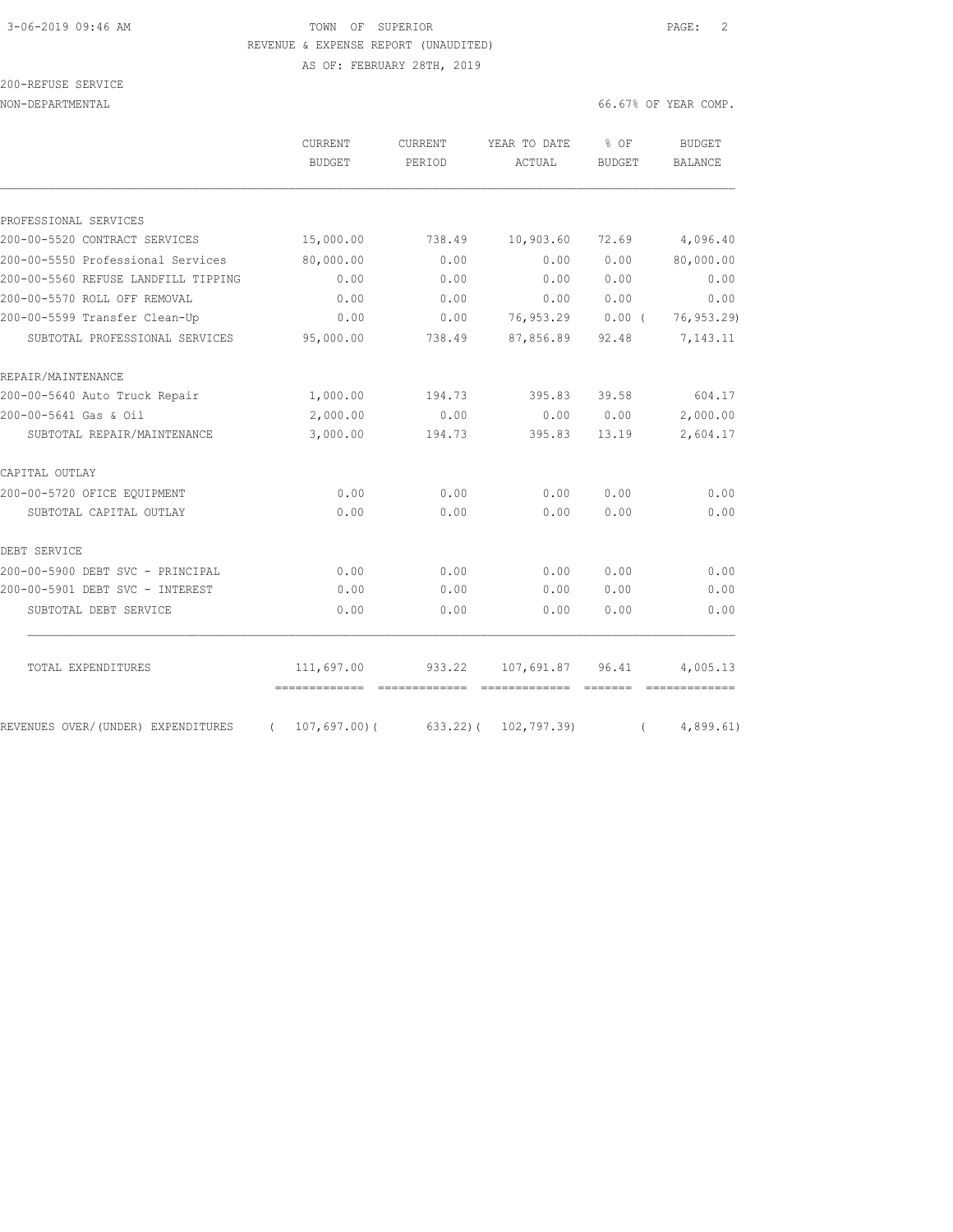| 3-06-2019 09:46 AM |  |
|--------------------|--|
|                    |  |

### TOWN OF SUPERIOR **PAGE:** 3 REVENUE & EXPENSE REPORT (UNAUDITED) AS OF: FEBRUARY 28TH, 2019

200-REFUSE SERVICE

|                                    | CURRENT<br><b>BUDGET</b> | CURRENT<br>PERIOD | YEAR TO DATE<br>ACTUAL | $8$ OF<br><b>BUDGET</b> | BUDGET<br>BALANCE |
|------------------------------------|--------------------------|-------------------|------------------------|-------------------------|-------------------|
|                                    |                          |                   |                        |                         |                   |
|                                    |                          |                   |                        |                         |                   |
| FUND TOTAL REVENUES                | 4,000.00                 | 300.00            | 4,894.48               | $122.36$ (              | 894.48)           |
| FUND TOTAL EXPENDITURES            | 111,697.00               | 933.22            | 107,691.87             | 96.41                   | 4,005.13          |
| REVENUES OVER/(UNDER) EXPENDITURES | $107,697,00$ (           | $633.22$ ) (      | 102,797.39)            |                         | 4,899.61          |
|                                    |                          |                   |                        |                         |                   |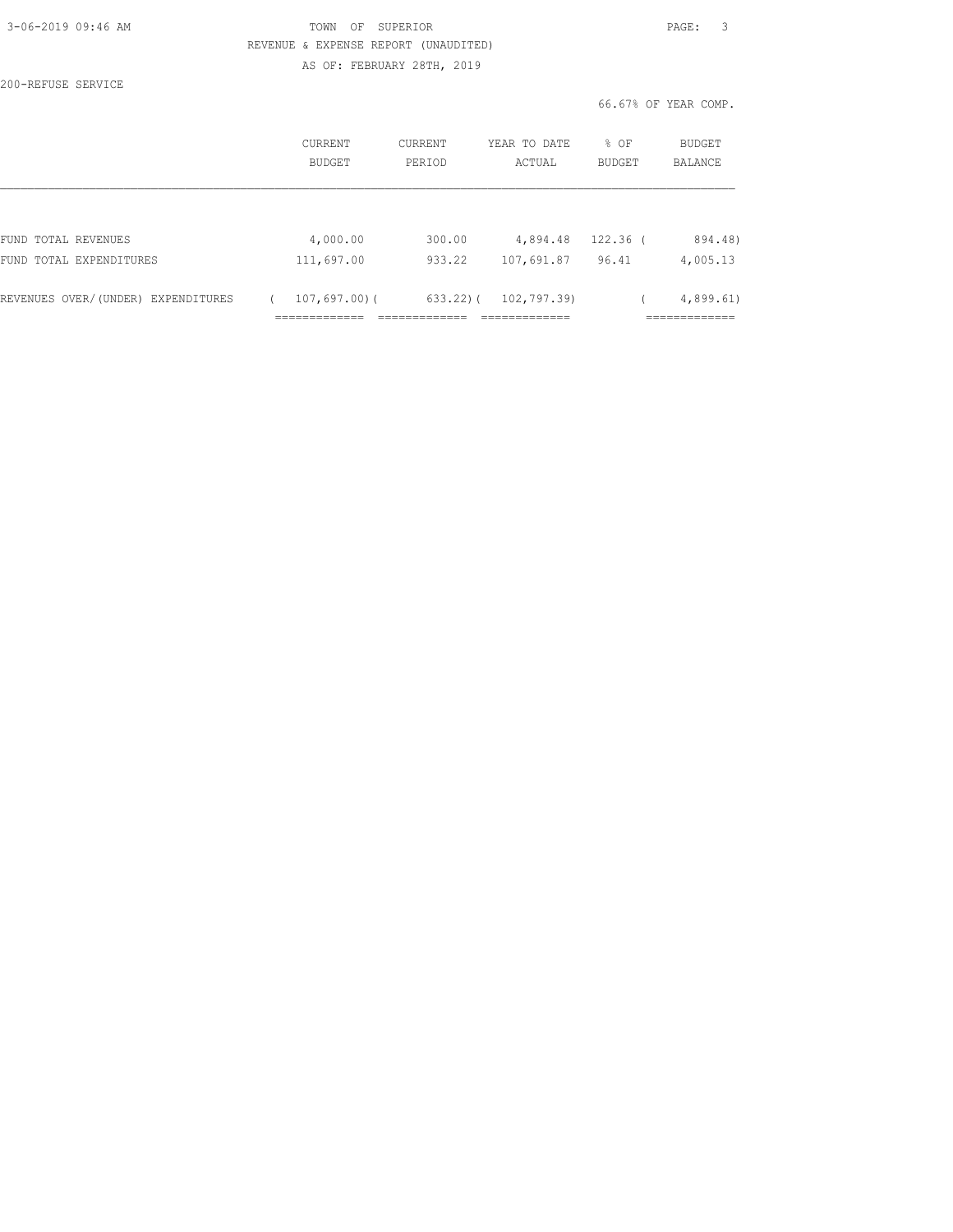### 3-06-2019 09:46 AM TOWN OF SUPERIOR PAGE: 1 REVENUE & EXPENSE REPORT (UNAUDITED) AS OF: FEBRUARY 28TH, 2019

210-SEWER

NON-DEPARTMENTAL 66.67% OF YEAR COMP.

|                                         | CURRENT<br>BUDGET           | <b>CURRENT</b><br>PERIOD | YEAR TO DATE<br>ACTUAL | $8$ OF<br><b>BUDGET</b> | <b>BUDGET</b><br>BALANCE |
|-----------------------------------------|-----------------------------|--------------------------|------------------------|-------------------------|--------------------------|
| REVENUES                                |                             |                          |                        |                         |                          |
| TAXES                                   |                             |                          |                        |                         |                          |
| 210-00-4133 PROPERTY TAX                | 0.00                        | 0.00                     | 0.00                   | 0.00                    | 0.00                     |
| SUBTOTAL TAXES                          | 0.00                        | 0.00                     | 0.00                   | 0.00                    | 0.00                     |
| BUSINESS SERVICES                       |                             |                          |                        |                         |                          |
| 210-00-4240 SEWER FEES                  | 380,000.00                  | 31,227.25                | 202,596.06             | 53.31                   | 177,403.94               |
| 210-00-4250 PENALTIES                   | 0.00                        | 2,980.00                 | 11,710.00              | $0.00$ (                | 11,710.00)               |
| SUBTOTAL BUSINESS SERVICES              | 380,000.00                  | 34,207.25                | 214,306.06             | 56.40                   | 165,693.94               |
| GRANTS                                  |                             |                          |                        |                         |                          |
| 210-00-4600 GRANT REVENUE               | 0.00                        | 0.00                     | 0.00                   | 0.00                    | 0.00                     |
| 210-00-4601 NONOPERATING GRANTS         | 0.00                        | 0.00                     | 0.00                   | 0.00                    | 0.00                     |
| SUBTOTAL GRANTS                         | 0.00                        | 0.00                     | 0.00                   | 0.00                    | 0.00                     |
| CONTINGENCY                             |                             |                          |                        |                         |                          |
| 210-00-4900 CONTINGENCY                 | 0.00                        | 0.00                     | 0.00                   | 0.00                    | 0.00                     |
| 210-00-4901 INTERFUND TRANSFER-SEWER    | 0.00                        | 0.00                     | 0.00                   | 0.00                    | 0.00                     |
| 210-00-4902 FUND BALANCE CARRYFORWARD   | 0.00                        | 0.00                     | 0.00                   | 0.00                    | 0.00                     |
| 210-00-4950 Gain/loss on sale of assets | 0.00                        | 0.00                     | 0.00                   | 0.00                    | 0.00                     |
| SUBTOTAL CONTINGENCY                    | 0.00                        | 0.00                     | 0.00                   | 0.00                    | 0.00                     |
| TOTAL REVENUES                          | 380,000.00<br>============= | 34,207.25                | 214,306.06             | 56.40                   | 165,693.94               |
| EXPENDITURES                            |                             |                          |                        |                         |                          |
| PERSONEL                                |                             |                          |                        |                         |                          |
| 210-00-5100 SALARIES                    | 75,917.00                   |                          | 5,330.63 44,745.99     | 58.94                   | 31, 171.01               |
| 210-00-5101 OVERTIME                    | 5,000.00                    | 724.01                   | 5,087.05               | 101.74 (                | 87.05)                   |
| 210-00-5151 FICA                        | 4,429.00                    | 370.05                   | 3,046.96               | 68.80                   | 1,382.04                 |
| 210-00-5152 MEDICARE                    | 1,036.00                    | 86.54                    | 712.58                 | 68.78                   | 323.42                   |
| 210-00-5153 STATE UNEMPLOYMENT          | 306.00                      | 51.92                    | 105.36                 | 34.43                   | 200.64                   |
| 210-00-5154 WORKERS COMP INSURANCE      | 3,567.00                    | 0.00                     | 2,474.73               | 69.38                   | 1,092.27                 |
| 210-00-5161 ARIZONA STATE RETIREMENT    | 8,430.00                    | 714.44                   | 5,880.30               | 69.75                   | 2,549.70                 |
| 210-00-5162 LIFE INSURANCE              | 165.00                      | 13.40                    | 135.10                 | 81.88                   | 29.90                    |
| 210-00-5163 HEALTH INSURANCE            | 14,413.00                   | 0.00                     | 8,904.70               | 61.78                   | 5,508.30                 |
| 210-00-5164 DENTAL INSURANCE            | 758.00                      | 61.62                    | 554.58                 | 73.16                   | 203.42                   |
| SUBTOTAL PERSONEL                       | 114,021.00                  | 7,352.61                 | 71,647.35              | 62.84                   | 42, 373.65               |
| SUPPLIES                                |                             |                          |                        |                         |                          |
| 210-00-5210 OFFICE SUPPLIES             | 2,000.00                    | 0.00                     | 0.00                   | 0.00                    | 2,000.00                 |
| 210-00-5220 MEDICAL SUPPLIES            | 0.00                        | 0.00                     | 0.00                   | 0.00                    | 0.00                     |
| 210-00-5225 SAFETY SUPPLIES/EQUIPMENT   | 0.00                        | 0.00                     | 0.00                   | 0.00                    | 0.00                     |
| 210-00-5230 SANITATION SUPPLIES         | 0.00                        | 0.00                     | 1,370.75               | $0.00$ (                | 1,370.75)                |

210-00-5240 CHEMICAL SUPPLIES 15,146.00 578.03 9,738.80 64.30 5,407.20 210-00-5299 OPERATING SUPPLIES 30,000.00 75.00 2,135.16 7.12 27,864.84 SUBTOTAL SUPPLIES 47,146.00 653.03 13,244.71 28.09 33,901.29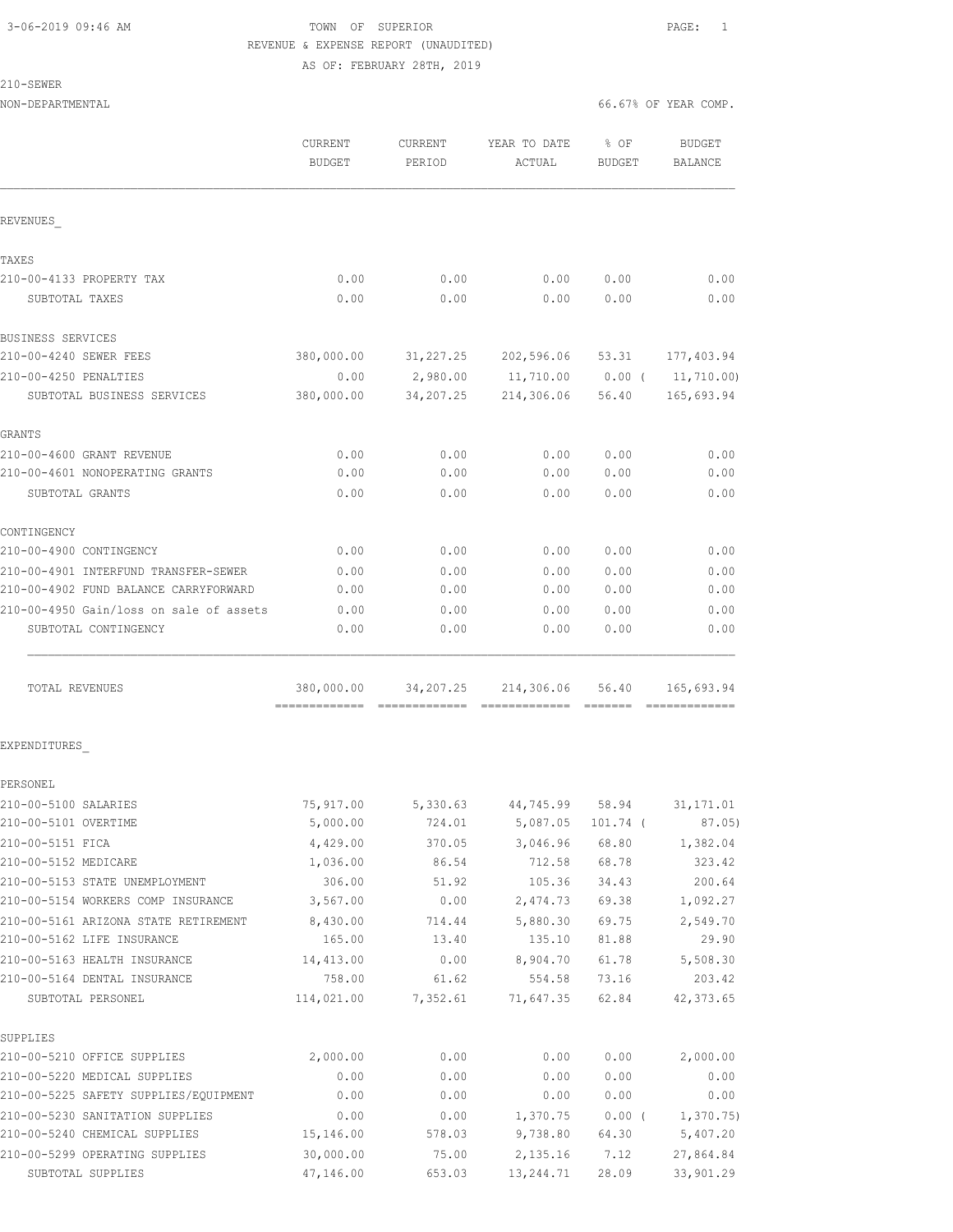# 3-06-2019 09:46 AM TOWN OF SUPERIOR PAGE: 2 REVENUE & EXPENSE REPORT (UNAUDITED)

AS OF: FEBRUARY 28TH, 2019

210-SEWER

NON-DEPARTMENTAL 66.67% OF YEAR COMP.

|                                        | <b>CURRENT</b><br><b>BUDGET</b> | <b>CURRENT</b><br>PERIOD | YEAR TO DATE<br>ACTUAL | % OF<br><b>BUDGET</b> | <b>BUDGET</b><br><b>BALANCE</b> |
|----------------------------------------|---------------------------------|--------------------------|------------------------|-----------------------|---------------------------------|
|                                        |                                 |                          |                        |                       |                                 |
| UTILITIES                              |                                 |                          |                        |                       |                                 |
| 210-00-5310 ELECTRICITY                | 59,202.00                       | 0.00                     | 36,206.21              | 61.16                 | 22,995.79                       |
| 210-00-5320 GAS                        | 0.00                            | 0.00                     | 0.00                   | 0.00                  | 0.00                            |
| 210-00-5330 REFUSE                     | 0.00                            | 0.00                     | 0.00                   | 0.00                  | 0.00                            |
| 210-00-5340 SEWER                      | 0.00                            | 0.00                     | 0.00                   | 0.00                  | 0.00                            |
| 210-00-5350 TELEPHONE                  | 1,158.00                        | 92.27                    | 782.21                 | 67.55                 | 375.79                          |
| 210-00-5360 WATER                      | 3,000.00                        | 234.01                   | 1,883.18               | 62.77                 | 1,116.82                        |
| 210-00-5380 SECURITY                   | 500.00                          | 25.00                    | 200.00                 | 40.00                 | 300.00                          |
| SUBTOTAL UTILITIES                     | 63,860.00                       | 351.28                   | 39,071.60              | 61.18                 | 24,788.40                       |
| GENERAL BUSINESS EXPENSE               |                                 |                          |                        |                       |                                 |
| 210-00-5410 ADVERTISING                | 0.00                            | 0.00                     | 0.00                   | 0.00                  | 0.00                            |
| 210-00-5420 DUES & SUBSCRIPTIONS       | 5,000.00                        | 0.00                     | 2,781.70               | 55.63                 | 2,218.30                        |
| 210-00-5425 CONFERENCES & TRAINING     | 2,000.00                        | 0.00                     | 194.94                 | 9.75                  | 1,805.06                        |
| 210-00-5430 PRINTING                   | 0.00                            | 0.00                     | 0.00                   | 0.00                  | 0.00                            |
| 210-00-5450 UNIFORMS                   | 659.00                          | 32.91                    | 473.14                 | 71.80                 | 185.86                          |
| 210-00-5460 POSTAGE                    | 0.00                            | 0.00                     | 0.00                   | 0.00                  | 0.00                            |
| 210-00-5470 TRAVEL                     | 0.00                            | 0.00                     | 0.00                   | 0.00                  | 0.00                            |
| 210-00-5471 AUDIT                      | 1,545.00                        | 0.00                     | 1,536.36               | 99.44                 | 8.64                            |
| 210-00-5480 GENERAL INSURANCE          | 12,820.00                       | 0.00                     | 6,863.87               | 53.54                 | 5,956.13                        |
| 210-00-5481 VEHICLE INSURANCE          | 0.00                            | 0.00                     | 0.00                   | 0.00                  | 0.00                            |
| 210-00-5482 LIABILITY INSURANCE        | 0.00                            | 0.00                     | 0.00                   | 0.00                  | 0.00                            |
| 210-00-5491 Credit Card Fees           | 5,000.00                        | 0.00                     | 0.00                   | 0.00                  | 5,000.00                        |
| 210-00-5492 BAD DEBT EXPENSE           | 15,000.00                       | 0.00                     | 0.00                   | 0.00                  | 15,000.00                       |
| SUBTOTAL GENERAL BUSINESS EXPENSE      | 42,024.00                       | 32.91                    | 11,850.01              | 28.20                 | 30, 173.99                      |
| PROFESSIONAL SERVICES                  |                                 |                          |                        |                       |                                 |
| 210-00-5520 CONTRACTUAL SERVICES       | 0.00                            | 0.00                     | 0.00                   | 0.00                  | 0.00                            |
| 210-00-5540 LEGAL SERVICES             | 0.00                            | 0.00                     | 0.00                   | 0.00                  | 0.00                            |
| 210-00-5550 OTHER PROFESSIONAL SERVICE | 73,161.00                       | 136.00                   | 91,699.79              | 125.34 (              | 18,538.79)                      |
| 210-00-5551 COLLECTIONS                | 0.00                            | 0.00                     | 4,942.12               | $0.00$ (              | 4,942.12)                       |
| 210-00-5570 ROLL OFF REMOVAL           | 0.00                            | ${\bf 0}$ . ${\bf 00}$   | 0.00                   | 0.00                  | 0.00                            |
| 210-00-5580 SLUDGE REMOVAL             | 9,000.00                        | 0.00                     | 827.07                 | 9.19                  | 8,172.93                        |
| 210-00-5581 BACKFLOW TESTING           | 1,439.00                        | 350.00                   | 500.00                 | 34.75                 | 939.00                          |
| SUBTOTAL PROFESSIONAL SERVICES         | 83,600.00                       | 486.00                   | 97,968.98              | 117.19 (              | 14,368.98)                      |
|                                        |                                 |                          |                        |                       |                                 |
| REPAIR/MAINTENANCE                     |                                 |                          |                        |                       |                                 |
| 210-00-5610 PARK & BLDG IMPROVEMENTS   | 0.00                            | 0.00                     | 0.00                   | 0.00                  | 0.00                            |
| 210-00-5640 AUTO & TRUCK REPAIRS       | 2,000.00                        | 608.89                   | 626.16                 | 31.31                 | 1,373.84                        |
| 210-00-5641 GAS & OIL                  | 3,000.00                        | 43.43                    | 844.43                 | 28.15                 | 2,155.57                        |
| 210-00-5642 TIRES & TUBES              | 1,000.00                        | 0.00                     | 0.00                   | 0.00                  | 1,000.00                        |
| 210-00-5650 OTHER EQUIPMENT REPAIRS    | 8,085.00                        | 0.00                     | 0.00                   | 0.00                  | 8,085.00                        |
| 210-00-5670 STREET & SIDEWALK REPAIR   | 0.00                            | 0.00                     | 0.00                   | 0.00                  | 0.00                            |
| SUBTOTAL REPAIR/MAINTENANCE            | 14,085.00                       | 652.32                   | 1,470.59               | 10.44                 | 12,614.41                       |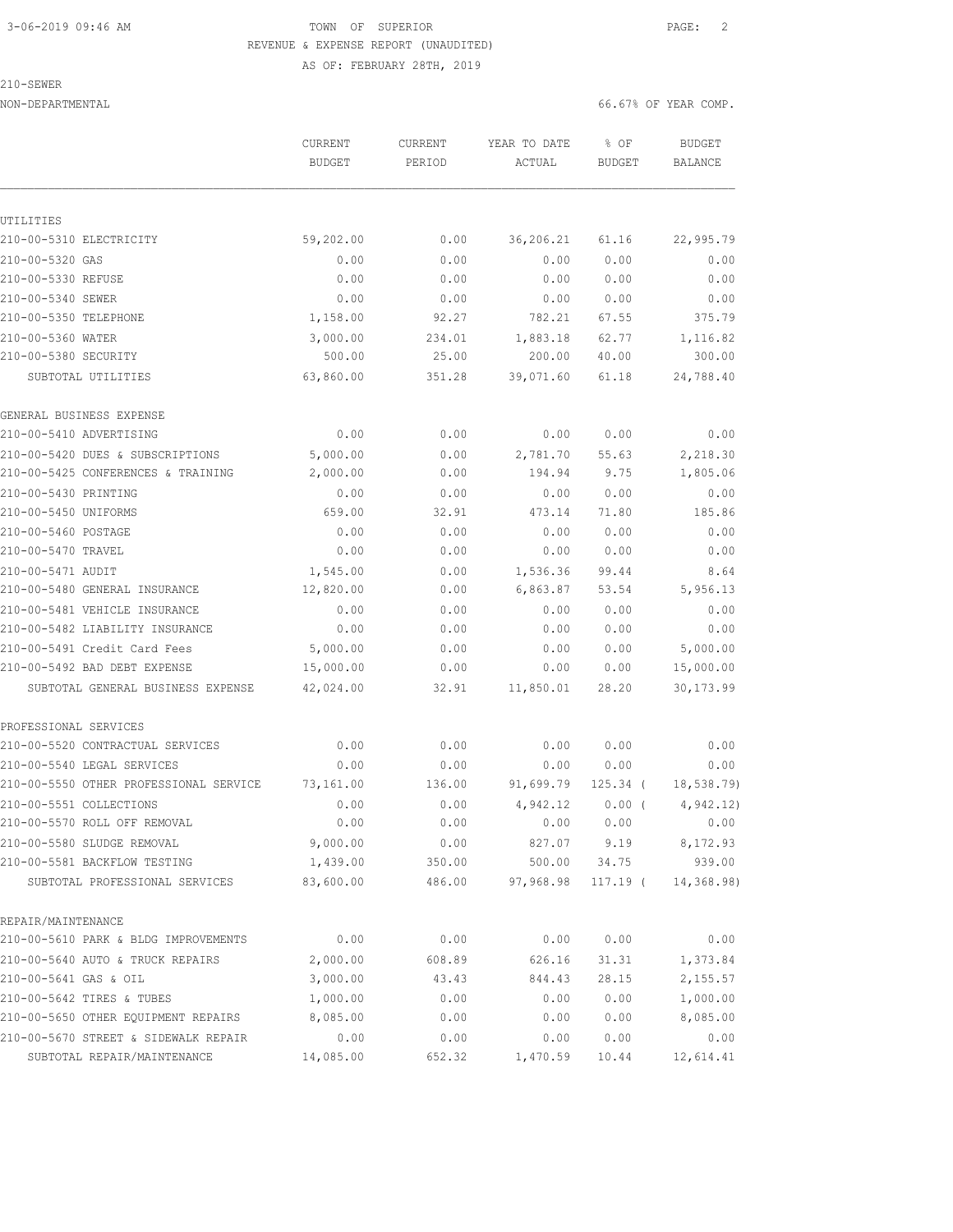### 3-06-2019 09:46 AM TOWN OF SUPERIOR PAGE: 3 REVENUE & EXPENSE REPORT (UNAUDITED) AS OF: FEBRUARY 28TH, 2019

210-SEWER

|                                     | CURRENT                                        | CURRENT | YEAR TO DATE                         | % OF          | BUDGET       |
|-------------------------------------|------------------------------------------------|---------|--------------------------------------|---------------|--------------|
|                                     | <b>BUDGET</b>                                  | PERIOD  | ACTUAL                               | <b>BUDGET</b> | BALANCE      |
|                                     |                                                |         |                                      |               |              |
| CAPITAL OUTLAY                      |                                                |         |                                      |               |              |
| 210-00-5710 BUILDING                | 500.00                                         | 0.00    | 0.00                                 | 0.00          | 500.00       |
| 210-00-5750 OTHER EOUIP/SMALL TOOLS | 8,151.00                                       | 0.00    | 60.18                                | 0.74          | 8,090.82     |
| 210-00-5760 R&M WELLS & PUMPS       | 0.00                                           | 0.00    | 6,771.28                             | $0.00$ (      | 6,771.28     |
| 210-00-5790 MACHINERY AND EOUIPMENT | 0.00                                           | 0.00    | 0.00                                 | 0.00          | 0.00         |
| SUBTOTAL CAPITAL OUTLAY             | 8,651.00                                       | 0.00    | 6,831.46                             | 78.97         | 1,819.54     |
| NON-OPERATING                       |                                                |         |                                      |               |              |
| 210-00-5800 DEPRECIATION            | 0.00                                           | 0.00    | 0.00                                 | 0.00          | 0.00         |
| SUBTOTAL NON-OPERATING              | 0.00                                           | 0.00    | 0.00                                 | 0.00          | 0.00         |
| DEBT SERVICE                        |                                                |         |                                      |               |              |
| 210-00-5999 CONTINGENCY             | 129,538.00                                     | 0.00    | 0.00                                 | 0.00          | 129,538.00   |
| SUBTOTAL DEBT SERVICE               | 129,538.00                                     | 0.00    | 0.00                                 | 0.00          | 129,538.00   |
| TOTAL EXPENDITURES                  |                                                |         | 502,925.00 9,528.15 242,084.70 48.14 |               | 260,840.30   |
|                                     |                                                |         |                                      |               |              |
| REVENUES OVER/(UNDER) EXPENDITURES  | $(122, 925, 00)$ $24, 679, 10$ $(27, 778, 64)$ |         |                                      | $\sqrt{2}$    | 95, 146, 36) |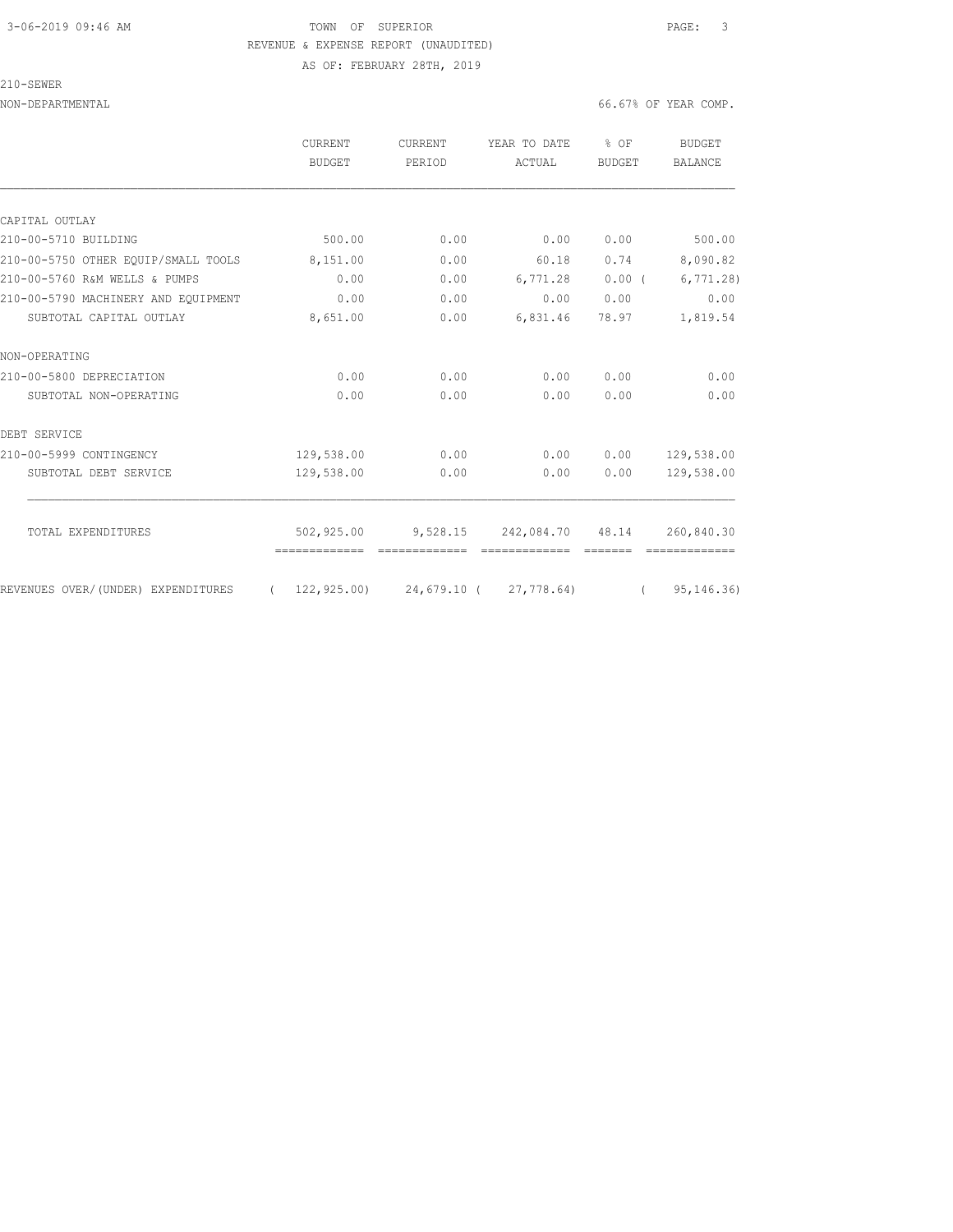### 3-06-2019 09:46 AM TOWN OF SUPERIOR PAGE: 4 REVENUE & EXPENSE REPORT (UNAUDITED) AS OF: FEBRUARY 28TH, 2019

210-SEWER

|                                    | <b>CURRENT</b><br>BUDGET                     | CURRENT<br>PERIOD                            | YEAR TO DATE<br>ACTUAL                     | $8$ OF<br><b>BUDGET</b> | <b>BUDGET</b><br>BALANCE          |
|------------------------------------|----------------------------------------------|----------------------------------------------|--------------------------------------------|-------------------------|-----------------------------------|
|                                    |                                              |                                              |                                            |                         |                                   |
| FUND TOTAL REVENUES                | 380,000.00                                   | 34,207.25                                    | 214,306.06                                 | 56.40                   | 165,693.94                        |
| FUND TOTAL EXPENDITURES            | 502,925.00                                   | 9,528.15                                     | 242,084.70                                 | 48.14                   | 260,840.30                        |
| REVENUES OVER/(UNDER) EXPENDITURES | 122,925.00)<br>_____________<br>------------ | 24,679.10 (<br>--------------<br>----------- | 27,778.64)<br>_____________<br>----------- |                         | 95, 146. 36)<br>____________<br>. |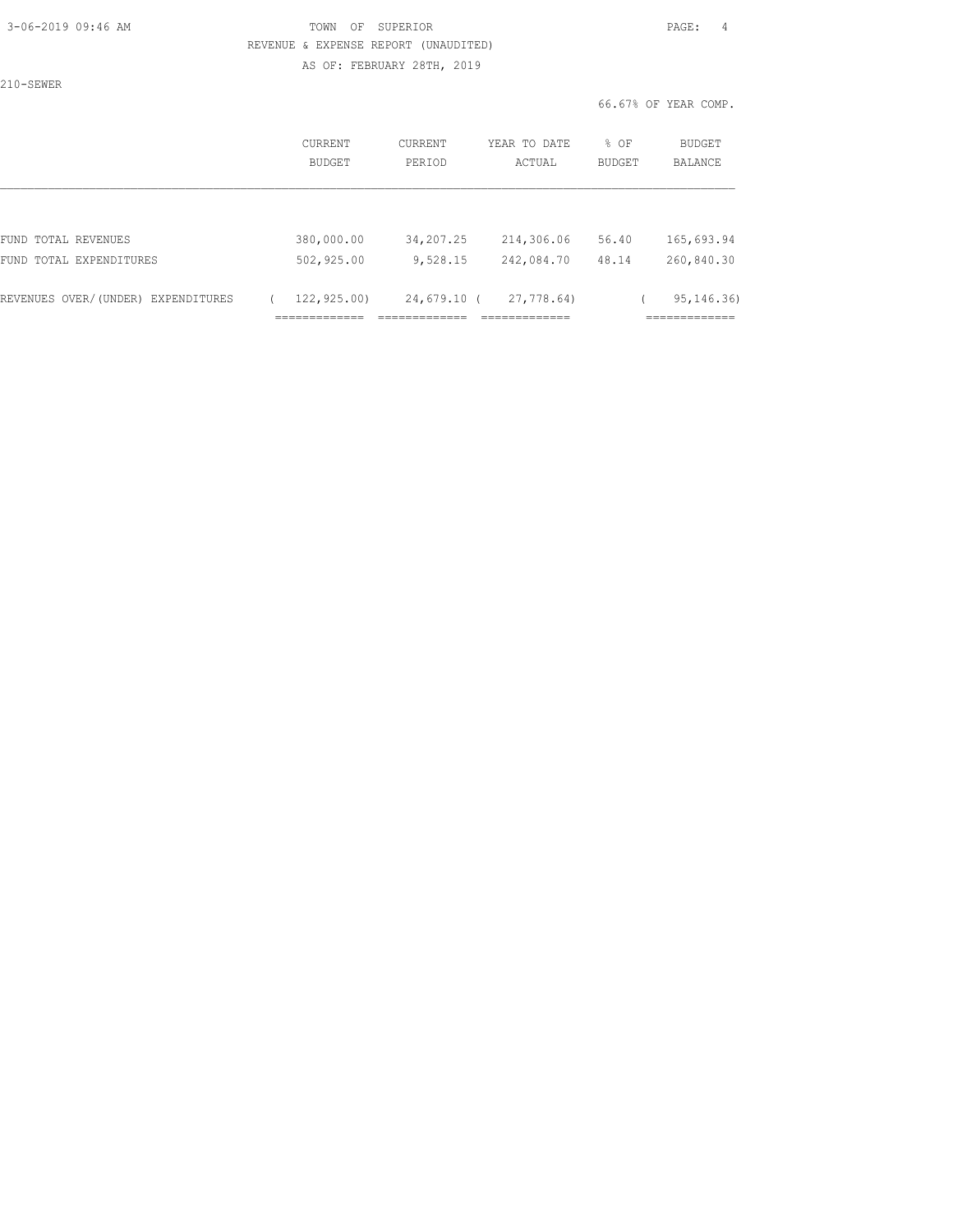# 3-06-2019 09:46 AM TOWN OF SUPERIOR PAGE: 1 REVENUE & EXPENSE REPORT (UNAUDITED)

AS OF: FEBRUARY 28TH, 2019

| 220-AMBULANCE |
|---------------|
|---------------|

NON-DEPARTMENTAL 66.67% OF YEAR COMP.

|                                                     | CURRENT<br>BUDGET | CURRENT<br>PERIOD | YEAR TO DATE<br>ACTUAL                              | $8$ OF<br>BUDGET | BUDGET<br>BALANCE             |
|-----------------------------------------------------|-------------------|-------------------|-----------------------------------------------------|------------------|-------------------------------|
| REVENUES                                            |                   |                   |                                                     |                  |                               |
| TAXES                                               |                   |                   |                                                     |                  |                               |
| 220-00-4133 PROPERTY TAXES                          | 0.00              | 0.00              | 0.00                                                | 0.00             | 0.00                          |
| SUBTOTAL TAXES                                      | 0.00              | 0.00              | 0.00                                                | 0.00             | 0.00                          |
| BUSINESS SERVICES                                   |                   |                   |                                                     |                  |                               |
| 220-00-4240 RENTAL FEES                             | 0.00              | 0.00              | 0.00                                                | 0.00             | 0.00                          |
| 220-00-4250 FINES                                   | 0.00              | 0.00              | 0.00                                                | 0.00             | 0.00                          |
| SUBTOTAL BUSINESS SERVICES                          | 0.00              | 0.00              | 0.00                                                | 0.00             | 0.00                          |
| ENTERPRISE SERVICES                                 |                   |                   |                                                     |                  |                               |
| 220-00-4310 AMBULANCE BILLINGS                      |                   |                   | 351,560.00 26,944.77 184,844.51                     | 52.58            | 166,715.49                    |
| 220-00-4311 INTERFACILITY TRANSPORTS                | 0.00              | 0.00              | 0.00                                                | 0.00             | 0.00                          |
| SUBTOTAL ENTERPRISE SERVICES                        | 351,560.00        |                   | 26,944.77 184,844.51                                | 52.58            | 166,715.49                    |
| CONTINGENCY                                         |                   |                   |                                                     |                  |                               |
| 220-00-4900 CONTINGENCY                             | 0.00              | 0.00              | 0.00                                                | 0.00             | 0.00                          |
| 220-00-4901 INTERFUND TRANSFER-AMBULANCE 297,067.00 |                   | 0.00              | 0.00                                                | 0.00             | 297,067.00                    |
| 220-00-4950 GAIN ON SALE OF ASSETS                  | 0.00              | 0.00              | 0.00                                                | 0.00             | 0.00                          |
| SUBTOTAL CONTINGENCY                                | 297,067.00        | 0.00              | 0.00                                                | 0.00             | 297,067.00                    |
| TOTAL REVENUES                                      |                   |                   | 648,627.00 26,944.77 184,844.51 28.50               |                  | 463,782.49<br>222222222222222 |
| EXPENDITURES                                        |                   |                   |                                                     |                  |                               |
| PERSONEL                                            |                   |                   |                                                     |                  |                               |
| 220-00-5100 SALARIES                                |                   |                   | 238,619.00  17,401.87  143,236.80  60.03  95,382.20 |                  |                               |
| 220-00-5101 OVERTIME                                | 30,000.00         | 784.57            | 13,517.60                                           | 45.06            | 16,482.40                     |
| 220-00-5151 FICA                                    | 15,030.00         | 1,127.56          | 9,740.37                                            | 64.81            | 5,289.63                      |
| 220-00-5152 MEDICARE                                | 3,515.00          | 263.70            | 2,277.96                                            | 64.81            | 1,237.04                      |
| 220-00-5153 STATE UNEMPLOYMENT                      | 1,610.00          | 151.82            | 704.13                                              | 43.73            | 905.87                        |
| 220-00-5154 WORKERS COMP INSURANCE                  | 11,355.00         | 0.00              | 10,833.73                                           | 95.41            | 521.27                        |
| 220-00-5160 PUBLIC SAFETY RETIREMENT                | 29,399.00         | 1,548.48          | 15,982.58                                           | 54.36            | 13, 416.42                    |
| 220-00-5161 ARIZONA STATE RETIREMENT                | 0.00              | 0.00              | 0.00                                                | 0.00             | 0.00                          |
| 220-00-5162 LIFE INSURANCE                          | 418.00            | 26.80             | 268.00                                              | 64.11            | 150.00                        |
| 220-00-5163 HEALTH INSURANCE                        | 20,178.00         | 0.00              | 8, 133. 43                                          | 40.31            | 12,044.57                     |
| 220-00-5164 DENTAL INSURANCE                        | 1,923.00          | 123.24            | 616.20                                              | 32.04            | 1,306.80                      |
| SUBTOTAL PERSONEL                                   | 352,047.00        | 21,428.04         | 205, 310.80                                         | 58.32            | 146,736.20                    |
| SUPPLIES                                            |                   |                   |                                                     |                  |                               |
| 220-00-5210 OFFICE SUPPLIES                         | 0.00              | 0.00              | 0.00                                                | 0.00             | 0.00                          |
|                                                     |                   |                   |                                                     |                  |                               |

| SUPPLIES                              |           |          |          |       |          |
|---------------------------------------|-----------|----------|----------|-------|----------|
| 220-00-5210 OFFICE SUPPLIES           | 0.00      | 0.00     | 0.00     | 0.00  | 0.00     |
| 220-00-5220 MEDICAL SUPPLIES          | 14,500.00 | 1,268.38 | 7,452.95 | 51.40 | 7,047.05 |
| 220-00-5225 SAFETY SUPPLIES/EOUIPMENT | 0.00      | 0.00     | 0.00     | 0.00  | 0.00     |
| 220-00-5230 SANITATION SUPPLIES       | 0.00      | 0.00     | 0.00     | 0.00  | 0.00     |
| 220-00-5299 OPERATING SUPPLIES        | 0.00      | 0.00     | 0.00     | 0.00  | 0.00     |
| SUBTOTAL SUPPLIES                     | 14,500.00 | 1,268.38 | 7,452.95 | 51.40 | 7,047.05 |
|                                       |           |          |          |       |          |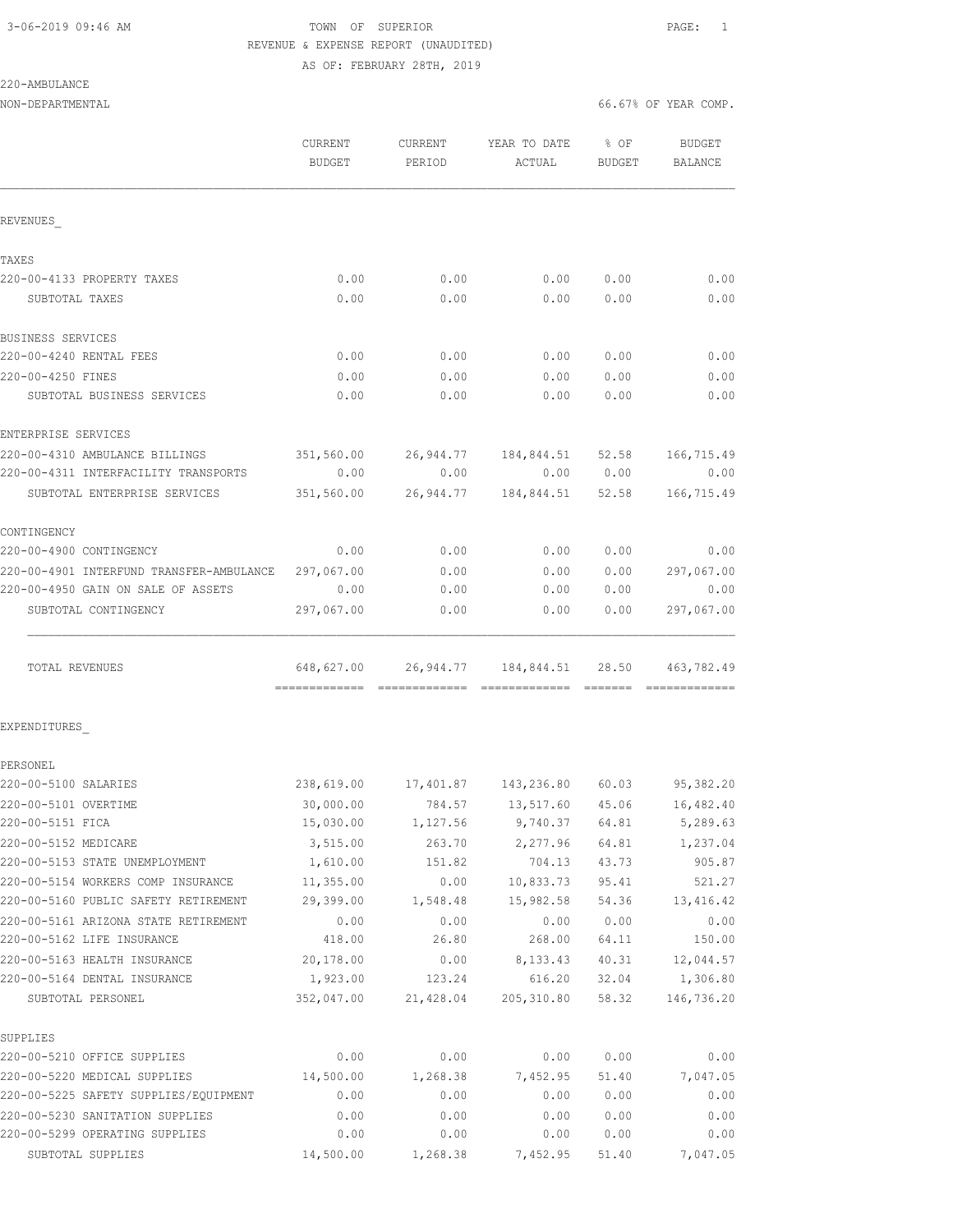# 3-06-2019 09:46 AM TOWN OF SUPERIOR PAGE: 2 REVENUE & EXPENSE REPORT (UNAUDITED)

AS OF: FEBRUARY 28TH, 2019

### 220-AMBULANCE

| NON-DEPARTMENTAL | 66.67% OF YEAR COMP. |
|------------------|----------------------|
|                  |                      |

|                                        | <b>CURRENT</b><br><b>BUDGET</b> | <b>CURRENT</b><br>PERIOD | YEAR TO DATE<br>ACTUAL | % OF<br><b>BUDGET</b> | <b>BUDGET</b><br><b>BALANCE</b> |
|----------------------------------------|---------------------------------|--------------------------|------------------------|-----------------------|---------------------------------|
|                                        |                                 |                          |                        |                       |                                 |
| UTILITIES                              |                                 |                          |                        |                       |                                 |
| 220-00-5310 ELECTRICITY                | 2,783.00                        | 0.00                     | 1,672.44               | 60.09                 | 1,110.56                        |
| 220-00-5320 GAS                        | 0.00                            | 0.00                     | 0.00                   | 0.00                  | 0.00                            |
| 220-00-5330 REFUSE                     | 0.00                            | 0.00                     | 0.00                   | 0.00                  | 0.00                            |
| 220-00-5340 SEWER                      | 0.00                            | 0.00                     | 0.00                   | 0.00                  | 0.00                            |
| 220-00-5350 TELEPHONE                  | 1,804.00                        | 110.85                   | 1,017.35               | 56.39                 | 786.65                          |
| 220-00-5360 WATER                      | 900.00                          | 74.17                    | 693.07                 | 77.01                 | 206.93                          |
| SUBTOTAL UTILITIES                     | 5,487.00                        | 185.02                   | 3,382.86               | 61.65                 | 2,104.14                        |
| GENERAL BUSINESS EXPENSE               |                                 |                          |                        |                       |                                 |
| 220-00-5410 ADVERTISING                | 0.00                            | 0.00                     | 62.50                  | $0.00$ (              | 62.50)                          |
| 220-00-5420 DUES & SUBSCRIPTIONS       | 811.00                          | 0.00                     | 150.00                 | 18.50                 | 661.00                          |
| 220-00-5425 CONFERENCES & TRAINING     | 0.00                            | 0.00                     | 0.00                   | 0.00                  | 0.00                            |
| 220-00-5430 PRINTING                   | 0.00                            | 0.00                     | 0.00                   | 0.00                  | 0.00                            |
| 220-00-5450 UNIFORMS                   | 0.00                            | 0.00                     | 0.00                   | 0.00                  | 0.00                            |
| 220-00-5460 POSTAGE                    | 0.00                            | 0.00                     | 0.00                   | 0.00                  | 0.00                            |
| 220-00-5470 TRAVEL                     | 0.00                            | 0.00                     | 0.00                   | 0.00                  | 0.00                            |
| 220-00-5471 AUDIT                      | 0.00                            | 0.00                     | 1,536.37               | 0.00(                 | 1, 536.37)                      |
| 220-00-5480 GENERAL INSURANCE          | 6,410.00                        | 0.00                     | 3,431.95               | 53.54                 | 2,978.05                        |
| 220-00-5481 VEHICLE INSURANCE          | 0.00                            | 0.00                     | 0.00                   | 0.00                  | 0.00                            |
| 220-00-5482 LIABILITY INSURANCE        | 0.00                            | 0.00                     | 0.00                   | 0.00                  | 0.00                            |
| 220-00-5492 BAD DEBT EXPENSE           | 0.00                            | 0.00                     | 0.00                   | 0.00                  | 0.00                            |
| 220-00-5493 CONTRACTUAL DEDUCTIONS     | 0.00                            | 0.00                     | 0.00                   | 0.00                  | 0.00                            |
| SUBTOTAL GENERAL BUSINESS EXPENSE      | 7,221.00                        | 0.00                     | 5,180.82               | 71.75                 | 2,040.18                        |
| PROFESSIONAL SERVICES                  |                                 |                          |                        |                       |                                 |
| 220-00-5520 CONTRACTUAL SERVICES       | 24,000.00                       | 2,213.09                 | 14,958.98              | 62.33                 | 9,041.02                        |
| 220-00-5540 LEGAL SERVICES             | 0.00                            | 0.00                     | 0.00                   | 0.00                  | 0.00                            |
| 220-00-5550 OTHER PROFESSIONAL SERVICE | 10,080.00                       | 0.00                     | 523.69                 | 5.20                  | 9,556.31                        |
| 220-00-5555 IMMUNIZATION               | 0.00                            | 0.00                     | 0.00                   | 0.00                  | 0.00                            |
| SUBTOTAL PROFESSIONAL SERVICES         | 34,080.00                       | 2,213.09                 | 15,482.67              | 45.43                 | 18,597.33                       |
| REPAIR/MAINTENANCE                     |                                 |                          |                        |                       |                                 |
| 220-00-5610 PARK & BLDG IMPROVEMENTS   | 0.00                            | 0.00                     | 0.00                   | 0.00                  | 0.00                            |
| 220-00-5640 AUTO & TRUCK REPAIRS       | 0.00                            | 0.00                     | 0.00                   | 0.00                  | 0.00                            |
| 220-00-5641 GAS & OIL                  | 8,278.00                        | 732.54                   | 6,325.10               | 76.41                 | 1,952.90                        |
| 220-00-5642 TIRES & TUBES              | 0.00                            | 0.00                     | 0.00                   | 0.00                  | 0.00                            |
| 220-00-5650 OTHER EQUIPMENT REPAIRS    | 0.00                            | 0.00                     | 0.00                   | 0.00                  | 0.00                            |
| 220-00-5670 STREET & SIDEWALK REPAIR   | 0.00                            | 0.00                     | 0.00                   | 0.00                  | 0.00                            |
| SUBTOTAL REPAIR/MAINTENANCE            | 8,278.00                        | 732.54                   | 6,325.10               | 76.41                 | 1,952.90                        |
| CAPITAL OUTLAY                         |                                 |                          |                        |                       |                                 |
| 220-00-5710 BUILDING                   | 0.00                            | 0.00                     | 0.00                   | 0.00                  | 0.00                            |
| 220-00-5715 AMBULANCE                  | 0.00                            | 0.00                     | 0.00                   | 0.00                  | 0.00                            |
| 220-00-5730 RADIO EQUIPMENT            | 0.00                            | 0.00                     | 0.00                   | 0.00                  | 0.00                            |
| 220-00-5740 MEDICAL EQUIPMENT          | 0.00                            | 0.00                     | 0.00                   | 0.00                  | 0.00                            |
| 220-00-5741 Audit                      | 1,545.00                        | 0.00                     | 0.00                   | 0.00                  | 1,545.00                        |
| 220-00-5750 OTHER EQUIP/SMALL TOOLS    | 0.00                            | 0.00                     | 0.00                   | 0.00                  | 0.00                            |
| SUBTOTAL CAPITAL OUTLAY                | 1,545.00                        | 0.00                     | 0.00                   | 0.00                  | 1,545.00                        |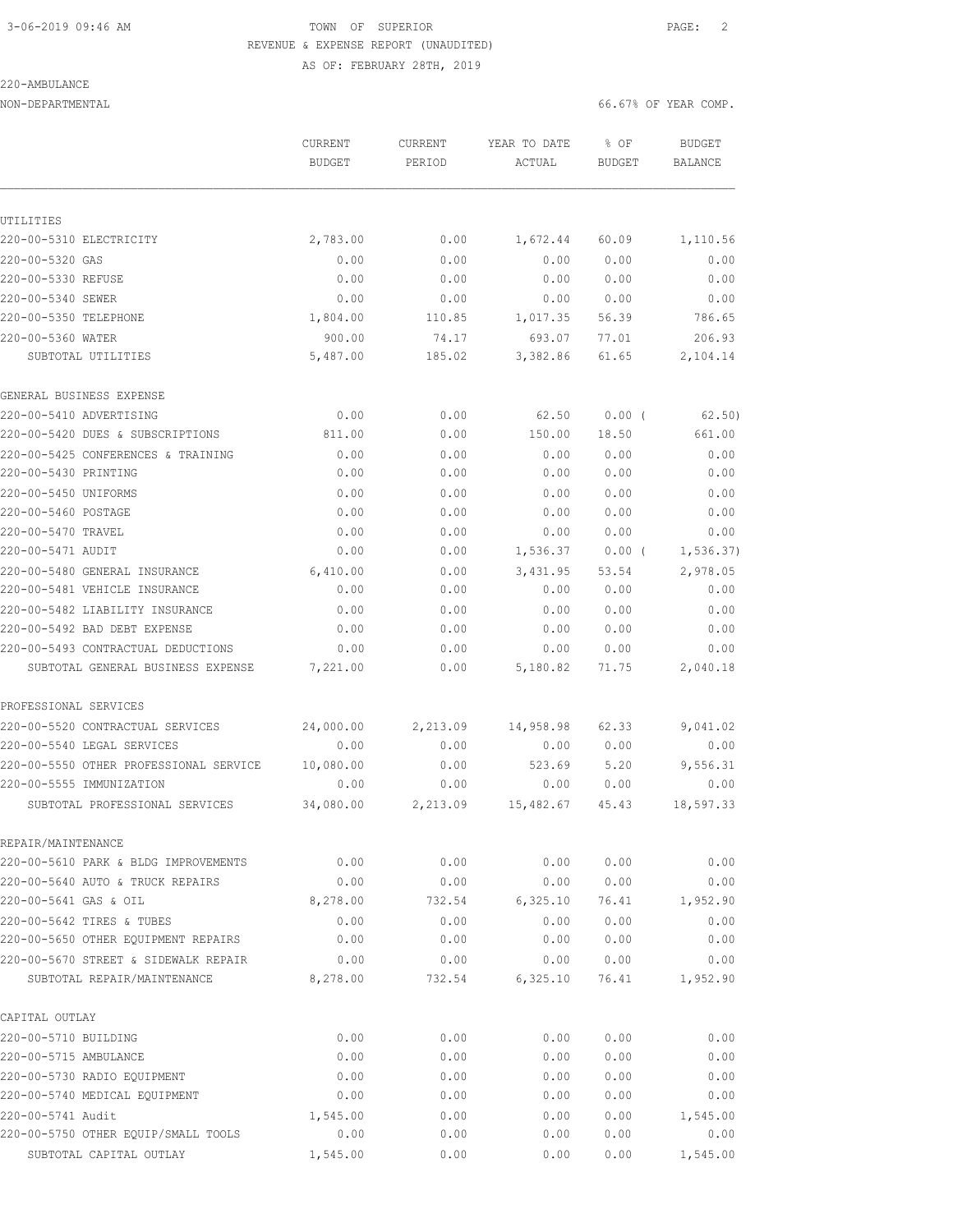### 3-06-2019 09:46 AM TOWN OF SUPERIOR PAGE: 3 REVENUE & EXPENSE REPORT (UNAUDITED) AS OF: FEBRUARY 28TH, 2019

220-AMBULANCE

NON-DEPARTMENTAL 66.67% OF YEAR COMP.

|                                    | CURRENT<br>BUDGET | CURRENT<br>PERIOD | YEAR TO DATE<br>ACTUAL     | $8$ OF<br><b>BUDGET</b> | BUDGET<br><b>BALANCE</b> |
|------------------------------------|-------------------|-------------------|----------------------------|-------------------------|--------------------------|
|                                    |                   |                   |                            |                         |                          |
| NON-OPERATING                      |                   |                   |                            |                         |                          |
| 220-00-5800 DEPRECIATION           | 0.00              | 0.00              | 0.00                       | 0.00                    | 0.00                     |
| SUBTOTAL NON-OPERATING             | 0.00              | 0.00              | 0.00                       | 0.00                    | 0.00                     |
| DEBT SERVICE                       |                   |                   |                            |                         |                          |
| 220-00-5999 CONTINGENCY            | 0.00              | 0.00              | 0.00                       | 0.00                    | 0.00                     |
| SUBTOTAL DEBT SERVICE              | 0.00              | 0.00              | 0.00                       | 0.00                    | 0.00                     |
| TOTAL EXPENDITURES                 | 423,158.00        |                   | 25,827.07 243,135.20 57.46 |                         | 180,022.80               |
|                                    |                   |                   |                            |                         |                          |
| REVENUES OVER/(UNDER) EXPENDITURES | 225,469.00        |                   | 1,117.70 (58,290.69)       |                         | 283,759.69               |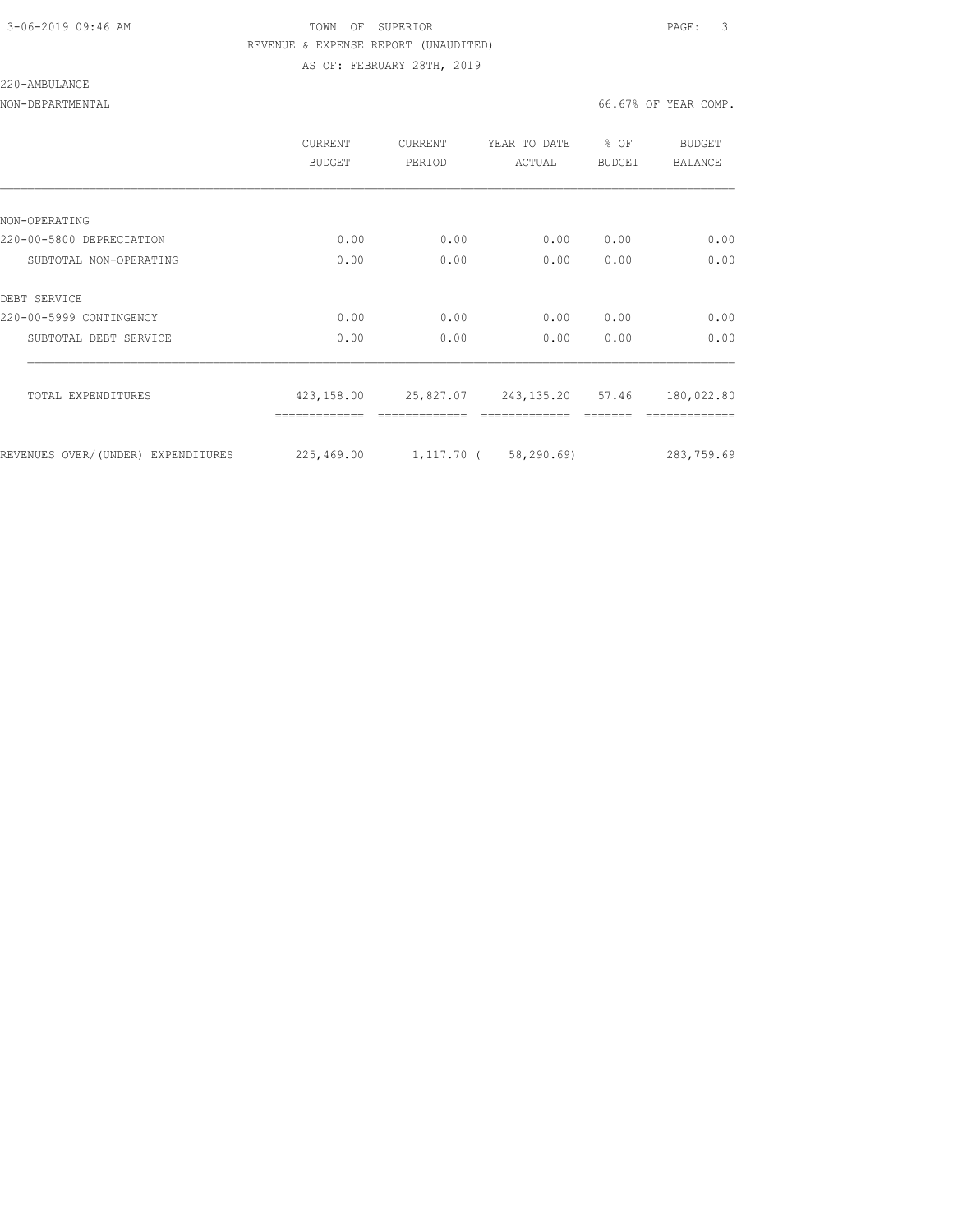### 3-06-2019 09:46 AM TOWN OF SUPERIOR PAGE: 4 REVENUE & EXPENSE REPORT (UNAUDITED) AS OF: FEBRUARY 28TH, 2019

220-AMBULANCE

|                                    | CURRENT<br><b>BUDGET</b> | CURRENT<br>PERIOD | YEAR TO DATE<br>ACTUAL | % OF<br><b>BUDGET</b> | BUDGET<br><b>BALANCE</b> |
|------------------------------------|--------------------------|-------------------|------------------------|-----------------------|--------------------------|
|                                    |                          |                   |                        |                       |                          |
| FUND TOTAL REVENUES                | 648,627.00               | 26,944.77         | 184,844.51             | 28.50                 | 463,782.49               |
| FUND TOTAL EXPENDITURES            | 423,158.00               | 25,827.07         | 243, 135.20            | 57.46                 | 180,022.80               |
| REVENUES OVER/(UNDER) EXPENDITURES | 225,469.00               | $1,117.70$ (      | 58, 290, 69            |                       | 283,759.69               |
|                                    |                          |                   |                        |                       |                          |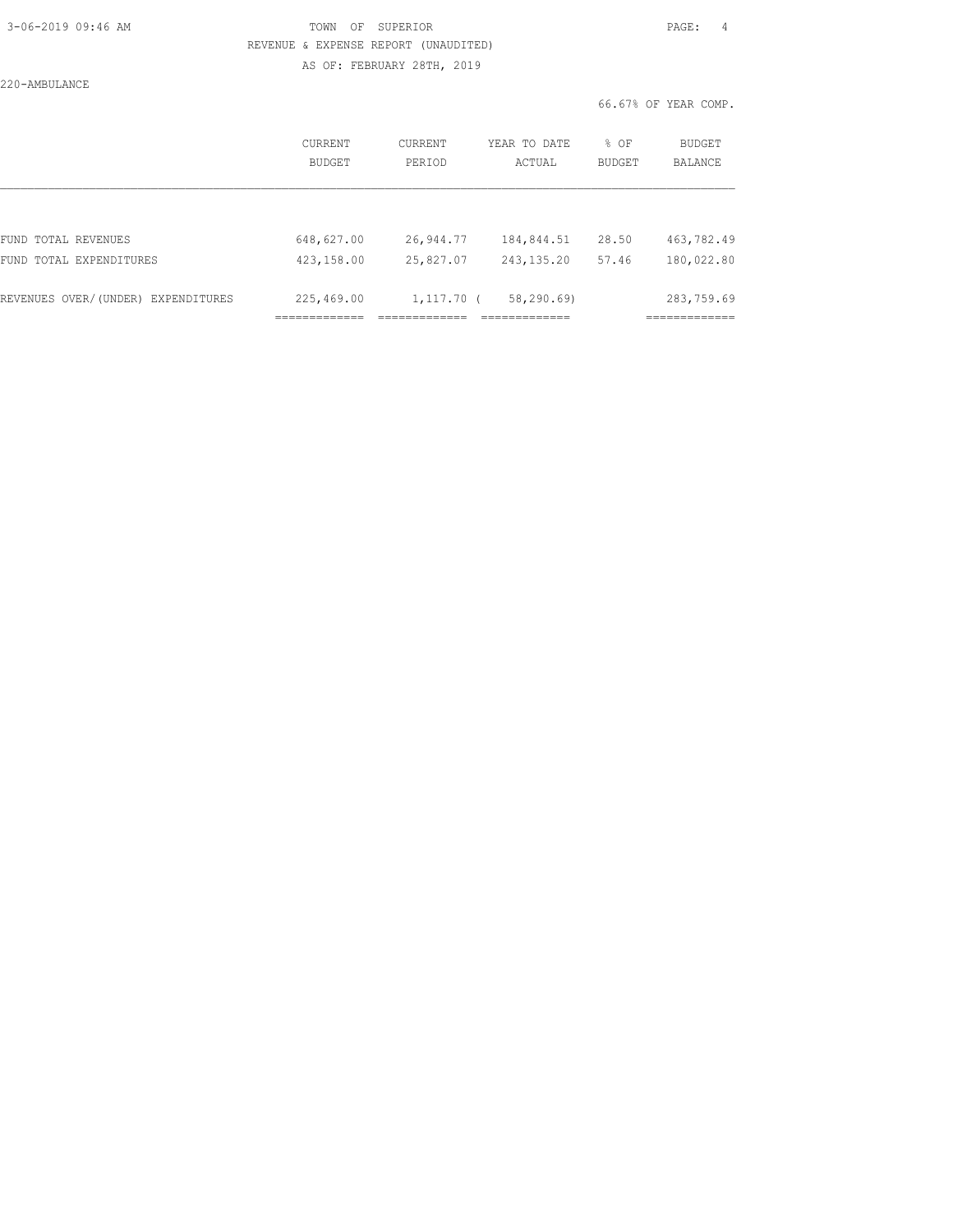### 3-06-2019 09:46 AM TOWN OF SUPERIOR PAGE: 1 REVENUE & EXPENSE REPORT (UNAUDITED) AS OF: FEBRUARY 28TH, 2019

230-CEMETARY

| NON-DEPARTMENTAL | 66.67% OF YEAR COMP. |
|------------------|----------------------|

|                                                                            | CURRENT<br><b>BUDGET</b>                  | CURRENT<br>PERIOD | YEAR TO DATE<br>ACTUAL | % OF<br><b>BUDGET</b> | <b>BUDGET</b><br><b>BALANCE</b>                                                                                                                                                                                                                                                                                                                                                                                                                                                                           |
|----------------------------------------------------------------------------|-------------------------------------------|-------------------|------------------------|-----------------------|-----------------------------------------------------------------------------------------------------------------------------------------------------------------------------------------------------------------------------------------------------------------------------------------------------------------------------------------------------------------------------------------------------------------------------------------------------------------------------------------------------------|
| REVENUES                                                                   |                                           |                   |                        |                       |                                                                                                                                                                                                                                                                                                                                                                                                                                                                                                           |
| BUSINESS SERVICES                                                          |                                           |                   |                        |                       |                                                                                                                                                                                                                                                                                                                                                                                                                                                                                                           |
| 230-00-4220 CEMETARY WORK PERMITS                                          | 25,000.00                                 | 0.00              | 0.00                   | 0.00                  | 25,000.00                                                                                                                                                                                                                                                                                                                                                                                                                                                                                                 |
| 230-00-4240 WEEKEND FEE                                                    | 0.00                                      | 400.00            | 1,600.00               | $0.00$ (              | 1,600.00)                                                                                                                                                                                                                                                                                                                                                                                                                                                                                                 |
| 230-00-4250 FINES                                                          | 0.00                                      | 0.00              | 0.00                   | 0.00                  | 0.00                                                                                                                                                                                                                                                                                                                                                                                                                                                                                                      |
| SUBTOTAL BUSINESS SERVICES                                                 | 25,000.00                                 | 400.00            | 1,600.00               | 6.40                  | 23,400.00                                                                                                                                                                                                                                                                                                                                                                                                                                                                                                 |
| ENTERPRISE SERVICES                                                        |                                           |                   |                        |                       |                                                                                                                                                                                                                                                                                                                                                                                                                                                                                                           |
| 230-00-4320 PLOT PURCHASE                                                  | 0.00                                      | 1,000.00          | 6,100.00               | $0.00$ (              | 6, 100.00)                                                                                                                                                                                                                                                                                                                                                                                                                                                                                                |
| 230-00-4321 OPEN/CLOSE                                                     | 0.00                                      | 1,300.00          | 7,250.00               | $0.00$ (              | 7,250.00                                                                                                                                                                                                                                                                                                                                                                                                                                                                                                  |
| SUBTOTAL ENTERPRISE SERVICES                                               | 0.00                                      | 2,300.00          | 13,350.00              | $0.00$ (              | 13, 350.00                                                                                                                                                                                                                                                                                                                                                                                                                                                                                                |
| CONTINGENCY                                                                |                                           |                   |                        |                       |                                                                                                                                                                                                                                                                                                                                                                                                                                                                                                           |
| 230-00-4900 CONTINGENCY                                                    | 0.00                                      | 0.00              | 0.00                   | 0.00                  | 0.00                                                                                                                                                                                                                                                                                                                                                                                                                                                                                                      |
| SUBTOTAL CONTINGENCY                                                       | 0.00                                      | 0.00              | 0.00                   | 0.00                  | 0.00                                                                                                                                                                                                                                                                                                                                                                                                                                                                                                      |
| TOTAL REVENUES                                                             | 25,000.00<br>============================ | 2,700.00          | 14,950.00              | 59.80                 | 10,050.00<br>$\begin{array}{c} \multicolumn{2}{c} {\textbf{1}} & \multicolumn{2}{c} {\textbf{2}} & \multicolumn{2}{c} {\textbf{3}} & \multicolumn{2}{c} {\textbf{4}} \\ \multicolumn{2}{c} {\textbf{5}} & \multicolumn{2}{c} {\textbf{6}} & \multicolumn{2}{c} {\textbf{7}} & \multicolumn{2}{c} {\textbf{8}} & \multicolumn{2}{c} {\textbf{9}} \\ \multicolumn{2}{c} {\textbf{6}} & \multicolumn{2}{c} {\textbf{7}} & \multicolumn{2}{c} {\textbf{8}} & \multicolumn{2}{c} {\textbf{9}} & \multicolumn{$ |
| EXPENDITURES                                                               |                                           |                   |                        |                       |                                                                                                                                                                                                                                                                                                                                                                                                                                                                                                           |
| PERSONEL                                                                   |                                           |                   |                        |                       |                                                                                                                                                                                                                                                                                                                                                                                                                                                                                                           |
| 230-00-5100 SALARIES                                                       | 4,729.00                                  | 571.01            | 4,690.93               | 99.19                 | 38.07                                                                                                                                                                                                                                                                                                                                                                                                                                                                                                     |
| 230-00-5101 OVERTIME                                                       | 0.00                                      | 34.43             | 192.22                 | $0.00$ (              | 192.22)                                                                                                                                                                                                                                                                                                                                                                                                                                                                                                   |
| 230-00-5120 INMATE LABOR                                                   | 0.00                                      | 0.00              | 0.00                   | 0.00                  | 0.00                                                                                                                                                                                                                                                                                                                                                                                                                                                                                                      |
| 230-00-5151 FICA                                                           | 293.00                                    | 37.53             | 302.76                 | $103.33$ (            | 9.76)                                                                                                                                                                                                                                                                                                                                                                                                                                                                                                     |
| 230-00-5152 MEDICARE                                                       | 69.00                                     | 8.78              | 70.82                  | $102.64$ (            | 1.82)                                                                                                                                                                                                                                                                                                                                                                                                                                                                                                     |
| 230-00-5153 STATE UNEMPLOYMENT                                             | 22.00                                     | 5.27              | 10.17                  | 46.23                 | 11.83                                                                                                                                                                                                                                                                                                                                                                                                                                                                                                     |
| 230-00-5154 WORKERS COMP INSURANCE<br>230-00-5161 ARIZONA STATE RETIREMENT | 17.00<br>558.00                           | 0.00              | 0.00<br>576.21         | 0.00                  | 17.00<br>18.21)                                                                                                                                                                                                                                                                                                                                                                                                                                                                                           |
| 230-00-5162 LIFE INSURANCE                                                 | 12.00                                     | 71.44<br>0.00     | 0.00                   | 103.26 (<br>0.00      | 12.00                                                                                                                                                                                                                                                                                                                                                                                                                                                                                                     |
| 230-00-5163 HEALTH INSURANCE                                               | 0.00                                      | 0.00              | 0.00                   | 0.00                  | 0.00                                                                                                                                                                                                                                                                                                                                                                                                                                                                                                      |
| 230-00-5164 DENTAL INSURANCE                                               | 55.00                                     | 0.00              | 0.00                   | 0.00                  | 55.00                                                                                                                                                                                                                                                                                                                                                                                                                                                                                                     |
| SUBTOTAL PERSONEL                                                          | 5,755.00                                  | 728.46            | 5,843.11               | $101.53$ (            | 88.11)                                                                                                                                                                                                                                                                                                                                                                                                                                                                                                    |
| SUPPLIES                                                                   |                                           |                   |                        |                       |                                                                                                                                                                                                                                                                                                                                                                                                                                                                                                           |
| 230-00-5210 OFFICE SUPPLIES                                                | 0.00                                      | 0.00              | 0.00                   | 0.00                  | 0.00                                                                                                                                                                                                                                                                                                                                                                                                                                                                                                      |
| 230-00-5225 SAFETY SUPPLIES/EQUIPMENT                                      | 0.00                                      | 0.00              | 0.00                   | 0.00                  | 0.00                                                                                                                                                                                                                                                                                                                                                                                                                                                                                                      |
| 230-00-5230 SANITATION SUPPLIES                                            | 0.00                                      | 0.00              | 0.00                   | 0.00                  | 0.00                                                                                                                                                                                                                                                                                                                                                                                                                                                                                                      |
| 230-00-5299 OPERATING SUPPLIES                                             | 1,000.00                                  | 0.00              | 0.00                   | 0.00                  | 1,000.00                                                                                                                                                                                                                                                                                                                                                                                                                                                                                                  |
| SUBTOTAL SUPPLIES                                                          | 1,000.00                                  | 0.00              | 0.00                   | 0.00                  | 1,000.00                                                                                                                                                                                                                                                                                                                                                                                                                                                                                                  |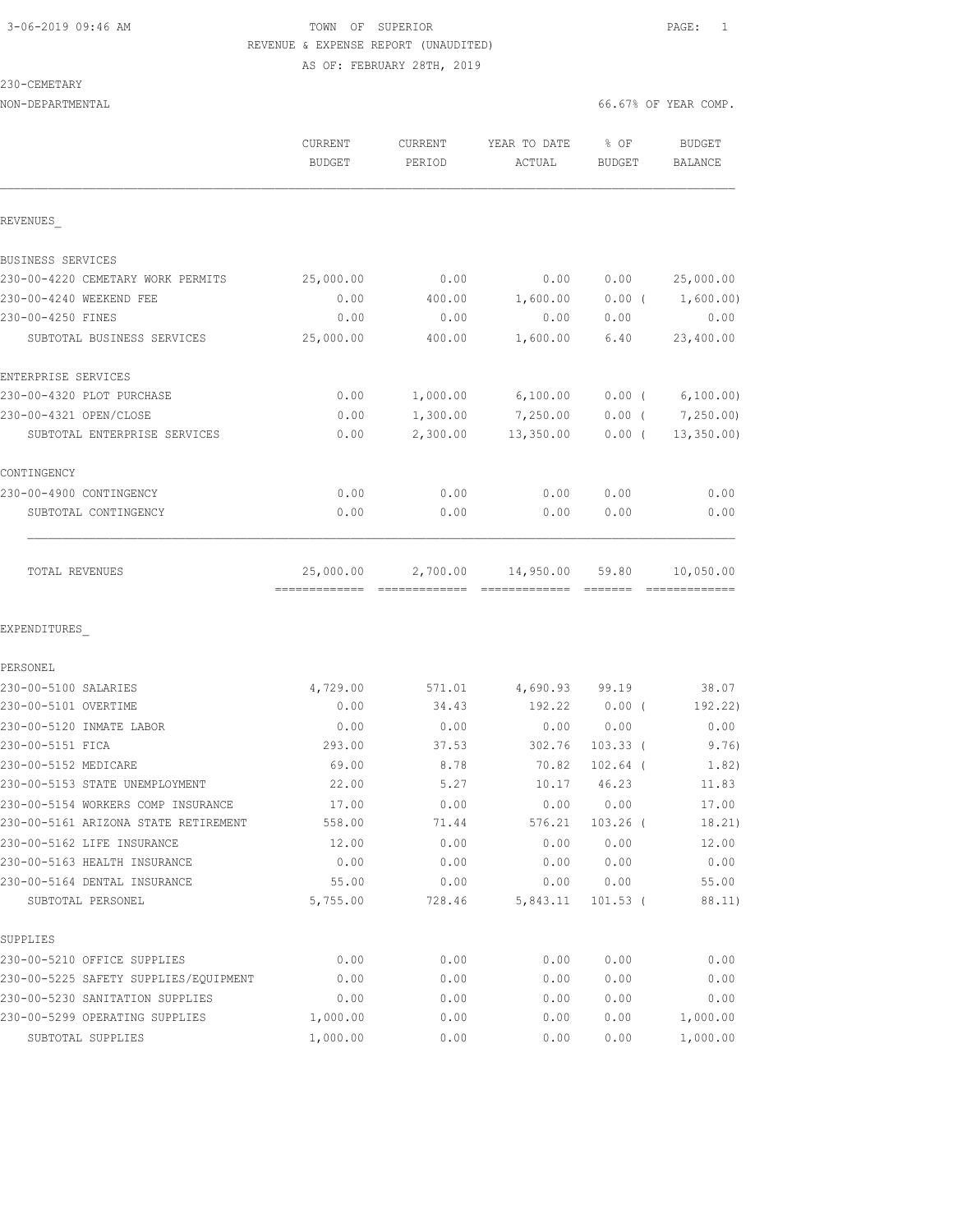### 3-06-2019 09:46 AM TOWN OF SUPERIOR PAGE: 2 REVENUE & EXPENSE REPORT (UNAUDITED) AS OF: FEBRUARY 28TH, 2019

230-CEMETARY

NON-DEPARTMENTAL 66.67% OF YEAR COMP.

|                                        | CURRENT<br><b>BUDGET</b> | CURRENT<br>PERIOD | YEAR TO DATE<br>ACTUAL | % OF<br>BUDGET | <b>BUDGET</b><br><b>BALANCE</b> |
|----------------------------------------|--------------------------|-------------------|------------------------|----------------|---------------------------------|
|                                        |                          |                   |                        |                |                                 |
| UTILITIES                              |                          |                   |                        |                |                                 |
| 230-00-5310 ELECTRICITY                | 601.00                   | 0.00              | 469.52                 | 78.12          | 131.48                          |
| 230-00-5320 GAS                        | 0.00                     | 0.00              | 0.00                   | 0.00           | 0.00                            |
| 230-00-5330 REFUSE                     | 0.00                     | 0.00              | 0.00                   | 0.00           | 0.00                            |
| 230-00-5340 SEWER                      | 0.00                     | 0.00              | 0.00                   | 0.00           | 0.00                            |
| 230-00-5350 TELEPHONE                  | 500.00                   | 0.00              | 0.00                   | 0.00           | 500.00                          |
| 230-00-5360 WATER                      | 700.00                   | 31.17             | 576.62                 | 82.37          | 123.38                          |
| SUBTOTAL UTILITIES                     | 1,801.00                 | 31.17             | 1,046.14               | 58.09          | 754.86                          |
| GENERAL BUSINESS EXPENSE               |                          |                   |                        |                |                                 |
| 230-00-5410 ADVERTISING                | 0.00                     | 0.00              | 0.00                   | 0.00           | 0.00                            |
| 230-00-5420 DUES & SUBSCRIPTIONS       | 0.00                     | 0.00              | 0.00                   | 0.00           | 0.00                            |
| 230-00-5425 CONFERENCES & TRAINING     | 0.00                     | 0.00              | 0.00                   | 0.00           | 0.00                            |
| 230-00-5430 PRINTING                   | 0.00                     | 0.00              | 0.00                   | 0.00           | 0.00                            |
| 230-00-5450 UNIFORMS                   | 0.00                     | 0.00              | 0.00                   | 0.00           | 0.00                            |
| 230-00-5460 POSTAGE                    | 0.00                     | 0.00              | 0.00                   | 0.00           | 0.00                            |
| 230-00-5470 TRAVEL                     | 0.00                     | 0.00              | 0.00                   | 0.00           | 0.00                            |
| 230-00-5471 HOST/MEALS                 | 0.00                     | 0.00              | 0.00                   | 0.00           | 0.00                            |
| 230-00-5480 GENERAL INSURANCE          | 0.00                     | 0.00              | 0.00                   | 0.00           | 0.00                            |
| 230-00-5481 VEHICLE INSURANCE          | 0.00                     | 0.00              | 0.00                   | 0.00           | 0.00                            |
| 230-00-5482 LIABILITY INSURANCE        | 0.00                     | 0.00              | 0.00                   | 0.00           | 0.00                            |
| 230-00-5492 BAD DEBT EXPENSE           | 0.00                     | 0.00              | 0.00                   | 0.00           | 0.00                            |
| SUBTOTAL GENERAL BUSINESS EXPENSE      | 0.00                     | 0.00              | 0.00                   | 0.00           | 0.00                            |
| PROFESSIONAL SERVICES                  |                          |                   |                        |                |                                 |
| 230-00-5520 CONTRACTUAL SERVICES       | 0.00                     | 0.00              | 0.00                   | 0.00           | 0.00                            |
| 230-00-5540 LEGAL SERVICES             | 0.00                     | 0.00              | 0.00                   | 0.00           | 0.00                            |
| 230-00-5550 OTHER PROFESSIONAL SERVICE | 0.00                     | 0.00              | 0.00                   | 0.00           | 0.00                            |
| SUBTOTAL PROFESSIONAL SERVICES         | 0.00                     | 0.00              | 0.00                   | 0.00           | 0.00                            |
| REPAIR/MAINTENANCE                     |                          |                   |                        |                |                                 |
| 230-00-5610 PARK & BLDG IMPROVEMENTS   | 0.00                     | 0.00              | 0.00                   | 0.00           | 0.00                            |
| 230-00-5640 AUTO & TRUCK REPAIRS       | 0.00                     | 0.00              | 0.00                   | 0.00           | 0.00                            |
| 230-00-5641 GAS & OIL                  | 0.00                     | 0.00              | 0.00                   | 0.00           | 0.00                            |
| 230-00-5642 TIRES & TUBES              | 0.00                     | 0.00              | 0.00                   | 0.00           | 0.00                            |
| 230-00-5643 INMATE FUEL                | 0.00                     | 0.00              | 0.00                   | 0.00           | 0.00                            |
| 230-00-5650 OTHER EQUIPMENT REPAIRS    | 4,620.00                 | 0.00              | 0.00                   | 0.00           | 4,620.00                        |
| 230-00-5670 STREET & SIDEWALK REPAIR   | 0.00                     | 0.00              | 0.00                   | 0.00           | 0.00                            |
| SUBTOTAL REPAIR/MAINTENANCE            | 4,620.00                 | 0.00              | 0.00                   | 0.00           | 4,620.00                        |
| CAPITAL OUTLAY                         |                          |                   |                        |                |                                 |
| 230-00-5710 BUILDING                   | 0.00                     | 0.00              | 0.00                   | 0.00           | 0.00                            |
| 230-00-5720 OFFICE EQUIPMENT           | 0.00                     | 0.00              | 0.00                   | 0.00           | 0.00                            |
| 230-00-5750 OTHER EQUIP/SMALL TOOLS    | 0.00                     | 0.00              | 518.80                 | $0.00$ (       | 518.80)                         |
| SUBTOTAL CAPITAL OUTLAY                | 0.00                     | 0.00              | 518.80                 | 0.00(          | 518.80)                         |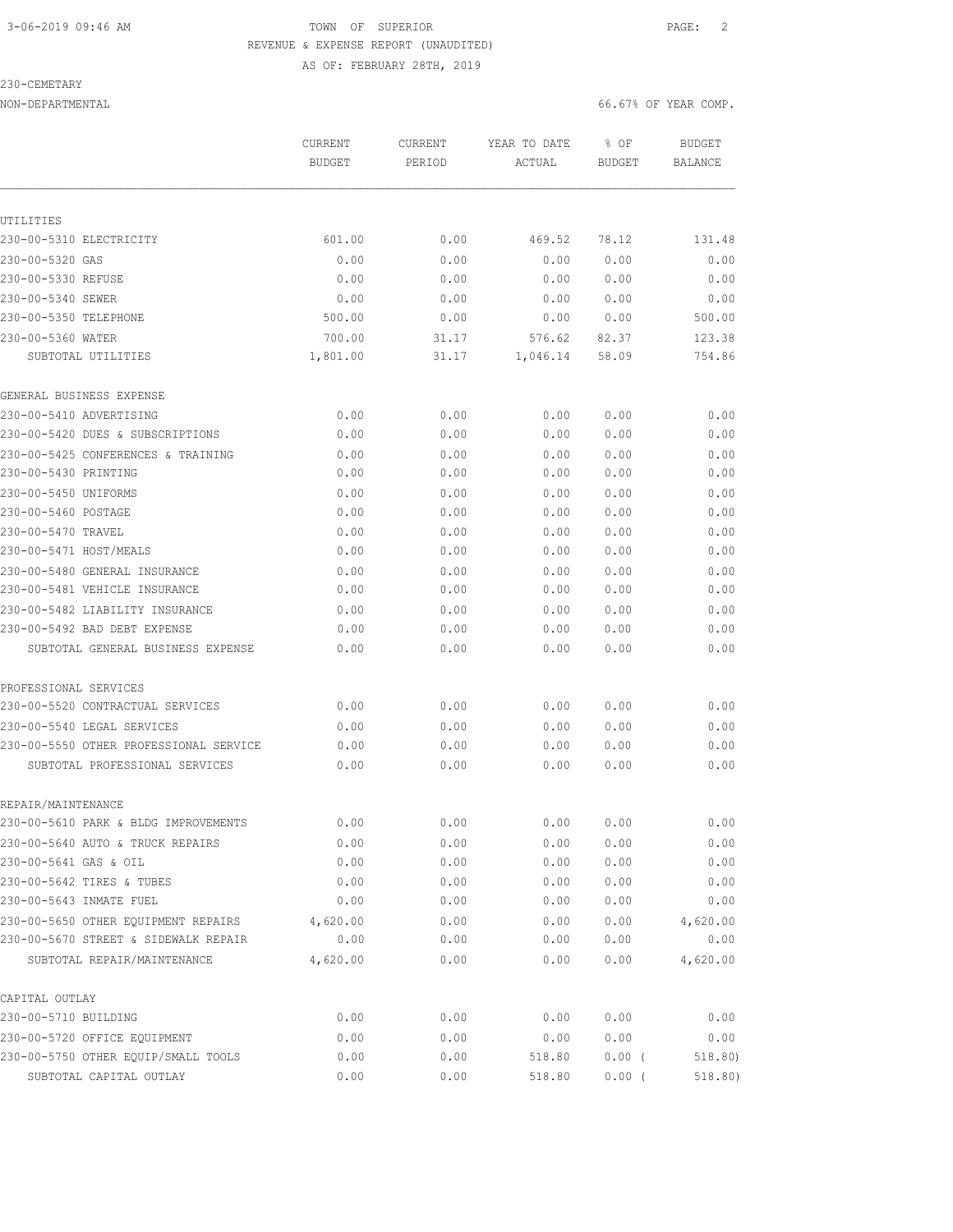### 3-06-2019 09:46 AM TOWN OF SUPERIOR PAGE: 3 REVENUE & EXPENSE REPORT (UNAUDITED) AS OF: FEBRUARY 28TH, 2019

230-CEMETARY

NON-DEPARTMENTAL 66.67% OF YEAR COMP.

|                                    | <b>CURRENT</b><br>BUDGET | <b>CURRENT</b><br>PERIOD | YEAR TO DATE<br>ACTUAL | % OF<br><b>BUDGET</b> | BUDGET<br><b>BALANCE</b> |
|------------------------------------|--------------------------|--------------------------|------------------------|-----------------------|--------------------------|
|                                    |                          |                          |                        |                       |                          |
| NON-OPERATING                      |                          |                          |                        |                       |                          |
| 230-00-5800 DEPRECIATION           | 0.00                     | 0.00                     | 0.00                   | 0.00                  | 0.00                     |
| SUBTOTAL NON-OPERATING             | 0.00                     | 0.00                     | 0.00                   | 0.00                  | 0.00                     |
| DEBT SERVICE                       |                          |                          |                        |                       |                          |
| 230-00-5999 CONTINGENCY            | 6,671.00                 | 0.00                     | 0.00                   | 0.00                  | 6,671.00                 |
| SUBTOTAL DEBT SERVICE              | 6,671.00                 | 0.00                     | 0.00                   | 0.00                  | 6,671.00                 |
|                                    |                          |                          |                        |                       |                          |
| TOTAL EXPENDITURES                 | 19,847.00                | 759.63                   | 7,408.05 37.33         |                       | 12,438.95                |
|                                    |                          |                          |                        |                       |                          |
| REVENUES OVER/(UNDER) EXPENDITURES | 5,153.00                 | 1,940.37                 | 7,541.95               |                       | 2,388.95                 |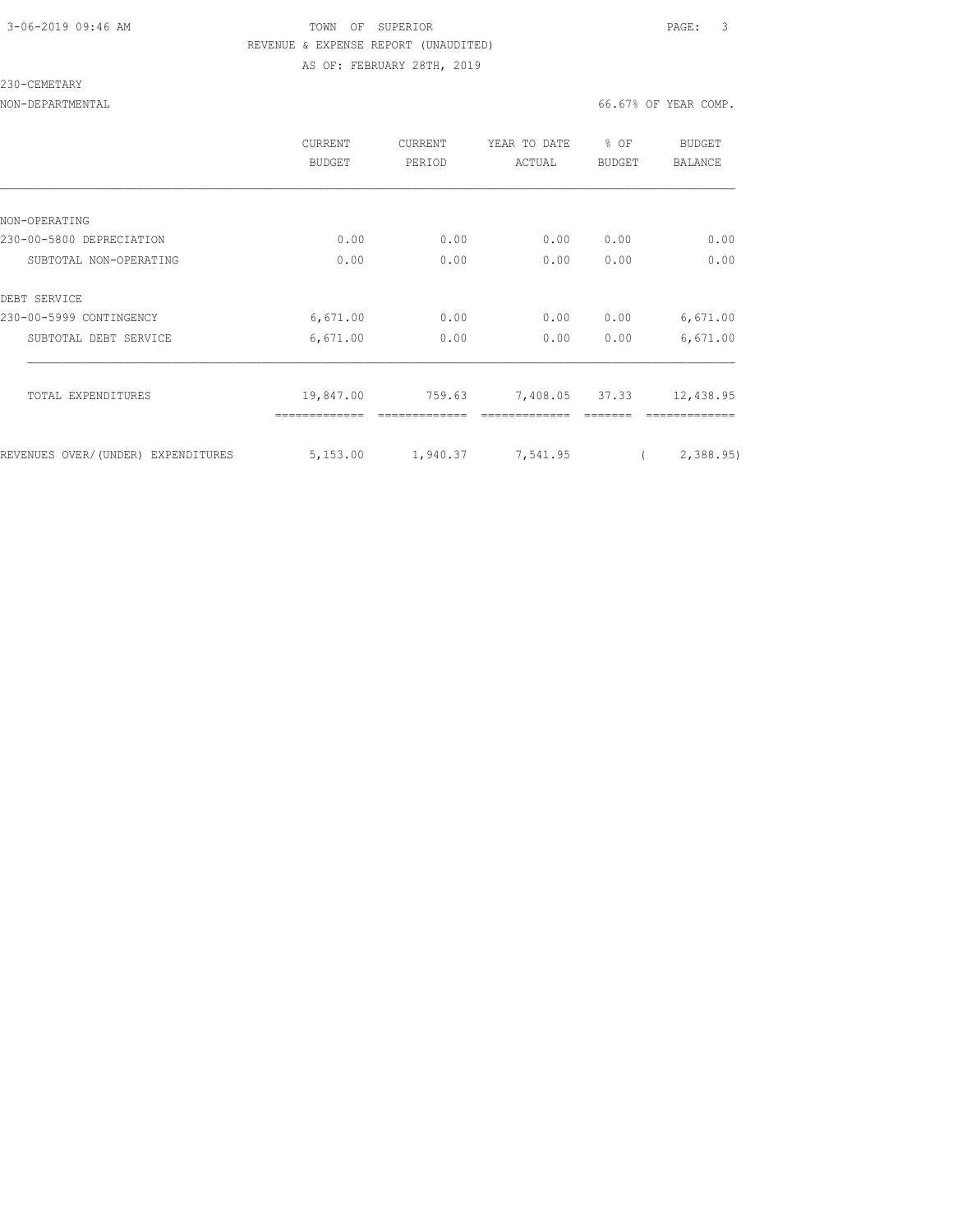### 3-06-2019 09:46 AM TOWN OF SUPERIOR PAGE: 4 REVENUE & EXPENSE REPORT (UNAUDITED) AS OF: FEBRUARY 28TH, 2019

230-CEMETARY

|                                    | CURRENT<br><b>BUDGET</b> | CURRENT<br>PERIOD | YEAR TO DATE<br>ACTUAL | % OF<br><b>BUDGET</b> | BUDGET<br><b>BALANCE</b> |
|------------------------------------|--------------------------|-------------------|------------------------|-----------------------|--------------------------|
|                                    |                          |                   |                        |                       |                          |
| FUND TOTAL REVENUES                | 25,000.00                | 2,700.00          | 14,950.00              | 59.80                 | 10,050.00                |
| FUND TOTAL EXPENDITURES            | 19,847.00                | 759.63            | 7,408.05               | 37.33                 | 12,438.95                |
| REVENUES OVER/(UNDER) EXPENDITURES | 5,153.00                 | 1,940.37          | 7,541.95               |                       | 2,388.95                 |
|                                    |                          |                   |                        |                       |                          |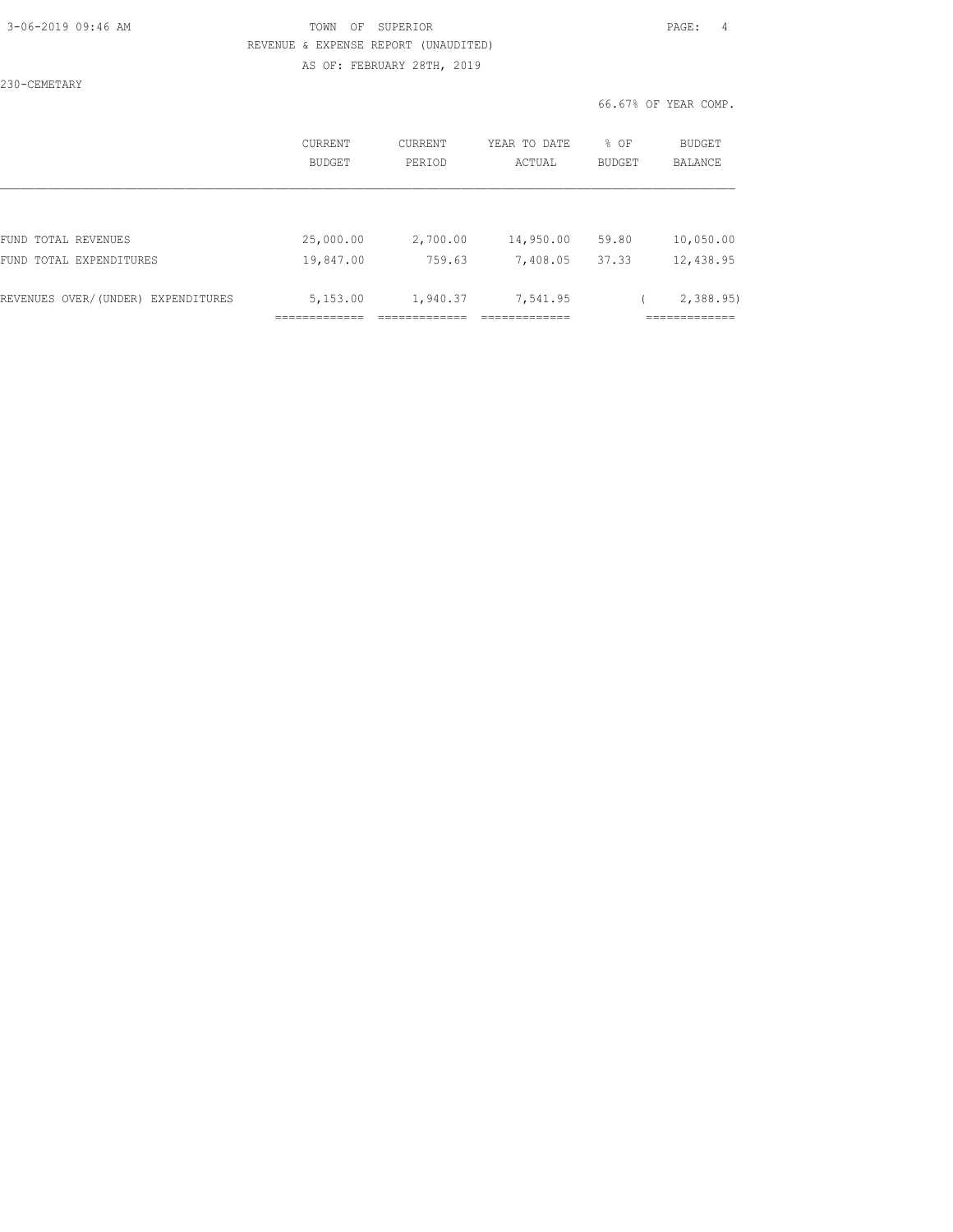# 3-06-2019 09:46 AM TOWN OF SUPERIOR PAGE: 1 REVENUE & EXPENSE REPORT (UNAUDITED)

AS OF: FEBRUARY 28TH, 2019

### 300-HIGHWAY USERS REVENUE

| NON-DEPARTMENTAL                           |                                 |                   |                        | 66.67% OF YEAR COMP.  |                          |
|--------------------------------------------|---------------------------------|-------------------|------------------------|-----------------------|--------------------------|
|                                            | <b>CURRENT</b><br><b>BUDGET</b> | CURRENT<br>PERIOD | YEAR TO DATE<br>ACTUAL | % OF<br><b>BUDGET</b> | <b>BUDGET</b><br>BALANCE |
| REVENUES                                   |                                 |                   |                        |                       |                          |
| TAXES                                      |                                 |                   |                        |                       |                          |
| 300-00-4132 HIGHWAY USERS REVENUE FUND     | 408,017.00                      | 20,527.06         | 162,352.11             | 39.79                 | 245,664.89               |
| 300-00-4133 PROPERTY TAX                   | 0.00                            | 0.00              | 0.00                   | 0.00                  | 0.00                     |
| SUBTOTAL TAXES                             | 408,017.00                      | 20,527.06         | 162,352.11             | 39.79                 | 245,664.89               |
| CONTINGENCY                                |                                 |                   |                        |                       |                          |
| 300-00-4901 INTERFUND TRANSFER-HURF        | 60, 161.00                      | 0.00              | 0.00                   | 0.00                  | 60,161.00                |
| SUBTOTAL CONTINGENCY                       | 60,161.00                       | 0.00              | 0.00                   | 0.00                  | 60, 161.00               |
| TOTAL REVENUES                             | 468,178.00                      | 20,527.06         | 162,352.11             | 34.68                 | 305,825.89               |
|                                            |                                 |                   |                        |                       |                          |
| EXPENDITURES                               |                                 |                   |                        |                       |                          |
| PERSONEL                                   |                                 |                   |                        |                       |                          |
| 300-00-5100 SALARIES                       | 88,999.00                       | 5,218.77          | 50,025.73              | 56.21                 | 38,973.27                |
| 300-00-5101 OVERTIME                       | 2,000.00                        | 186.00            | 1,290.55               | 64.53                 | 709.45                   |
| 300-00-5120 INMATE LABOR                   | 2,000.00                        | 175.75            | 1,673.25               | 83.66                 | 326.75                   |
| 300-00-5151 FICA                           | 5,518.00                        | 335.09            | 3,205.22               | 58.09                 | 2,312.78                 |
| 300-00-5152 MEDICARE                       | 1,290.00                        | 78.37             | 749.60                 | 58.11                 | 540.40                   |
| 300-00-5153 STATE UNEMPLOYMENT             | 373.00                          | 39.90             | 110.30                 | 29.57                 | 262.70                   |
| 300-00-5154 WORKERS COMP INSURANCE         | 1,565.00                        | 0.00              | 3,693.73               | 236.02 (              | 2, 128.73)               |
| 300-00-5161 ARIZONA STATE RETIREMENT       | 9,233.00                        | 547.16            | 5,066.53               | 54.87                 | 4,166.47                 |
| 300-00-5162 LIFE INSURANCE                 | 201.00                          | 0.00              | 0.00                   | 0.00                  | 201.00                   |
| 300-00-5163 HEALTH INSURANCE               | 7,207.00                        | 0.00              | 0.00                   | 0.00                  | 7,207.00                 |
| 300-00-5164 DENTAL INSURANCE               | 924.00                          | 0.00              | 0.00                   | 0.00                  | 924.00                   |
| SUBTOTAL PERSONEL                          | 119,310.00                      | 6,581.04          | 65,814.91              | 55.16                 | 53,495.09                |
| SUPPLIES                                   |                                 |                   |                        |                       |                          |
| 300-00-5210 OFFICE SUPPLIES                | 0.00                            | 0.00              | 0.00                   | 0.00                  | 0.00                     |
| 300-00-5225 SAFETY SUPPLIES/EQUIPMENT      | 1,000.00                        | 0.00              | 0.00                   | 0.00                  | 1,000.00                 |
| 300-00-5230 SANITATION SUPPLIES            | 0.00                            | 0.00              | 0.00                   | 0.00                  | 0.00                     |
| 300-00-5299 OPERATING SUPPLIES             | 492.00                          | 0.00              |                        | 5,707.41 1,160.04 (   | 5, 215.41)               |
| SUBTOTAL SUPPLIES                          | 1,492.00                        | 0.00              | 5,707.41               | $382.53$ (            | 4, 215.41)               |
| UTILITIES                                  |                                 |                   |                        |                       |                          |
| 300-00-5310 ELECTRICITY                    | 42,246.00                       | 0.00              | 24,720.06              | 58.51                 | 17,525.94                |
| 300-00-5315 APS CONTRACT                   | 39,500.00                       | 0.00              | 8,694.08               | 22.01                 | 30,805.92                |
| 300-00-5320 GAS                            | 0.00                            | 0.00              | 0.00                   | 0.00                  | 0.00                     |
| 300-00-5330 REFUSE                         | 0.00                            | 0.00              | 0.00                   | 0.00                  | 0.00                     |
| 300-00-5340 SEWER                          | 0.00                            | 0.00              | 0.00                   | 0.00                  | 0.00                     |
| 300-00-5350 TELEPHONE<br>300-00-5360 WATER | 0.00<br>0.00                    | 0.00              | 0.00<br>1,907.85       | 0.00                  | 0.00<br>1, 907.85        |
|                                            | 81,746.00                       | 137.88            |                        | $0.00$ (              |                          |
| SUBTOTAL UTILITIES                         |                                 | 137.88            | 35, 321.99             | 43.21                 | 46, 424.01               |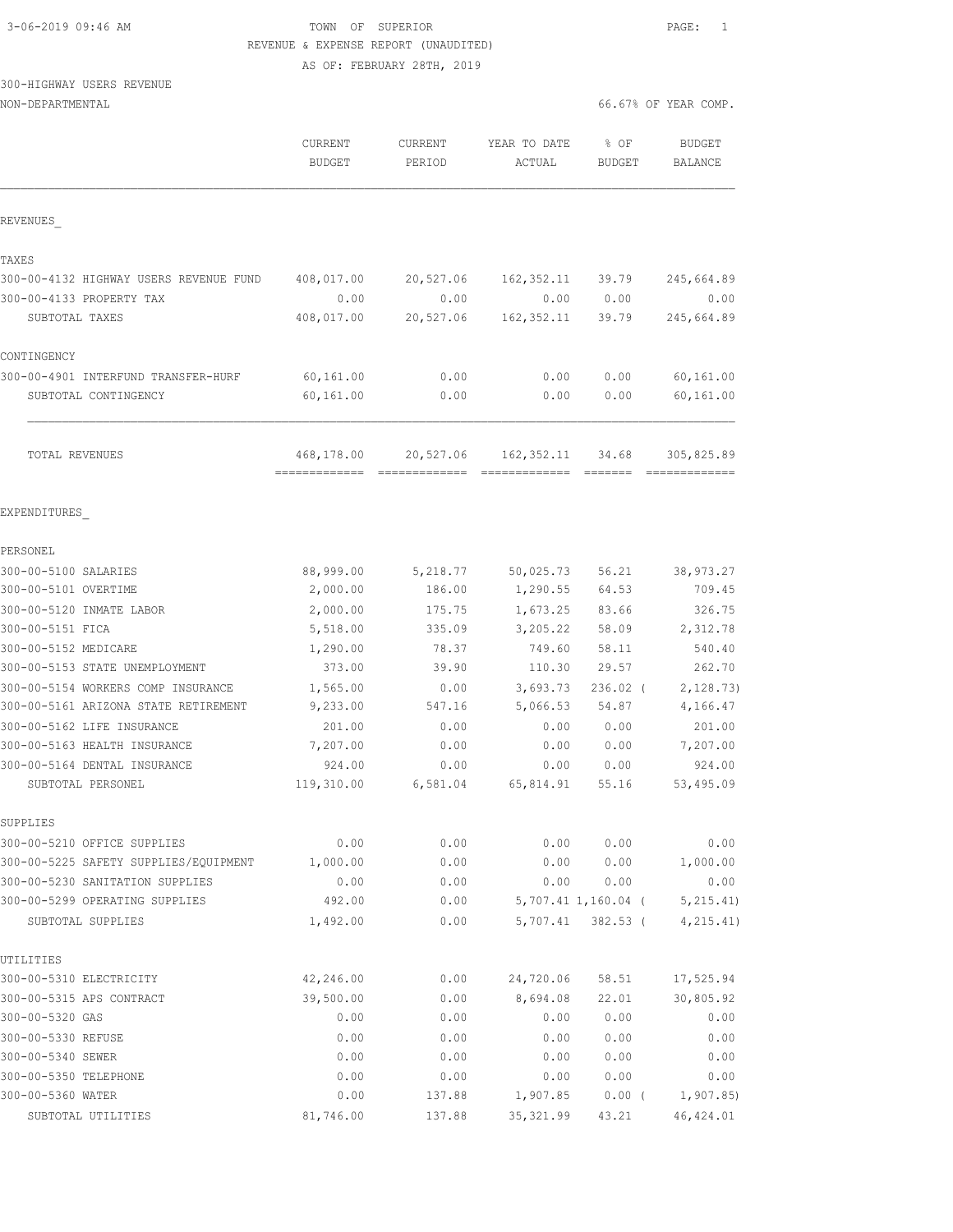# 3-06-2019 09:46 AM TOWN OF SUPERIOR PAGE: 2 REVENUE & EXPENSE REPORT (UNAUDITED)

AS OF: FEBRUARY 28TH, 2019

# 300-HIGHWAY USERS REVENUE

| NON-DEPARTMENTAL | 66.67% OF YEAR COMP. |
|------------------|----------------------|

|  |  |  | 66.67% OF YEAR COMP |  |  |
|--|--|--|---------------------|--|--|
|  |  |  |                     |  |  |

|                                         | <b>CURRENT</b><br><b>BUDGET</b> | CURRENT<br>PERIOD                    | YEAR TO DATE<br>ACTUAL      | % OF<br>BUDGET       | <b>BUDGET</b><br>BALANCE    |
|-----------------------------------------|---------------------------------|--------------------------------------|-----------------------------|----------------------|-----------------------------|
| GENERAL BUSINESS EXPENSE                |                                 |                                      |                             |                      |                             |
| 300-00-5420 DUES & SUBSCRIPTIONS        | 0.00                            | 0.00                                 | 0.00                        | 0.00                 | 0.00                        |
| 300-00-5450 UNIFORMS                    | 0.00                            | 0.00                                 | 0.00                        | 0.00                 | 0.00                        |
| 300-00-5471 AUDIT                       | 1,545.00                        | 0.00                                 | 1,536.30                    | 99.44                | 8.70                        |
| 300-00-5480 GENERAL INSURANCE           | 12,205.00                       | 0.00                                 | 6,863.85                    | 56.24                | 5, 341.15                   |
| SUBTOTAL GENERAL BUSINESS EXPENSE       | 13,750.00                       | 0.00                                 | 8,400.15                    | 61.09                | 5,349.85                    |
| PROFESSIONAL SERVICES                   |                                 |                                      |                             |                      |                             |
| 300-00-5520 CONTRACTUAL SERVICES        | 0.00                            | 0.00                                 | 0.00                        | 0.00                 | 0.00                        |
| 300-00-5550 OTHER PROFESSIONAL SERVICES | 13,000.00                       | 1,628.00                             | 19,388.25                   | 149.14 (             | 6,388.25                    |
| SUBTOTAL PROFESSIONAL SERVICES          | 13,000.00                       | 1,628.00                             | 19,388.25                   | 149.14 (             | 6, 388.25                   |
| REPAIR/MAINTENANCE                      |                                 |                                      |                             |                      |                             |
| 300-00-5610 PARK & BLDG IMPROVEMENTS    | 0.00                            | 0.00                                 | 0.00                        | 0.00                 | 0.00                        |
| 300-00-5640 AUTO & TRUCK REPAIRS        | 5,000.00                        | 0.00                                 | 2,392.47                    | 47.85                | 2,607.53                    |
| 300-00-5641 GAS & OIL                   | 5,700.00                        | 320.98                               | 5,159.11                    | 90.51                | 540.89                      |
| 300-00-5642 TIRES & TUBES               | 0.00                            | 0.00                                 | 0.00                        | 0.00                 | 0.00                        |
| 300-00-5643 INMATE FUEL                 | 1,000.00                        | 0.00                                 | 166.77                      | 16.68                | 833.23                      |
| 300-00-5650 OTHER EQUIPMENT REPAIRS     | 4,664.00                        | 0.00                                 | 1,758.33                    | 37.70                | 2,905.67                    |
| 300-00-5670 STREET & SIDEWALK REPAIR    | 0.00(                           | 32.89                                | 40, 471.34                  | $0.00$ (             | 40, 471.34)                 |
| 300-00-5671 CRACKSEAL                   | 0.00                            | 0.00                                 | 4,011.16                    | $0.00$ (             | 4,011.16                    |
| SUBTOTAL REPAIR/MAINTENANCE             | 16,364.00                       | 288.09                               | 53,959.18                   | $329.74$ (           | 37, 595.18                  |
| CAPITAL OUTLAY                          |                                 |                                      |                             |                      |                             |
| 300-00-5750 OTHER EQUIP/SMALL TOOLS     | 1,000.00                        | 0.00                                 | 4,253.70                    | $425.37$ (           | 3, 253.70                   |
| 300-00-5770 TRAFFIC SIGNS               | 0.00                            | 0.00                                 | 655.94                      | $0.00$ (             | 655.94)                     |
| 300-00-5790 MACHINERY & EQUIPMENT       | 0.00                            | 0.00                                 | 13,032.00                   | $0.00$ (             | 13,032.00                   |
| SUBTOTAL CAPITAL OUTLAY                 | 1,000.00                        | 0.00                                 |                             | 17,941.64 1,794.16 ( | 16, 941.64)                 |
| NON-OPERATING                           |                                 |                                      |                             |                      |                             |
| 300-00-5800 DEPRECIATION                | 0.00                            | 0.00                                 | 0.00                        | 0.00                 | 0.00                        |
| SUBTOTAL NON-OPERATING                  | 0.00                            | 0.00                                 | 0.00                        | 0.00                 | 0.00                        |
| DEBT SERVICE                            |                                 |                                      |                             |                      |                             |
| 300-00-5900 PAYBACK FROM GF             | 0.00                            | 171.78                               | 712.78                      | 0.00(                | 712.78)                     |
| 300-00-5901 DEBT SERVICE INTEREST       | 0.00                            | 29.73                                | 29.73                       | $0.00$ (             | 29.73)                      |
| 300-00-5999 CONTINGENCY                 | 159,371.00                      | 0.00                                 | 0.00                        | 0.00                 | 159,371.00                  |
| SUBTOTAL DEBT SERVICE                   | 159,371.00                      | 201.51                               | 742.51                      | 0.47                 | 158,628.49                  |
| TOTAL EXPENDITURES                      | ==============================  | 406,033.00 8,836.52 207,276.04 51.05 |                             |                      | 198,756.96<br>============= |
| REVENUES OVER/(UNDER) EXPENDITURES      | 62,145.00                       |                                      | $11,690.54$ ( $44,923.93$ ) |                      | 107,068.93                  |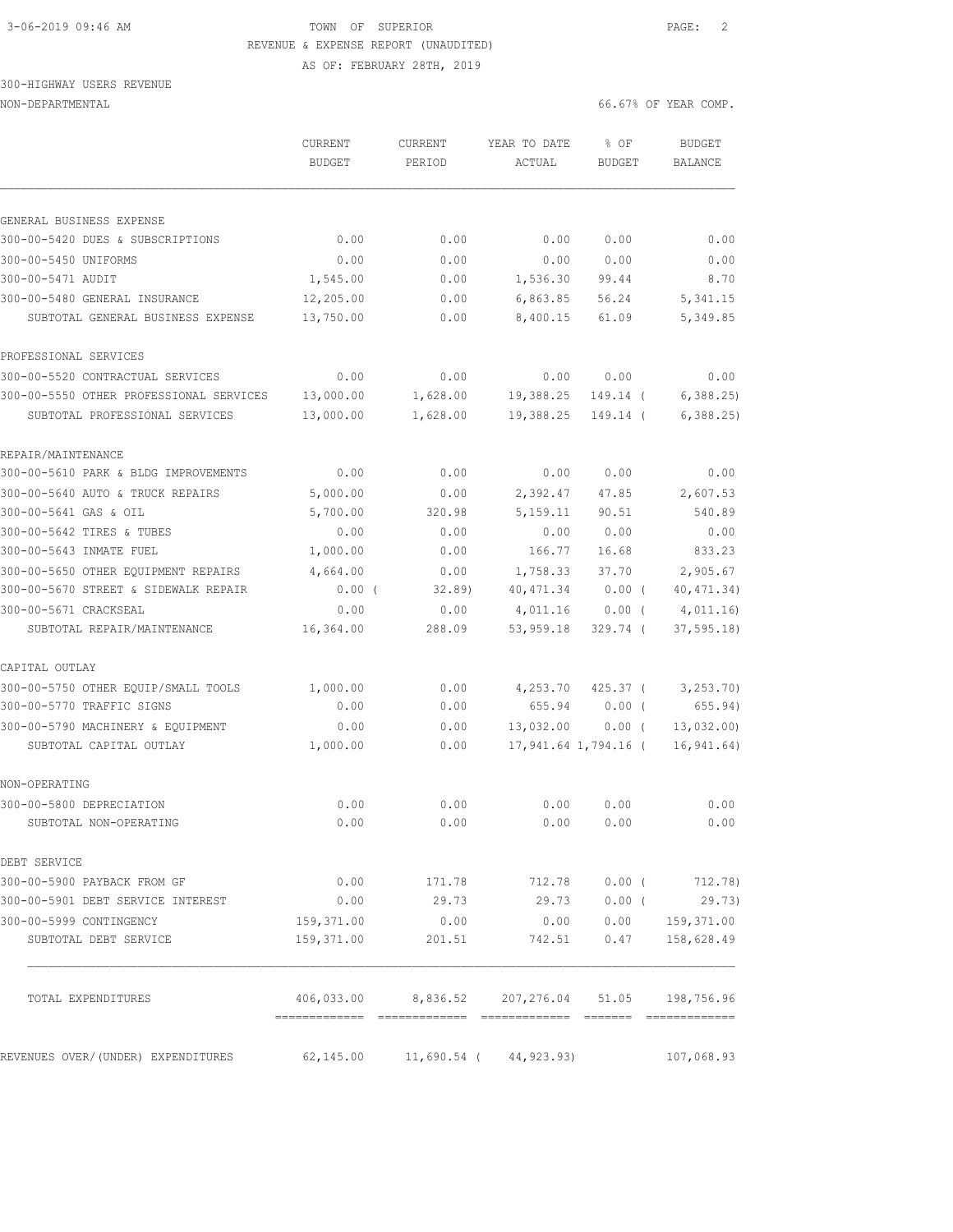| 3-06-2019 09:46 AM |  |
|--------------------|--|
|                    |  |

### TOWN OF SUPERIOR **PAGE:** 3 REVENUE & EXPENSE REPORT (UNAUDITED) AS OF: FEBRUARY 28TH, 2019

300-HIGHWAY USERS REVENUE

|                                    | CURRENT<br><b>BUDGET</b> | CURRENT<br>PERIOD | YEAR TO DATE<br>ACTUAL | % OF<br><b>BUDGET</b> | BUDGET<br><b>BALANCE</b> |
|------------------------------------|--------------------------|-------------------|------------------------|-----------------------|--------------------------|
|                                    |                          |                   |                        |                       |                          |
| FUND TOTAL REVENUES                | 468,178.00               | 20,527.06         | 162, 352.11            | 34.68                 | 305,825.89               |
| FUND TOTAL EXPENDITURES            | 406,033.00               | 8,836.52          | 207,276.04             | 51.05                 | 198,756.96               |
| REVENUES OVER/(UNDER) EXPENDITURES | 62,145.00                | $11,690.54$ (     | 44,923,93)             |                       | 107,068.93               |
|                                    |                          |                   |                        |                       |                          |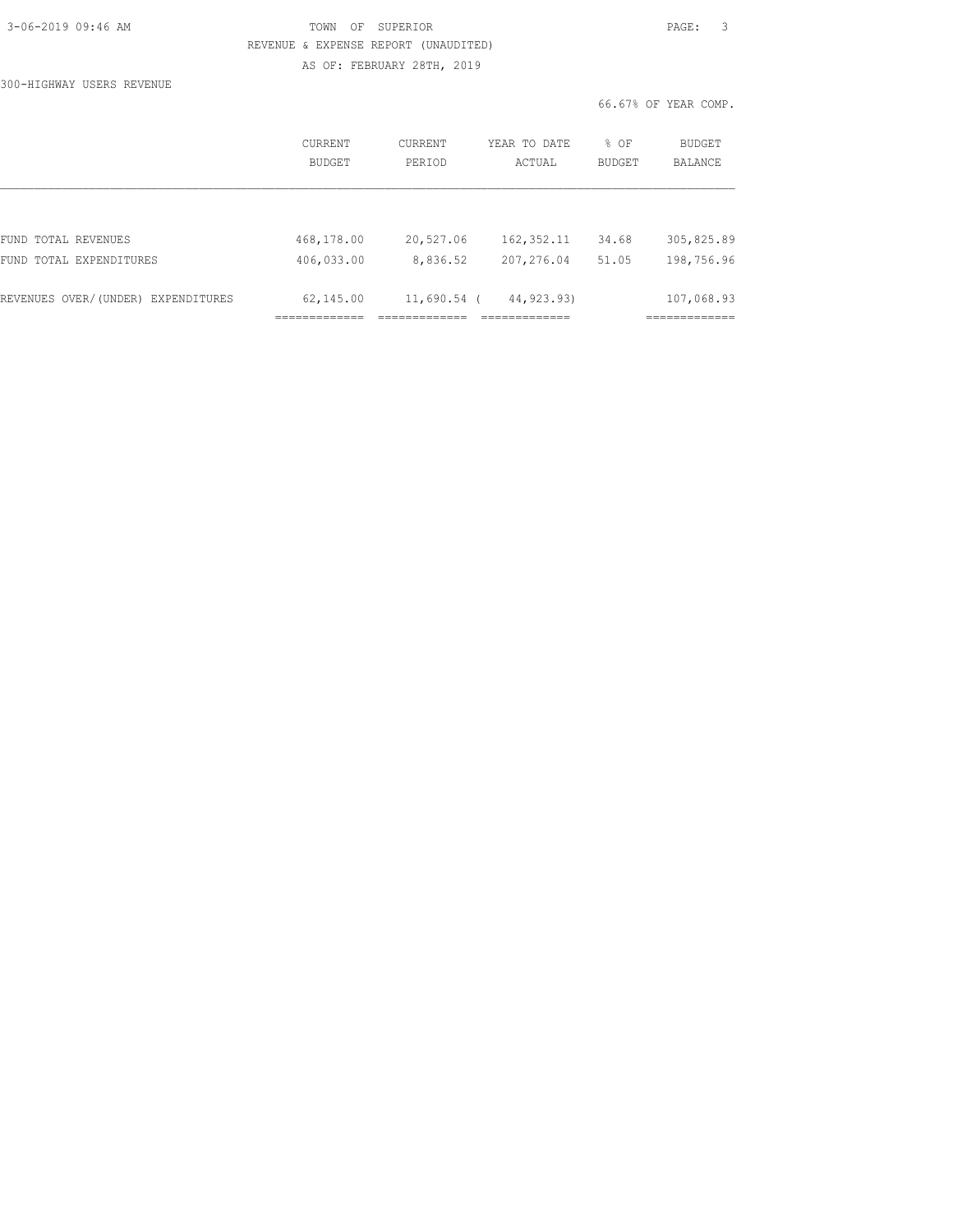3-06-2019 09:46 AM TOWN OF SUPERIOR PAGE: 1 REVENUE & EXPENSE REPORT (UNAUDITED)

AS OF: FEBRUARY 28TH, 2019

### 310-EXCISE TAX

| NON-DEPARTMENTAL                                   |                     | CURRENT          | YEAR TO DATE      | 66.67% OF YEAR COMP. |                      |
|----------------------------------------------------|---------------------|------------------|-------------------|----------------------|----------------------|
|                                                    | CURRENT             |                  |                   | % OF                 | <b>BUDGET</b>        |
|                                                    | <b>BUDGET</b>       | PERIOD           | ACTUAL            | <b>BUDGET</b>        | <b>BALANCE</b>       |
| REVENUES                                           |                     |                  |                   |                      |                      |
| TAXES                                              |                     |                  |                   |                      |                      |
| 310-00-4130 EXCISE TAX-1/2 SALES PINAL             | 415,771.00          | 12, 111.16       | 79,051.90         | 19.01                | 336,719.10           |
| SUBTOTAL TAXES                                     | 415,771.00          | 12, 111.16       | 79,051.90         | 19.01                | 336,719.10           |
| CONTINGENCY                                        |                     |                  |                   |                      |                      |
| 310-00-4901 INTERFUND TRANSFER                     | 0.00                | 0.00             | 0.00              | 0.00                 | 0.00                 |
| 310-00-4999 OTHER FINANCING SOURCES                | 0.00                | 0.00             | 0.00              | 0.00                 | 0.00                 |
| SUBTOTAL CONTINGENCY                               | 0.00                | 0.00             | 0.00              | 0.00                 | 0.00                 |
| TOTAL REVENUES                                     | 415,771.00          | 12, 111.16       | 79,051.90         | 19.01                | 336,719.10           |
|                                                    |                     |                  |                   |                      |                      |
| EXPENDITURES                                       |                     |                  |                   |                      |                      |
| PERSONEL                                           |                     |                  |                   |                      |                      |
| 310-00-5100 SALARIES                               | 56,113.00           | 3,922.58         | 39,404.48         | 70.22                | 16,708.52            |
| 310-00-5101 OVERTIME                               | 0.00                | 133.13           | 896.16            | $0.00$ (             | 896.16)              |
| 310-00-5120 INMATE LABOR                           | 1,550.00            | 175.75           | 1,448.25          | 93.44                | 101.75               |
| 310-00-5151 FICA                                   | 3,479.00            | 251.45           | 2,531.68          | 72.77                | 947.32               |
| 310-00-5152 MEDICARE                               | 814.00              | 58.80            | 592.08            | 72.74                | 221.92               |
| 310-00-5153 STATE UNEMPLOYMENT                     | 216.00              | 26.87            | 80.64             | 37.33                | 135.36               |
| 310-00-5154 WORKERS COMP INSURANCE                 | 357.00              | 0.00             | 0.00              | 0.00                 | 357.00               |
| 310-00-5161 ARIZONA STATE RETIREMENT               | 5,775.00            | 418.17           | 3,814.38          | 66.05                | 1,960.62             |
| 310-00-5162 LIFE INSURANCE                         | 117.00              | 0.00             | 0.00              | 0.00                 | 117.00               |
| 310-00-5163 HEALTH INSURANCE                       | 5,765.00            | 0.00             | 0.00              | 0.00                 | 5,765.00             |
| 310-00-5164 DENTAL INSURANCE<br>SUBTOTAL PERSONEL  | 536.00<br>74,722.00 | 0.00<br>4,986.75 | 0.00<br>48,767.67 | 0.00<br>65.27        | 536.00<br>25, 954.33 |
| SUPPLIES                                           |                     |                  |                   |                      |                      |
| 310-00-5210 OFFICE SUPPLIES                        | 0.00                | 0.00             | 0.00              | 0.00                 | 0.00                 |
| 310-00-5225 SAFETY SUPPLIES/EQUIPMENT              | 0.00                | 0.00             | 0.00              | 0.00                 | 0.00                 |
| 310-00-5230 SANITATION SUPPLIES                    | 0.00                | 0.00             | 0.00              | 0.00                 | 0.00                 |
| 310-00-5299 OPERATING SUPPLIES                     | 0.00                | 0.00             | 965.44            | $0.00$ (             | 965.44               |
| SUBTOTAL SUPPLIES                                  | 0.00                | 0.00             | 965.44            | $0.00$ (             | 965.44)              |
| UTILITIES                                          |                     |                  |                   |                      |                      |
| 310-00-5310 ELECTRICITY                            | 1,666.00            | 0.00             | 1,712.32          | $102.78$ (           | 46.32)               |
| 310-00-5360 WATER                                  | 0.00                | 137.88           |                   | $1,907.80$ 0.00 (    | 1,907.80)            |
| SUBTOTAL UTILITIES                                 | 1,666.00            | 137.88           | 3,620.12          | 217.29 (             | 1,954.12)            |
| GENERAL BUSINESS EXPENSE                           |                     |                  |                   |                      |                      |
| 310-00-5420 DUES & SUBSCRIPTIONS                   | 0.00                | 0.00             | 0.00              | 0.00                 | 0.00                 |
| 310-00-5450 UNIFORMS                               | 0.00                | 0.00             | 0.00              | 0.00                 | 0.00                 |
| 310-00-5471 Audit<br>310-00-5480 GENERAL INSURANCE | 1,545.00<br>0.00    | 0.00<br>0.00     | 0.00<br>0.00      | 0.00<br>0.00         | 1,545.00<br>0.00     |
|                                                    |                     |                  |                   |                      |                      |

SUBTOTAL GENERAL BUSINESS EXPENSE 1,545.00 0.00 0.00 0.00 1,545.00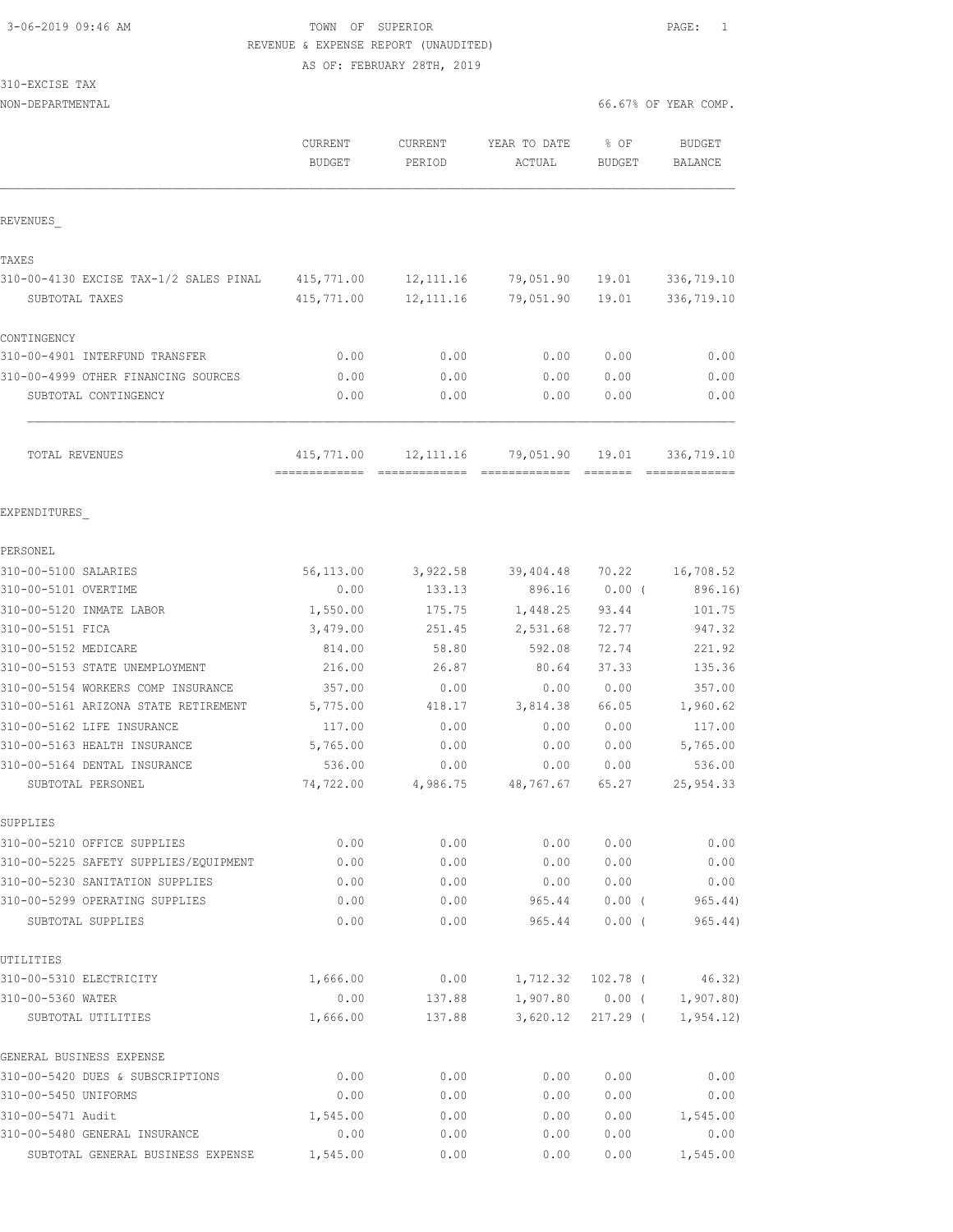# 3-06-2019 09:46 AM TOWN OF SUPERIOR PAGE: 2 REVENUE & EXPENSE REPORT (UNAUDITED)

AS OF: FEBRUARY 28TH, 2019

### 310-EXCISE TAX

| NON-DEPARTMENTAL | 66.67% OF YEAR COMP.<br>$\sim$ $\sim$ $\sim$ $\sim$ $\sim$ $\sim$ |
|------------------|-------------------------------------------------------------------|
|                  |                                                                   |

|                                                | CURRENT<br><b>BUDGET</b>    | CURRENT<br>PERIOD | YEAR TO DATE<br>ACTUAL | % OF<br><b>BUDGET</b> | <b>BUDGET</b><br>BALANCE |
|------------------------------------------------|-----------------------------|-------------------|------------------------|-----------------------|--------------------------|
| PROFESSIONAL SERVICES                          |                             |                   |                        |                       |                          |
| 310-00-5520 CONTRACTUAL SERVICES               | 0.00                        | 0.00              | 0.00                   | 0.00                  | 0.00                     |
| 310-00-5550 OTHER PROFESSIONAL SERVICES        | 0.00                        | 0.00              | 0.00                   | 0.00                  | 0.00                     |
| SUBTOTAL PROFESSIONAL SERVICES                 | 0.00                        | 0.00              | 0.00                   | 0.00                  | 0.00                     |
| REPAIR/MAINTENANCE                             |                             |                   |                        |                       |                          |
| 310-00-5610 PARK & BLDG IMPROVEMENTS           | 0.00                        | 0.00              | 0.00                   | 0.00                  | 0.00                     |
| 310-00-5640 AUTO & TRUCK REPAIRS               | 2,000.00                    | 0.00              | 0.00                   | 0.00                  | 2,000.00                 |
| 310-00-5641 GAS & OIL                          | 3,000.00                    | 320.98            | 5,159.10               | 171.97 (              | 2,159.10                 |
| 310-00-5642 TIRES & TUBES                      | 0.00                        | 0.00              | 637.14                 | 0.00(                 | 637.14)                  |
| 310-00-5643 INMATE FUEL                        | 1,000.00                    | 0.00              | 166.77                 | 16.68                 | 833.23                   |
| 310-00-5650 OTHER EQUIPMENT REPAIRS            | 5,000.00                    | 0.00              | 73.31                  | 1.47                  | 4,926.69                 |
| 310-00-5670 STREET & SIDEWALK REPAIR           | 39,179.00                   | 0.00              | 13,540.10              | 34.56                 | 25,638.90                |
| 310-00-5671 CRACKSEAL                          | 0.00                        | 0.00              | 1,516.85               | $0.00$ (              | 1, 516.85                |
| SUBTOTAL REPAIR/MAINTENANCE                    | 50,179.00                   | 320.98            | 21,093.27              | 42.04                 | 29,085.73                |
| CAPITAL OUTLAY                                 |                             |                   |                        |                       |                          |
| 310-00-5750 OTHER EQUIP/SMALL TOOLS            | 7,000.00                    | 0.00              | 1,822.99               | 26.04                 | 5,177.01                 |
| 310-00-5770 TRAFFIC SIGNS                      | 0.00                        | 0.00              | 0.00                   | 0.00                  | 0.00                     |
| 310-00-5790 MACHINERY & EQUIPMENT              | 0.00                        | 0.00              | 0.00                   | 0.00                  | 0.00                     |
| SUBTOTAL CAPITAL OUTLAY                        | 7,000.00                    | 0.00              | 1,822.99               | 26.04                 | 5,177.01                 |
| NON-OPERATING                                  |                             |                   |                        |                       |                          |
| 310-00-5800 DEPRECIATION                       | 0.00                        | 0.00              | 0.00                   | 0.00                  | 0.00                     |
| SUBTOTAL NON-OPERATING                         | 0.00                        | 0.00              | 0.00                   | 0.00                  | 0.00                     |
| DEBT SERVICE                                   |                             |                   |                        |                       |                          |
| 310-00-5900 DEBT SERVICE: PRINCIPAL            | 0.00                        | 649.21            | 3,451.43               | $0.00$ (              | 3,451.43)                |
| 310-00-5901 DEBT SERVICE: INTEREST             | 0.00                        | 198.18            | 3,269.36               | 0.00(                 | 3, 269.36                |
| 310-00-5999 CONTINGENCY                        | 342,805.00                  | 0.00              | 0.00                   | 0.00                  | 342,805.00               |
| SUBTOTAL DEBT SERVICE                          | 342,805.00                  | 847.39            | 6,720.79               | 1.96                  | 336,084.21               |
| TOTAL EXPENDITURES                             | 477,917.00<br>============= | 6,293.00          | 82,990.28              | 17.36                 | 394, 926.72              |
| REVENUES OVER/(UNDER) EXPENDITURES<br>$\left($ | 62, 146, 00)                | $5,818.16$ (      | 3,938.38)              | $\left($              | 58, 207.62               |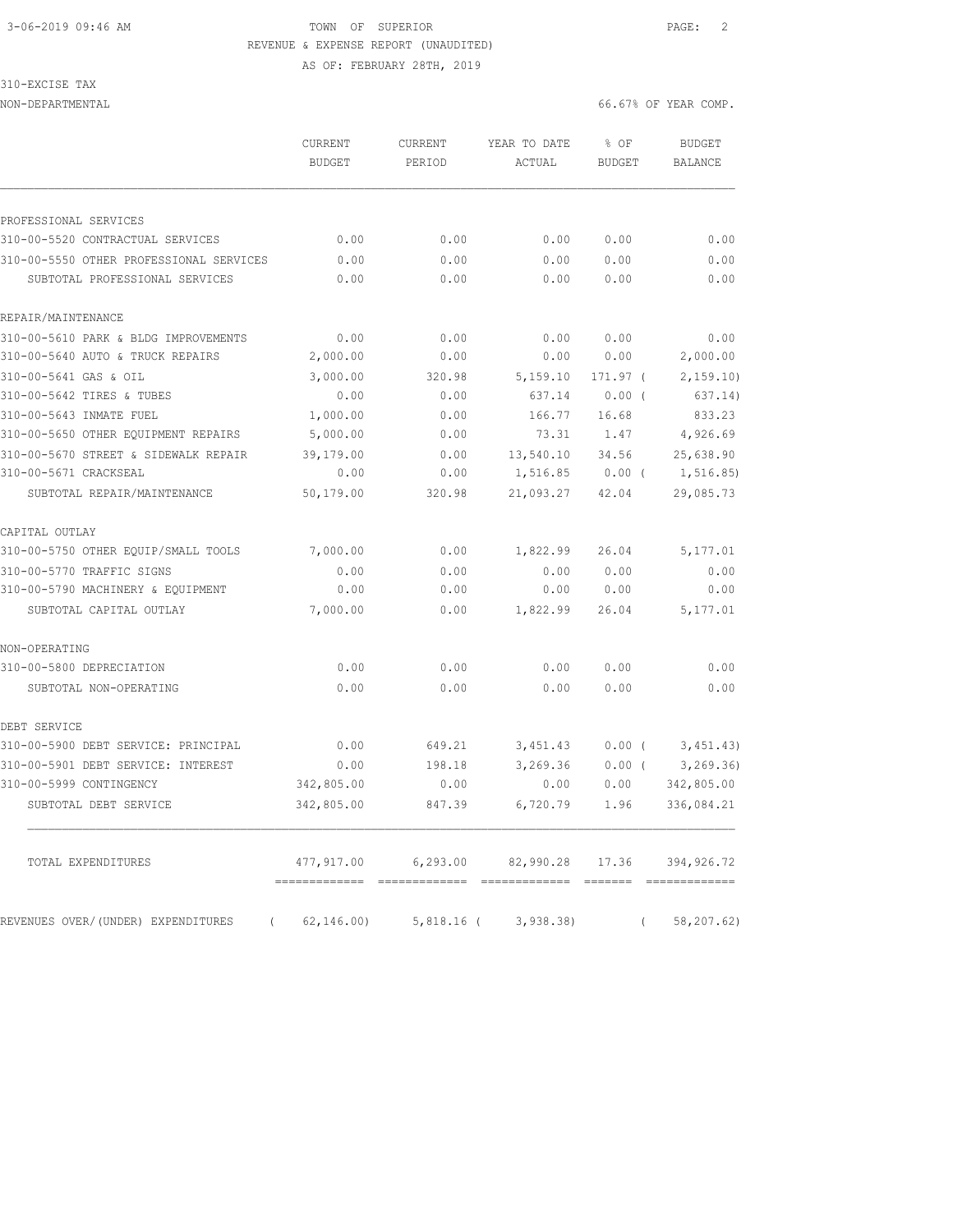| 3-06-2019 09:46 AM |  |
|--------------------|--|
|                    |  |

310-EXCISE TAX

### TOWN OF SUPERIOR **Example 2019** PAGE: 3 REVENUE & EXPENSE REPORT (UNAUDITED) AS OF: FEBRUARY 28TH, 2019

|                                    |                     | CURRENT<br><b>BUDGET</b> | <b>CURRENT</b><br>PERIOD            | YEAR TO DATE<br>ACTUAL                       | % OF<br><b>BUDGET</b> | BUDGET<br><b>BALANCE</b>                   |
|------------------------------------|---------------------|--------------------------|-------------------------------------|----------------------------------------------|-----------------------|--------------------------------------------|
|                                    |                     |                          |                                     |                                              |                       |                                            |
| FUND TOTAL REVENUES                |                     | 415,771.00               | 12, 111.16                          | 79,051.90                                    | 19.01                 | 336,719.10                                 |
| FUND TOTAL EXPENDITURES            |                     | 477,917.00               | 6, 293.00                           | 82,990.28                                    | 17.36                 | 394, 926.72                                |
| REVENUES OVER/(UNDER) EXPENDITURES | --------------<br>. | 62, 146, 00              | $5,818.16$ (<br>--------------<br>. | 3,938.38)<br>_____________<br>-------------- |                       | 58,207.62)<br>____________<br>------------ |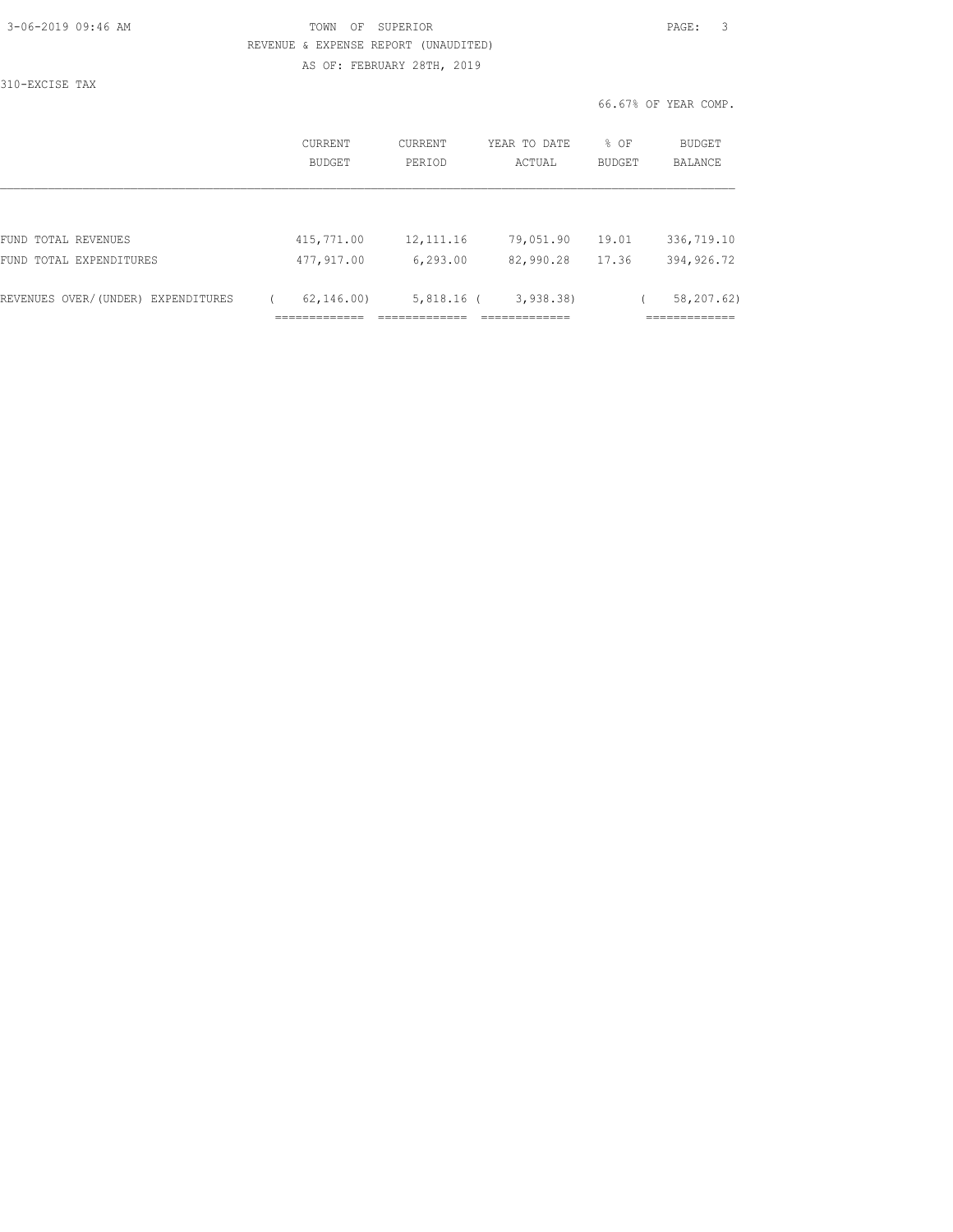3-06-2019 09:46 AM TOWN OF SUPERIOR PAGE: 1 REVENUE & EXPENSE REPORT (UNAUDITED)

AS OF: FEBRUARY 28TH, 2019

# 320-LOCAL TRANS ASSISTANCE

|                                         | CURRENT<br><b>BUDGET</b> | CURRENT<br>PERIOD                                                                                                                                                                                                                                                                                                                                                                                                                                                                      | YEAR TO DATE<br>ACTUAL | % OF<br><b>BUDGET</b> | <b>BUDGET</b><br>BALANCE |
|-----------------------------------------|--------------------------|----------------------------------------------------------------------------------------------------------------------------------------------------------------------------------------------------------------------------------------------------------------------------------------------------------------------------------------------------------------------------------------------------------------------------------------------------------------------------------------|------------------------|-----------------------|--------------------------|
| REVENUES                                |                          |                                                                                                                                                                                                                                                                                                                                                                                                                                                                                        |                        |                       |                          |
| TAXES                                   |                          |                                                                                                                                                                                                                                                                                                                                                                                                                                                                                        |                        |                       |                          |
| 320-00-4131 LOCAL TRANS ASSISTANCE FUND | 0.00                     | 0.00                                                                                                                                                                                                                                                                                                                                                                                                                                                                                   | 0.00                   | 0.00                  | 0.00                     |
| SUBTOTAL TAXES                          | 0.00                     | 0.00                                                                                                                                                                                                                                                                                                                                                                                                                                                                                   | 0.00                   | 0.00                  | 0.00                     |
| TOTAL REVENUES                          | 0.00                     | 0.00                                                                                                                                                                                                                                                                                                                                                                                                                                                                                   | 0.00                   | 0.00                  | 0.00                     |
| EXPENDITURES                            |                          |                                                                                                                                                                                                                                                                                                                                                                                                                                                                                        |                        |                       |                          |
|                                         |                          |                                                                                                                                                                                                                                                                                                                                                                                                                                                                                        |                        |                       |                          |
| SUPPLIES                                |                          |                                                                                                                                                                                                                                                                                                                                                                                                                                                                                        |                        |                       |                          |
| 320-00-5210 OFFICE SUPPLIES             | 0.00                     | 0.00                                                                                                                                                                                                                                                                                                                                                                                                                                                                                   | 0.00                   | 0.00                  | 0.00                     |
| 320-00-5225 SAFETY SUPPLIES/EQUIPMENT   | 0.00                     | 0.00                                                                                                                                                                                                                                                                                                                                                                                                                                                                                   | 0.00                   | 0.00                  | 0.00                     |
| 320-00-5230 SANITATION SUPPLIES         | 0.00                     | 0.00                                                                                                                                                                                                                                                                                                                                                                                                                                                                                   | 0.00                   | 0.00                  | 0.00                     |
| 320-00-5299 OPERATING SUPPLIES          | 0.00                     | 0.00                                                                                                                                                                                                                                                                                                                                                                                                                                                                                   | 0.00                   | 0.00                  | 0.00                     |
| SUBTOTAL SUPPLIES                       | 0.00                     | 0.00                                                                                                                                                                                                                                                                                                                                                                                                                                                                                   | 0.00                   | 0.00                  | 0.00                     |
| PROFESSIONAL SERVICES                   |                          |                                                                                                                                                                                                                                                                                                                                                                                                                                                                                        |                        |                       |                          |
| 320-00-5520 CONTRACTUAL SERVICES        | 0.00                     | 0.00                                                                                                                                                                                                                                                                                                                                                                                                                                                                                   | 0.00                   | 0.00                  | 0.00                     |
| 320-00-5540 LEGAL SERVICES              | 0.00                     | 0.00                                                                                                                                                                                                                                                                                                                                                                                                                                                                                   | 0.00                   | 0.00                  | 0.00                     |
| 320-00-5550 OTHER PROFESSIONAL SERVICE  | 0.00                     | 0.00                                                                                                                                                                                                                                                                                                                                                                                                                                                                                   | 0.00                   | 0.00                  | 0.00                     |
| SUBTOTAL PROFESSIONAL SERVICES          | 0.00                     | 0.00                                                                                                                                                                                                                                                                                                                                                                                                                                                                                   | 0.00                   | 0.00                  | 0.00                     |
| REPAIR/MAINTENANCE                      |                          |                                                                                                                                                                                                                                                                                                                                                                                                                                                                                        |                        |                       |                          |
| 320-00-5610 PARK & BLDG IMPROVEMENTS    | 0.00                     | 0.00                                                                                                                                                                                                                                                                                                                                                                                                                                                                                   | 0.00                   | 0.00                  | 0.00                     |
| 320-00-5640 AUTO & TRUCK REPAIRS        | 0.00                     | 0.00                                                                                                                                                                                                                                                                                                                                                                                                                                                                                   | 0.00                   | 0.00                  | 0.00                     |
| 320-00-5641 GAS & OIL                   | 0.00                     | 0.00                                                                                                                                                                                                                                                                                                                                                                                                                                                                                   | 0.00                   | 0.00                  | 0.00                     |
| 320-00-5642 TIRES & TUBES               | 0.00                     | 0.00                                                                                                                                                                                                                                                                                                                                                                                                                                                                                   | 0.00                   | 0.00                  | 0.00                     |
| 320-00-5650 OTHER EQUIPMENT REPAIRS     | 0.00                     | 0.00                                                                                                                                                                                                                                                                                                                                                                                                                                                                                   | 0.00                   | 0.00                  | 0.00                     |
| 320-00-5670 STREET & SIDEWALK REPAIR    | 0.00                     | 0.00                                                                                                                                                                                                                                                                                                                                                                                                                                                                                   | 0.00                   | 0.00                  | 0.00                     |
| SUBTOTAL REPAIR/MAINTENANCE             | 0.00                     | 0.00                                                                                                                                                                                                                                                                                                                                                                                                                                                                                   | 0.00                   | 0.00                  | 0.00                     |
| CAPITAL OUTLAY                          |                          |                                                                                                                                                                                                                                                                                                                                                                                                                                                                                        |                        |                       |                          |
| 320-00-5770 TRAFFIC SIGNS               | 0.00                     | 0.00                                                                                                                                                                                                                                                                                                                                                                                                                                                                                   | 0.00                   | 0.00                  | 0.00                     |
| SUBTOTAL CAPITAL OUTLAY                 | 0.00                     | 0.00                                                                                                                                                                                                                                                                                                                                                                                                                                                                                   | 0.00                   | 0.00                  | 0.00                     |
| NON-OPERATING                           |                          |                                                                                                                                                                                                                                                                                                                                                                                                                                                                                        |                        |                       |                          |
| 320-00-5800 DEPRECIATION                | 0.00                     | 0.00                                                                                                                                                                                                                                                                                                                                                                                                                                                                                   | 0.00                   | 0.00                  | 0.00                     |
| SUBTOTAL NON-OPERATING                  | 0.00                     | 0.00                                                                                                                                                                                                                                                                                                                                                                                                                                                                                   | 0.00                   | 0.00                  | 0.00                     |
|                                         |                          |                                                                                                                                                                                                                                                                                                                                                                                                                                                                                        |                        |                       |                          |
| DEBT SERVICE                            |                          |                                                                                                                                                                                                                                                                                                                                                                                                                                                                                        |                        |                       |                          |
| 320-00-5999 CONTINGENCY                 | 0.00                     | 0.00                                                                                                                                                                                                                                                                                                                                                                                                                                                                                   | 0.00                   | 0.00                  | 0.00                     |
| SUBTOTAL DEBT SERVICE                   | 0.00                     | 0.00                                                                                                                                                                                                                                                                                                                                                                                                                                                                                   | 0.00                   | 0.00                  | 0.00                     |
| TOTAL EXPENDITURES                      | 0.00                     | 0.00                                                                                                                                                                                                                                                                                                                                                                                                                                                                                   | 0.00                   | 0.00                  | 0.00                     |
|                                         | =============            | $\begin{array}{cccccccccc} \multicolumn{2}{c}{} & \multicolumn{2}{c}{} & \multicolumn{2}{c}{} & \multicolumn{2}{c}{} & \multicolumn{2}{c}{} & \multicolumn{2}{c}{} & \multicolumn{2}{c}{} & \multicolumn{2}{c}{} & \multicolumn{2}{c}{} & \multicolumn{2}{c}{} & \multicolumn{2}{c}{} & \multicolumn{2}{c}{} & \multicolumn{2}{c}{} & \multicolumn{2}{c}{} & \multicolumn{2}{c}{} & \multicolumn{2}{c}{} & \multicolumn{2}{c}{} & \multicolumn{2}{c}{} & \multicolumn{2}{c}{} & \mult$ |                        |                       | $222222222222222$        |
| REVENUES OVER/(UNDER) EXPENDITURES      | 0.00                     | 0.00                                                                                                                                                                                                                                                                                                                                                                                                                                                                                   | 0.00                   |                       | 0.00                     |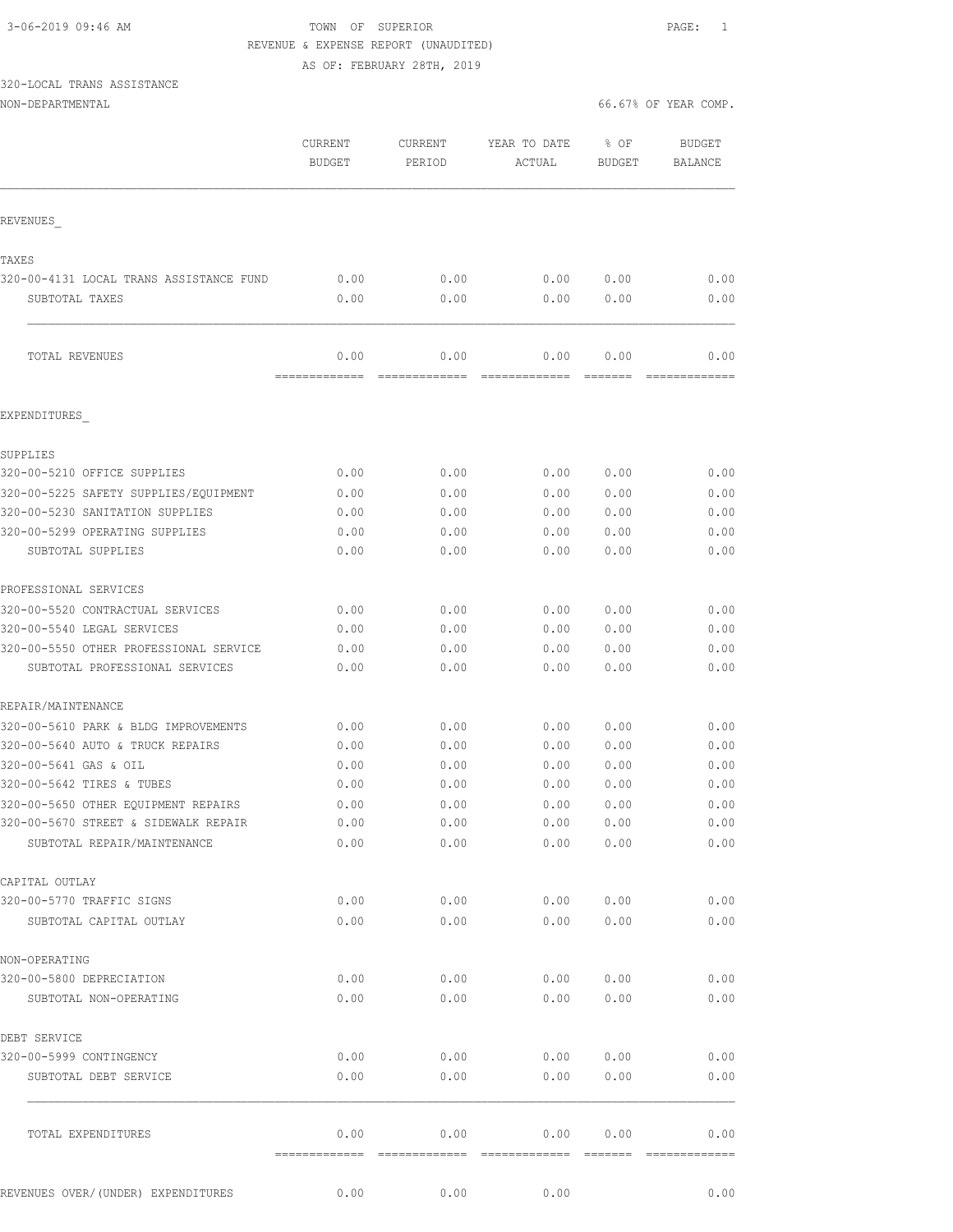### 3-06-2019 09:46 AM TOWN OF SUPERIOR PAGE: 2 REVENUE & EXPENSE REPORT (UNAUDITED) AS OF: FEBRUARY 28TH, 2019

320-LOCAL TRANS ASSISTANCE

|                                    | CURRENT<br>BUDGET | CURRENT<br>PERIOD | YEAR TO DATE<br>ACTUAL | % OF<br><b>BUDGET</b> | BUDGET<br><b>BALANCE</b> |
|------------------------------------|-------------------|-------------------|------------------------|-----------------------|--------------------------|
|                                    |                   |                   |                        |                       |                          |
| FUND TOTAL REVENUES                | 0.00              | 0.00              | 0.00                   | 0.00                  | 0.00                     |
| FUND TOTAL EXPENDITURES            | 0.00              | 0.00              | 0.00                   | 0.00                  | 0.00                     |
| REVENUES OVER/(UNDER) EXPENDITURES | 0.00              | 0.00              | 0.00                   |                       | 0.00                     |
|                                    |                   |                   |                        |                       |                          |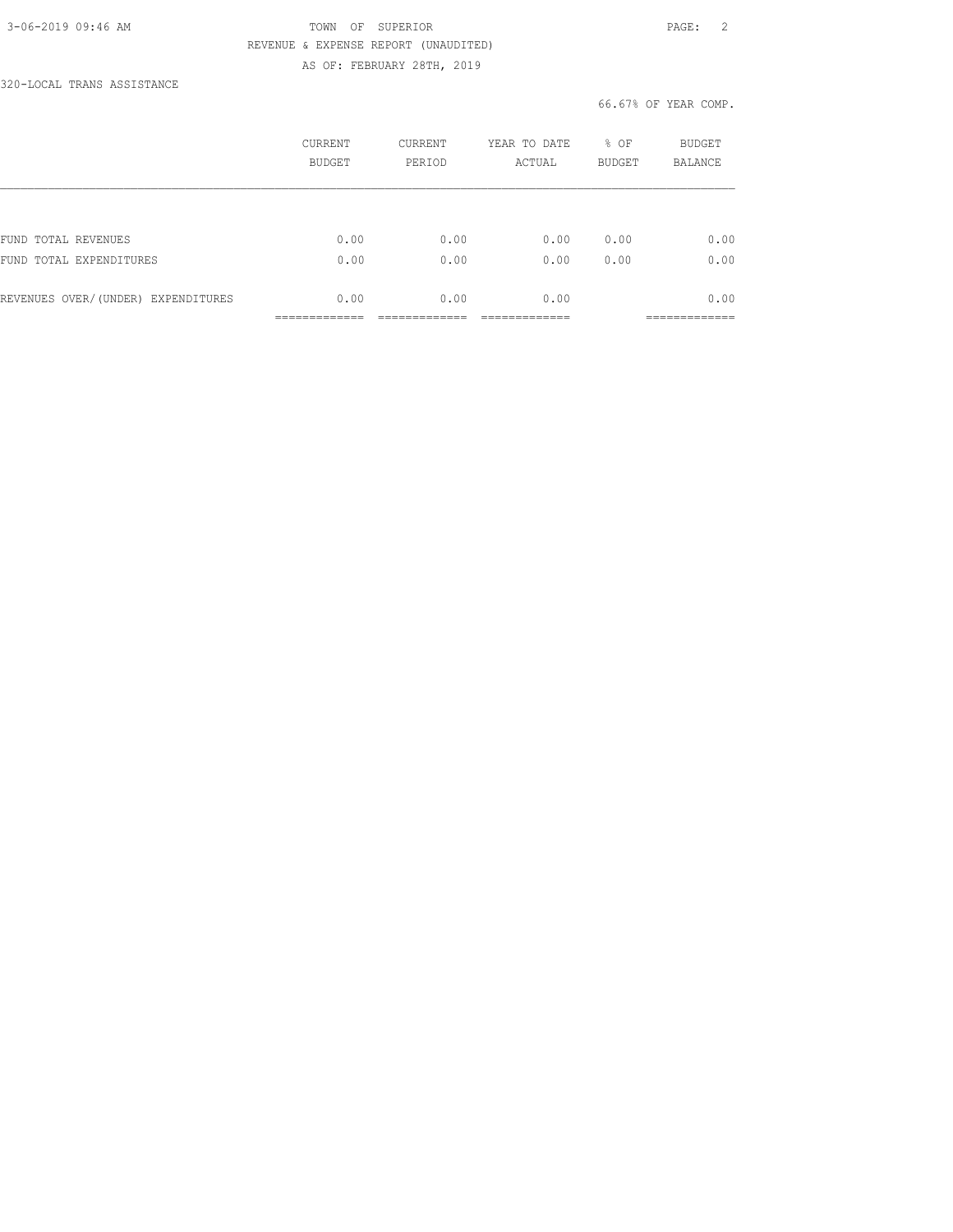# 3-06-2019 09:46 AM TOWN OF SUPERIOR PAGE: 1 REVENUE & EXPENSE REPORT (UNAUDITED)

AS OF: FEBRUARY 28TH, 2019

| 400-GADA BOND |  |
|---------------|--|
|               |  |
|               |  |

| NON-DEPARTMENTAL                    |                   |                   |                             |        | 66.67% OF YEAR COMP. |
|-------------------------------------|-------------------|-------------------|-----------------------------|--------|----------------------|
|                                     | CURRENT<br>BUDGET | CURRENT<br>PERIOD | YEAR TO DATE % OF<br>ACTUAL | BUDGET | BUDGET<br>BALANCE    |
| REVENUES                            |                   |                   |                             |        |                      |
| CONTINGENCY                         |                   |                   |                             |        |                      |
| 400-00-4901 INTERFUND TRANSFER-GADA | 0.00              | 0.00              | 0.00 0.00                   |        | 0.00                 |
| SUBTOTAL CONTINGENCY                | 0.00              | 0.00              | 0.00                        | 0.00   | 0.00                 |
| TOTAL REVENUES                      | 0.00              | 0.00              | 0.00                        | 0.00   | 0.00                 |
| EXPENDITURES                        |                   |                   |                             |        |                      |
| SUPPLIES                            |                   |                   |                             |        |                      |
| 400-00-5299 OPERATING SUPPLIES      | 0.00              | 0.00              | 0.00                        | 0.00   | 0.00                 |
| SUBTOTAL SUPPLIES                   | 0.00              | 0.00              | 0.00                        | 0.00   | 0.00                 |
| GENERAL BUSINESS EXPENSE            |                   |                   |                             |        |                      |
| 400-00-5491 FINANCE/BANK FEES       | 0.00              | 0.00              | 0.00                        | 0.00   | 0.00                 |
| SUBTOTAL GENERAL BUSINESS EXPENSE   | 0.00              | 0.00              | 0.00                        | 0.00   | 0.00                 |
| NON-OPERATING                       |                   |                   |                             |        |                      |
| 400-00-5810 BOND AMORTIZATIONS      | 0.00              | 0.00              | 0.00                        | 0.00   | 0.00                 |
| SUBTOTAL NON-OPERATING              | 0.00              | 0.00              | 0.00                        | 0.00   | 0.00                 |
| DEBT SERVICE                        |                   |                   |                             |        |                      |
| 400-00-5900 DEBT SERVICE: PRINCIPAL | 0.00              | 0.00              | 0.0000000                   |        | 0.00                 |
| 400-00-5910 GADA LOAN DEBT:SERVICE  | 0.00              | 0.00              | 0.00                        | 0.00   | 0.00                 |
| SUBTOTAL DEBT SERVICE               | 0.00              | 0.00              | 0.00                        | 0.00   | 0.00                 |
| TOTAL EXPENDITURES                  | 0.00              | 0.00              | 0.00                        | 0.00   | 0.00                 |

REVENUES OVER/(UNDER) EXPENDITURES 0.00 0.00 0.00 0.00 0.00 0.00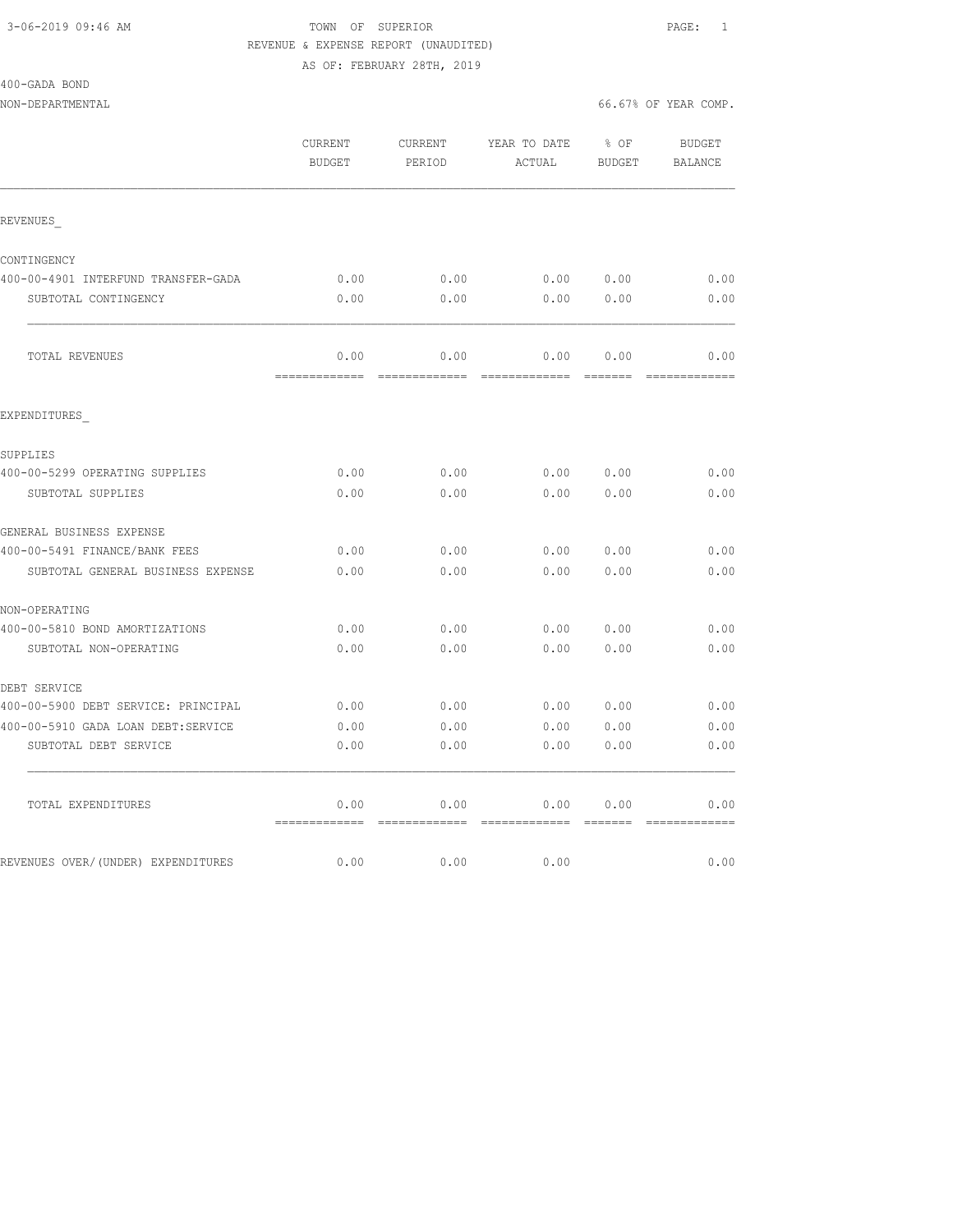### 3-06-2019 09:46 AM TOWN OF SUPERIOR PAGE: 2 REVENUE & EXPENSE REPORT (UNAUDITED) AS OF: FEBRUARY 28TH, 2019

400-GADA BOND

|                                    | <b>CURRENT</b><br>BUDGET | CURRENT<br>PERIOD | YEAR TO DATE<br>ACTUAL | % OF<br><b>BUDGET</b> | BUDGET<br><b>BALANCE</b> |
|------------------------------------|--------------------------|-------------------|------------------------|-----------------------|--------------------------|
|                                    |                          |                   |                        |                       |                          |
| FUND TOTAL REVENUES                | 0.00                     | 0.00              | 0.00                   | 0.00                  | 0.00                     |
| FUND TOTAL EXPENDITURES            | 0.00                     | 0.00              | 0.00                   | 0.00                  | 0.00                     |
| REVENUES OVER/(UNDER) EXPENDITURES | 0.00                     | 0.00              | 0.00                   |                       | 0.00                     |
|                                    |                          |                   |                        |                       | ------------             |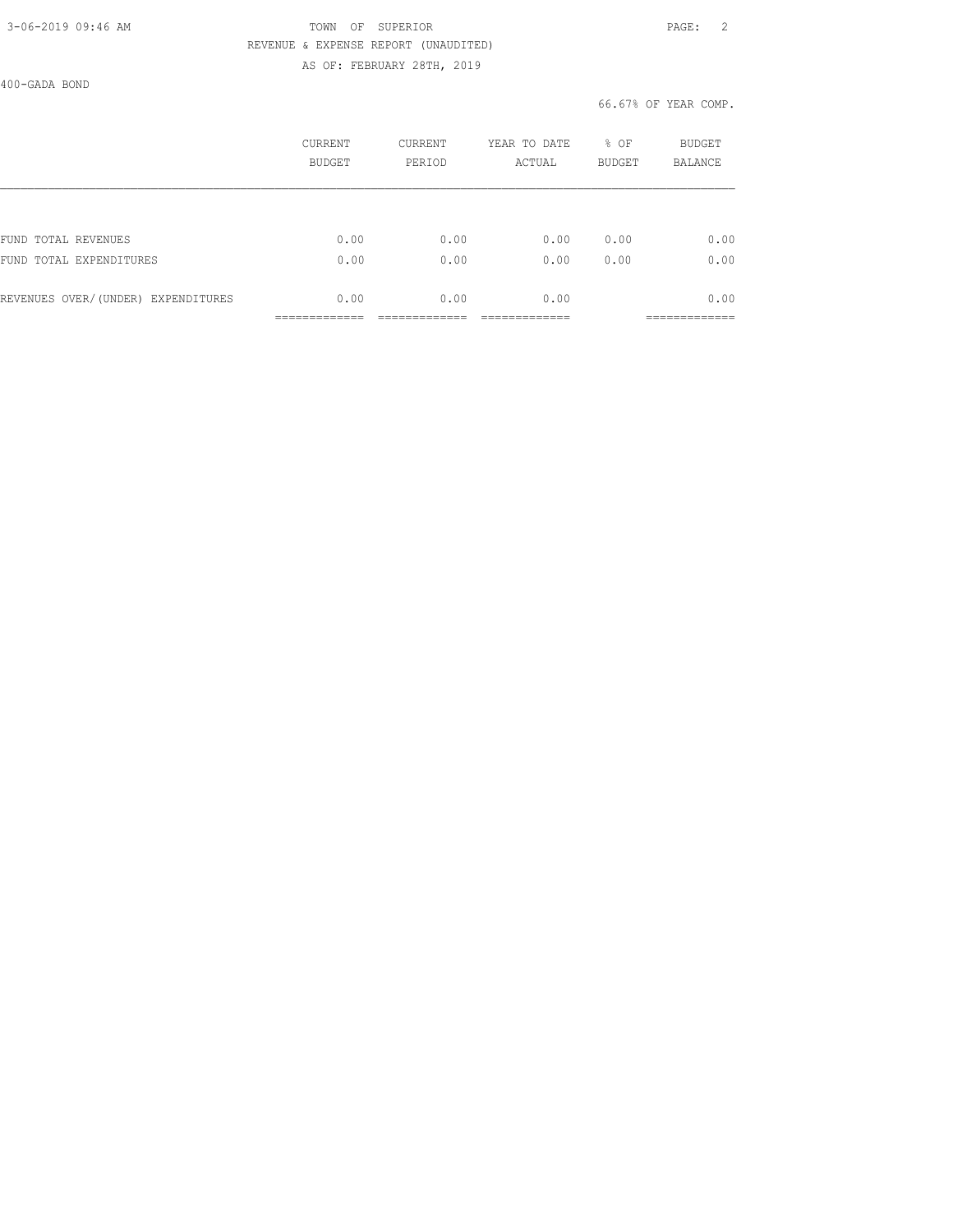### 3-06-2019 09:46 AM TOWN OF SUPERIOR PAGE: 1 REVENUE & EXPENSE REPORT (UNAUDITED) AS OF: FEBRUARY 28TH, 2019

NON-DEPARTMENTAL 66.67% OF YEAR COMP.

410-MPC BOND

|                                     | CURRENT         | CURRENT | YEAR TO DATE | % OF   | BUDGET                |
|-------------------------------------|-----------------|---------|--------------|--------|-----------------------|
|                                     | <b>BUDGET</b>   | PERIOD  | ACTUAL       | BUDGET | <b>BALANCE</b>        |
|                                     |                 |         |              |        |                       |
| REVENUES                            |                 |         |              |        |                       |
| BUSINESS SERVICES                   |                 |         |              |        |                       |
| 410-00-4270 INTEREST INCOME         | 0.00            | 0.00    | 0.00 0.00    |        | 0.00                  |
| SUBTOTAL BUSINESS SERVICES          | 0.00            | 0.00    | 0.00         | 0.00   | 0.00                  |
| CONTINGENCY                         |                 |         |              |        |                       |
| 410-00-4901 INTERFUND TRANSFER-MPC  | 0.00            | 0.00    | 0.00         | 0.00   | 0.00                  |
| SUBTOTAL CONTINGENCY                | 0.00            | 0.00    | 0.00         | 0.00   | 0.00                  |
| TOTAL REVENUES                      | 0.00<br>------- | 0.00    | 0.00         | 0.00   | 0.00                  |
| EXPENDITURES                        |                 |         |              |        |                       |
| SUPPLIES                            |                 |         |              |        |                       |
| 410-00-5299 OPERATING SUPPLIES      | 0.00            | 0.00    | 0.00         | 0.00   | 0.00                  |
| SUBTOTAL SUPPLIES                   | 0.00            | 0.00    | 0.00         | 0.00   | 0.00                  |
| GENERAL BUSINESS EXPENSE            |                 |         |              |        |                       |
| 410-00-5491 FINANCE/BANK FEES       | 0.00            | 0.00    | 0.00         | 0.00   | 0.00                  |
| SUBTOTAL GENERAL BUSINESS EXPENSE   | 0.00            | 0.00    | 0.00         | 0.00   | 0.00                  |
| NON-OPERATING                       |                 |         |              |        |                       |
| 410-00-5810 BOND AMORTIZATIONS      | 0.00            | 0.00    | 0.00         | 0.00   | 0.00                  |
| SUBTOTAL NON-OPERATING              | 0.00            | 0.00    | 0.00         | 0.00   | 0.00                  |
| DEBT SERVICE                        |                 |         |              |        |                       |
| 410-00-5900 DEBT SERVICE: PRINCIPAL | 0.00            | 0.00    | 0.00         | 0.00   | 0.00                  |
| 410-00-5920 MPC BOND DEBT: SERVICE  | 0.00            | 0.00    | 0.00         | 0.00   | 0.00                  |
| SUBTOTAL DEBT SERVICE               | 0.00            | 0.00    | 0.00         | 0.00   | 0.00                  |
| TOTAL EXPENDITURES                  | 0.00            | 0.00    | 0.00         | 0.00   | 0.00<br>============= |
| REVENUES OVER/(UNDER) EXPENDITURES  | 0.00            | 0.00    | 0.00         |        | 0.00                  |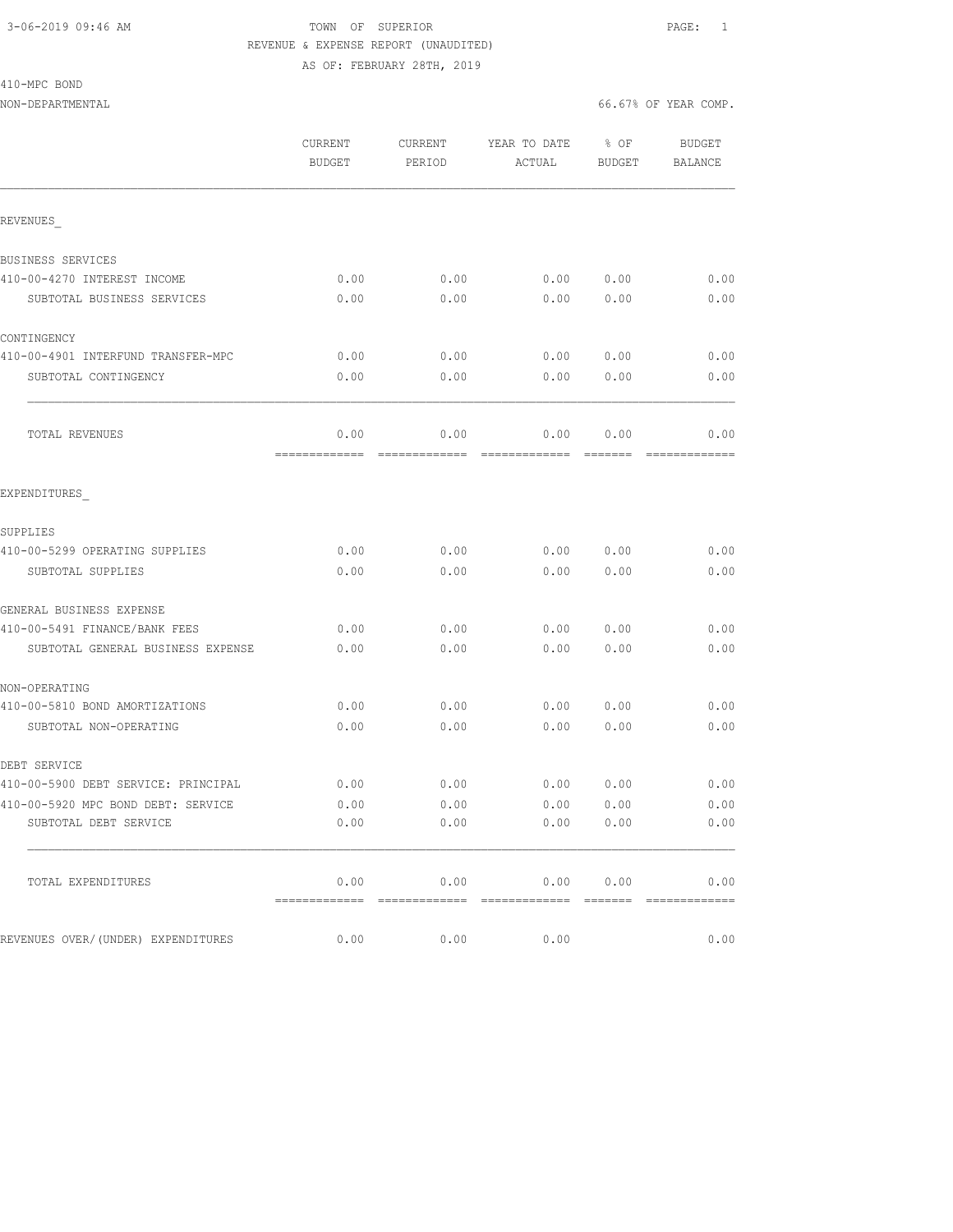### 3-06-2019 09:46 AM TOWN OF SUPERIOR PAGE: 2 REVENUE & EXPENSE REPORT (UNAUDITED) AS OF: FEBRUARY 28TH, 2019

410-MPC BOND

|                                    | CURRENT<br>BUDGET | CURRENT<br>PERIOD | YEAR TO DATE<br>ACTUAL | % OF<br><b>BUDGET</b> | <b>BUDGET</b><br><b>BALANCE</b> |
|------------------------------------|-------------------|-------------------|------------------------|-----------------------|---------------------------------|
|                                    |                   |                   |                        |                       |                                 |
| FUND TOTAL REVENUES                | 0.00              | 0.00              | 0.00                   | 0.00                  | 0.00                            |
| FUND<br>TOTAL EXPENDITURES         | 0.00              | 0.00              | 0.00                   | 0.00                  | 0.00                            |
| REVENUES OVER/(UNDER) EXPENDITURES | 0.00              | 0.00              | 0.00                   |                       | 0.00                            |
|                                    |                   |                   |                        |                       | __________                      |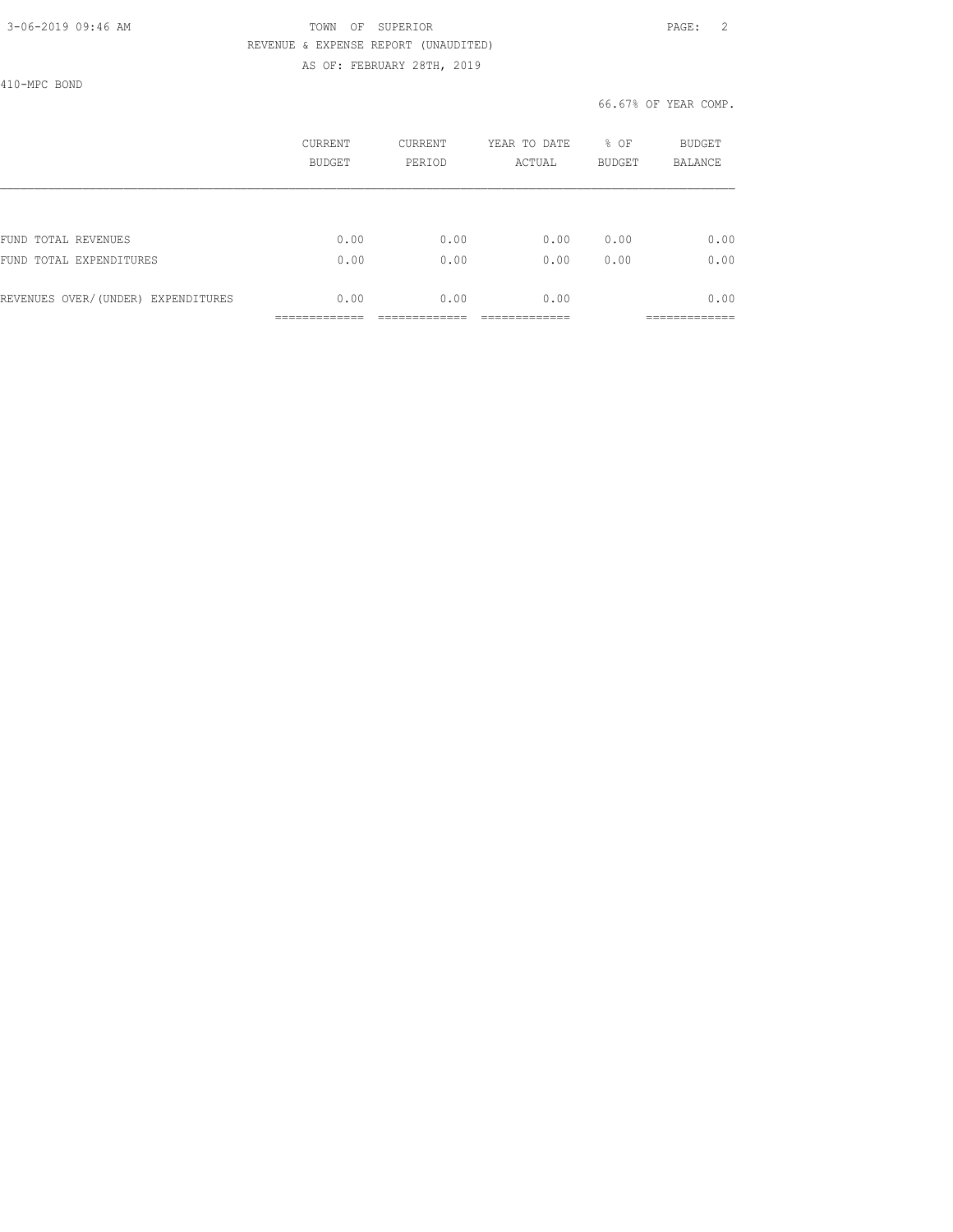### 3-06-2019 09:46 AM TOWN OF SUPERIOR PAGE: 1 REVENUE & EXPENSE REPORT (UNAUDITED) AS OF: FEBRUARY 28TH, 2019

NON-DEPARTMENTAL 66.67% OF YEAR COMP.

|                                     | CURRENT<br><b>BUDGET</b> | CURRENT<br>PERIOD | YEAR TO DATE<br>ACTUAL | % OF<br><b>BUDGET</b> | <b>BUDGET</b><br><b>BALANCE</b> |
|-------------------------------------|--------------------------|-------------------|------------------------|-----------------------|---------------------------------|
| REVENUES                            |                          |                   |                        |                       |                                 |
| GRANTS                              |                          |                   |                        |                       |                                 |
| 500-00-4600 GRANT REVENUES          | 2,488,440.00             | 0.00              | 0.00                   | 0.00                  | 2,488,440.00                    |
| SUBTOTAL GRANTS                     | 2,488,440.00             | 0.00              | 0.00                   | 0.00                  | 2,488,440.00                    |
| CONTINGENCY                         |                          |                   |                        |                       |                                 |
| 500-00-4900 CONTINGENCY             | 0.00                     | 0.00              | 0.00                   | 0.00                  | 0.00                            |
| 500-00-4901 Transfers               | 0.00                     | 0.00              | 0.00                   | 0.00                  | 0.00                            |
| 500-00-4999 OTHER FINANCING SOURCES | 0.00                     | 0.00              | 0.00                   | 0.00                  | 0.00                            |
| SUBTOTAL CONTINGENCY                | 0.00                     | 0.00              | 0.00                   | 0.00                  | 0.00                            |
| TOTAL REVENUES                      | 2,488,440.00             | 0.00              | 0.00                   | 0.00                  | 2,488,440.00                    |
| EXPENDITURES                        |                          |                   |                        |                       |                                 |
| PERSONEL                            |                          |                   |                        |                       |                                 |
| 500-00-5100 SALARIES                | 0.00                     | 0.00              | 0.00                   | 0.00                  | 0.00                            |
| 500-00-5101 OVERTIME                | 0.00                     | 0.00              | 0.00                   | 0.00                  | 0.00                            |
| 500-00-5151 FICA                    | 0.00                     | 0.00              | 0.00                   | 0.00                  | 0.00                            |
| 500-00-5152 MEDICARE                | 0.00                     | 0.00              | 0.00                   | 0.00                  | 0.00                            |
| 500-00-5153 STATE UNEMPLOYMENT      | 0.00                     | 0.00              | 0.00                   | 0.00                  | 0.00                            |
| 500-00-5154 WORKERS COMP INSURANCE  | 0.00                     | 0.00              | 0.00                   | 0.00                  | 0.00                            |
| SUBTOTAL PERSONEL                   | 0.00                     | 0.00              | 0.00                   | 0.00                  | 0.00                            |
| SUPPLIES                            |                          |                   |                        |                       |                                 |
| 500-00-5299 OPERATING SUPPLIES      | 2,488,440.00             | 0.00              | 0.00                   | 0.00                  | 2,488,440.00                    |
| SUBTOTAL SUPPLIES                   | 2,488,440.00             | 0.00              | 0.00                   | 0.00                  | 2,488,440.00                    |
| GENERAL BUSINESS EXPENSE            |                          |                   |                        |                       |                                 |
| 500-00-5494 GRANT MATCHING          | 0.00                     |                   | 0.00<br>0.00           | 0.00                  | 0.00                            |
| SUBTOTAL GENERAL BUSINESS EXPENSE   | 0.00                     | 0.00              | 0.00                   | 0.00                  | 0.00                            |
| TOTAL EXPENDITURES                  | 2,488,440.00             | 0.00              |                        |                       | $0.00$ $0.00$ $2,488,440.00$    |
| REVENUES OVER/(UNDER) EXPENDITURES  | 0.00                     | 0.00              | 0.00                   |                       | 0.00                            |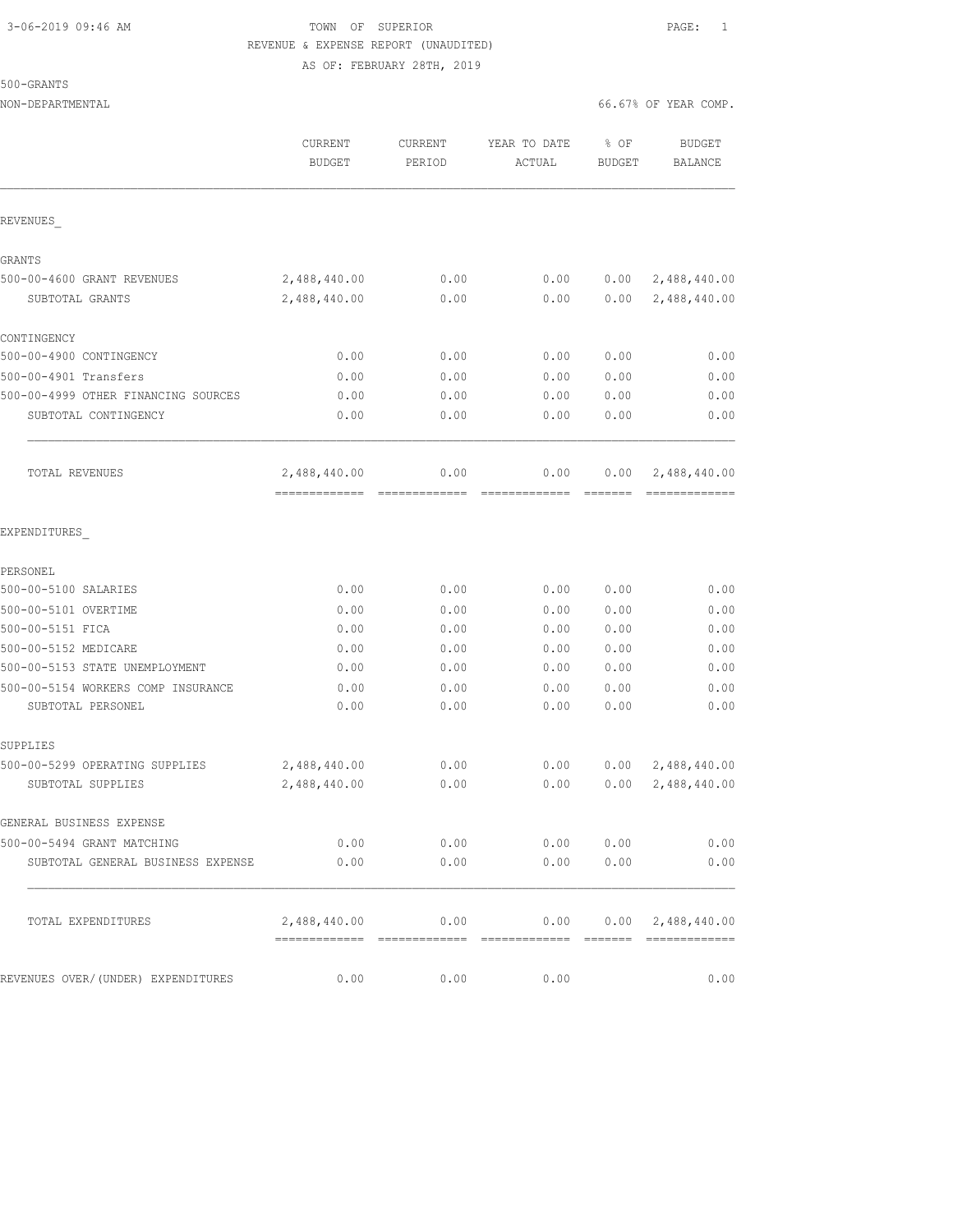### 3-06-2019 09:46 AM TOWN OF SUPERIOR PAGE: 2 REVENUE & EXPENSE REPORT (UNAUDITED) AS OF: FEBRUARY 28TH, 2019

500-GRANTS

|                                    | CURRENT<br><b>BUDGET</b> | CURRENT<br>PERIOD     | YEAR TO DATE % OF<br>ACTUAL | BUDGET | BUDGET<br><b>BALANCE</b> |
|------------------------------------|--------------------------|-----------------------|-----------------------------|--------|--------------------------|
| REVENUES                           |                          |                       |                             |        |                          |
| <b>GRANTS</b>                      |                          |                       |                             |        |                          |
| 500-07-4600 GRANT REVENUE          | 0.00                     | 0.00                  | 0.00 0.00                   |        | 0.00                     |
| SUBTOTAL GRANTS                    | 0.00                     | 0.00                  | 0.00                        | 0.00   | 0.00                     |
| TOTAL REVENUES                     | 0.00<br>=============    | 0.00<br>------------- | 0.00<br>-------------       | 0.00   | 0.00                     |
| EXPENDITURES                       |                          |                       |                             |        |                          |
| SUPPLIES                           |                          |                       |                             |        |                          |
| 500-07-5299 GRANT - POLICE         | 0.00                     | 0.00                  | 0.00 0.00                   |        | 0.00                     |
| SUBTOTAL SUPPLIES                  | 0.00                     | 0.00                  | 0.00                        | 0.00   | 0.00                     |
| TOTAL EXPENDITURES                 | 0.00<br>=============    | 0.00<br>------------- | 0.00<br>-------------       | 0.00   | 0.00                     |
| REVENUES OVER/(UNDER) EXPENDITURES | 0.00                     | 0.00                  | 0.00                        |        | 0.00                     |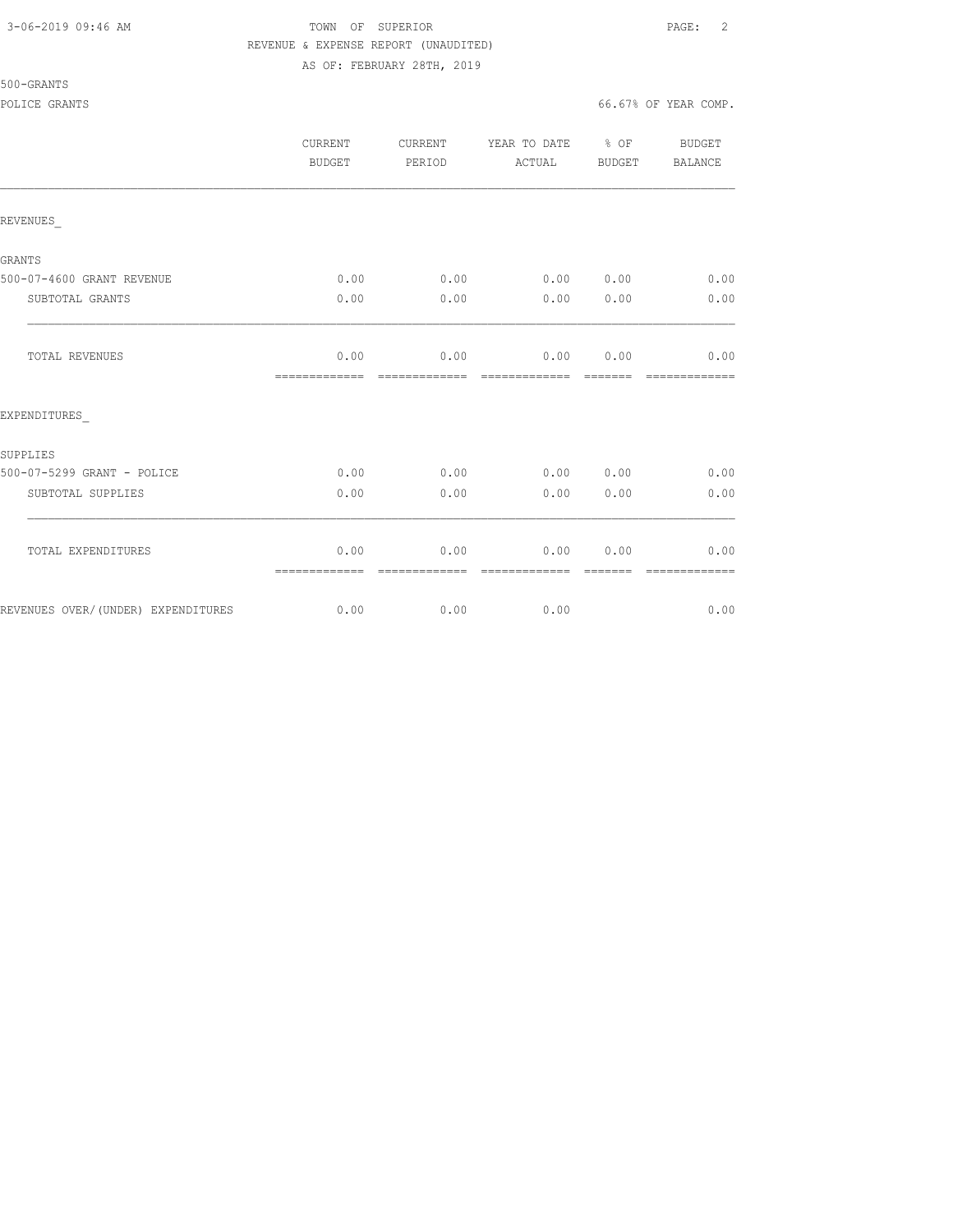# 3-06-2019 09:46 AM TOWN OF SUPERIOR PAGE: 3 REVENUE & EXPENSE REPORT (UNAUDITED)

AS OF: FEBRUARY 28TH, 2019

500-GRANTS

|                                      | CURRENT<br><b>BUDGET</b>               | CURRENT<br>PERIOD | YEAR TO DATE % OF<br>ACTUAL           | BUDGET            | <b>BUDGET</b><br>BALANCE |
|--------------------------------------|----------------------------------------|-------------------|---------------------------------------|-------------------|--------------------------|
| REVENUES                             |                                        |                   |                                       |                   |                          |
| GRANTS                               |                                        |                   |                                       |                   |                          |
| 500-08-4600 FIRE DEPT GRANT          | 0.00                                   | 0.00              | 3,700.00 0.00 (3,700.00)              |                   |                          |
| SUBTOTAL GRANTS                      | 0.00                                   | 0.00              |                                       | $3,700.00$ 0.00 ( | 3,700.00)                |
| TOTAL REVENUES                       | 0.00<br>============================== |                   | $0.00$ $3,700.00$ $0.00$ $(3,700.00)$ |                   | - cooccooccooc           |
| EXPENDITURES                         |                                        |                   |                                       |                   |                          |
| SUPPLIES                             |                                        |                   |                                       |                   |                          |
| 500-08-5299 FIRE DEPT GRANT EXPENSES | 0.00                                   | 0.00              |                                       | 0.00 0.00         | 0.00                     |
| SUBTOTAL SUPPLIES                    | 0.00                                   | 0.00              | 0.00                                  | 0.00              | 0.00                     |
| TOTAL EXPENDITURES                   | 0.00<br>=============                  | 0.00              | 0.00                                  | 0.00              | 0.00                     |
| REVENUES OVER/(UNDER) EXPENDITURES   | 0.00                                   |                   | $0.00$ 3,700.00 (3,700.00)            |                   |                          |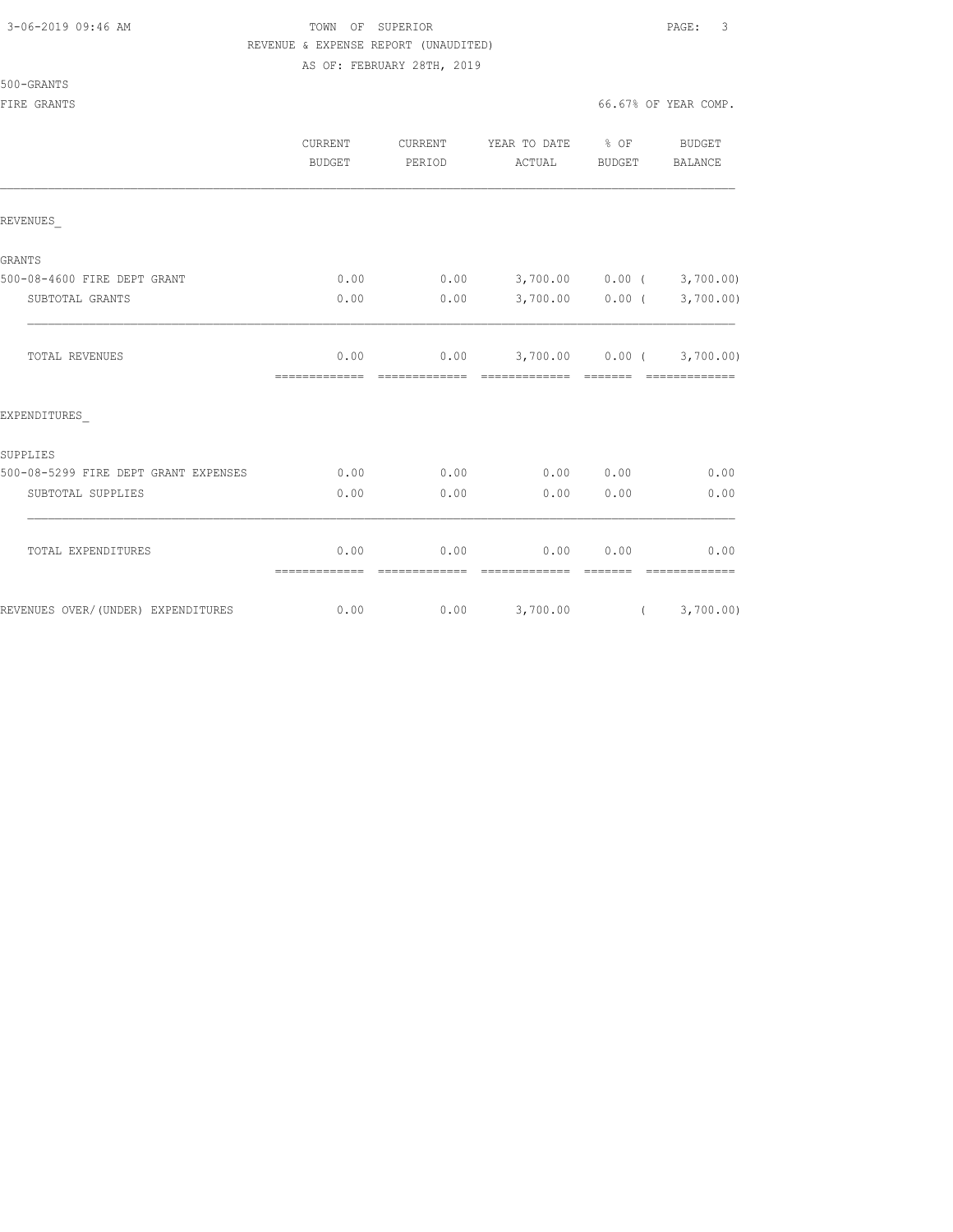500-GRANTS

### TOWN OF SUPERIOR **Example 2019** PAGE: 4 REVENUE & EXPENSE REPORT (UNAUDITED) AS OF: FEBRUARY 28TH, 2019

RECREATION GRANTS 66.67% OF YEAR COMP.

|                                       | <b>CURRENT</b><br><b>BUDGET</b> | CURRENT<br>PERIOD | YEAR TO DATE % OF<br>ACTUAL          | BUDGET           | BUDGET<br><b>BALANCE</b>     |
|---------------------------------------|---------------------------------|-------------------|--------------------------------------|------------------|------------------------------|
| REVENUES                              |                                 |                   |                                      |                  |                              |
| <b>GRANTS</b>                         |                                 |                   |                                      |                  |                              |
| 500-12-4600 GRANT REVENUE             | 7,500.00                        | 0.00              |                                      |                  | 43,871.00 584.95 (36,371.00) |
| SUBTOTAL GRANTS                       | 7,500.00                        | 0.00              | 43,871.00 584.95 (                   |                  | 36, 371.00                   |
| TOTAL REVENUES                        |                                 |                   |                                      |                  |                              |
| EXPENDITURES                          |                                 |                   |                                      |                  |                              |
| SUPPLIES                              |                                 |                   |                                      |                  |                              |
| 500-12-5299 OPERATING SUPPLIES        | 7,500.00                        | 0.00              | 0.00                                 | 0.00             | 7,500.00                     |
| SUBTOTAL SUPPLIES                     | 7,500.00                        | 0.00              | 0.00                                 | 0.00             | 7,500.00                     |
| PROFESSIONAL SERVICES                 |                                 |                   |                                      |                  |                              |
| 500-12-5550 PARKS IMPROVEMENT PROJECT | 0.00                            |                   | $0.00$ 44,521.00 0.00 ( 44,521.00)   |                  |                              |
| SUBTOTAL PROFESSIONAL SERVICES        | 0.00                            | 0.00              |                                      | 44,521.00 0.00 ( | 44,521.00)                   |
| TOTAL EXPENDITURES                    | 7,500.00                        |                   | $0.00$ 44,521.00 593.61 ( 37,021.00) |                  | --------------               |
| REVENUES OVER/(UNDER) EXPENDITURES    | 0.00                            |                   | $0.00$ ( 650.00)                     |                  | 650.00                       |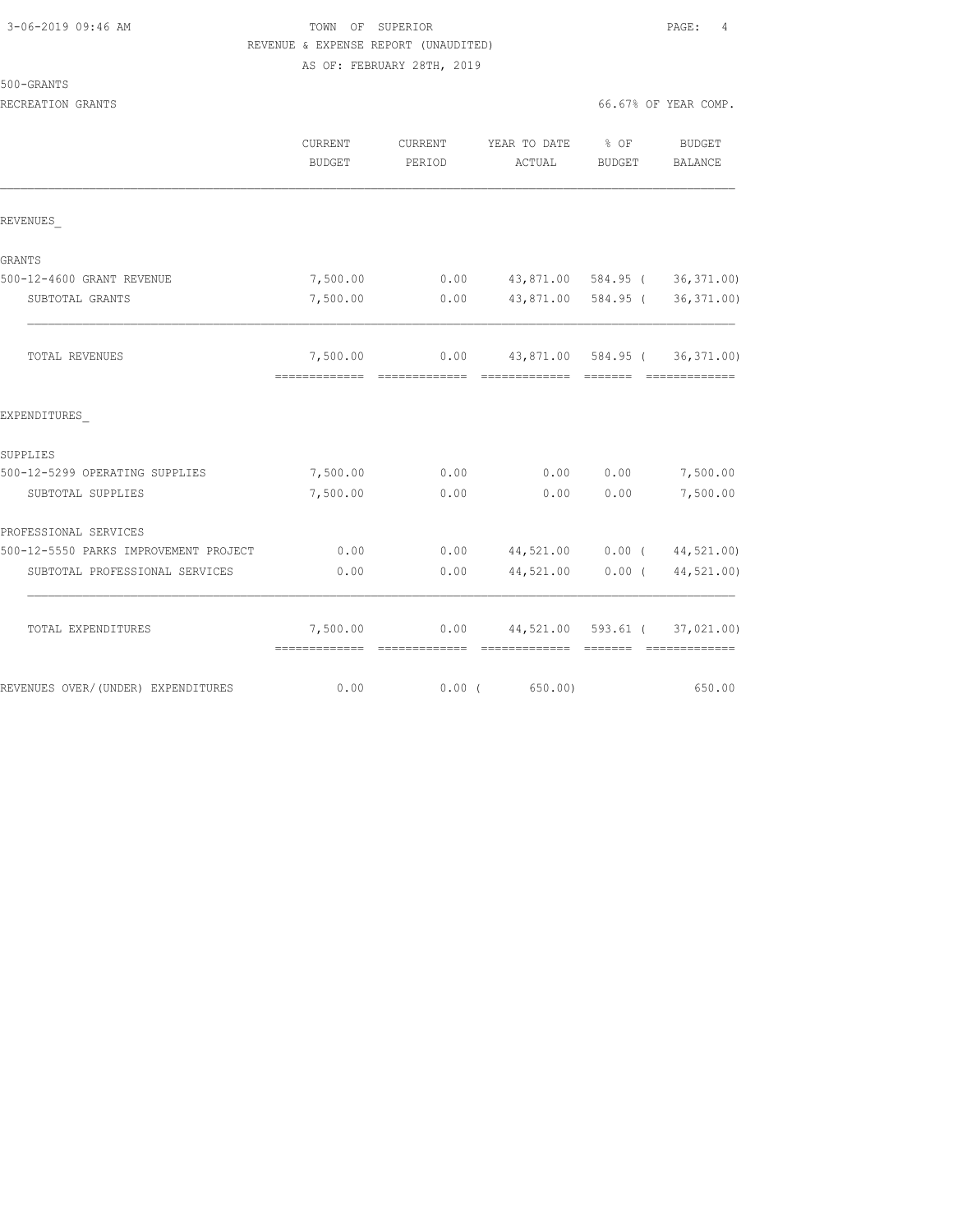### 3-06-2019 09:46 AM TOWN OF SUPERIOR PAGE: 5 REVENUE & EXPENSE REPORT (UNAUDITED) AS OF: FEBRUARY 28TH, 2019

500-GRANTS

CDBG 153-09 MAGMA CLUB 66.67% OF YEAR COMP.

|                                    | CURRENT<br><b>BUDGET</b> | CURRENT<br>PERIOD      | YEAR TO DATE % OF<br>ACTUAL | BUDGET           | <b>BUDGET</b><br>BALANCE |
|------------------------------------|--------------------------|------------------------|-----------------------------|------------------|--------------------------|
| REVENUES                           |                          |                        |                             |                  |                          |
| <b>GRANTS</b>                      |                          |                        |                             |                  |                          |
| 500-30-4600 GRANT REVENUE          | 0.00                     | 0.00                   | 0.00 0.00                   |                  | 0.00                     |
| SUBTOTAL GRANTS                    | 0.00                     | 0.00                   | 0.00                        | 0.00             | 0.00                     |
| TOTAL REVENUES                     | 0.00<br>=============    | 0.00<br>-------------- | 0.00 0.00<br>-------------- | --------         | 0.00<br>--------------   |
| EXPENDITURES                       |                          |                        |                             |                  |                          |
| SUPPLIES                           |                          |                        |                             |                  |                          |
| 500-30-5299 OPERATING SUPPLIES     | 0.00                     | 0.00                   | 0.00 0.00                   |                  | 0.00                     |
| SUBTOTAL SUPPLIES                  | 0.00                     | 0.00                   | 0.00                        | 0.00             | 0.00                     |
| TOTAL EXPENDITURES                 | 0.00                     | 0.00<br>-------------- | 0.00<br>=============       | 0.00<br>-------- | 0.00<br>-------------    |
| REVENUES OVER/(UNDER) EXPENDITURES | 0.00                     | 0.00                   | 0.00                        |                  | 0.00                     |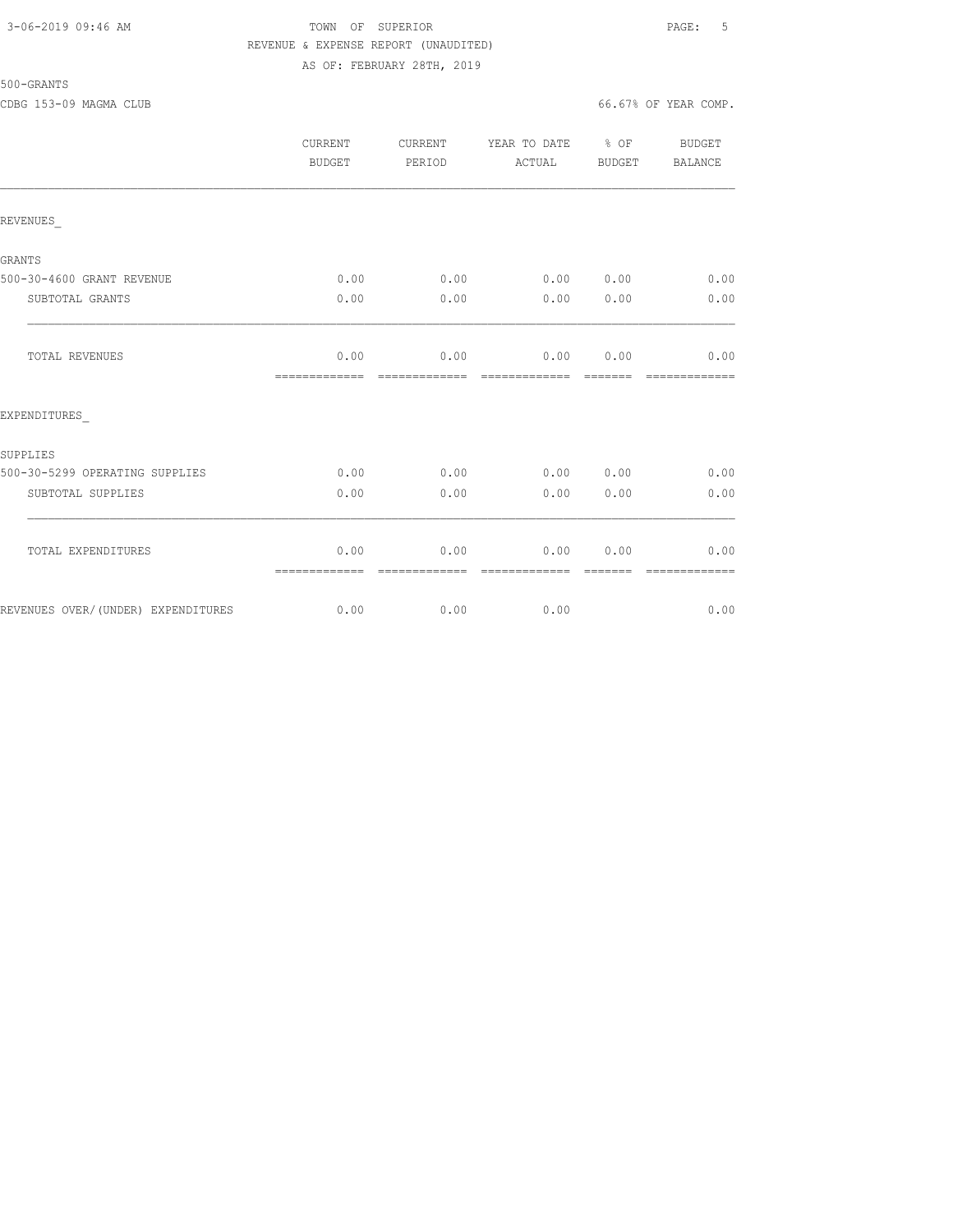### 3-06-2019 09:46 AM TOWN OF SUPERIOR PAGE: 6 REVENUE & EXPENSE REPORT (UNAUDITED) AS OF: FEBRUARY 28TH, 2019

#### 500-GRANTS

DEPT OF COMM-STIMULUS 66.67% OF YEAR COMP.

|                                    | CURRENT<br><b>BUDGET</b> | CURRENT<br>PERIOD      | YEAR TO DATE % OF<br>ACTUAL     | <b>BUDGET</b>                                                                                                                                                                                                                                                                                                                                                                                                                                                                        | <b>BUDGET</b><br>BALANCE |
|------------------------------------|--------------------------|------------------------|---------------------------------|--------------------------------------------------------------------------------------------------------------------------------------------------------------------------------------------------------------------------------------------------------------------------------------------------------------------------------------------------------------------------------------------------------------------------------------------------------------------------------------|--------------------------|
| REVENUES                           |                          |                        |                                 |                                                                                                                                                                                                                                                                                                                                                                                                                                                                                      |                          |
| <b>GRANTS</b>                      |                          |                        |                                 |                                                                                                                                                                                                                                                                                                                                                                                                                                                                                      |                          |
| 500-31-4600 GRANT REVENUE          | 0.00                     | 0.00                   | 0.00 0.00                       |                                                                                                                                                                                                                                                                                                                                                                                                                                                                                      | 0.00                     |
| SUBTOTAL GRANTS                    | 0.00                     | 0.00                   | 0.00                            | 0.00                                                                                                                                                                                                                                                                                                                                                                                                                                                                                 | 0.00                     |
| TOTAL REVENUES                     | 0.00<br>=============    | 0.00<br>-------------- | $0.00$ $0.00$<br>-------------- | $\begin{array}{cccccc} \multicolumn{2}{c}{} & \multicolumn{2}{c}{} & \multicolumn{2}{c}{} & \multicolumn{2}{c}{} & \multicolumn{2}{c}{} & \multicolumn{2}{c}{} & \multicolumn{2}{c}{} & \multicolumn{2}{c}{} & \multicolumn{2}{c}{} & \multicolumn{2}{c}{} & \multicolumn{2}{c}{} & \multicolumn{2}{c}{} & \multicolumn{2}{c}{} & \multicolumn{2}{c}{} & \multicolumn{2}{c}{} & \multicolumn{2}{c}{} & \multicolumn{2}{c}{} & \multicolumn{2}{c}{} & \multicolumn{2}{c}{} & \multic$ | 0.00<br>=============    |
| EXPENDITURES                       |                          |                        |                                 |                                                                                                                                                                                                                                                                                                                                                                                                                                                                                      |                          |
| SUPPLIES                           |                          |                        |                                 |                                                                                                                                                                                                                                                                                                                                                                                                                                                                                      |                          |
| 500-31-5299 OPERATING SUPPLIES     | 0.00                     | 0.00                   | 0.00 0.00                       |                                                                                                                                                                                                                                                                                                                                                                                                                                                                                      | 0.00                     |
| SUBTOTAL SUPPLIES                  | 0.00                     | 0.00                   | 0.00                            | 0.00                                                                                                                                                                                                                                                                                                                                                                                                                                                                                 | 0.00                     |
| TOTAL EXPENDITURES                 | 0.00<br>=============    | 0.00                   | 0.00<br>-------------           | 0.00                                                                                                                                                                                                                                                                                                                                                                                                                                                                                 | 0.00                     |
| REVENUES OVER/(UNDER) EXPENDITURES | 0.00                     | 0.00                   | 0.00                            |                                                                                                                                                                                                                                                                                                                                                                                                                                                                                      | 0.00                     |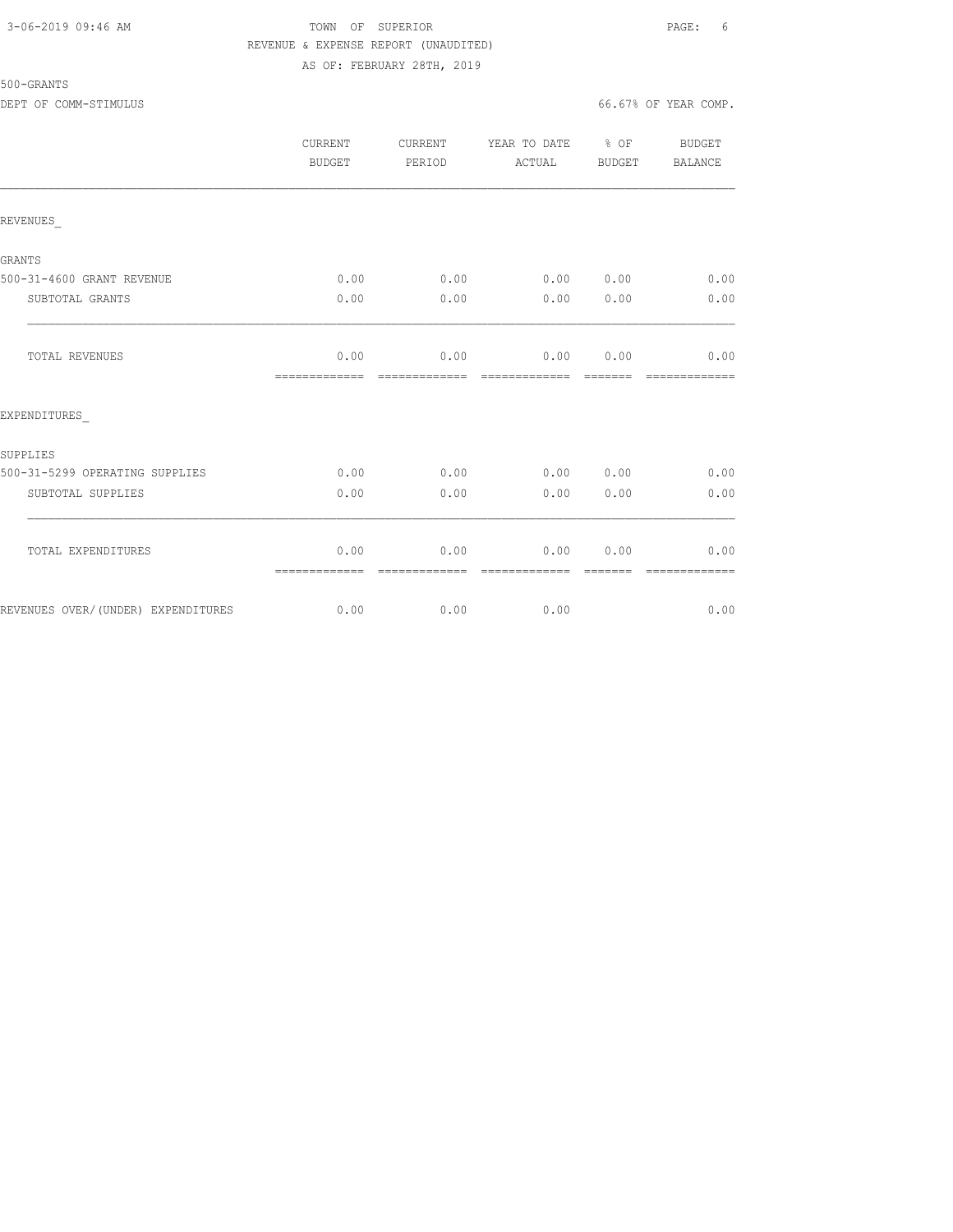### 3-06-2019 09:46 AM TOWN OF SUPERIOR PAGE: 7 REVENUE & EXPENSE REPORT (UNAUDITED) AS OF: FEBRUARY 28TH, 2019

500-GRANTS

PINAL COUNTY-STIMULUS 66.67% OF YEAR COMP.

|                                     | CURRENT<br>BUDGET     | CURRENT<br>PERIOD      | YEAR TO DATE % OF<br>ACTUAL | BUDGET                | BUDGET<br>BALANCE      |
|-------------------------------------|-----------------------|------------------------|-----------------------------|-----------------------|------------------------|
| REVENUES                            |                       |                        |                             |                       |                        |
| <b>GRANTS</b>                       |                       |                        |                             |                       |                        |
| 500-32-4600 GRANT REVENUE-POOL      | 0.00                  | 0.00                   | 0.00 0.00                   |                       | 0.00                   |
| SUBTOTAL GRANTS                     | 0.00                  | 0.00                   | 0.00                        | 0.00                  | 0.00                   |
| TOTAL REVENUES                      | 0.00<br>============= | 0.00<br>=============  | 0.00<br>=============       | 0.00<br><b>BEECEE</b> | 0.00<br>=============  |
| EXPENDITURES                        |                       |                        |                             |                       |                        |
| SUPPLIES                            |                       |                        |                             |                       |                        |
| 500-32-5299 OPERATING SUPPLIES-POOL | 0.00                  | 0.00                   | 0.00 0.00                   |                       | 0.00                   |
| SUBTOTAL SUPPLIES                   | 0.00                  | 0.00                   | 0.00                        | 0.00                  | 0.00                   |
| TOTAL EXPENDITURES                  | 0.00                  | 0.00                   | 0.00                        | 0.00                  | 0.00                   |
| REVENUES OVER/(UNDER) EXPENDITURES  | =============<br>0.00 | --------------<br>0.00 | --------------<br>0.00      | --------              | --------------<br>0.00 |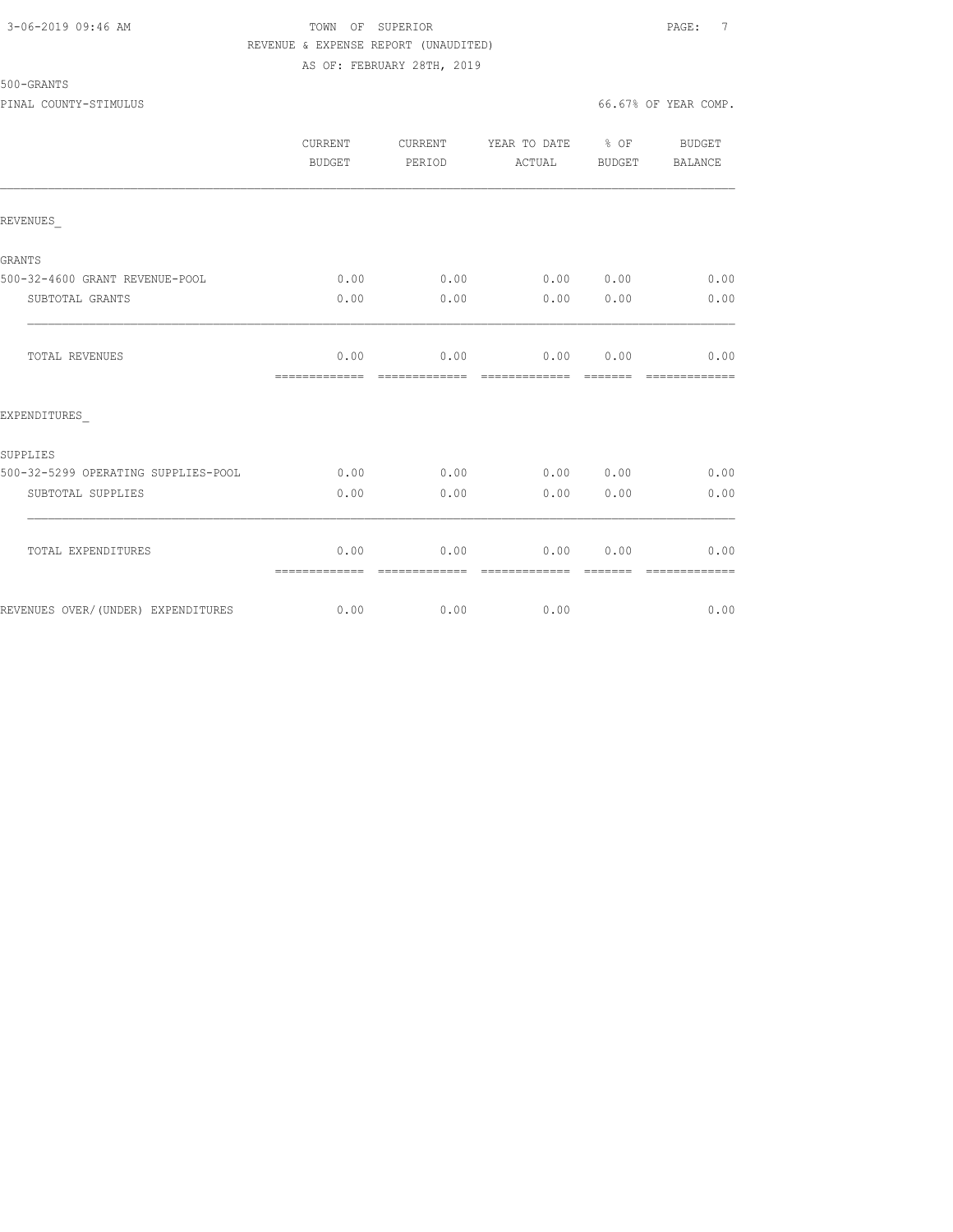### 3-06-2019 09:46 AM TOWN OF SUPERIOR PAGE: 8 REVENUE & EXPENSE REPORT (UNAUDITED) AS OF: FEBRUARY 28TH, 2019

500-GRANTS

AZ DEPT OF HOMELAND SRTY **EXECUTE:**  $66.67\%$  OF YEAR COMP.

|                                    | CURRENT<br><b>BUDGET</b> | CURRENT<br>PERIOD     | YEAR TO DATE<br>ACTUAL | $\frac{6}{6}$ OF<br>BUDGET | <b>BUDGET</b><br>BALANCE |
|------------------------------------|--------------------------|-----------------------|------------------------|----------------------------|--------------------------|
| REVENUES                           |                          |                       |                        |                            |                          |
| <b>GRANTS</b>                      |                          |                       |                        |                            |                          |
| 500-34-4600 GRANT REVENUE          | 0.00                     | 0.00                  | 0.00 0.00              |                            | 0.00                     |
| SUBTOTAL GRANTS                    | 0.00                     | 0.00                  | 0.00                   | 0.00                       | 0.00                     |
| <b>TOTAL REVENUES</b>              | 0.00<br>=============    | 0.00<br>------------- | 0.00<br>-------------- | 0.00<br>--------           | 0.00<br>=============    |
| EXPENDITURES                       |                          |                       |                        |                            |                          |
| SUPPLIES                           |                          |                       |                        |                            |                          |
| 500-34-5299 OPERATING SUPPLIES     | 0.00                     | 0.00                  | 0.00 0.00              |                            | 0.00                     |
| SUBTOTAL SUPPLIES                  | 0.00                     | 0.00                  | 0.00                   | 0.00                       | 0.00                     |
| TOTAL EXPENDITURES                 | 0.00<br>=============    | 0.00<br>------------- | 0.00<br>-------------  | 0.00                       | 0.00                     |
| REVENUES OVER/(UNDER) EXPENDITURES | 0.00                     | 0.00                  | 0.00                   |                            | 0.00                     |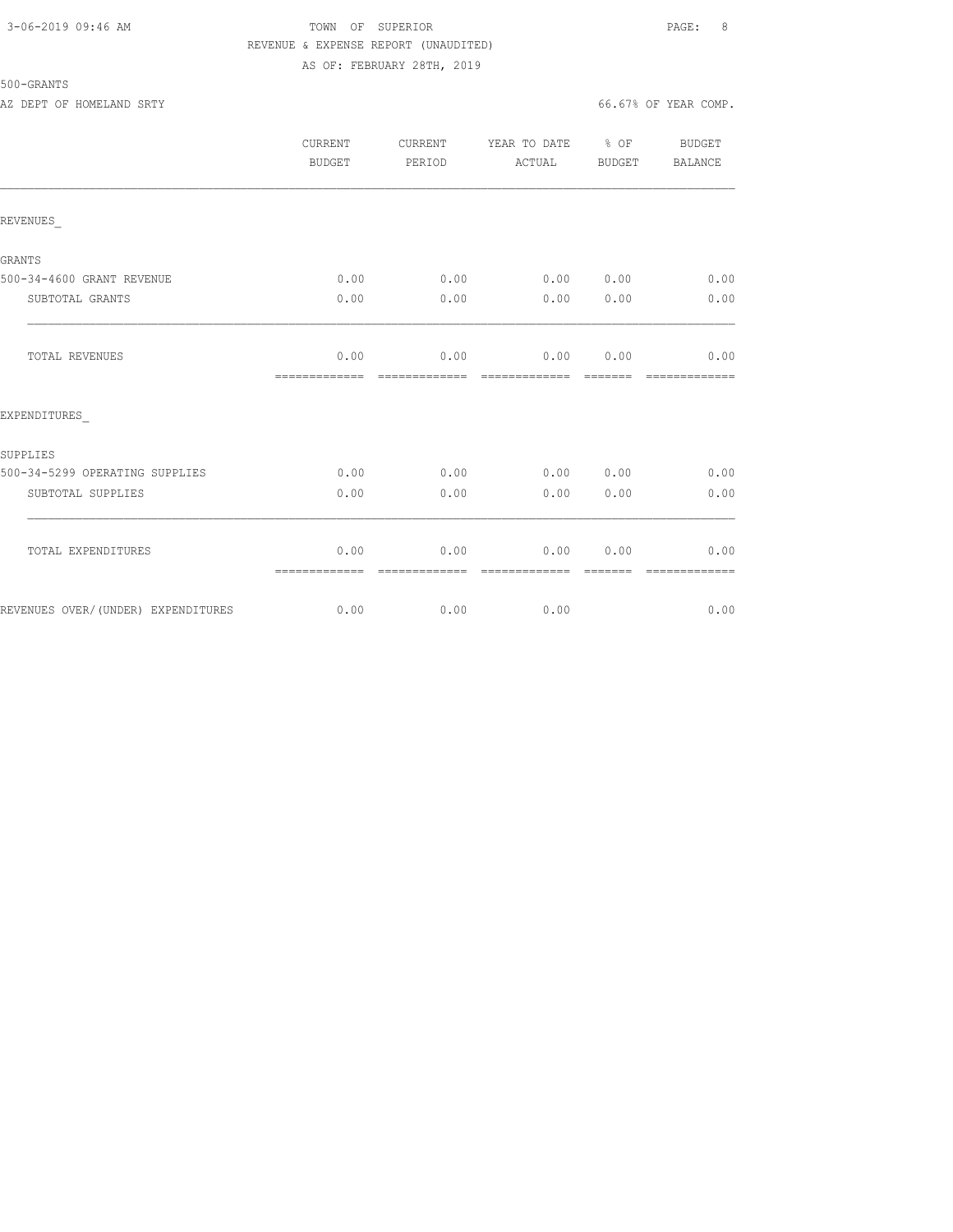## 3-06-2019 09:46 AM TOWN OF SUPERIOR PAGE: 9 REVENUE & EXPENSE REPORT (UNAUDITED)

AS OF: FEBRUARY 28TH, 2019

500-GRANTS

|                                    | <b>CURRENT</b><br>BUDGET | CURRENT<br>PERIOD     | YEAR TO DATE % OF<br>ACTUAL    | BUDGET | BUDGET<br>BALANCE |
|------------------------------------|--------------------------|-----------------------|--------------------------------|--------|-------------------|
| REVENUES                           |                          |                       |                                |        |                   |
| GRANTS                             |                          |                       |                                |        |                   |
| 500-36-4600 GRANT REVENUE-FEMA     | 0.00                     | 0.00                  | 0.00 0.00                      |        | 0.00              |
| SUBTOTAL GRANTS                    | 0.00                     | 0.00                  | 0.00                           | 0.00   | 0.00              |
| TOTAL REVENUES                     | 0.00<br>=============    | 0.00                  | $0.00$ $0.00$<br>============= |        | 0.00              |
| EXPENDITURES                       |                          |                       |                                |        |                   |
| SUPPLIES                           |                          |                       |                                |        |                   |
| 500-36-5299 OPERATING SUPPLIES     | 0.00                     | 0.00                  | 0.00 0.00                      |        | 0.00              |
| SUBTOTAL SUPPLIES                  | 0.00                     | 0.00                  | 0.00                           | 0.00   | 0.00              |
| TOTAL EXPENDITURES                 | 0.00<br>=============    | 0.00<br>------------- | 0.00<br>--------------         | 0.00   | 0.00              |
| REVENUES OVER/(UNDER) EXPENDITURES | 0.00                     | 0.00                  | 0.00                           |        | 0.00              |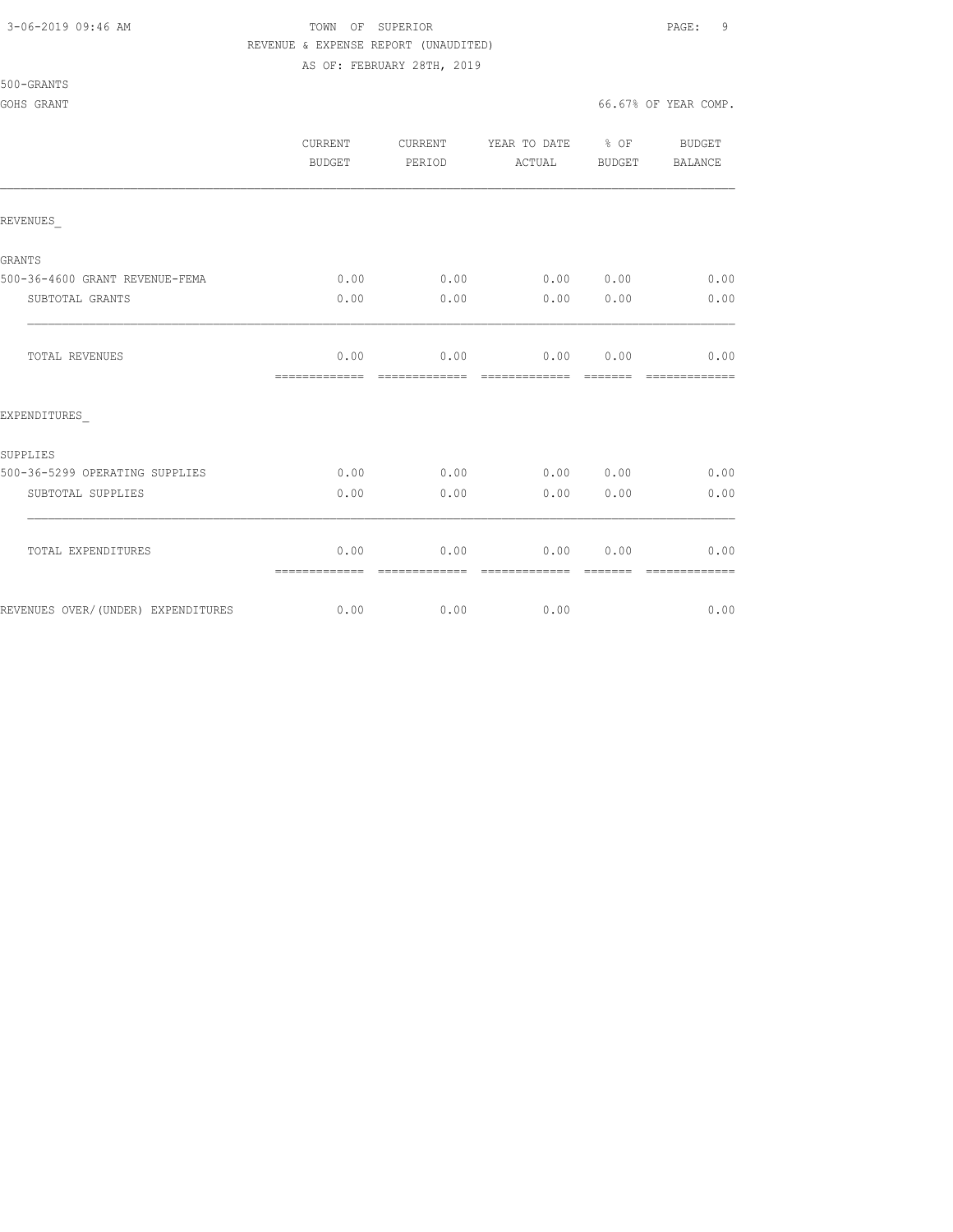### 3-06-2019 09:46 AM TOWN OF SUPERIOR PAGE: 10 REVENUE & EXPENSE REPORT (UNAUDITED) AS OF: FEBRUARY 28TH, 2019

ENERGY EFFICIENCY GRANT 66.67% OF YEAR COMP.

|                                    | CURRENT<br>BUDGET     | CURRENT<br>PERIOD      | YEAR TO DATE % OF<br>ACTUAL              | BUDGET           | BUDGET<br>BALANCE                                                                                                                                                                                                                                                                                                                                                                                                                                                                              |
|------------------------------------|-----------------------|------------------------|------------------------------------------|------------------|------------------------------------------------------------------------------------------------------------------------------------------------------------------------------------------------------------------------------------------------------------------------------------------------------------------------------------------------------------------------------------------------------------------------------------------------------------------------------------------------|
| REVENUES                           |                       |                        |                                          |                  |                                                                                                                                                                                                                                                                                                                                                                                                                                                                                                |
| <b>GRANTS</b>                      |                       |                        |                                          |                  |                                                                                                                                                                                                                                                                                                                                                                                                                                                                                                |
| 500-37-4600 GRANT REVENUE          | 0.00                  | 0.00                   | 0.00 0.00                                |                  | 0.00                                                                                                                                                                                                                                                                                                                                                                                                                                                                                           |
| SUBTOTAL GRANTS                    | 0.00                  | 0.00                   | 0.00                                     | 0.00             | 0.00                                                                                                                                                                                                                                                                                                                                                                                                                                                                                           |
| TOTAL REVENUES                     | 0.00<br>============= | 0.00<br>=============  | 0.00 0.00<br>- cooperation - cooperation |                  | 0.00<br>$\begin{array}{cccccccccc} \multicolumn{2}{c}{} & \multicolumn{2}{c}{} & \multicolumn{2}{c}{} & \multicolumn{2}{c}{} & \multicolumn{2}{c}{} & \multicolumn{2}{c}{} & \multicolumn{2}{c}{} & \multicolumn{2}{c}{} & \multicolumn{2}{c}{} & \multicolumn{2}{c}{} & \multicolumn{2}{c}{} & \multicolumn{2}{c}{} & \multicolumn{2}{c}{} & \multicolumn{2}{c}{} & \multicolumn{2}{c}{} & \multicolumn{2}{c}{} & \multicolumn{2}{c}{} & \multicolumn{2}{c}{} & \multicolumn{2}{c}{} & \mult$ |
| EXPENDITURES                       |                       |                        |                                          |                  |                                                                                                                                                                                                                                                                                                                                                                                                                                                                                                |
| SUPPLIES                           |                       |                        |                                          |                  |                                                                                                                                                                                                                                                                                                                                                                                                                                                                                                |
| 500-37-5299 OPERATING SUPPLIES     | 0.00                  | 0.00                   | 0.00 0.00                                |                  | 0.00                                                                                                                                                                                                                                                                                                                                                                                                                                                                                           |
| SUBTOTAL SUPPLIES                  | 0.00                  | 0.00                   | 0.00                                     | 0.00             | 0.00                                                                                                                                                                                                                                                                                                                                                                                                                                                                                           |
| TOTAL EXPENDITURES                 | 0.00                  | 0.00<br>-------------- | 0.00<br>=============                    | 0.00<br>-------- | 0.00<br>--------------                                                                                                                                                                                                                                                                                                                                                                                                                                                                         |
| REVENUES OVER/(UNDER) EXPENDITURES | 0.00                  | 0.00                   | 0.00                                     |                  | 0.00                                                                                                                                                                                                                                                                                                                                                                                                                                                                                           |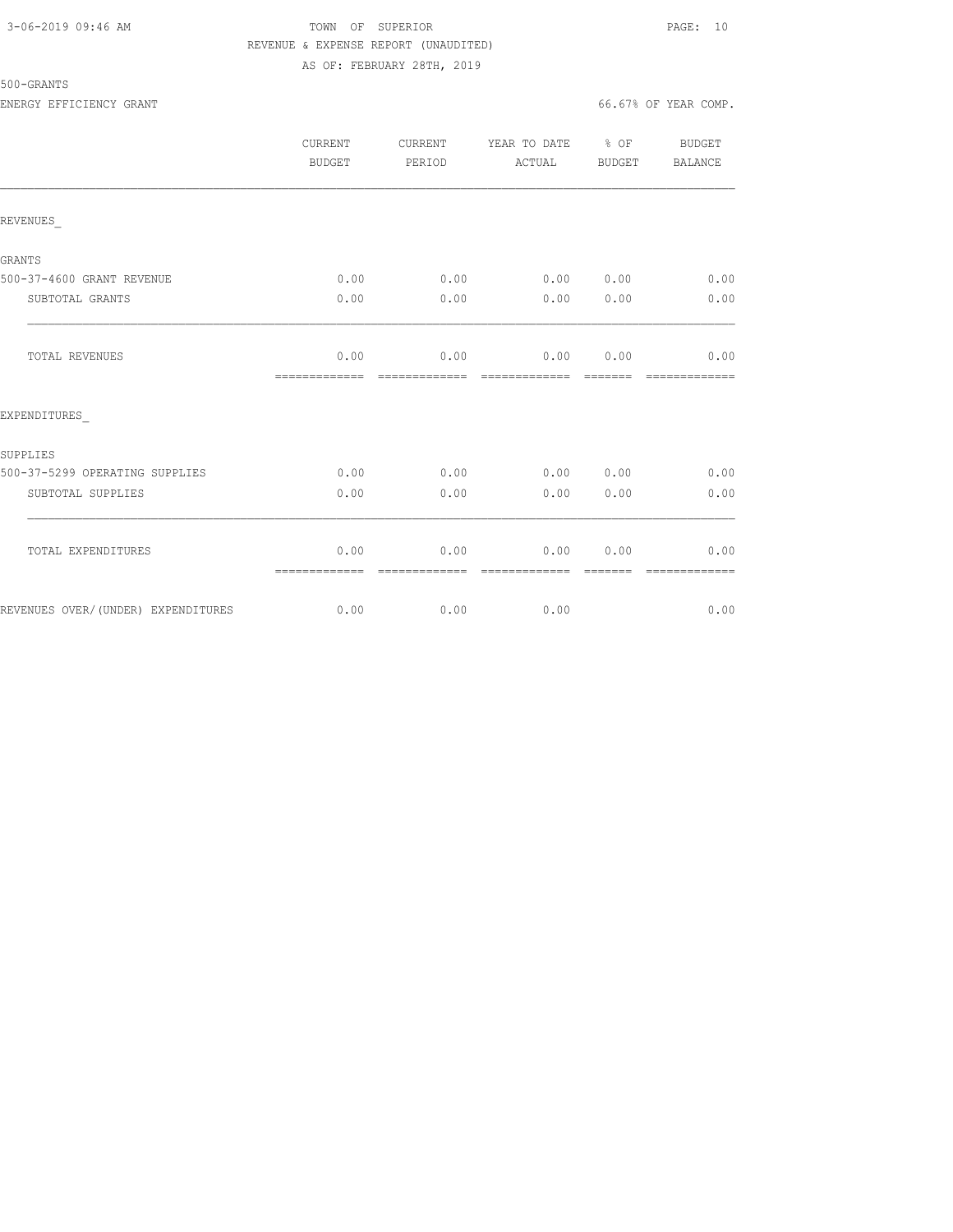## 3-06-2019 09:46 AM TOWN OF SUPERIOR PAGE: 11 REVENUE & EXPENSE REPORT (UNAUDITED)

AS OF: FEBRUARY 28TH, 2019

500-GRANTS

|                                    | <b>CURRENT</b><br><b>BUDGET</b> | CURRENT<br>PERIOD     | YEAR TO DATE % OF<br>ACTUAL | BUDGET | BUDGET<br>BALANCE |
|------------------------------------|---------------------------------|-----------------------|-----------------------------|--------|-------------------|
| REVENUES                           |                                 |                       |                             |        |                   |
| GRANTS                             |                                 |                       |                             |        |                   |
| 500-38-4600 TTAC GRANT REVENUE     | 0.00                            | 0.00                  | 0.00 0.00                   |        | 0.00              |
| SUBTOTAL GRANTS                    | 0.00                            | 0.00                  | 0.00                        | 0.00   | 0.00              |
| TOTAL REVENUES                     | 0.00<br>=============           | 0.00                  | 0.00 0.00<br>-------------  |        | 0.00              |
| EXPENDITURES                       |                                 |                       |                             |        |                   |
| SUPPLIES                           |                                 |                       |                             |        |                   |
| 500-38-5299 TTAC GRANT EXPENES     | 0.00                            | 0.00                  | 0.00 0.00                   |        | 0.00              |
| SUBTOTAL SUPPLIES                  | 0.00                            | 0.00                  | 0.00                        | 0.00   | 0.00              |
| TOTAL EXPENDITURES                 | 0.00<br>=============           | 0.00<br>------------- | 0.00<br>--------------      | 0.00   | 0.00              |
| REVENUES OVER/(UNDER) EXPENDITURES | 0.00                            | 0.00                  | 0.00                        |        | 0.00              |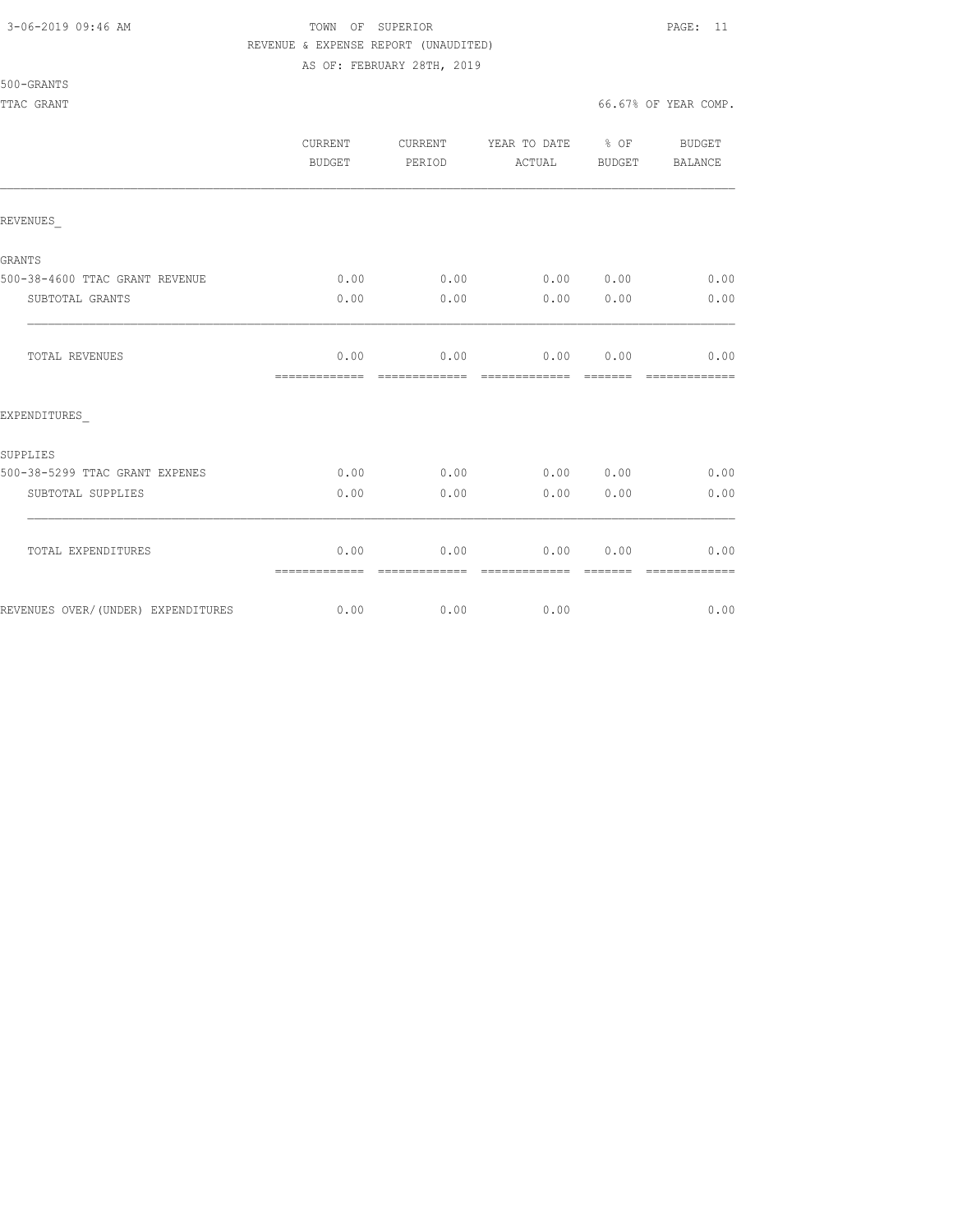## 3-06-2019 09:46 AM TOWN OF SUPERIOR PAGE: 12 REVENUE & EXPENSE REPORT (UNAUDITED)

AS OF: FEBRUARY 28TH, 2019

500-GRANTS

|                                    | <b>CURRENT</b><br><b>BUDGET</b> | CURRENT<br>PERIOD     | YEAR TO DATE % OF<br>ACTUAL | BUDGET | BUDGET<br>BALANCE |
|------------------------------------|---------------------------------|-----------------------|-----------------------------|--------|-------------------|
| REVENUES                           |                                 |                       |                             |        |                   |
| GRANTS                             |                                 |                       |                             |        |                   |
| 500-39-4600 GRANT REVENUE          | 0.00                            | 0.00                  | 0.00 0.00                   |        | 0.00              |
| SUBTOTAL GRANTS                    | 0.00                            | 0.00                  | 0.00                        | 0.00   | 0.00              |
| TOTAL REVENUES                     | 0.00<br>=============           | 0.00                  | 0.00<br>-------------       | 0.00   | 0.00              |
| EXPENDITURES                       |                                 |                       |                             |        |                   |
| SUPPLIES                           |                                 |                       |                             |        |                   |
| 500-39-5299 OPERATING SUPPLIES     | 0.00                            | 0.00                  | 0.00                        | 0.00   | 0.00              |
| SUBTOTAL SUPPLIES                  | 0.00                            | 0.00                  | 0.00                        | 0.00   | 0.00              |
| TOTAL EXPENDITURES                 | 0.00<br>=============           | 0.00<br>------------- | 0.00<br>--------------      | 0.00   | 0.00              |
| REVENUES OVER/(UNDER) EXPENDITURES | 0.00                            | 0.00                  | 0.00                        |        | 0.00              |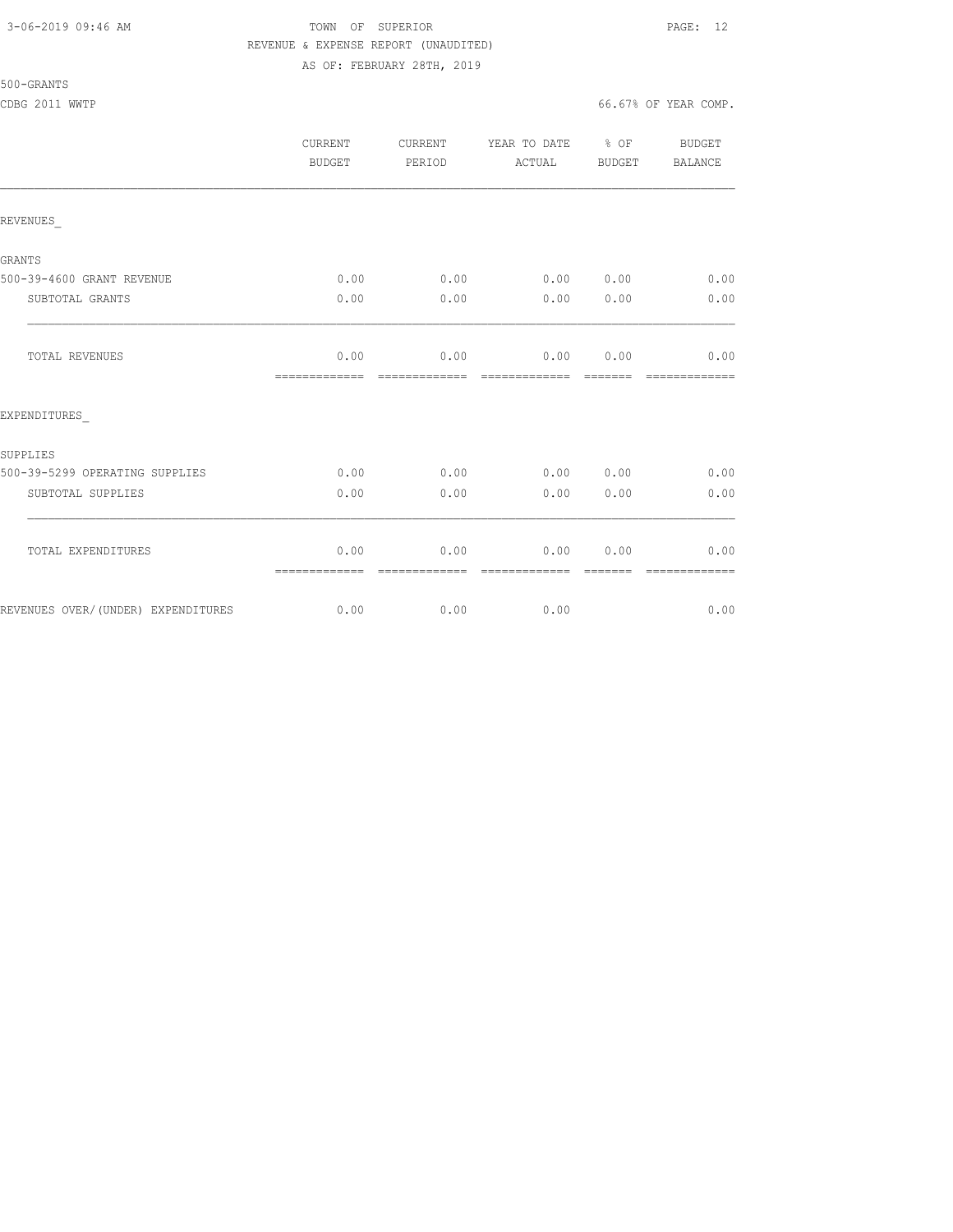500-GRANTS

## 3-06-2019 09:46 AM TOWN OF SUPERIOR PAGE: 13 REVENUE & EXPENSE REPORT (UNAUDITED)

AS OF: FEBRUARY 28TH, 2019

PSSP GRANT GONE COMP. THE SERVICE OF SERVICE SERVICE SERVICE OF SERVICE SERVICE SERVICE SERVICE SERVICE SERVICE SERVICE SERVICE SERVICE SERVICE SERVICE SERVICE SERVICE SERVICE SERVICE SERVICE SERVICE SERVICE SERVICE SERVIC

|                                    | <b>CURRENT</b><br>BUDGET | CURRENT<br>PERIOD     | YEAR TO DATE<br>ACTUAL | % OF<br><b>BUDGET</b> | <b>BUDGET</b><br><b>BALANCE</b> |
|------------------------------------|--------------------------|-----------------------|------------------------|-----------------------|---------------------------------|
| REVENUES                           |                          |                       |                        |                       |                                 |
| <b>GRANTS</b>                      |                          |                       |                        |                       |                                 |
| 500-40-4600 GRANT REVENUE          | 0.00                     | 0.00                  | 0.00                   | 0.00                  | 0.00                            |
| SUBTOTAL GRANTS                    | 0.00                     | 0.00                  | 0.00                   | 0.00                  | 0.00                            |
| TOTAL REVENUES                     | 0.00<br>=============    | 0.00<br>------------- | 0.00<br>-------------- | 0.00                  | 0.00                            |
| EXPENDITURES                       |                          |                       |                        |                       |                                 |
| SUPPLIES                           |                          |                       |                        |                       |                                 |
| 500-40-5299 OPERATING EXPENSES     | 0.00                     | 0.00                  | 0.00                   | 0.00                  | 0.00                            |
| SUBTOTAL SUPPLIES                  | 0.00                     | 0.00                  | 0.00                   | 0.00                  | 0.00                            |
| TOTAL EXPENDITURES                 | 0.00                     | 0.00<br>------------- | 0.00<br>-------------  | 0.00<br>-------       | 0.00<br>-------------           |
| REVENUES OVER/(UNDER) EXPENDITURES | 0.00                     | 0.00                  | 0.00                   |                       | 0.00                            |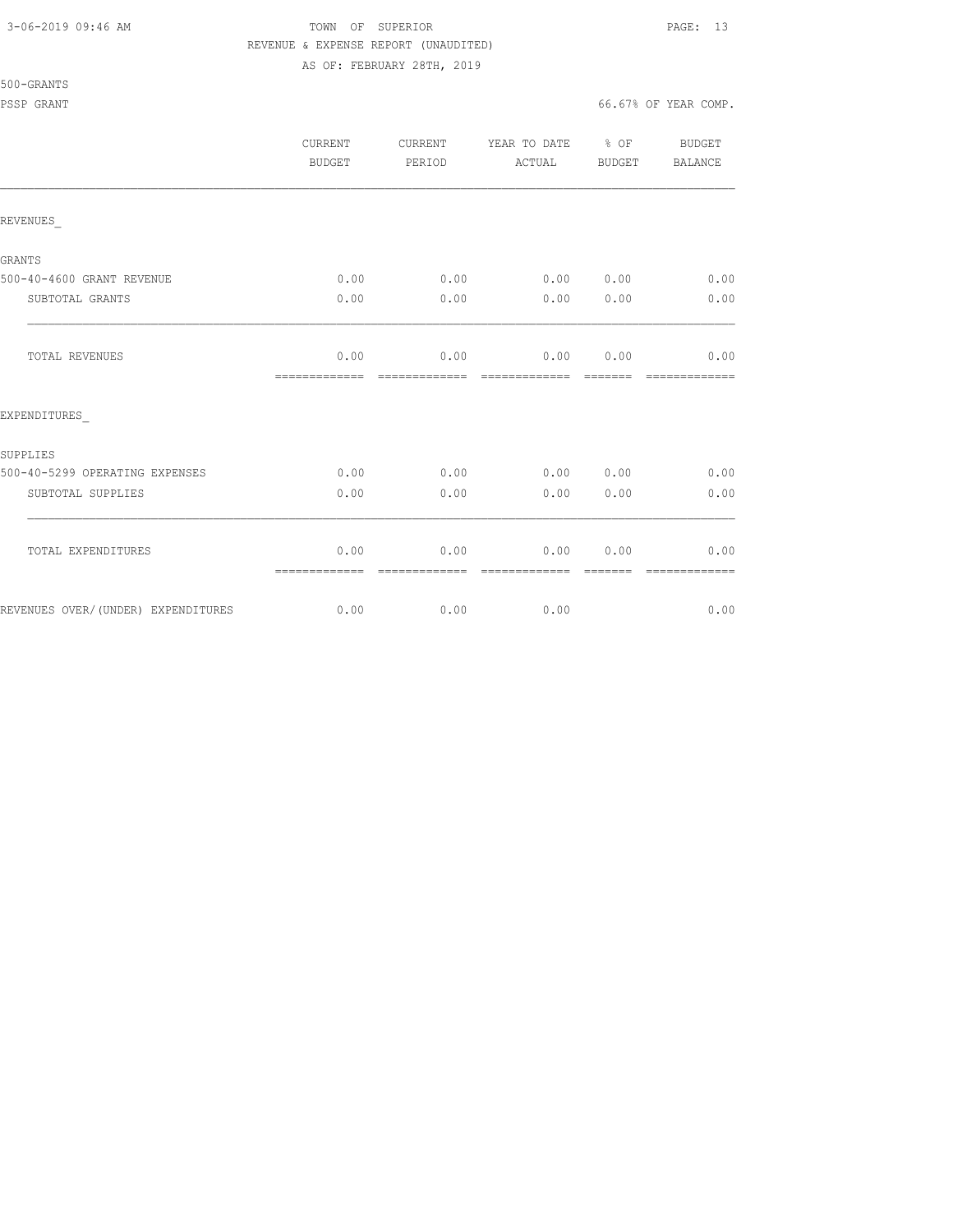## 3-06-2019 09:46 AM TOWN OF SUPERIOR PAGE: 14 REVENUE & EXPENSE REPORT (UNAUDITED)

AS OF: FEBRUARY 28TH, 2019

| 500-GRANT |
|-----------|
|-----------|

RESOLUTION COPPER GIVING **EXECUTE A** COMP. THE SOLUTION COPPER GIVING  $66.67$ % OF YEAR COMP.

|                                          | <b>CURRENT</b><br><b>BUDGET</b> | CURRENT<br>PERIOD | YEAR TO DATE<br>ACTUAL | % OF<br><b>BUDGET</b> | <b>BUDGET</b><br>BALANCE |
|------------------------------------------|---------------------------------|-------------------|------------------------|-----------------------|--------------------------|
| REVENUES                                 |                                 |                   |                        |                       |                          |
| GRANTS                                   |                                 |                   |                        |                       |                          |
| 500-41-4600 GRANT REVENUE-RCC EMRGNCY    | 0.00                            | 0.00              | 0.00                   | 0.00                  | 0.00                     |
| SUBTOTAL GRANTS                          | 0.00                            | 0.00              | 0.00                   | 0.00                  | 0.00                     |
| TOTAL REVENUES                           | 0.00<br>=============           | 0.00              | 0.00                   | 0.00<br><b>EEEEEE</b> | 0.00                     |
| EXPENDITURES                             |                                 |                   |                        |                       |                          |
| PERSONEL                                 |                                 |                   |                        |                       |                          |
| 500-41-5100 SALARIES                     | 0.00                            | 0.00              | 0.00                   | 0.00                  | 0.00                     |
| 500-41-5101 OVERTIME                     | 0.00                            | 0.00              | 0.00                   | 0.00                  | 0.00                     |
| 500-41-5151 F.I.C.A.                     | 0.00                            | 0.00              | 0.00                   | 0.00                  | 0.00                     |
| 500-41-5152 MEDICARE                     | 0.00                            | 0.00              | 0.00                   | 0.00                  | 0.00                     |
| 500-41-5153 STATE UNEMPLOYMENT INS       | 0.00                            | 0.00              | 0.00                   | 0.00                  | 0.00                     |
| 500-41-5154 WORKMENS COMPENSATION        | 0.00                            | 0.00              | 0.00                   | 0.00                  | 0.00                     |
| 500-41-5160 A.P.S.R.S.                   | 0.00                            | 0.00              | 0.00                   | 0.00                  | 0.00                     |
| 500-41-5161 AZ STATE RETIREMENT          | 0.00                            | 0.00              | 0.00                   | 0.00                  | 0.00                     |
| SUBTOTAL PERSONEL                        | 0.00                            | 0.00              | 0.00                   | 0.00                  | 0.00                     |
| SUPPLIES                                 |                                 |                   |                        |                       |                          |
| 500-41-5299 OPERATING SUPPLIES-RCC EMRGN | 0.00                            | 0.00              | 232.56                 | $0.00$ (              | 232.56)                  |
| SUBTOTAL SUPPLIES                        | 0.00                            | 0.00              | 232.56                 | 0.00(                 | 232.56)                  |
| UTILITIES                                |                                 |                   |                        |                       |                          |
| 500-41-5370 RADIO EQUIPMENT              | 0.00                            | 0.00              | 0.00                   | 0.00                  | 0.00                     |
| SUBTOTAL UTILITIES                       | 0.00                            | 0.00              | 0.00                   | 0.00                  | 0.00                     |
| GENERAL BUSINESS EXPENSE                 |                                 |                   |                        |                       |                          |
| 500-41-5425 CONFERENCES & TRAINING       | 0.00                            | 0.00              | 1,037.00               | $0.00$ (              | 1,037.00                 |
| 500-41-5450 UNIFORM PURCHASE             | 0.00                            | 0.00              | 2,008.84               | $0.00$ (              | 2,008.84                 |
| SUBTOTAL GENERAL BUSINESS EXPENSE        | 0.00                            | 0.00              | 3,045.84               | $0.00$ (              | 3,045.84                 |
| PROFESSIONAL SERVICES                    |                                 |                   |                        |                       |                          |
| 500-41-5550 PROFESSIONAL SERVICES        | 0.00                            | 0.00              | 0.00                   | 0.00                  | 0.00                     |
| 500-41-5555 HEALTH AND SAFETY            | 0.00                            | 0.00              | 825.00                 | $0.00$ (              | 825.00)                  |
| SUBTOTAL PROFESSIONAL SERVICES           | 0.00                            | 0.00              | 825.00                 | 0.00(                 | 825.00)                  |
| REPAIR/MAINTENANCE                       |                                 |                   |                        |                       |                          |
| 500-41-5640 VEHICLE REPAIRS              | 0.00                            | 450.35            | 712.94                 | $0.00$ (              | 712.94)                  |
| 500-41-5642 TIRES AND TUBES              | 0.00                            | 0.00              | 0.00                   | 0.00                  | 0.00                     |
| 500-41-5650 OTHER EQUIPMENT REPAIRS      | 0.00                            | 0.00              | 0.00                   | 0.00                  | 0.00                     |
| SUBTOTAL REPAIR/MAINTENANCE              | 0.00                            | 450.35            | 712.94                 | 0.00(                 | 712.94)                  |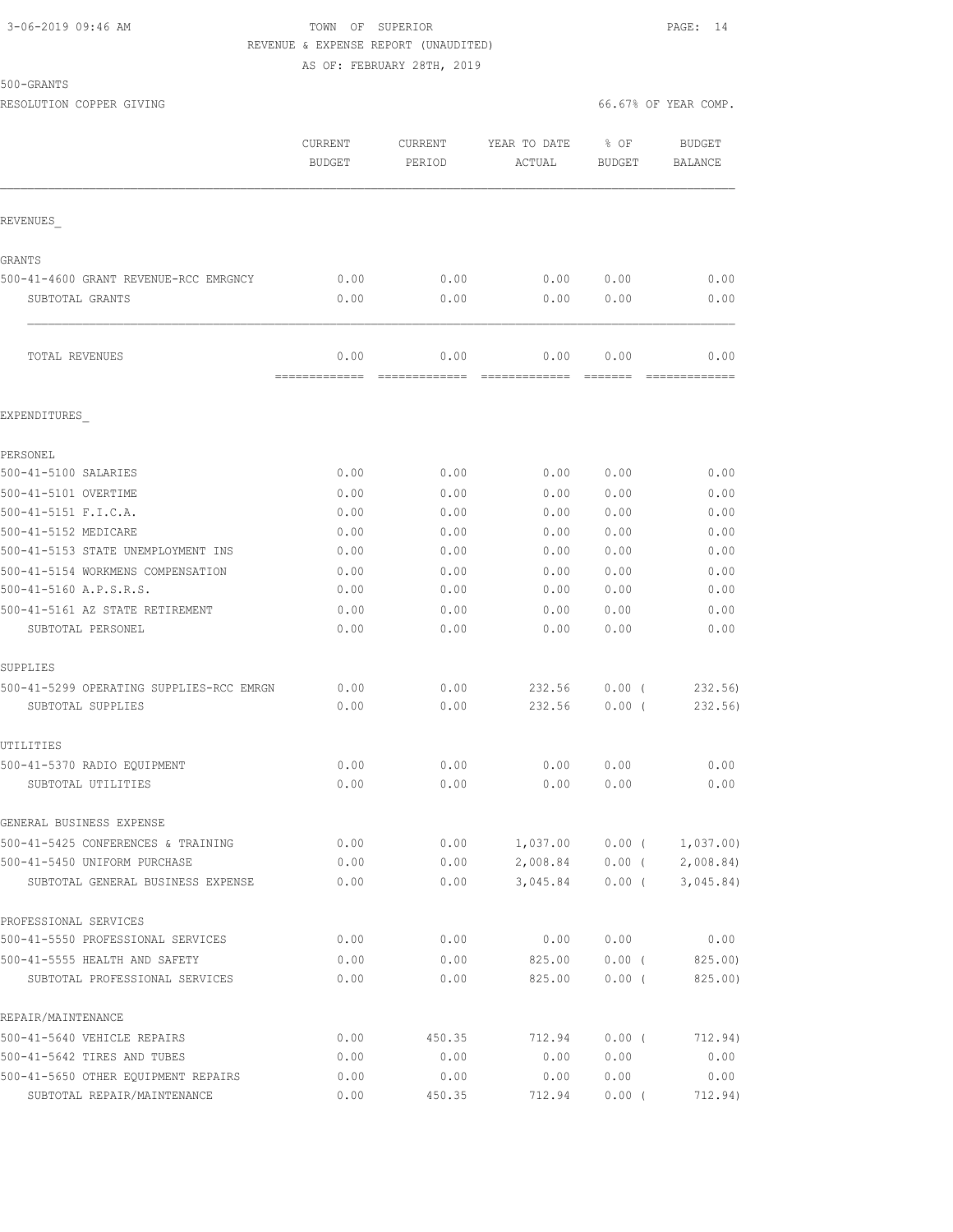### 3-06-2019 09:46 AM TOWN OF SUPERIOR PAGE: 15 REVENUE & EXPENSE REPORT (UNAUDITED) AS OF: FEBRUARY 28TH, 2019

500-GRANTS

RESOLUTION COPPER GIVING **EXECUTE A** COMP. THE SOLUTION COPPER GIVING  $66.67\%$  OF YEAR COMP.

|                                     | CURRENT<br>BUDGET | CURRENT<br>PERIOD | YEAR TO DATE<br>ACTUAL | $8$ OF<br><b>BUDGET</b> | BUDGET<br><b>BALANCE</b> |
|-------------------------------------|-------------------|-------------------|------------------------|-------------------------|--------------------------|
|                                     |                   |                   |                        |                         |                          |
| CAPITAL OUTLAY                      |                   |                   |                        |                         |                          |
| 500-41-5740 MEDICAL EQUIPMENT       | 0.00              | 0.00              | 0.00                   | 0.00                    | 0.00                     |
| 500-41-5750 FIRE/PPE                | 0.00              | 0.00              | 0.00                   | 0.00                    | 0.00                     |
| 500-41-5780 SOFTWARE                | 0.00              | 0.00              | 0.00                   | 0.00                    | 0.00                     |
| SUBTOTAL CAPITAL OUTLAY             | 0.00              | 0.00              | 0.00                   | 0.00                    | 0.00                     |
| DEBT SERVICE                        |                   |                   |                        |                         |                          |
| 500-41-5999 CAPITAL OUTLAY          | 0.00              | 0.00              | 0.00                   | 0.00                    | 0.00                     |
| SUBTOTAL DEBT SERVICE               | 0.00              | 0.00              | 0.00                   | 0.00                    | 0.00                     |
| TOTAL EXPENDITURES                  | 0.00              | 450.35            | 4,816.34               | $0.00$ (                | 4,816.34)                |
|                                     |                   |                   |                        |                         |                          |
| REVENUES OVER/ (UNDER) EXPENDITURES | $0.00$ (          | $450.35$ ) (      | 4,816.34)              |                         | 4,816.34                 |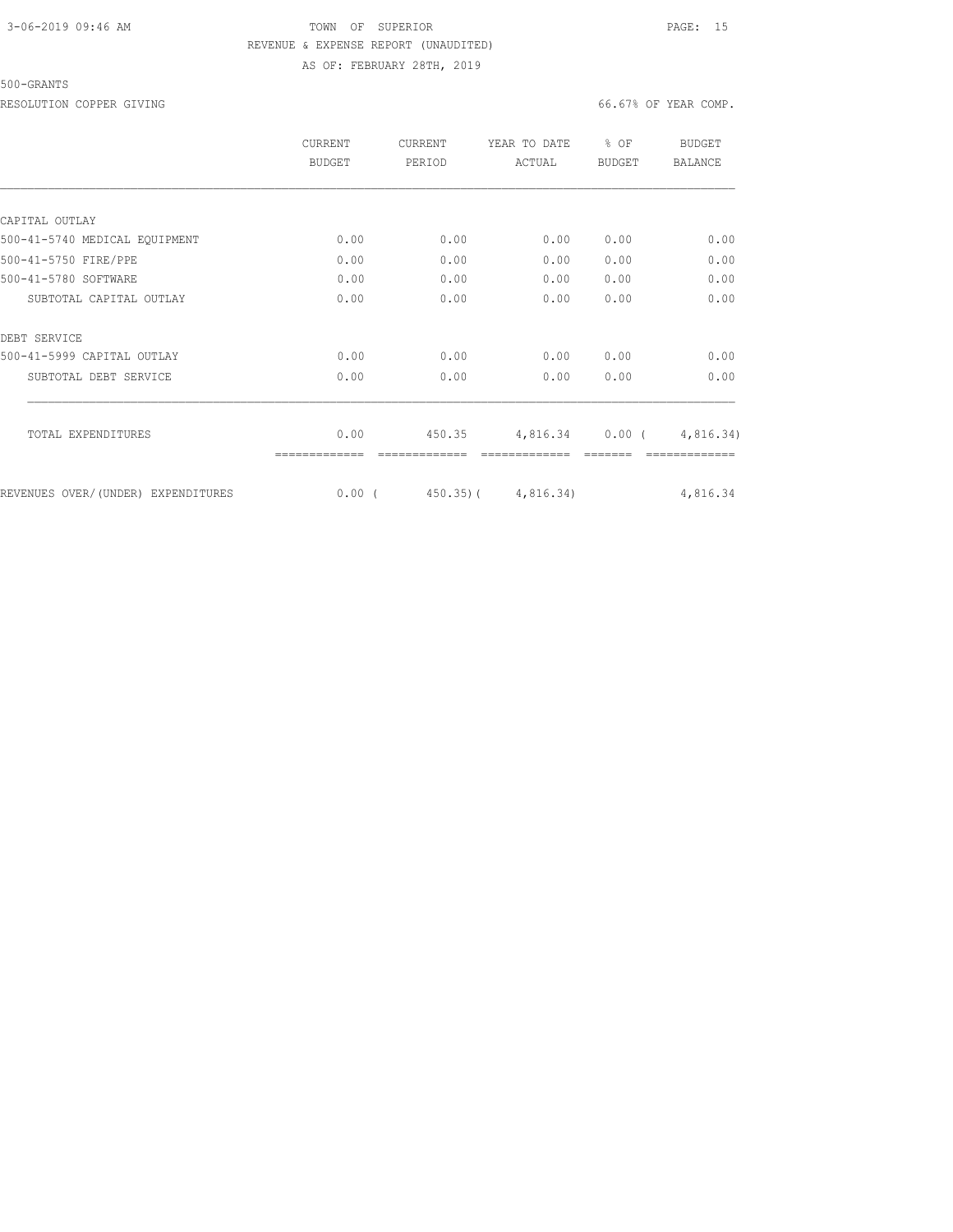500-GRANTS

### 3-06-2019 09:46 AM TOWN OF SUPERIOR PAGE: 16 REVENUE & EXPENSE REPORT (UNAUDITED)

AS OF: FEBRUARY 28TH, 2019

MISC 66.67% OF YEAR COMP.

|                 |                                    | CURRENT<br><b>BUDGET</b> | CURRENT<br>PERIOD | YEAR TO DATE % OF<br>ACTUAL | BUDGET   | <b>BUDGET</b><br>BALANCE |
|-----------------|------------------------------------|--------------------------|-------------------|-----------------------------|----------|--------------------------|
| REVENUES        |                                    |                          |                   |                             |          |                          |
|                 |                                    |                          |                   |                             |          |                          |
| GRANTS          | 500-42-4600 REVENUE                | 0.00                     | 0.00              | 0.00 0.00                   |          | 0.00                     |
|                 | SUBTOTAL GRANTS                    | 0.00                     | 0.00              | 0.00                        | 0.00     | 0.00                     |
|                 | TOTAL REVENUES                     | 0.00                     | 0.00              | 0.00                        | 0.00     | 0.00                     |
|                 |                                    | =============            | =============     | =============               | =======  | =============            |
|                 | EXPENDITURES                       |                          |                   |                             |          |                          |
| <b>SUPPLIES</b> |                                    |                          |                   |                             |          |                          |
|                 | 500-42-5299 OPERATING SUPPLIES     | 0.00                     | 0.00              | 0.00 0.00                   |          | 0.00                     |
|                 | SUBTOTAL SUPPLIES                  | 0.00                     | 0.00              | 0.00                        | 0.00     | 0.00                     |
|                 | TOTAL EXPENDITURES                 | 0.00                     | 0.00              | 0.00                        | 0.00     | 0.00                     |
|                 |                                    |                          | --------------    | --------------              | -------- | -------------            |
|                 | REVENUES OVER/(UNDER) EXPENDITURES | 0.00                     | 0.00              | 0.00                        |          | 0.00                     |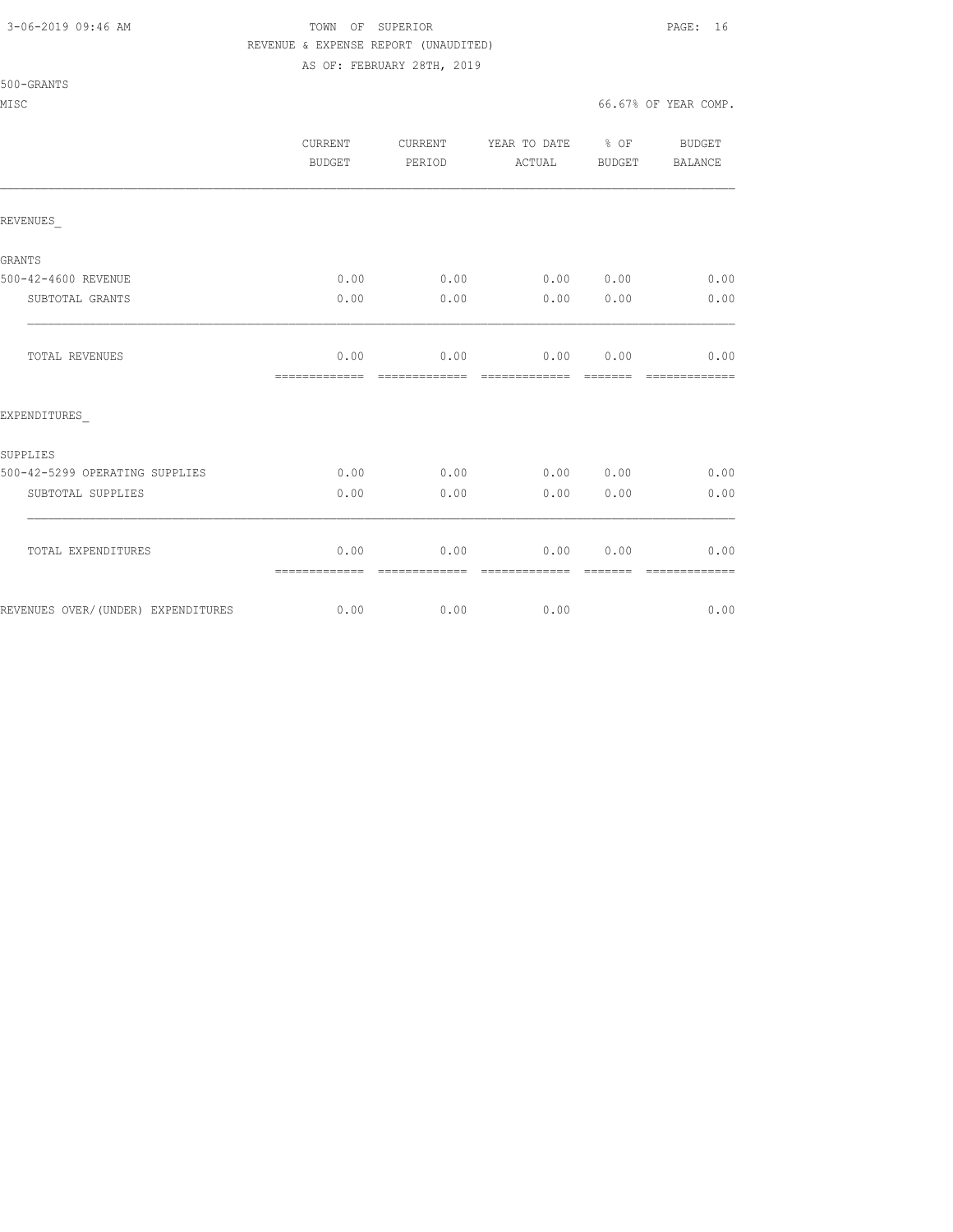## 3-06-2019 09:46 AM TOWN OF SUPERIOR PAGE: 17 REVENUE & EXPENSE REPORT (UNAUDITED)

AS OF: FEBRUARY 28TH, 2019

500-GRANTS

|                                    | <b>CURRENT</b><br><b>BUDGET</b> | <b>CURRENT</b><br>PERIOD | YEAR TO DATE % OF<br>ACTUAL                                    | BUDGET | BUDGET<br>BALANCE             |
|------------------------------------|---------------------------------|--------------------------|----------------------------------------------------------------|--------|-------------------------------|
| REVENUES                           |                                 |                          |                                                                |        |                               |
| <b>GRANTS</b>                      |                                 |                          |                                                                |        |                               |
| 500-45-4600 Airport Master Plan    | 0.00                            |                          | $0.00$ 16,670.85 0.00 ( 16,670.85)                             |        |                               |
| SUBTOTAL GRANTS                    | 0.00                            | 0.00                     |                                                                |        | $16,670.85$ 0.00 ( 16,670.85) |
| TOTAL REVENUES                     | 0.00<br>-------------           |                          | $0.00$ 16,670.85 0.00 ( 16,670.85)                             |        | <b>COORDINATION</b>           |
| EXPENDITURES                       |                                 |                          |                                                                |        |                               |
| SUPPLIES                           |                                 |                          |                                                                |        |                               |
| 500-45-5299 AIRPORT MASTER PLAN    | 0.00                            |                          | $0.00$ 21,866.79 0.00 ( 21,866.79)                             |        |                               |
| SUBTOTAL SUPPLIES                  | 0.00                            | 0.00                     | $21,866.79$ 0.00 (                                             |        | 21,866.79)                    |
| TOTAL EXPENDITURES                 | 0.00<br>=============           | -------------            | $0.00$ 21,866.79 $0.00$ ( 21,866.79)<br>============== ======= |        | - cocococococo                |
| REVENUES OVER/(UNDER) EXPENDITURES | 0.00                            |                          | 0.00(5, 195.94)                                                |        | 5, 195.94                     |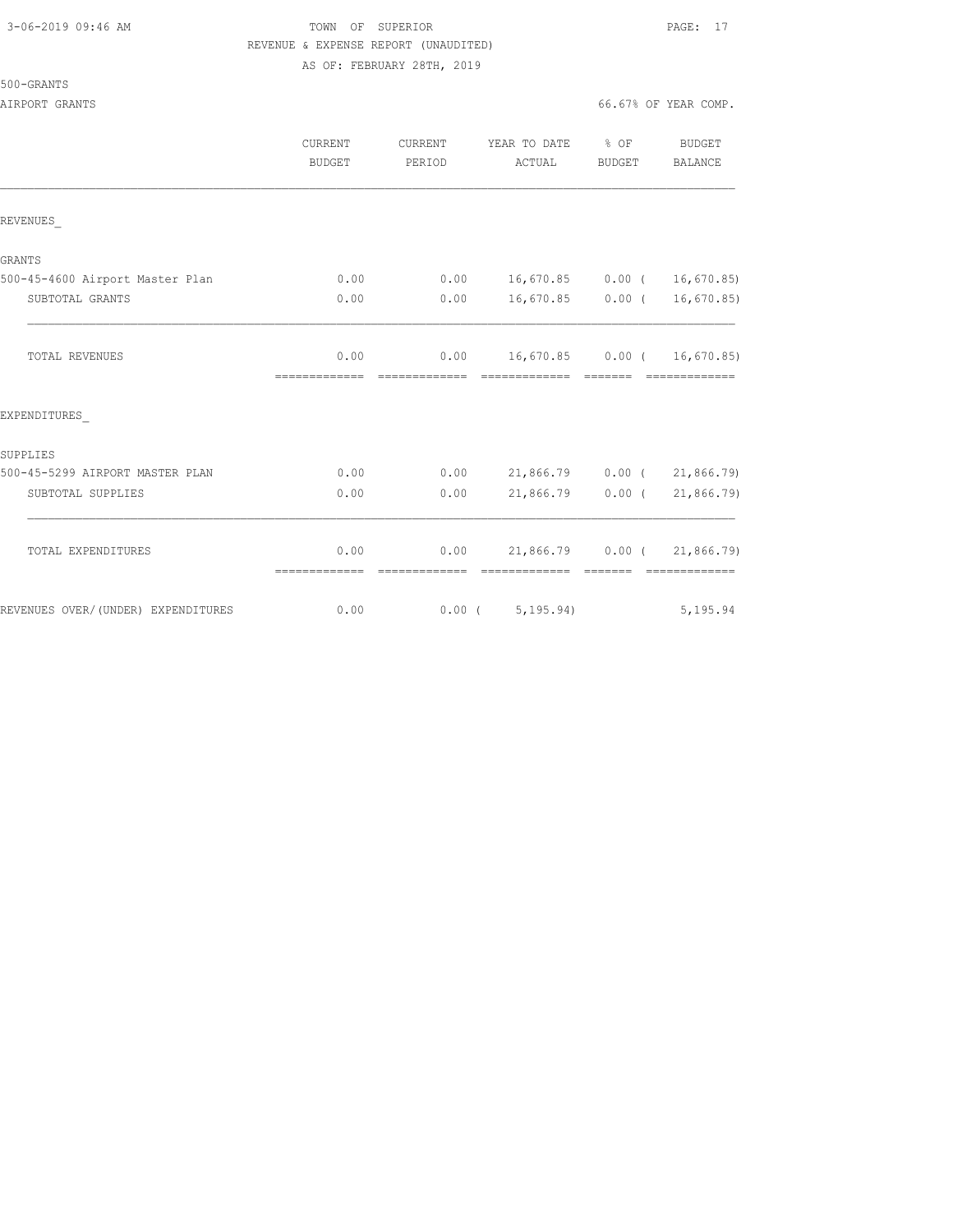### 3-06-2019 09:46 AM TOWN OF SUPERIOR PAGE: 18 REVENUE & EXPENSE REPORT (UNAUDITED) AS OF: FEBRUARY 28TH, 2019

#### 500-GRANTS

|                                    | <b>CURRENT</b><br><b>BUDGET</b> | <b>CURRENT</b><br>PERIOD | YEAR TO DATE % OF<br>ACTUAL                                                                                                                                                                                                                                                                                                                                                                                                                                                                                       | BUDGET           | <b>BUDGET</b><br>BALANCE    |
|------------------------------------|---------------------------------|--------------------------|-------------------------------------------------------------------------------------------------------------------------------------------------------------------------------------------------------------------------------------------------------------------------------------------------------------------------------------------------------------------------------------------------------------------------------------------------------------------------------------------------------------------|------------------|-----------------------------|
| REVENUES                           |                                 |                          |                                                                                                                                                                                                                                                                                                                                                                                                                                                                                                                   |                  |                             |
| GRANTS                             |                                 |                          |                                                                                                                                                                                                                                                                                                                                                                                                                                                                                                                   |                  |                             |
| 500-46-4600 FIRE TRUCK RESTORATION | 0.00                            |                          | $0.00$ 2,501.00 0.00 ( 2,501.00)                                                                                                                                                                                                                                                                                                                                                                                                                                                                                  |                  |                             |
| SUBTOTAL GRANTS                    | 0.00                            | 0.00                     |                                                                                                                                                                                                                                                                                                                                                                                                                                                                                                                   |                  | 2,501.00   0.00   2,501.00) |
| TOTAL REVENUES                     | 0.00<br>=============           | =============            | $0.00$ 2,501.00 0.00 ( 2,501.00)<br>$\begin{array}{cccccc} \multicolumn{2}{c}{{\color{red}c}} & \multicolumn{2}{c}{{\color{red}c}} & \multicolumn{2}{c}{{\color{red}c}} & \multicolumn{2}{c}{{\color{red}c}} & \multicolumn{2}{c}{{\color{red}c}} & \multicolumn{2}{c}{{\color{red}c}} & \multicolumn{2}{c}{{\color{red}c}} & \multicolumn{2}{c}{{\color{red}c}} & \multicolumn{2}{c}{{\color{red}c}} & \multicolumn{2}{c}{{\color{red}c}} & \multicolumn{2}{c}{{\color{red}c}} & \multicolumn{2}{c}{{\color{red$ |                  | - =============             |
| EXPENDITURES                       |                                 |                          |                                                                                                                                                                                                                                                                                                                                                                                                                                                                                                                   |                  |                             |
| SUPPLIES                           |                                 |                          |                                                                                                                                                                                                                                                                                                                                                                                                                                                                                                                   |                  |                             |
| 500-46-5299 FIRE TRUCK RESTORATION | 0.00                            | 0.00                     | $0.00$ $0.00$                                                                                                                                                                                                                                                                                                                                                                                                                                                                                                     |                  | 0.00                        |
| SUBTOTAL SUPPLIES                  | 0.00                            | 0.00                     | 0.00                                                                                                                                                                                                                                                                                                                                                                                                                                                                                                              | 0.00             | 0.00                        |
| TOTAL EXPENDITURES                 | 0.00<br>=============           | 0.00<br>--------------   | 0.00<br>--------------                                                                                                                                                                                                                                                                                                                                                                                                                                                                                            | 0.00<br>-------- | 0.00<br>--------------      |
| REVENUES OVER/(UNDER) EXPENDITURES | 0.00                            |                          | $0.00$ 2,501.00 ( 2,501.00)                                                                                                                                                                                                                                                                                                                                                                                                                                                                                       |                  |                             |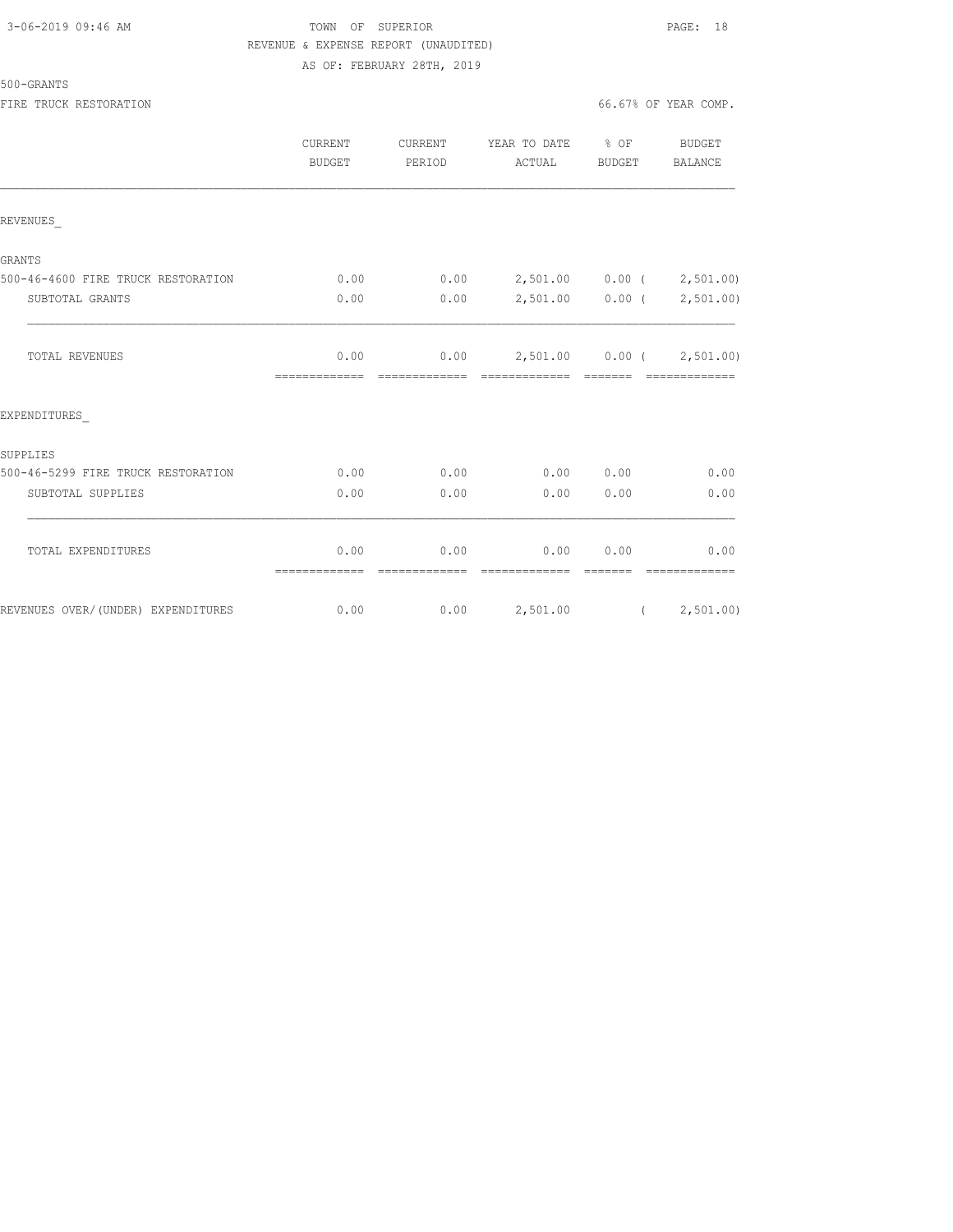500-GRANTS

## 3-06-2019 09:46 AM TOWN OF SUPERIOR PAGE: 19 REVENUE & EXPENSE REPORT (UNAUDITED)

AS OF: FEBRUARY 28TH, 2019

4TH OF JULY 66.67% OF YEAR COMP.

|                                     | CURRENT<br>BUDGET     | CURRENT<br>PERIOD     | YEAR TO DATE<br>ACTUAL | % OF<br>BUDGET  | BUDGET<br><b>BALANCE</b> |
|-------------------------------------|-----------------------|-----------------------|------------------------|-----------------|--------------------------|
| REVENUES                            |                       |                       |                        |                 |                          |
| <b>GRANTS</b>                       |                       |                       |                        |                 |                          |
| 500-47-4600 FOURTH OF JULY REVENUE  | 0.00                  | 0.00                  | 0.00                   | 0.00            | 0.00                     |
| SUBTOTAL GRANTS                     | 0.00                  | 0.00                  | 0.00                   | 0.00            | 0.00                     |
| TOTAL REVENUES                      | 0.00<br>============= | 0.00<br>============= | 0.00<br>=============  | 0.00<br>======= | 0.00<br>=============    |
| EXPENDITURES                        |                       |                       |                        |                 |                          |
| SUPPLIES                            |                       |                       |                        |                 |                          |
| 500-47-5299 FOURTH OF JULY EXPENSES | 0.00                  | 0.00                  | 0.00                   | 0.00            | 0.00                     |
| SUBTOTAL SUPPLIES                   | 0.00                  | 0.00                  | 0.00                   | 0.00            | 0.00                     |
| TOTAL EXPENDITURES                  | 0.00<br>============= | 0.00<br>============= | 0.00<br>=============  | 0.00<br>======= | 0.00<br>=============    |
| REVENUES OVER/(UNDER) EXPENDITURES  | 0.00                  | 0.00                  | 0.00                   |                 | 0.00                     |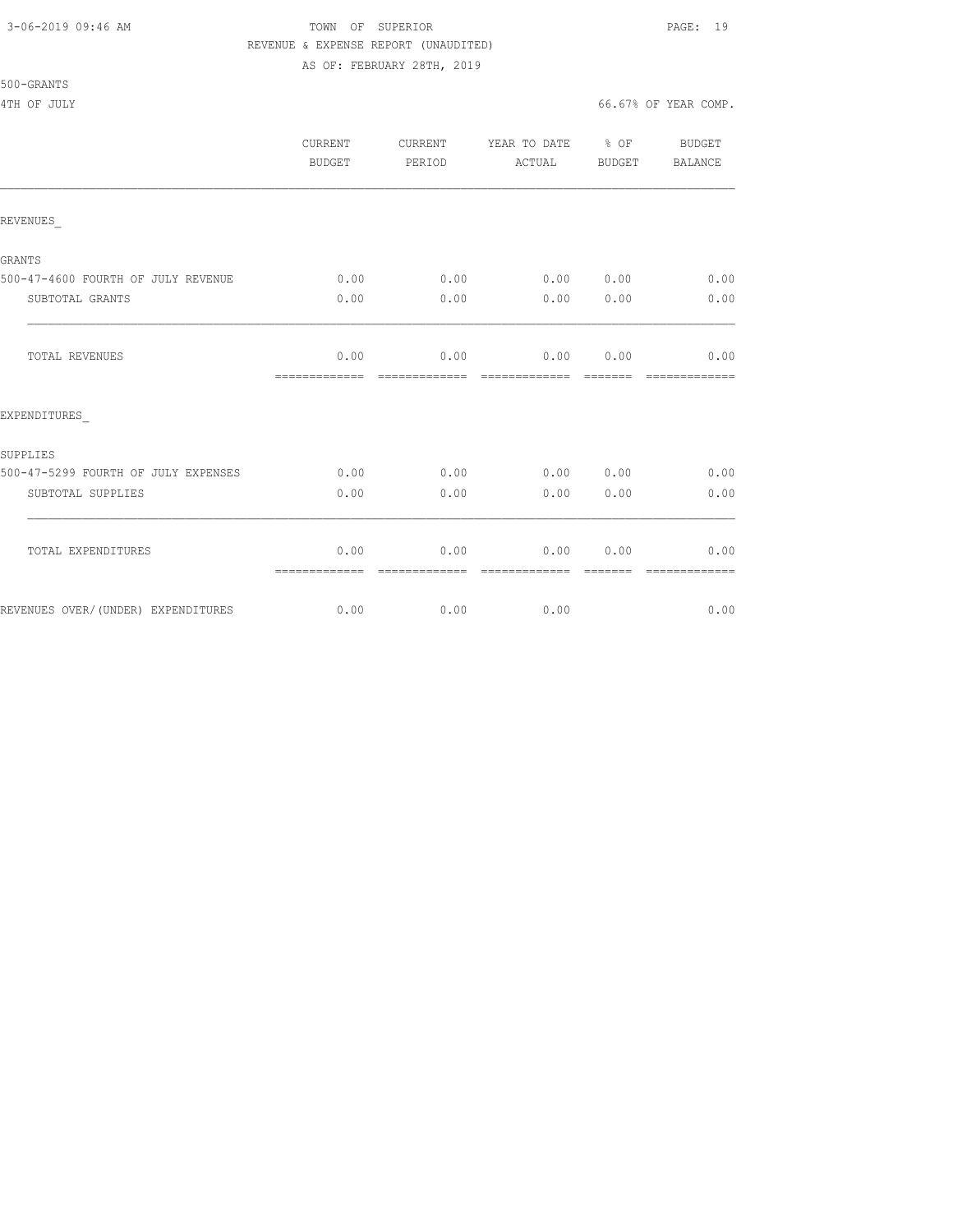### 3-06-2019 09:46 AM TOWN OF SUPERIOR PAGE: 20 REVENUE & EXPENSE REPORT (UNAUDITED) AS OF: FEBRUARY 28TH, 2019

500-GRANTS

FIREHOUSE SUBS CONTRIBUTI 66.67% OF YEAR COMP.

|                                       | CURRENT<br>BUDGET | CURRENT<br>PERIOD | YEAR TO DATE % OF<br>ACTUAL | BUDGET   | BUDGET<br>BALANCE                                                                                                                                                                                                                                                                                                                                                                                                                                                                      |
|---------------------------------------|-------------------|-------------------|-----------------------------|----------|----------------------------------------------------------------------------------------------------------------------------------------------------------------------------------------------------------------------------------------------------------------------------------------------------------------------------------------------------------------------------------------------------------------------------------------------------------------------------------------|
| REVENUES                              |                   |                   |                             |          |                                                                                                                                                                                                                                                                                                                                                                                                                                                                                        |
| GRANTS                                |                   |                   |                             |          |                                                                                                                                                                                                                                                                                                                                                                                                                                                                                        |
| 500-48-4600 FIRE DEPT GRANT REVENUE   | 0.00              | 0.00              | 0.00 0.00                   |          | 0.00                                                                                                                                                                                                                                                                                                                                                                                                                                                                                   |
| SUBTOTAL GRANTS                       | 0.00              | 0.00              | 0.00                        | 0.00     | 0.00                                                                                                                                                                                                                                                                                                                                                                                                                                                                                   |
| TOTAL REVENUES                        | 0.00              |                   | $0.00$ $0.00$ $0.00$ $0.00$ |          | 0.00                                                                                                                                                                                                                                                                                                                                                                                                                                                                                   |
| EXPENDITURES                          | =============     | =============     | - cooperate de cooperate    |          | $\begin{array}{cccccccccc} \multicolumn{2}{c}{} & \multicolumn{2}{c}{} & \multicolumn{2}{c}{} & \multicolumn{2}{c}{} & \multicolumn{2}{c}{} & \multicolumn{2}{c}{} & \multicolumn{2}{c}{} & \multicolumn{2}{c}{} & \multicolumn{2}{c}{} & \multicolumn{2}{c}{} & \multicolumn{2}{c}{} & \multicolumn{2}{c}{} & \multicolumn{2}{c}{} & \multicolumn{2}{c}{} & \multicolumn{2}{c}{} & \multicolumn{2}{c}{} & \multicolumn{2}{c}{} & \multicolumn{2}{c}{} & \multicolumn{2}{c}{} & \mult$ |
|                                       |                   |                   |                             |          |                                                                                                                                                                                                                                                                                                                                                                                                                                                                                        |
| SUPPLIES                              |                   |                   |                             |          |                                                                                                                                                                                                                                                                                                                                                                                                                                                                                        |
| 500-48-5299 FIRE DEPT - GRANT EXPENSE | 0.00              | 0.00              | 0.00 0.00                   |          | 0.00                                                                                                                                                                                                                                                                                                                                                                                                                                                                                   |
| SUBTOTAL SUPPLIES                     | 0.00              | 0.00              | 0.00                        | 0.00     | 0.00                                                                                                                                                                                                                                                                                                                                                                                                                                                                                   |
| TOTAL EXPENDITURES                    | 0.00              | 0.00              | 0.00 0.00                   |          | 0.00                                                                                                                                                                                                                                                                                                                                                                                                                                                                                   |
|                                       |                   | --------------    | =============               | -------- | --------------                                                                                                                                                                                                                                                                                                                                                                                                                                                                         |
| REVENUES OVER/(UNDER) EXPENDITURES    |                   | $0.00$ 0.00       | 0.00                        |          | 0.00                                                                                                                                                                                                                                                                                                                                                                                                                                                                                   |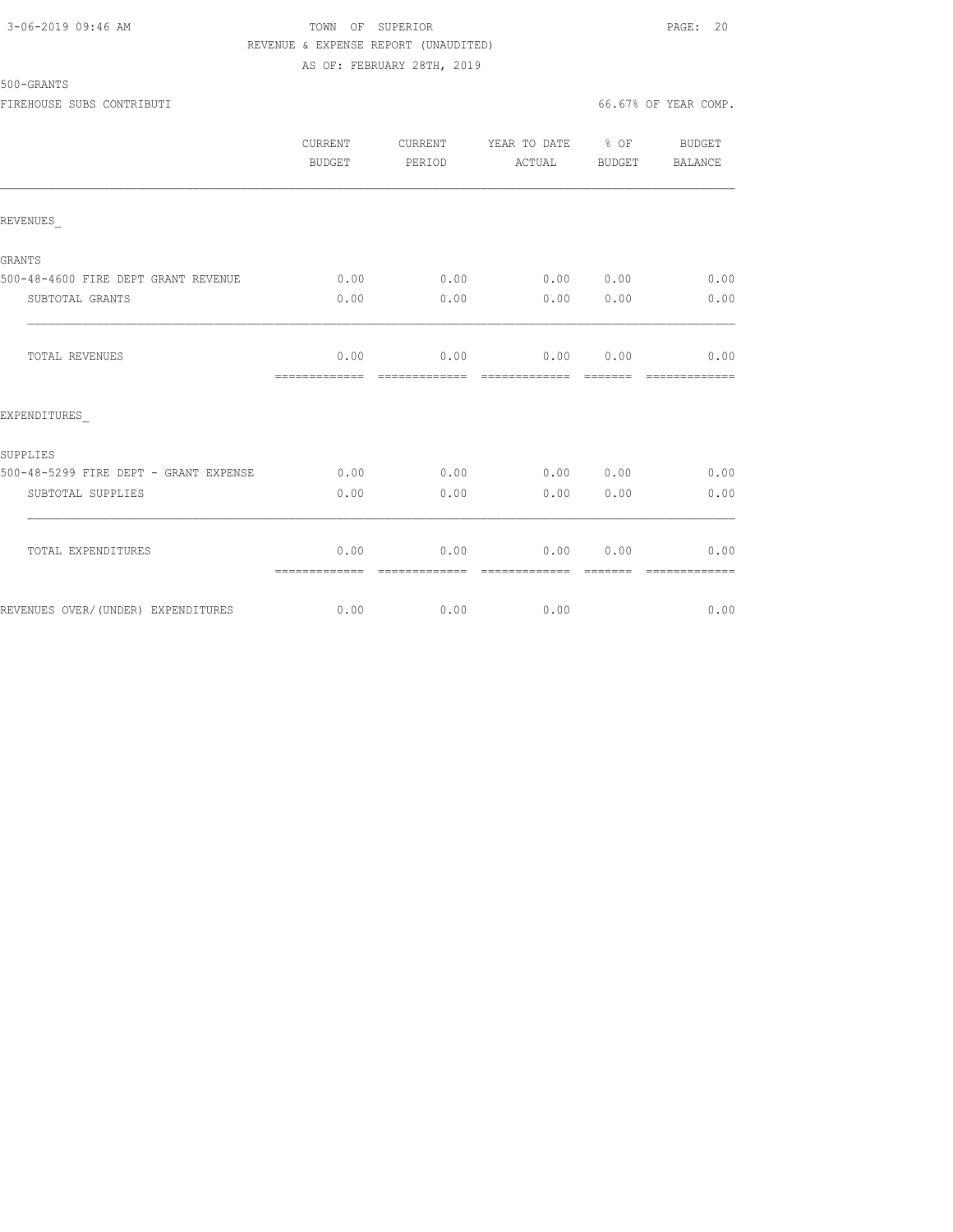## 3-06-2019 09:46 AM TOWN OF SUPERIOR PAGE: 21 REVENUE & EXPENSE REPORT (UNAUDITED)

AS OF: FEBRUARY 28TH, 2019

ECONOMIC DEVELOPMENT 66.67% OF YEAR COMP.

|                                      | <b>CURRENT</b><br><b>BUDGET</b> | CURRENT<br>PERIOD     | YEAR TO DATE % OF<br>ACTUAL        | BUDGET                                                                                                                                                                                                                                                                                                                                                                                                                                                                                 | BUDGET<br><b>BALANCE</b>                            |
|--------------------------------------|---------------------------------|-----------------------|------------------------------------|----------------------------------------------------------------------------------------------------------------------------------------------------------------------------------------------------------------------------------------------------------------------------------------------------------------------------------------------------------------------------------------------------------------------------------------------------------------------------------------|-----------------------------------------------------|
| REVENUES                             |                                 |                       |                                    |                                                                                                                                                                                                                                                                                                                                                                                                                                                                                        |                                                     |
| GRANTS                               |                                 |                       |                                    |                                                                                                                                                                                                                                                                                                                                                                                                                                                                                        |                                                     |
| 500-49-4600 ECONOMIC DEVELOP PROJECT | 0.00                            | 0.00                  | 0.00 0.00                          |                                                                                                                                                                                                                                                                                                                                                                                                                                                                                        | 0.00                                                |
| SUBTOTAL GRANTS                      | 0.00                            | 0.00                  | 0.00                               | 0.00                                                                                                                                                                                                                                                                                                                                                                                                                                                                                   | 0.00                                                |
| TOTAL REVENUES                       | 0.00                            | 0.00                  | 0.00                               | 0.00                                                                                                                                                                                                                                                                                                                                                                                                                                                                                   | 0.00                                                |
| EXPENDITURES                         |                                 |                       |                                    |                                                                                                                                                                                                                                                                                                                                                                                                                                                                                        |                                                     |
| SUPPLIES                             |                                 |                       |                                    |                                                                                                                                                                                                                                                                                                                                                                                                                                                                                        |                                                     |
| 500-49-5299 ED EXPENDITURES          | 0.00                            |                       | $0.00$ 15,194.20 0.00 ( 15,194.20) |                                                                                                                                                                                                                                                                                                                                                                                                                                                                                        |                                                     |
| SUBTOTAL SUPPLIES                    | 0.00                            | 0.00                  | 15,194.20 0.00 (                   |                                                                                                                                                                                                                                                                                                                                                                                                                                                                                        | 15, 194.20                                          |
| TOTAL EXPENDITURES                   | 0.00<br>=============           | 0.00<br>------------- | =============                      | $\begin{array}{cccccccccc} \multicolumn{2}{c}{} & \multicolumn{2}{c}{} & \multicolumn{2}{c}{} & \multicolumn{2}{c}{} & \multicolumn{2}{c}{} & \multicolumn{2}{c}{} & \multicolumn{2}{c}{} & \multicolumn{2}{c}{} & \multicolumn{2}{c}{} & \multicolumn{2}{c}{} & \multicolumn{2}{c}{} & \multicolumn{2}{c}{} & \multicolumn{2}{c}{} & \multicolumn{2}{c}{} & \multicolumn{2}{c}{} & \multicolumn{2}{c}{} & \multicolumn{2}{c}{} & \multicolumn{2}{c}{} & \multicolumn{2}{c}{} & \mult$ | 15, 194. 20   0.00   15, 194. 20)<br>-------------- |
| REVENUES OVER/(UNDER) EXPENDITURES   | 0.00                            |                       | $0.00$ ( $15,194.20$ )             |                                                                                                                                                                                                                                                                                                                                                                                                                                                                                        | 15, 194.20                                          |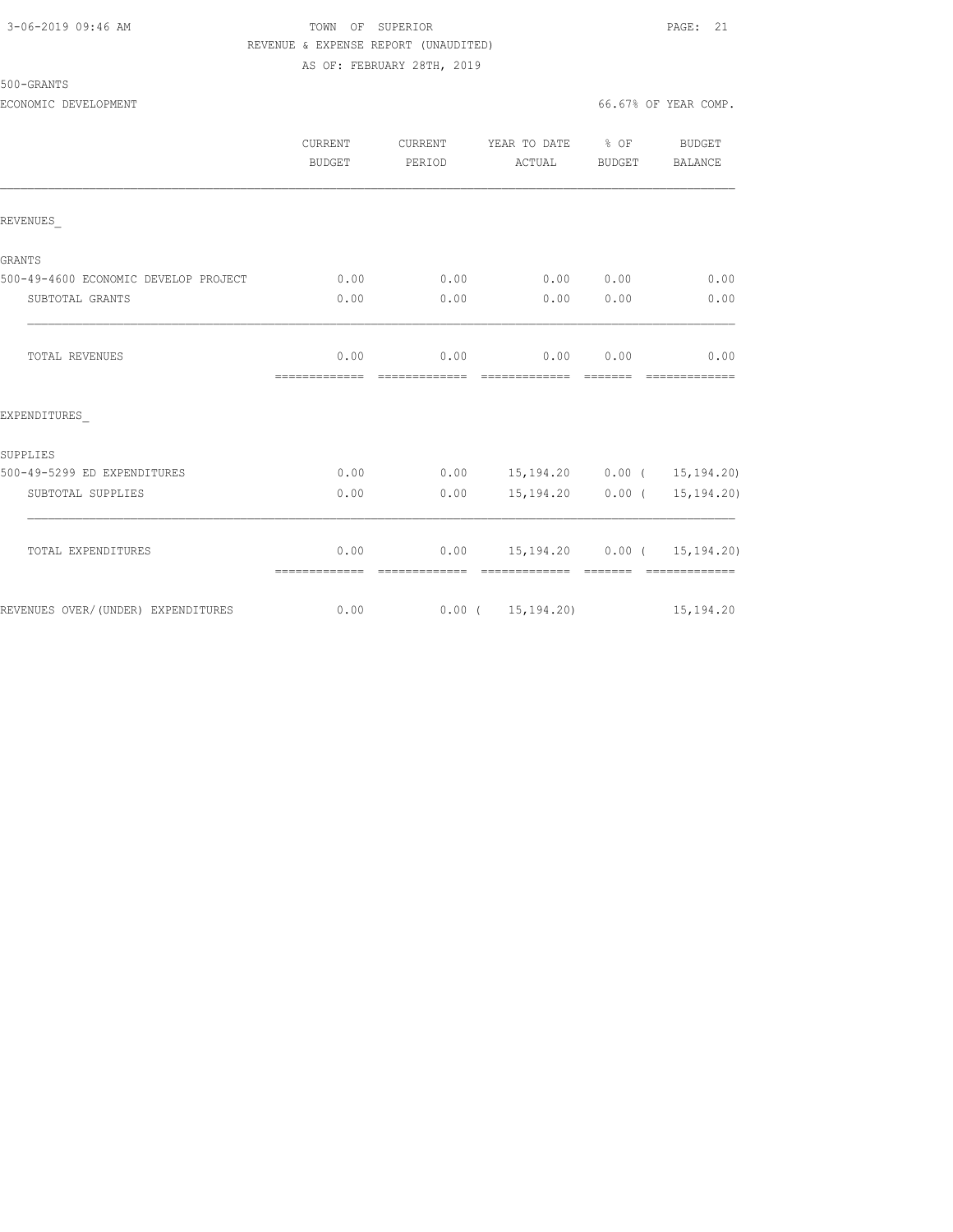500-GRANTS

## 3-06-2019 09:46 AM TOWN OF SUPERIOR PAGE: 22 REVENUE & EXPENSE REPORT (UNAUDITED)

AS OF: FEBRUARY 28TH, 2019

CONTINGENCY 66.67% OF YEAR COMP.

|                                    | CURRENT<br><b>BUDGET</b>                                                                                                                                                                                                                                                                                                                                                                                                                                                                       | CURRENT<br>PERIOD     | YEAR TO DATE<br>ACTUAL | % OF<br>BUDGET  | BUDGET<br>BALANCE     |
|------------------------------------|------------------------------------------------------------------------------------------------------------------------------------------------------------------------------------------------------------------------------------------------------------------------------------------------------------------------------------------------------------------------------------------------------------------------------------------------------------------------------------------------|-----------------------|------------------------|-----------------|-----------------------|
| REVENUES                           |                                                                                                                                                                                                                                                                                                                                                                                                                                                                                                |                       |                        |                 |                       |
| <b>GRANTS</b>                      |                                                                                                                                                                                                                                                                                                                                                                                                                                                                                                |                       |                        |                 |                       |
| 500-99-4600 GRANT REVENUE          | 0.00                                                                                                                                                                                                                                                                                                                                                                                                                                                                                           | 0.00                  | 0.00                   | 0.00            | 0.00                  |
| SUBTOTAL GRANTS                    | 0.00                                                                                                                                                                                                                                                                                                                                                                                                                                                                                           | 0.00                  | 0.00                   | 0.00            | 0.00                  |
| TOTAL REVENUES                     | 0.00<br>=============                                                                                                                                                                                                                                                                                                                                                                                                                                                                          | 0.00<br>============= | 0.00<br>=============  | 0.00<br>======= | 0.00<br>============= |
| EXPENDITURES                       |                                                                                                                                                                                                                                                                                                                                                                                                                                                                                                |                       |                        |                 |                       |
| SUPPLIES                           |                                                                                                                                                                                                                                                                                                                                                                                                                                                                                                |                       |                        |                 |                       |
| 500-99-5299 OPERATING SUPPLIES     | 0.00                                                                                                                                                                                                                                                                                                                                                                                                                                                                                           | 0.00                  | 0.00                   | 0.00            | 0.00                  |
| SUBTOTAL SUPPLIES                  | 0.00                                                                                                                                                                                                                                                                                                                                                                                                                                                                                           | 0.00                  | 0.00                   | 0.00            | 0.00                  |
| TOTAL EXPENDITURES                 | 0.00<br>$\begin{array}{cccccccccccccc} \multicolumn{2}{c}{} & \multicolumn{2}{c}{} & \multicolumn{2}{c}{} & \multicolumn{2}{c}{} & \multicolumn{2}{c}{} & \multicolumn{2}{c}{} & \multicolumn{2}{c}{} & \multicolumn{2}{c}{} & \multicolumn{2}{c}{} & \multicolumn{2}{c}{} & \multicolumn{2}{c}{} & \multicolumn{2}{c}{} & \multicolumn{2}{c}{} & \multicolumn{2}{c}{} & \multicolumn{2}{c}{} & \multicolumn{2}{c}{} & \multicolumn{2}{c}{} & \multicolumn{2}{c}{} & \multicolumn{2}{c}{} & \$ | 0.00<br>------------- | 0.00<br>-------------- | 0.00<br>------- | 0.00<br>------------- |
| REVENUES OVER/(UNDER) EXPENDITURES | 0.00                                                                                                                                                                                                                                                                                                                                                                                                                                                                                           | 0.00                  | 0.00                   |                 | 0.00                  |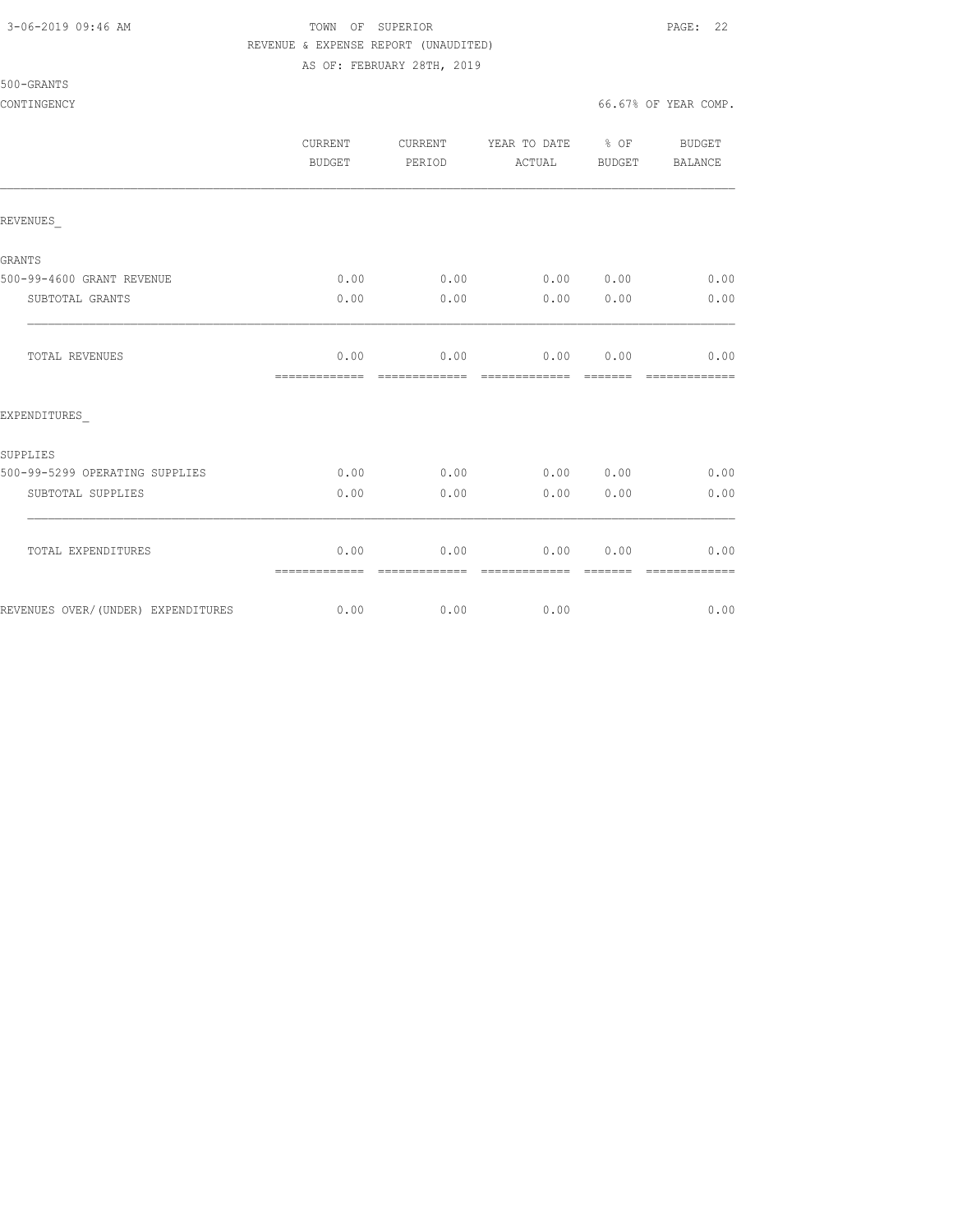### 3-06-2019 09:46 AM TOWN OF SUPERIOR PAGE: 23 REVENUE & EXPENSE REPORT (UNAUDITED) AS OF: FEBRUARY 28TH, 2019

500-GRANTS

|                                    | CURRENT<br><b>BUDGET</b> | CURRENT<br>PERIOD | YEAR TO DATE<br>ACTUAL | % OF<br><b>BUDGET</b> | BUDGET<br><b>BALANCE</b> |
|------------------------------------|--------------------------|-------------------|------------------------|-----------------------|--------------------------|
| FUND TOTAL REVENUES                | 2,495,940.00             | 0.00              | 66,742.85              | 2.67                  | 2,429,197.15             |
| FUND TOTAL EXPENDITURES            | 2,495,940.00             | 450.35            | 86, 398.33             | 3.46                  | 2,409,541.67             |
| REVENUES OVER/(UNDER) EXPENDITURES | 0.00(                    | $450.35$ ) (      | 19,655.48)             |                       | 19,655.48                |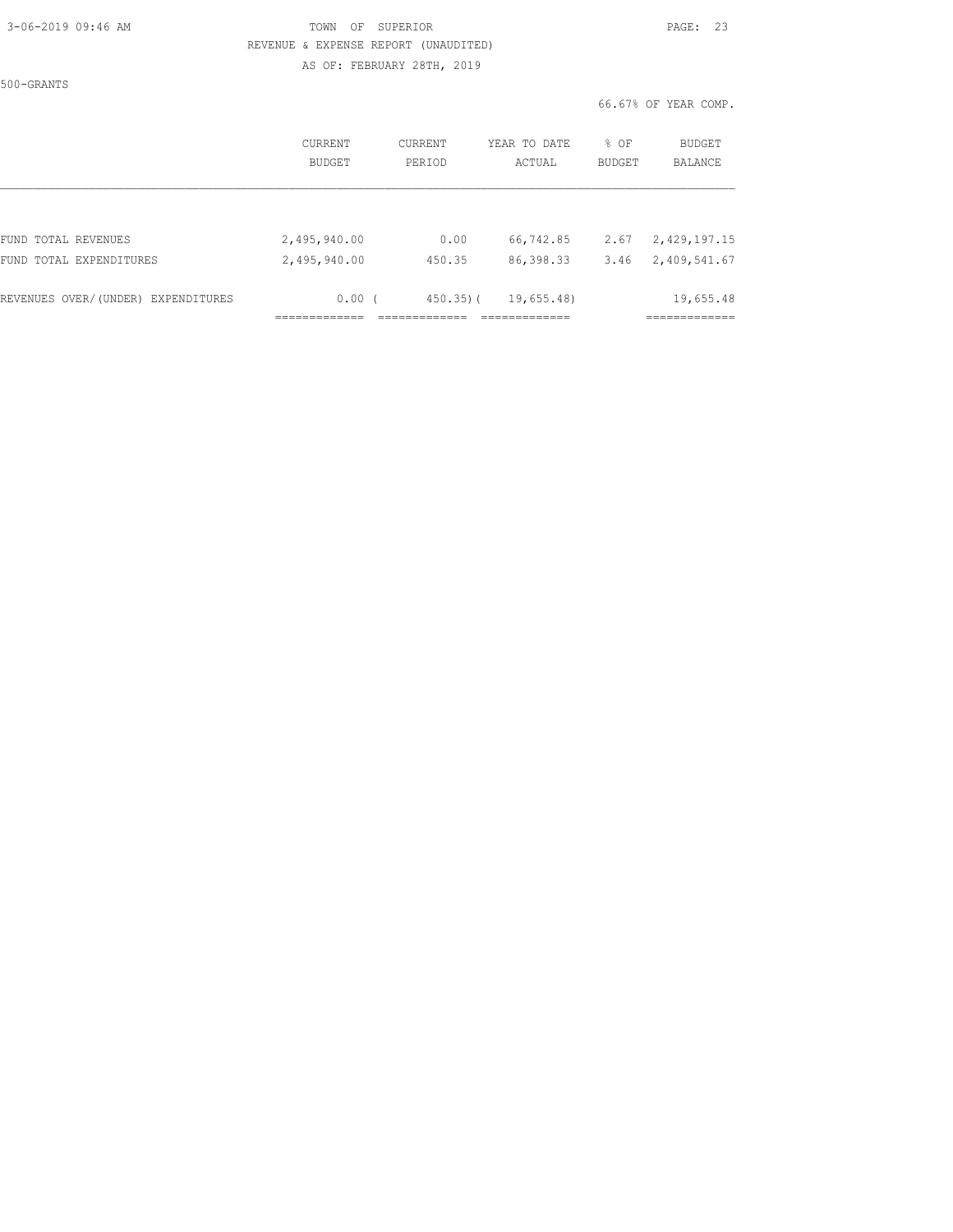|  | 3-06-2019 09:46 AM |  |
|--|--------------------|--|
|  |                    |  |

510-Emergency Services

### TOWN OF SUPERIOR **PAGE:** 1 REVENUE & EXPENSE REPORT (UNAUDITED) AS OF: FEBRUARY 28TH, 2019

NON-DEPARTMENTAL 66.67% OF YEAR COMP.

|                                    | <b>CURRENT</b><br><b>BUDGET</b> | CURRENT<br>PERIOD | YEAR TO DATE<br>ACTUAL | $8$ OF<br><b>BUDGET</b> | BUDGET<br><b>BALANCE</b> |
|------------------------------------|---------------------------------|-------------------|------------------------|-------------------------|--------------------------|
| REVENUES                           |                                 |                   |                        |                         |                          |
| CONTINGENCY                        |                                 |                   |                        |                         |                          |
| 510-00-4901 Transfers              | 0.00                            | 0.00              | 0.00                   | 0.00                    | 0.00                     |
| SUBTOTAL CONTINGENCY               | 0.00                            | 0.00              | 0.00                   | 0.00                    | 0.00                     |
| TOTAL REVENUES                     | 0.00                            | 0.00              | 0.00                   | 0.00                    | 0.00                     |
| REVENUES OVER/(UNDER) EXPENDITURES | 0.00                            | 0.00              | 0.00                   |                         | 0.00                     |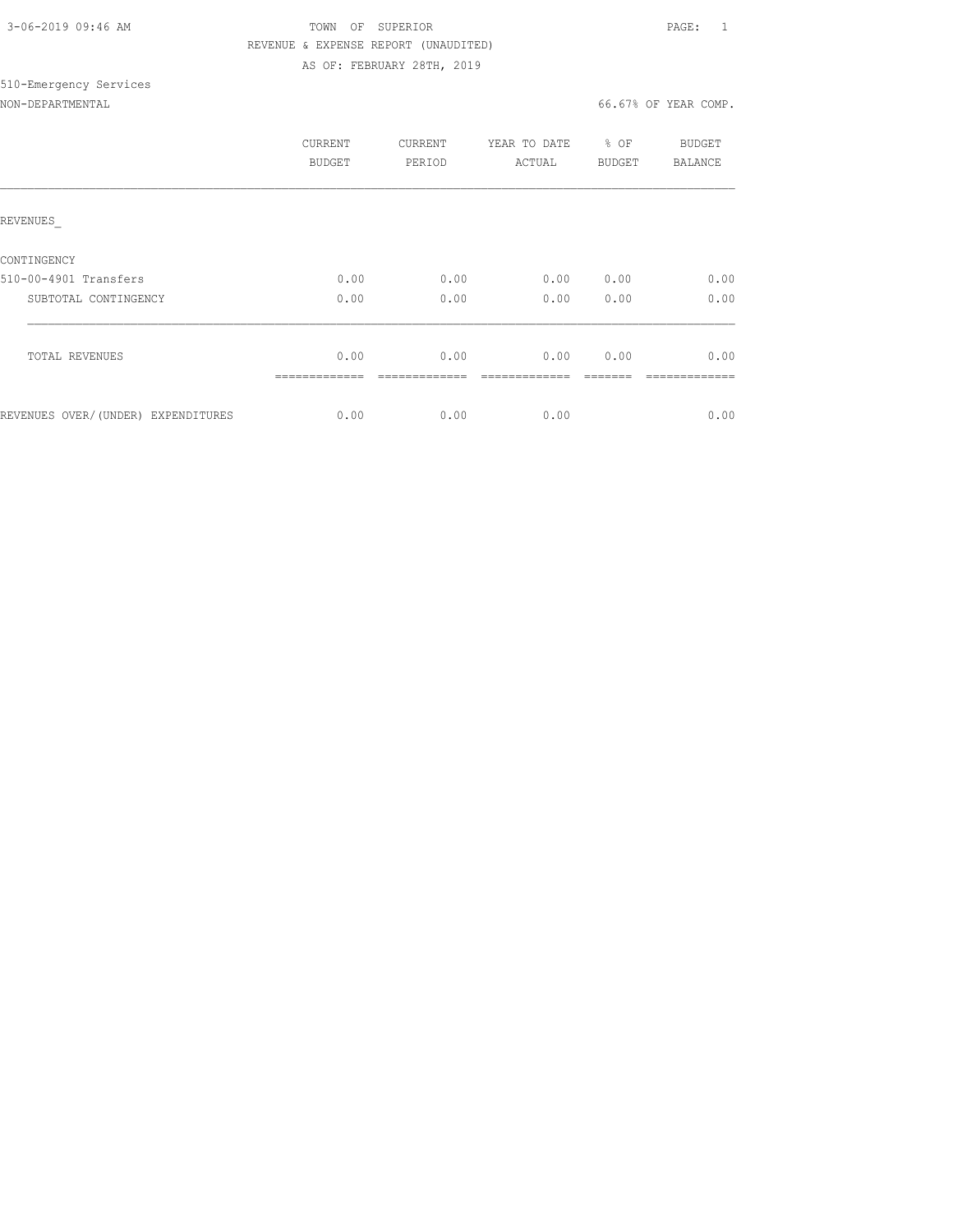### 3-06-2019 09:46 AM TOWN OF SUPERIOR PAGE: 2 REVENUE & EXPENSE REPORT (UNAUDITED) AS OF: FEBRUARY 28TH, 2019

### 510-Emergency Services RC EMERGENCY SERV-FIRE **First** comp. The set of the set of the set of the set of the set of the set of the set of the set of the set of the set of the set of the set of the set of the set of the set of the set of the set o

|                                                                                | CURRENT<br><b>BUDGET</b> | CURRENT<br>PERIOD | YEAR TO DATE<br>ACTUAL | % OF<br><b>BUDGET</b> | <b>BUDGET</b><br><b>BALANCE</b> |
|--------------------------------------------------------------------------------|--------------------------|-------------------|------------------------|-----------------------|---------------------------------|
| REVENUES                                                                       |                          |                   |                        |                       |                                 |
| <b>BUSINESS SERVICES</b>                                                       |                          |                   |                        |                       |                                 |
| 510-42-4252 OTHER OPERATING SUPPLIES                                           | 0.00                     | 0.00(             | 22.22                  | 0.00                  | 22.22                           |
| SUBTOTAL BUSINESS SERVICES                                                     | 0.00                     | $0.00$ (          | 22.22                  | 0.00                  | 22.22                           |
| GRANTS                                                                         |                          |                   |                        |                       |                                 |
| 510-42-4600 GRANT REVENUE                                                      | 0.00                     | 0.00              | 64,500.00              | $0.00$ (              | 64, 500.00)                     |
| SUBTOTAL GRANTS                                                                | 0.00                     | 0.00              | 64,500.00              | $0.00$ (              | 64, 500.00)                     |
| TOTAL REVENUES                                                                 | 0.00                     | 0.00              | 64, 477.78             | $0.00$ (              | 64, 477.78)                     |
|                                                                                | -------------            |                   | =============          | - =======             | -------------                   |
| EXPENDITURES                                                                   |                          |                   |                        |                       |                                 |
| PERSONEL                                                                       |                          |                   |                        |                       |                                 |
| 510-42-5100 SALARIES                                                           | 0.00                     | 0.00              | 0.00                   | 0.00                  | 0.00                            |
| 510-42-5152 MEDICARE                                                           | 0.00                     | 0.00              | 0.00                   | 0.00                  | 0.00                            |
| 510-42-5153 State Unemployment Insurance<br>510-42-5154 Workmen's Compensation | 0.00                     | 0.00              | 0.00<br>0.00           | 0.00<br>0.00          | 0.00<br>0.00                    |
| 510-42-5160 A.P.S.R.S.                                                         | 0.00<br>0.00             | 0.00<br>0.00      | 0.00                   | 0.00                  | 0.00                            |
| 510-42-5161 AZ STATE RETIREMENT                                                | 0.00                     | 0.00              | 0.00                   | 0.00                  | 0.00                            |
| SUBTOTAL PERSONEL                                                              | 0.00                     | 0.00              | 0.00                   | 0.00                  | 0.00                            |
| SUPPLIES                                                                       |                          |                   |                        |                       |                                 |
| 510-42-5299 OTHER OPERATING SUPPLIES                                           | 0.00                     | 0.00              | 11, 417.03             | $0.00$ (              | 11, 417.03)                     |
| SUBTOTAL SUPPLIES                                                              | 0.00                     | 0.00              | 11, 417.03             | $0.00$ (              | 11, 417.03)                     |
| UTILITIES                                                                      |                          |                   |                        |                       |                                 |
| 510-42-5370 RADIO EOUIPMENT                                                    | 0.00                     | 0.00              | 0.00                   | 0.00                  | 0.00                            |
| SUBTOTAL UTILITIES                                                             | 0.00                     | 0.00              | 0.00                   | 0.00                  | 0.00                            |
| GENERAL BUSINESS EXPENSE                                                       |                          |                   |                        |                       |                                 |
| 510-42-5425 CONFERENCE & TRAINING                                              | 5,000.00                 | 0.00              | 4,361.44               | 87.23                 | 638.56                          |
| 510-42-5430 PRINTING                                                           | 0.00                     | 100.16            | 753.28                 | $0.00$ (              | 753.28)                         |
| 510-42-5450 UNIFORM PURCHASE<br>SUBTOTAL GENERAL BUSINESS EXPENSE              | 3,000.00<br>8,000.00     | 0.00<br>100.16    | 1,234.55<br>6,349.27   | 41.15<br>79.37        | 1,765.45<br>1,650.73            |
|                                                                                |                          |                   |                        |                       |                                 |
| PROFESSIONAL SERVICES                                                          |                          |                   |                        |                       |                                 |
| 510-42-5550 PROFESSIONAL SERVICES                                              | 0.00                     | 0.00              | 523.70                 | $0.00$ (              | 523.70                          |
| 510-42-5555 HEALTH & SAFETY                                                    | 2,500.00                 | 0.00              | 12,585.00              | $503.40$ (            | 10,085.00                       |
| SUBTOTAL PROFESSIONAL SERVICES                                                 | 2,500.00                 | 0.00              | 13,108.70              | $524.35$ (            | 10,608.70                       |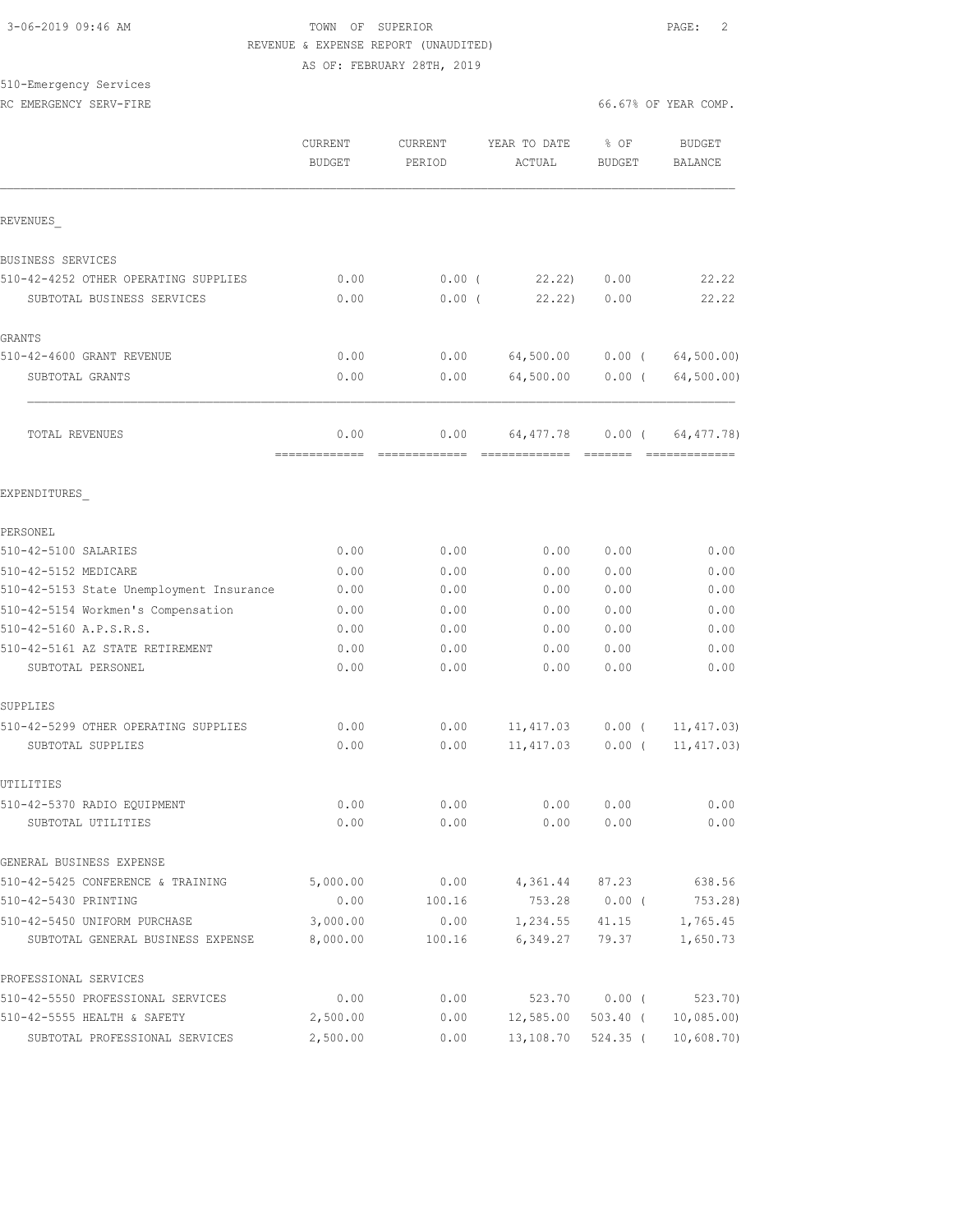## 3-06-2019 09:46 AM TOWN OF SUPERIOR PAGE: 3 REVENUE & EXPENSE REPORT (UNAUDITED)

AS OF: FEBRUARY 28TH, 2019

# 510-Emergency Services

|  | RC EMERGENCY SERV-FIRE | 66.67% OF YEAR COMP. |  |  |
|--|------------------------|----------------------|--|--|
|  |                        |                      |  |  |
|  |                        |                      |  |  |

| 6.67% OF YEAR COMP. |
|---------------------|
|---------------------|

|                                     | CURRENT<br><b>BUDGET</b> | <b>CURRENT</b><br>PERIOD                      | YEAR TO DATE<br>ACTUAL | $8$ OF<br>BUDGET | BUDGET<br><b>BALANCE</b>          |
|-------------------------------------|--------------------------|-----------------------------------------------|------------------------|------------------|-----------------------------------|
|                                     |                          |                                               |                        |                  |                                   |
| REPAIR/MAINTENANCE                  |                          |                                               |                        |                  |                                   |
| 510-42-5640 VEHICLE REPAIRS         | 46,000.00                | 11,585.00                                     | 18,807.82              | 40.89            | 27, 192. 18                       |
| 510-42-5642 TIRES & TUBES           | 0.00                     | 0.00                                          | 0.00                   | 0.00             | 0.00                              |
| 510-42-5650 OTHER EOUIPMENT REPAIRS | 3,000.00                 | 0.00                                          | 1,170.00               | 39.00            | 1,830.00                          |
| SUBTOTAL REPAIR/MAINTENANCE         | 49,000.00                | 11,585.00                                     | 19,977.82              | 40.77            | 29,022.18                         |
| CAPITAL OUTLAY                      |                          |                                               |                        |                  |                                   |
| 510-42-5740 MEDICAL EQUIPMENT       | 0.00                     | 2,029.72                                      |                        |                  | $5,283.13$ 0.00 ( $5,283.13$ )    |
| 510-42-5750 FIRE/PPE                | 0.00                     | 3,398.95                                      |                        |                  | 101,488.69   0.00 $(101, 488.69)$ |
| 510-42-5780 SOFTWARE                | 5,000.00                 | 0.00                                          | 2,711.83               |                  | 54.24 2,288.17                    |
| SUBTOTAL CAPITAL OUTLAY             | 5,000.00                 | 5,428.67                                      |                        |                  | 109,483.65 2,189.67 ( 104,483.65) |
| DEBT SERVICE                        |                          |                                               |                        |                  |                                   |
| 510-42-5999 CAPITAL OUTLAY          | 100,000.00               | 0.00                                          | 0.00                   | 0.00             | 100,000.00                        |
| SUBTOTAL DEBT SERVICE               | 100,000.00               | 0.00                                          | 0.00                   | 0.00             | 100,000.00                        |
| TOTAL EXPENDITURES                  | 164,500.00               | 17,113.83                                     | 160,336.47             | 97.47            | 4,163.53                          |
|                                     |                          |                                               |                        |                  |                                   |
| REVENUES OVER/(UNDER) EXPENDITURES  | $\sim$ $\sim$ $\sim$     | $164, 500.00$ ( $17, 113.83$ ( $95, 858.69$ ) |                        |                  | (68, 641.31)                      |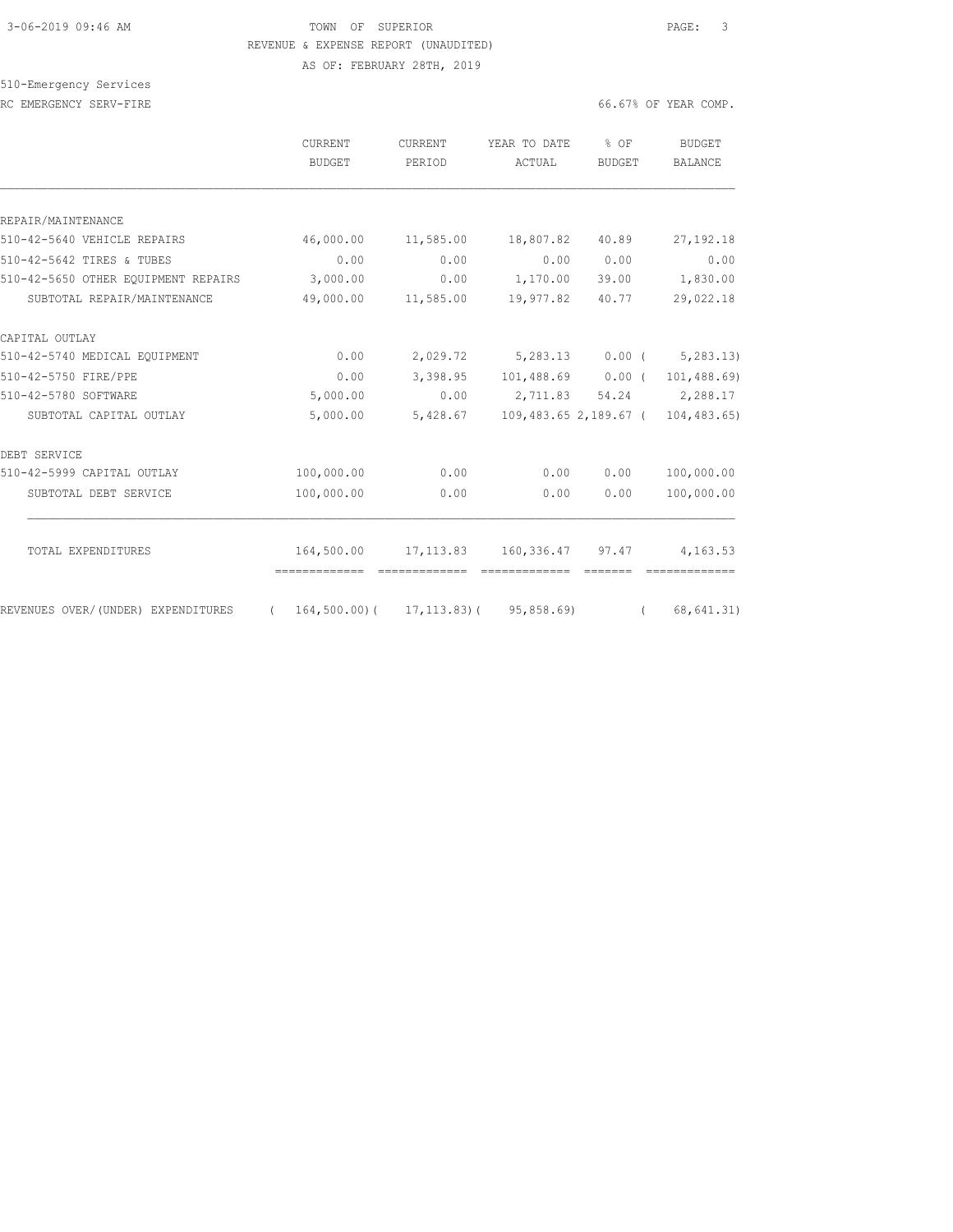### 3-06-2019 09:46 AM TOWN OF SUPERIOR PAGE: 4 REVENUE & EXPENSE REPORT (UNAUDITED) AS OF: FEBRUARY 28TH, 2019

### 510-Emergency Services

RC EMERGENCY SERV-POLICE **EXECUTE:** THE SERVICE OF THE SERVICE OF SERVICE SERVICE OF YEAR COMP.

|                                                                    | CURRENT<br><b>BUDGET</b>        | <b>CURRENT</b><br>PERIOD | YEAR TO DATE<br>ACTUAL                          | % OF<br><b>BUDGET</b>                                                                                                                                                                                                                                                                                                                                                                                                                                                                           | <b>BUDGET</b><br>BALANCE                      |
|--------------------------------------------------------------------|---------------------------------|--------------------------|-------------------------------------------------|-------------------------------------------------------------------------------------------------------------------------------------------------------------------------------------------------------------------------------------------------------------------------------------------------------------------------------------------------------------------------------------------------------------------------------------------------------------------------------------------------|-----------------------------------------------|
| REVENUES                                                           |                                 |                          |                                                 |                                                                                                                                                                                                                                                                                                                                                                                                                                                                                                 |                                               |
| GRANTS                                                             |                                 |                          |                                                 |                                                                                                                                                                                                                                                                                                                                                                                                                                                                                                 |                                               |
| 510-41-4600 Grant Revenue                                          | 200,000.00                      | 0.00                     | 35,500.00                                       | 17.75                                                                                                                                                                                                                                                                                                                                                                                                                                                                                           | 164,500.00                                    |
| SUBTOTAL GRANTS                                                    | 200,000.00                      | 0.00                     | 35,500.00                                       | 17.75                                                                                                                                                                                                                                                                                                                                                                                                                                                                                           | 164,500.00                                    |
| TOTAL REVENUES                                                     | 200,000.00<br>-------------     | 0.00<br>=============    | 35,500.00<br>=============                      | 17.75<br>$\begin{array}{cccccccccc} \multicolumn{2}{c}{} & \multicolumn{2}{c}{} & \multicolumn{2}{c}{} & \multicolumn{2}{c}{} & \multicolumn{2}{c}{} & \multicolumn{2}{c}{} & \multicolumn{2}{c}{} & \multicolumn{2}{c}{} & \multicolumn{2}{c}{} & \multicolumn{2}{c}{} & \multicolumn{2}{c}{} & \multicolumn{2}{c}{} & \multicolumn{2}{c}{} & \multicolumn{2}{c}{} & \multicolumn{2}{c}{} & \multicolumn{2}{c}{} & \multicolumn{2}{c}{} & \multicolumn{2}{c}{} & \multicolumn{2}{c}{} & \mult$ | 164,500.00<br>=============                   |
| EXPENDITURES                                                       |                                 |                          |                                                 |                                                                                                                                                                                                                                                                                                                                                                                                                                                                                                 |                                               |
| SUPPLIES                                                           |                                 |                          |                                                 |                                                                                                                                                                                                                                                                                                                                                                                                                                                                                                 |                                               |
| 510-41-5299 Other Operating Supplies                               | 4,000.00                        | 0.00                     | 4,028.97                                        | $100.72$ (                                                                                                                                                                                                                                                                                                                                                                                                                                                                                      | 28.97                                         |
| SUBTOTAL SUPPLIES                                                  | 4,000.00                        | 0.00                     | 4,028.97                                        | $100.72$ (                                                                                                                                                                                                                                                                                                                                                                                                                                                                                      | 28.97)                                        |
| UTILITIES                                                          |                                 |                          |                                                 |                                                                                                                                                                                                                                                                                                                                                                                                                                                                                                 |                                               |
| 510-41-5370 Radio Equipment                                        | 3,000.00                        | 0.00                     | 1,298.18                                        | 43.27                                                                                                                                                                                                                                                                                                                                                                                                                                                                                           | 1,701.82                                      |
| SUBTOTAL UTILITIES                                                 | 3,000.00                        | 0.00                     | 1,298.18                                        | 43.27                                                                                                                                                                                                                                                                                                                                                                                                                                                                                           | 1,701.82                                      |
| GENERAL BUSINESS EXPENSE                                           |                                 |                          |                                                 |                                                                                                                                                                                                                                                                                                                                                                                                                                                                                                 |                                               |
| 510-41-5425 Conferences & Training                                 | 4,000.00                        | 1,999.00                 | 9,956.39                                        | $248.91$ (                                                                                                                                                                                                                                                                                                                                                                                                                                                                                      | 5, 956.39                                     |
| 510-41-5430 PRINTING                                               | 2,000.00                        | 288.32                   | 2,882.09                                        | $144.10$ (                                                                                                                                                                                                                                                                                                                                                                                                                                                                                      | 882.09)                                       |
| 510-41-5450 Uniform Purchases                                      | 8,500.00                        | 0.00                     | 823.95                                          | 9.69                                                                                                                                                                                                                                                                                                                                                                                                                                                                                            | 7,676.05                                      |
| SUBTOTAL GENERAL BUSINESS EXPENSE                                  | 14,500.00                       | 2,287.32                 | 13,662.43                                       | 94.22                                                                                                                                                                                                                                                                                                                                                                                                                                                                                           | 837.57                                        |
| PROFESSIONAL SERVICES                                              |                                 |                          |                                                 |                                                                                                                                                                                                                                                                                                                                                                                                                                                                                                 |                                               |
| 510-41-5550 Professional Services                                  | 0.00                            | 0.00                     | 0.00                                            | 0.00                                                                                                                                                                                                                                                                                                                                                                                                                                                                                            | 0.00                                          |
| 510-41-5555 Health & Safety                                        | 1,000.00                        | 0.00                     | 42.16                                           | 4.22                                                                                                                                                                                                                                                                                                                                                                                                                                                                                            | 957.84                                        |
| SUBTOTAL PROFESSIONAL SERVICES                                     | 1,000.00                        | 0.00                     | 42.16                                           | 4.22                                                                                                                                                                                                                                                                                                                                                                                                                                                                                            | 957.84                                        |
| REPAIR/MAINTENANCE                                                 |                                 |                          |                                                 |                                                                                                                                                                                                                                                                                                                                                                                                                                                                                                 |                                               |
| 510-41-5640 Vehicle Repairs                                        | 10,000.00                       | 18.89                    |                                                 |                                                                                                                                                                                                                                                                                                                                                                                                                                                                                                 | 7,137.73 71.38 2,862.27                       |
| 510-41-5642 Tires and Tubes                                        | 3,000.00                        | 0.00                     |                                                 |                                                                                                                                                                                                                                                                                                                                                                                                                                                                                                 | 1,257.00 41.90 1,743.00                       |
| 510-41-5650 OTHER EQUIPMENT REPAIRS<br>SUBTOTAL REPAIR/MAINTENANCE | 0.00<br>13,000.00               | 0.00<br>18.89            | 9,723.83                                        |                                                                                                                                                                                                                                                                                                                                                                                                                                                                                                 | $1,329.10$ 0.00 ( 1,329.10)<br>74.80 3,276.17 |
| CAPITAL OUTLAY                                                     |                                 |                          |                                                 |                                                                                                                                                                                                                                                                                                                                                                                                                                                                                                 |                                               |
| 510-41-5740 Medical Equipment                                      | 0.00                            | 0.00                     | 0.00                                            | 0.00                                                                                                                                                                                                                                                                                                                                                                                                                                                                                            | 0.00                                          |
| 510-41-5750 Fire/PPE                                               | 0.00                            | 0.00                     |                                                 | $1,082.66$ 0.00 (                                                                                                                                                                                                                                                                                                                                                                                                                                                                               | 1,082.66)                                     |
| 510-41-5780 Software                                               | 0.00                            | 0.00                     | 0.00                                            | 0.00                                                                                                                                                                                                                                                                                                                                                                                                                                                                                            | 0.00                                          |
| SUBTOTAL CAPITAL OUTLAY                                            | 0.00                            | 0.00                     | 1,082.66                                        |                                                                                                                                                                                                                                                                                                                                                                                                                                                                                                 | $0.00$ ( $1,082.66$ )                         |
| DEBT SERVICE                                                       |                                 |                          |                                                 |                                                                                                                                                                                                                                                                                                                                                                                                                                                                                                 |                                               |
| 510-41-5999 Capital Outlay                                         | 0.00                            | 0.00                     | 0.00                                            | 0.00                                                                                                                                                                                                                                                                                                                                                                                                                                                                                            | 0.00                                          |
| SUBTOTAL DEBT SERVICE                                              | 0.00                            | 0.00                     | 0.00                                            | 0.00                                                                                                                                                                                                                                                                                                                                                                                                                                                                                            | 0.00                                          |
| TOTAL EXPENDITURES                                                 |                                 |                          | 35,500.00  2,306.21  29,838.23  84.05  5,661.77 |                                                                                                                                                                                                                                                                                                                                                                                                                                                                                                 |                                               |
| REVENUES OVER/(UNDER) EXPENDITURES                                 | 164,500.00 ( 2,306.21) 5,661.77 |                          |                                                 |                                                                                                                                                                                                                                                                                                                                                                                                                                                                                                 | 158,838.23                                    |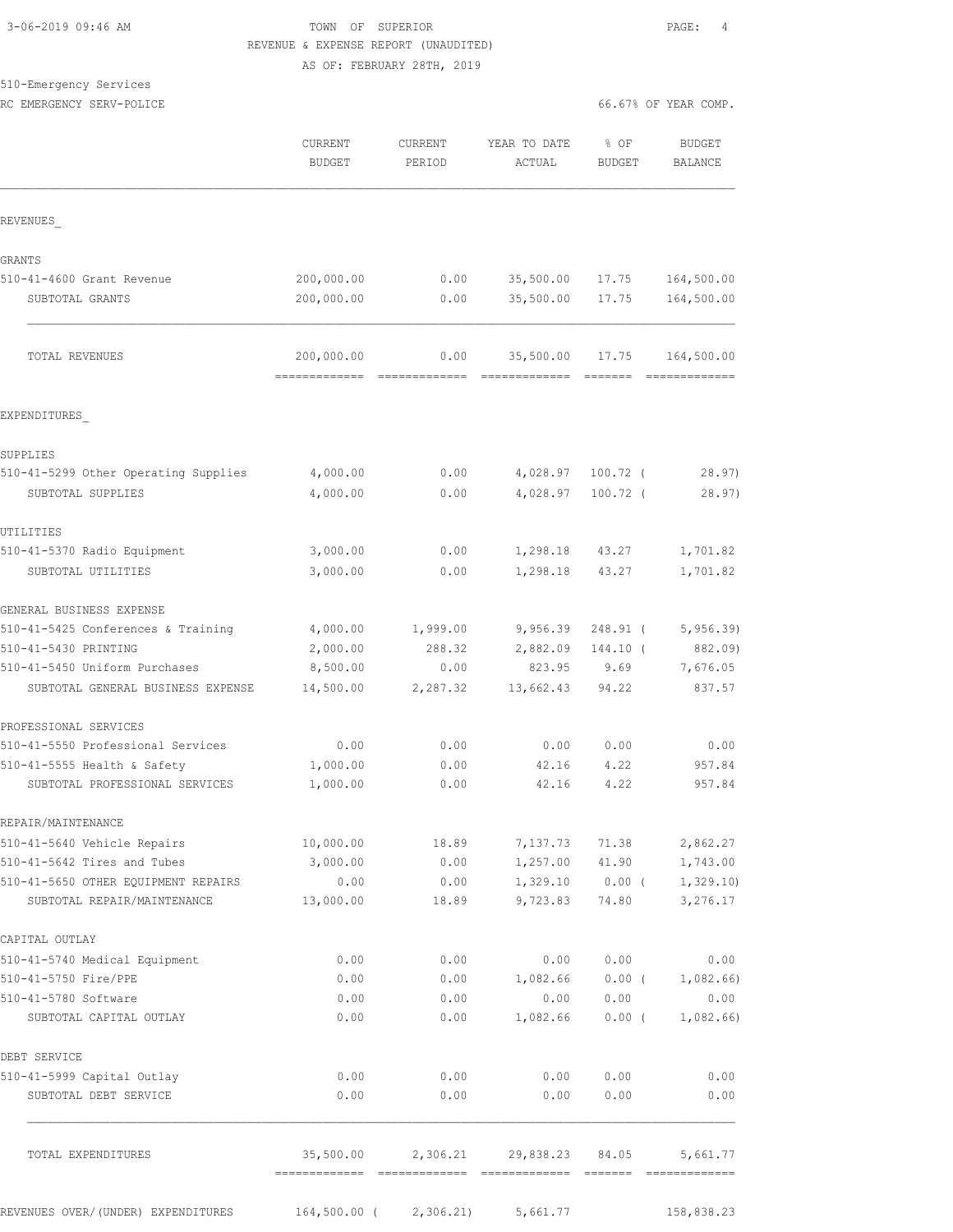| 3-06-2019 09:46 AM |  |
|--------------------|--|
|                    |  |

### TOWN OF SUPERIOR **Example 2019** PAGE: 5 REVENUE & EXPENSE REPORT (UNAUDITED) AS OF: FEBRUARY 28TH, 2019

510-Emergency Services

|                                    | <b>CURRENT</b><br><b>BUDGET</b> | CURRENT<br>PERIOD | YEAR TO DATE<br>ACTUAL | % OF<br><b>BUDGET</b> | BUDGET<br><b>BALANCE</b> |
|------------------------------------|---------------------------------|-------------------|------------------------|-----------------------|--------------------------|
|                                    |                                 |                   |                        |                       |                          |
| FUND TOTAL REVENUES                | 200,000.00                      | 0.00              | 99,977.78              | 49.99                 | 100,022.22               |
| FUND TOTAL EXPENDITURES            | 200,000.00                      | 19,420.04         | 190, 174.70            | 95.09                 | 9,825.30                 |
|                                    |                                 |                   |                        |                       |                          |
| REVENUES OVER/(UNDER) EXPENDITURES | 0.00(                           | $19,420.04$ ) (   | 90, 196, 92)           |                       | 90,196.92                |
|                                    |                                 |                   |                        |                       |                          |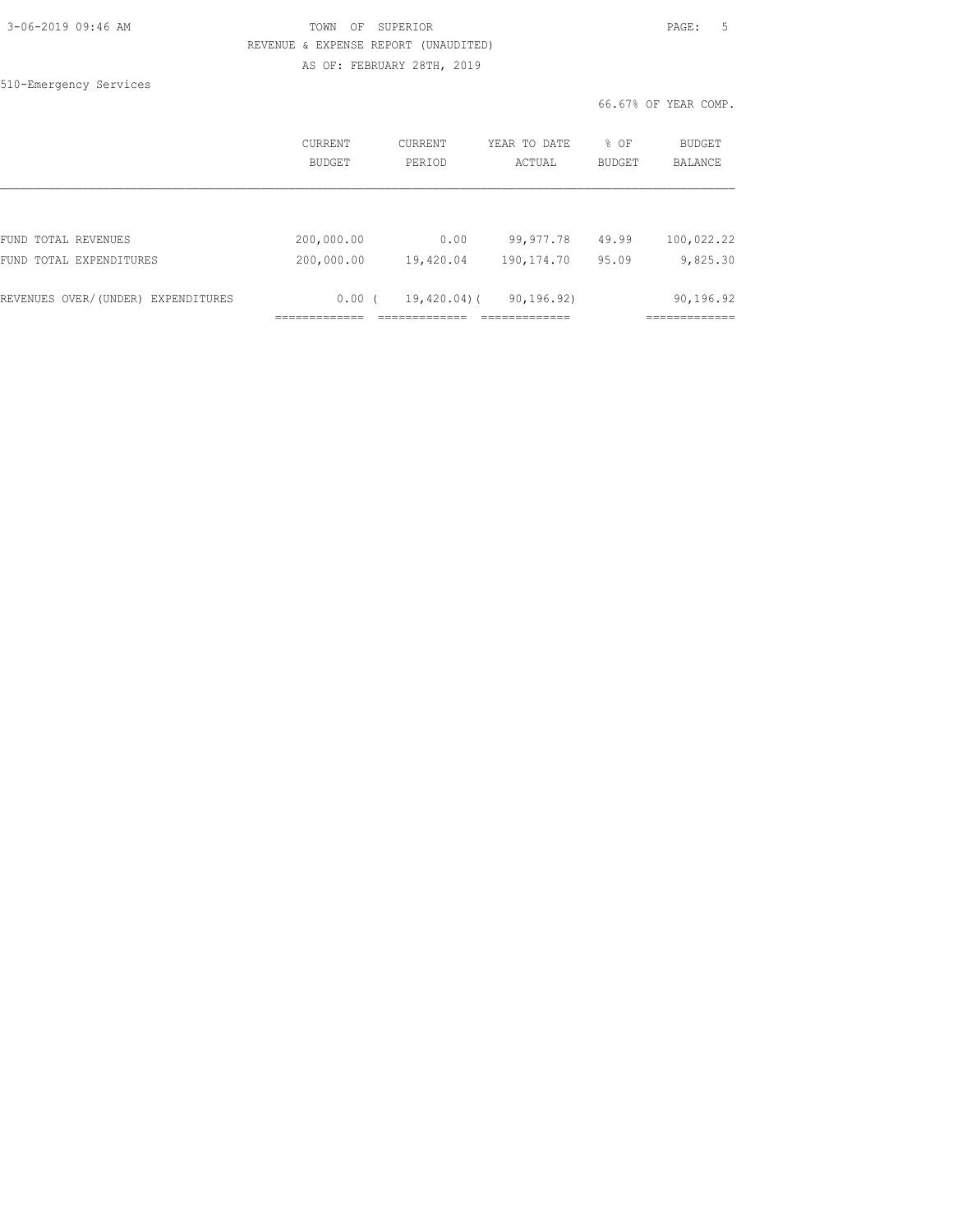### 3-06-2019 09:46 AM TOWN OF SUPERIOR PAGE: 1 REVENUE & EXPENSE REPORT (UNAUDITED) AS OF: FEBRUARY 28TH, 2019

800-FIRE DEPT PENSION

|                                       | CURRENT<br><b>BUDGET</b> | CURRENT<br>PERIOD     | YEAR TO DATE<br>ACTUAL | $8$ OF<br><b>BUDGET</b> | <b>BUDGET</b><br><b>BALANCE</b> |
|---------------------------------------|--------------------------|-----------------------|------------------------|-------------------------|---------------------------------|
| REVENUES                              |                          |                       |                        |                         |                                 |
| BUSINESS SERVICES                     |                          |                       |                        |                         |                                 |
| 800-00-4270 INTEREST INCOME           | 0.00                     | 0.00                  | 0.00                   | 0.00                    | 0.00                            |
| SUBTOTAL BUSINESS SERVICES            | 0.00                     | 0.00                  | 0.00                   | 0.00                    | 0.00                            |
| MISCELLANEOUS                         |                          |                       |                        |                         |                                 |
| 800-00-4830 FIREFIGHTER PENSION FUND  | 0.00                     | 0.00                  | 0.00                   | 0.00                    | 0.00                            |
| SUBTOTAL MISCELLANEOUS                | 0.00                     | 0.00                  | 0.00                   | 0.00                    | 0.00                            |
| CONTINGENCY                           |                          |                       |                        |                         |                                 |
| 800-00-4902 FUND BALANCE CARRYFORWARD | 0.00                     | 0.00                  | 0.00                   | 0.00                    | 0.00                            |
| 800-00-4950 GAIN (LOSS)               | 0.00                     | 0.00                  | 0.00                   | 0.00                    | 0.00                            |
| SUBTOTAL CONTINGENCY                  | 0.00                     | 0.00                  | 0.00                   | 0.00                    | 0.00                            |
| TOTAL REVENUES                        | 0.00                     | 0.00                  | 0.00                   | 0.00                    | 0.00                            |
| EXPENDITURES                          |                          |                       |                        |                         |                                 |
| SUPPLIES                              |                          |                       |                        |                         |                                 |
| 800-00-5299 OPERATING SUPPLIES        | 0.00                     | 0.00                  | 0.00                   | 0.00                    | 0.00                            |
| SUBTOTAL SUPPLIES                     | 0.00                     | 0.00                  | 0.00                   | 0.00                    | 0.00                            |
| DEBT SERVICE                          |                          |                       |                        |                         |                                 |
| 800-00-5900 PENSION PAYMENTS          | 0.00                     | 0.00                  | 0.00                   | 0.00                    | 0.00                            |
| SUBTOTAL DEBT SERVICE                 | 0.00                     | 0.00                  | 0.00                   | 0.00                    | 0.00                            |
| TOTAL EXPENDITURES                    | 0.00                     | 0.00                  | 0.00                   | 0.00                    | 0.00                            |
| REVENUES OVER/(UNDER) EXPENDITURES    | =============<br>0.00    | =============<br>0.00 | =============<br>0.00  | <b>BEECEE</b>           | =============<br>0.00           |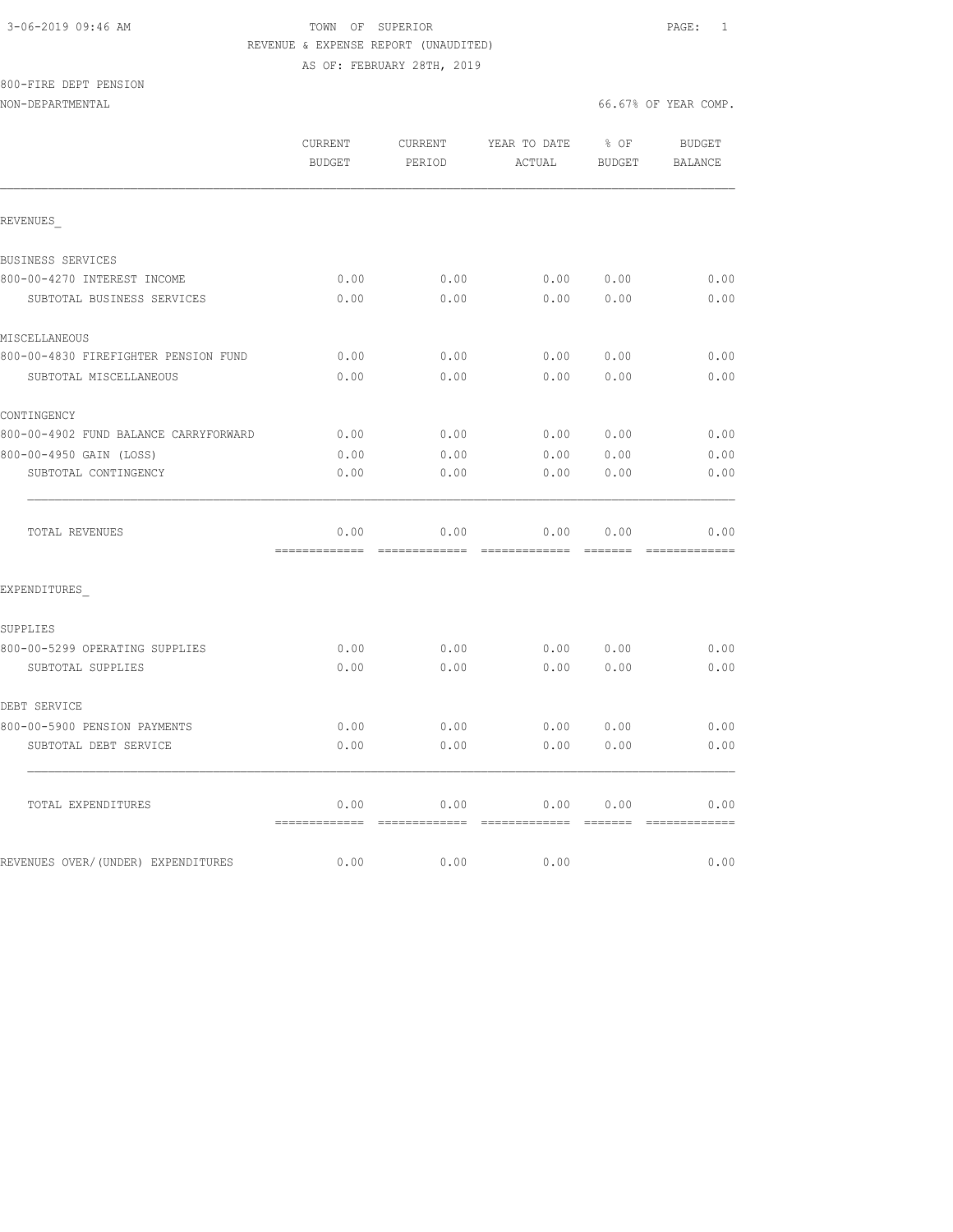### 3-06-2019 09:46 AM TOWN OF SUPERIOR PAGE: 2 REVENUE & EXPENSE REPORT (UNAUDITED) AS OF: FEBRUARY 28TH, 2019

800-FIRE DEPT PENSION

|                                    | CURRENT<br><b>BUDGET</b> | <b>CURRENT</b><br>PERIOD | YEAR TO DATE<br>ACTUAL | % OF<br><b>BUDGET</b> | BUDGET<br><b>BALANCE</b> |
|------------------------------------|--------------------------|--------------------------|------------------------|-----------------------|--------------------------|
|                                    |                          |                          |                        |                       |                          |
| FUND TOTAL REVENUES                | 0.00                     | 0.00                     | 0.00                   | 0.00                  | 0.00                     |
| FUND TOTAL EXPENDITURES            | 0.00                     | 0.00                     | 0.00                   | 0.00                  | 0.00                     |
| REVENUES OVER/(UNDER) EXPENDITURES | 0.00                     | 0.00                     | 0.00                   |                       | 0.00                     |
|                                    |                          |                          |                        |                       |                          |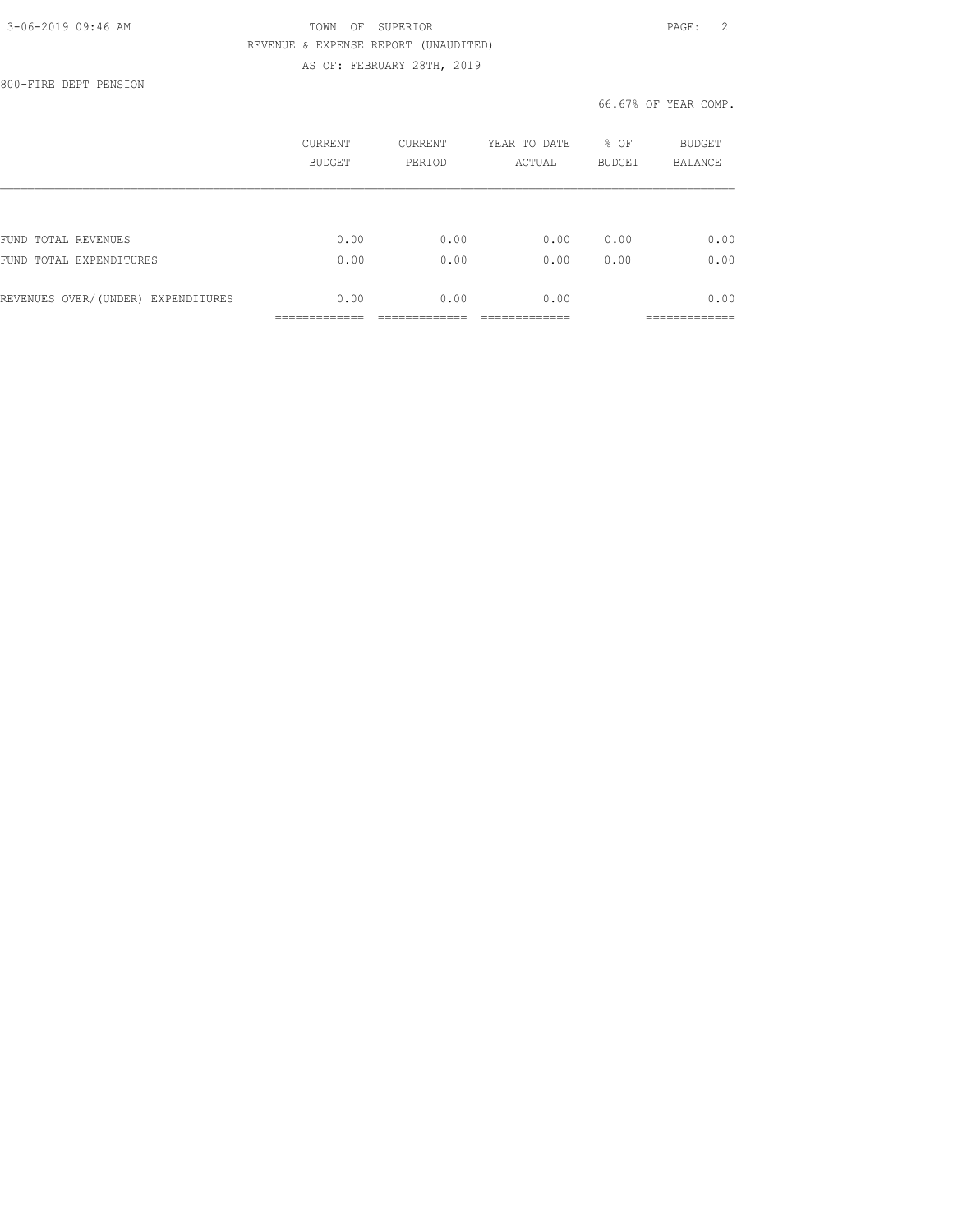### 3-06-2019 09:46 AM TOWN OF SUPERIOR PAGE: 1 REVENUE & EXPENSE REPORT (UNAUDITED) AS OF: FEBRUARY 28TH, 2019

810-LGIP

NON-DEPARTMENTAL 66.67% OF YEAR COMP.

|                                    | CURRENT<br><b>BUDGET</b> | CURRENT<br>PERIOD     | YEAR TO DATE % OF<br>ACTUAL | BUDGET | BUDGET<br><b>BALANCE</b> |
|------------------------------------|--------------------------|-----------------------|-----------------------------|--------|--------------------------|
| REVENUES                           |                          |                       |                             |        |                          |
| BUSINESS SERVICES                  |                          |                       |                             |        |                          |
| 810-00-4270 INTEREST REVENUE       | 0.00                     | 0.00                  | 0.00 0.00                   |        | 0.00                     |
| SUBTOTAL BUSINESS SERVICES         | 0.00                     | 0.00                  | 0.00                        | 0.00   | 0.00                     |
| TOTAL REVENUES                     | 0.00<br>=============    | 0.00<br>------------- | 0.00000000<br>------------- |        | 0.00                     |
| EXPENDITURES                       |                          |                       |                             |        |                          |
| SUPPLIES                           |                          |                       |                             |        |                          |
| 810-00-5299 OPERATING SUPPLIES     | 0.00                     | 0.00                  | 0.00 0.00                   |        | 0.00                     |
| SUBTOTAL SUPPLIES                  | 0.00                     | 0.00                  | 0.00                        | 0.00   | 0.00                     |
| TOTAL EXPENDITURES                 | 0.00<br>=============    | 0.00<br>------------- | 0.00<br>--------------      | 0.00   | 0.00                     |
| REVENUES OVER/(UNDER) EXPENDITURES | 0.00                     | 0.00                  | 0.00                        |        | 0.00                     |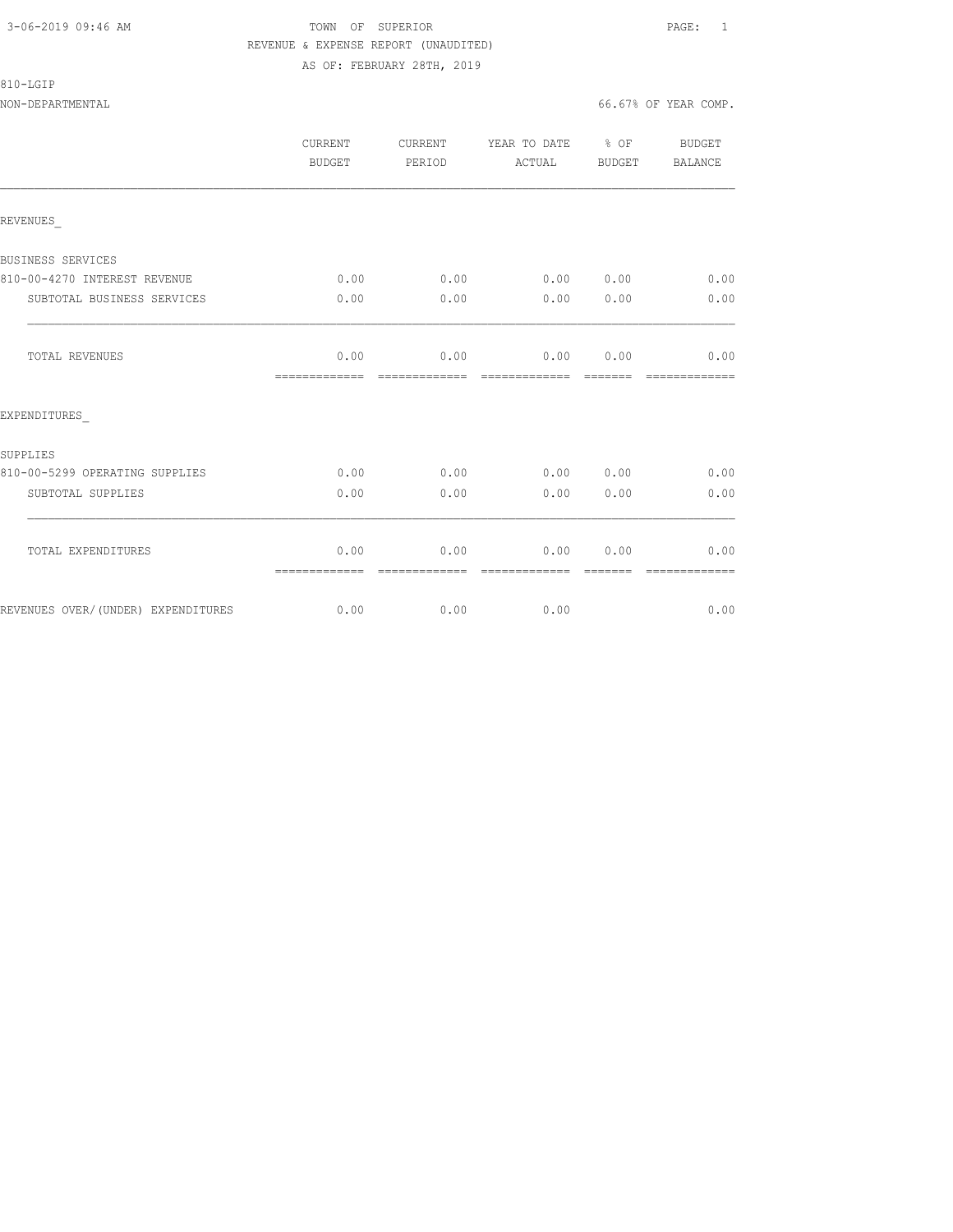## 3-06-2019 09:46 AM TOWN OF SUPERIOR PAGE: 2 REVENUE & EXPENSE REPORT (UNAUDITED)

AS OF: FEBRUARY 28TH, 2019

810-LGIP

|                                    | <b>CURRENT</b><br><b>BUDGET</b> | CURRENT<br>PERIOD | YEAR TO DATE<br>ACTUAL | % OF<br><b>BUDGET</b> | BUDGET<br><b>BALANCE</b> |
|------------------------------------|---------------------------------|-------------------|------------------------|-----------------------|--------------------------|
|                                    |                                 |                   |                        |                       |                          |
| FUND TOTAL REVENUES                | 0.00                            | 0.00              | 0.00                   | 0.00                  | 0.00                     |
| FUND TOTAL EXPENDITURES            | 0.00                            | 0.00              | 0.00                   | 0.00                  | 0.00                     |
| REVENUES OVER/(UNDER) EXPENDITURES | 0.00                            | 0.00              | 0.00                   |                       | 0.00                     |
|                                    |                                 |                   |                        |                       | ------------             |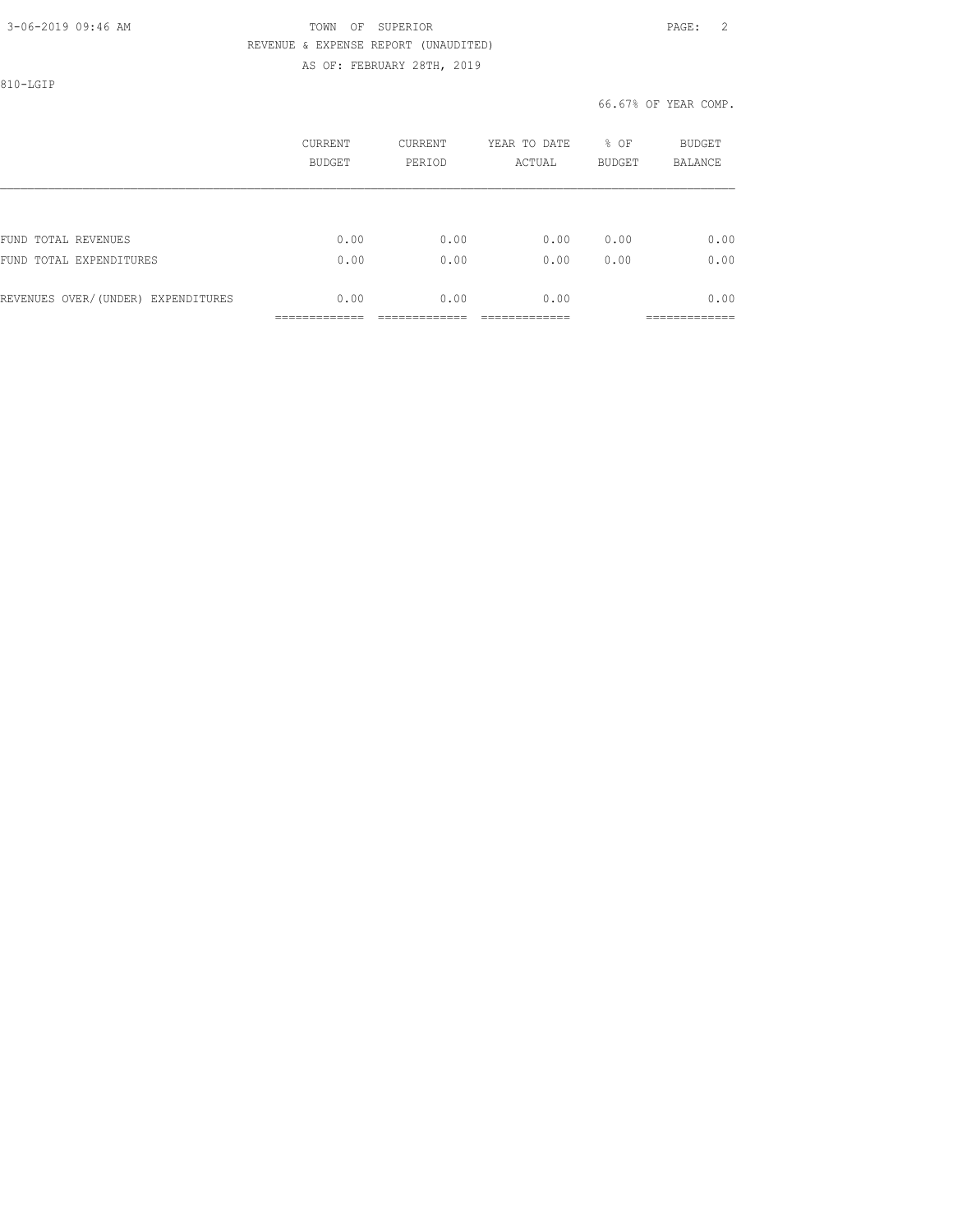### 3-06-2019 09:46 AM TOWN OF SUPERIOR PAGE: 1 REVENUE & EXPENSE REPORT (UNAUDITED) AS OF: FEBRUARY 28TH, 2019

820-EXPLORERS

|                                    | CURRENT<br><b>BUDGET</b> | CURRENT<br>PERIOD     | YEAR TO DATE % OF<br>ACTUAL  | BUDGET | BUDGET<br><b>BALANCE</b> |
|------------------------------------|--------------------------|-----------------------|------------------------------|--------|--------------------------|
| REVENUES                           |                          |                       |                              |        |                          |
| MISCELLANEOUS                      |                          |                       |                              |        |                          |
| 820-00-4820 OTHER INCOME           | 0.00                     | 0.00                  | 0.00 0.00                    |        | 0.00                     |
| SUBTOTAL MISCELLANEOUS             | 0.00                     | 0.00                  | 0.00                         | 0.00   | 0.00                     |
| TOTAL REVENUES                     | 0.00<br>=============    | 0.00<br>------------- | 0.00000000<br>-------------- |        | 0.00                     |
| EXPENDITURES                       |                          |                       |                              |        |                          |
| SUPPLIES                           |                          |                       |                              |        |                          |
| 820-00-5299 OPERATING SUPPLIES     | 0.00                     | 0.00                  | 0.00 0.00                    |        | 0.00                     |
| SUBTOTAL SUPPLIES                  | 0.00                     | 0.00                  | 0.00                         | 0.00   | 0.00                     |
| TOTAL EXPENDITURES                 | 0.00<br>=============    | 0.00<br>------------- | 0.00<br>--------------       | 0.00   | 0.00                     |
| REVENUES OVER/(UNDER) EXPENDITURES | 0.00                     | 0.00                  | 0.00                         |        | 0.00                     |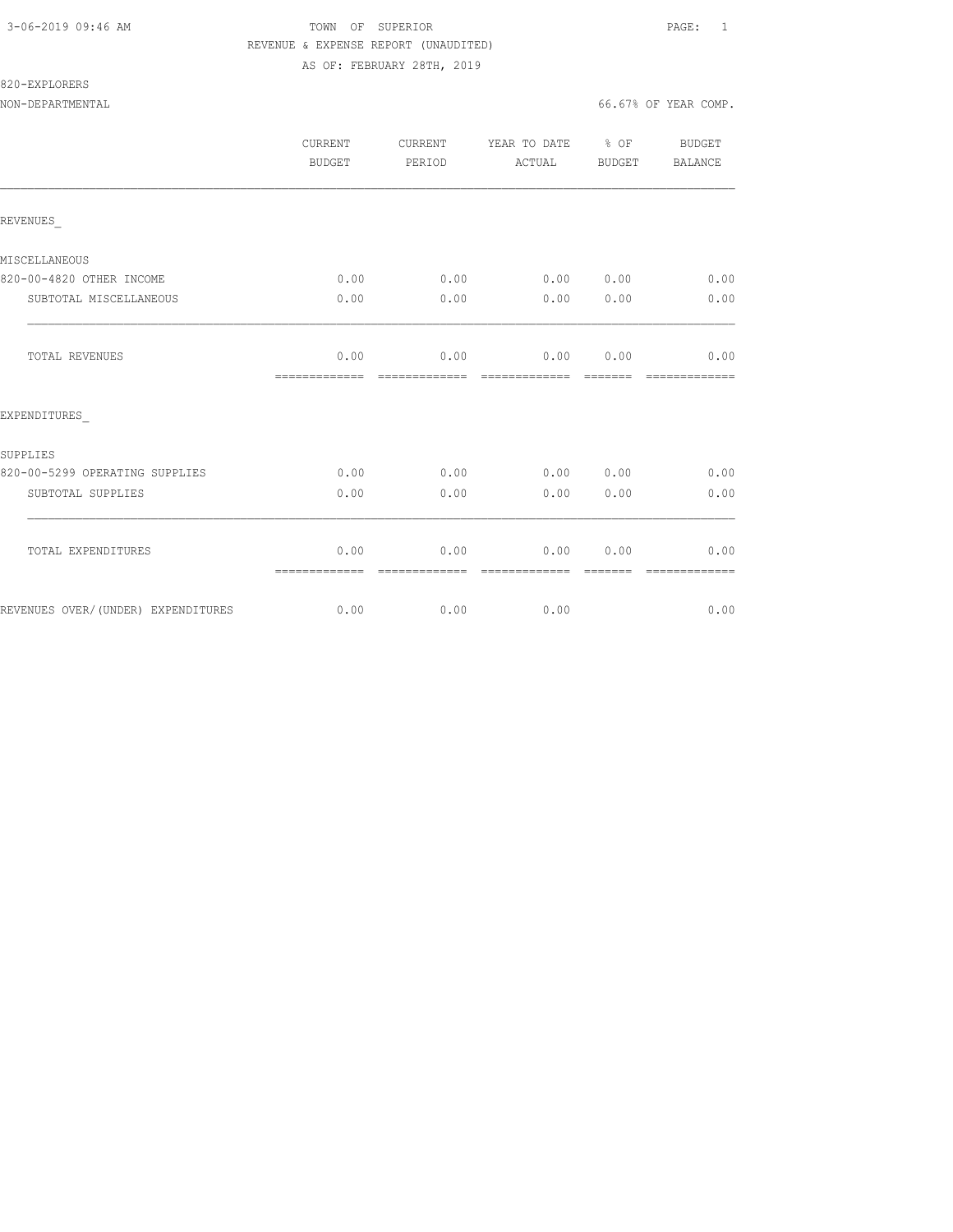### 3-06-2019 09:46 AM TOWN OF SUPERIOR PAGE: 2 REVENUE & EXPENSE REPORT (UNAUDITED) AS OF: FEBRUARY 28TH, 2019

820-EXPLORERS

|                                    | CURRENT<br><b>BUDGET</b> | <b>CURRENT</b><br>PERIOD | YEAR TO DATE<br>ACTUAL | % OF<br><b>BUDGET</b> | BUDGET<br><b>BALANCE</b> |
|------------------------------------|--------------------------|--------------------------|------------------------|-----------------------|--------------------------|
|                                    |                          |                          |                        |                       |                          |
| FUND TOTAL REVENUES                | 0.00                     | 0.00                     | 0.00                   | 0.00                  | 0.00                     |
| FUND<br>TOTAL EXPENDITURES         | 0.00                     | 0.00                     | 0.00                   | 0.00                  | 0.00                     |
| REVENUES OVER/(UNDER) EXPENDITURES | 0.00                     | 0.00                     | 0.00                   |                       | 0.00                     |
|                                    |                          |                          |                        |                       | __________               |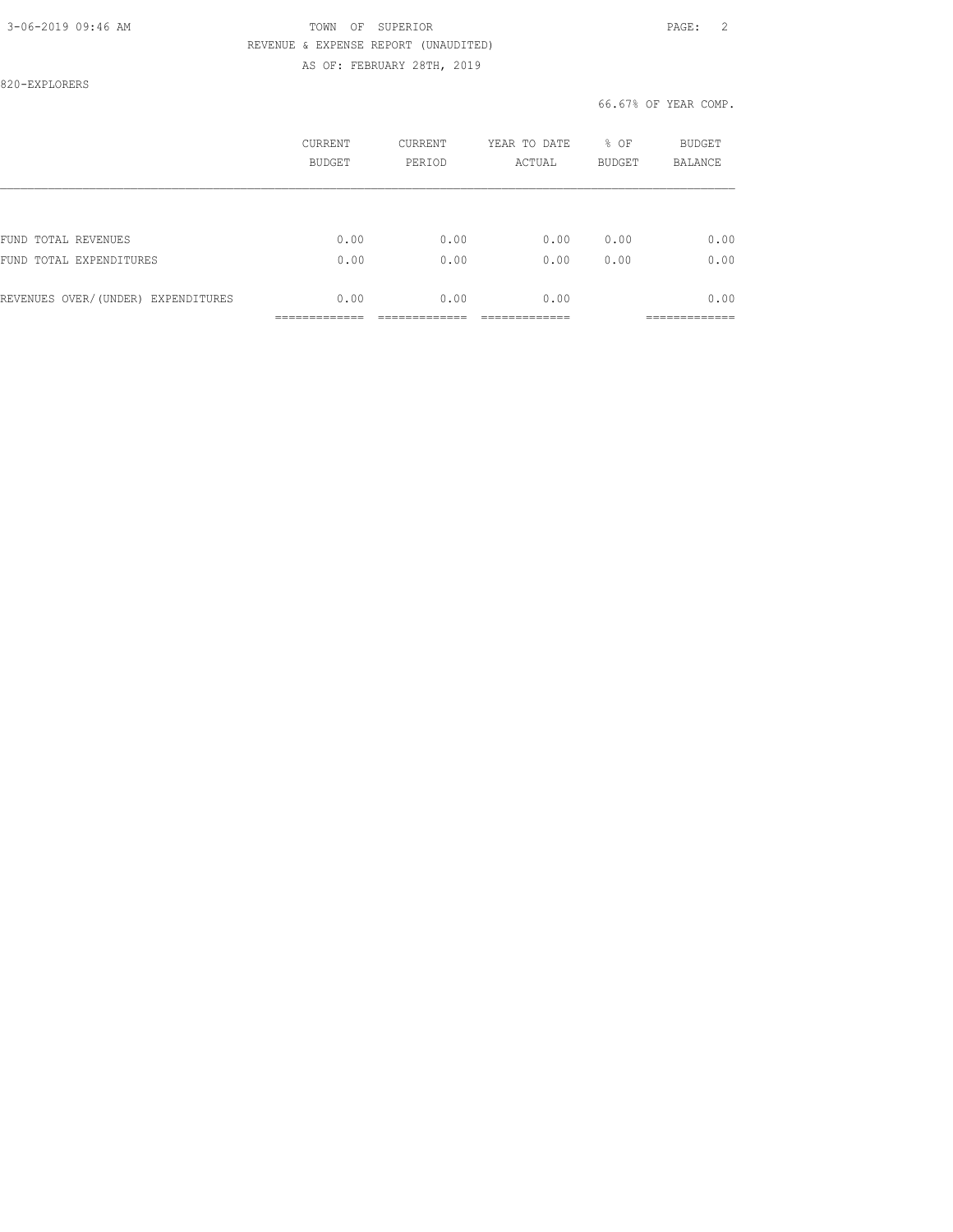830-TOYS FOR TOTS

### TOWN OF SUPERIOR **Example 2019** PAGE: 1 REVENUE & EXPENSE REPORT (UNAUDITED) AS OF: FEBRUARY 28TH, 2019

NON-DEPARTMENTAL 66.67% OF YEAR COMP.

|                                    | <b>CURRENT</b><br>BUDGET | CURRENT<br>PERIOD | YEAR TO DATE % OF<br>ACTUAL                        | BUDGET            | BUDGET<br>BALANCE                                                                                                                                                                                                                                                                                                                                                                                                                                                                                         |
|------------------------------------|--------------------------|-------------------|----------------------------------------------------|-------------------|-----------------------------------------------------------------------------------------------------------------------------------------------------------------------------------------------------------------------------------------------------------------------------------------------------------------------------------------------------------------------------------------------------------------------------------------------------------------------------------------------------------|
| REVENUES                           |                          |                   |                                                    |                   |                                                                                                                                                                                                                                                                                                                                                                                                                                                                                                           |
| GRANTS                             |                          |                   |                                                    |                   |                                                                                                                                                                                                                                                                                                                                                                                                                                                                                                           |
| 830-00-4600 OTHER REVENUE          | 0.00                     |                   | $0.00$ 4,389.13 0.00 ( 4,389.13)                   |                   |                                                                                                                                                                                                                                                                                                                                                                                                                                                                                                           |
| SUBTOTAL GRANTS                    | 0.00                     | 0.00              | $4,389.13$ 0.00 ( $4,389.13$ )                     |                   |                                                                                                                                                                                                                                                                                                                                                                                                                                                                                                           |
| TOTAL REVENUES                     | 0.00<br>=============    | --------------    | $0.00$ 4,389.13 0.00 ( 4,389.13)<br>-------------- | --------          | --------------                                                                                                                                                                                                                                                                                                                                                                                                                                                                                            |
| EXPENDITURES                       |                          |                   |                                                    |                   |                                                                                                                                                                                                                                                                                                                                                                                                                                                                                                           |
| SUPPLIES                           |                          |                   |                                                    |                   |                                                                                                                                                                                                                                                                                                                                                                                                                                                                                                           |
| 830-00-5299 OPERATING SUPPLIES     | 0.00                     |                   | $0.00$ 2,900.00 0.00 ( 2,900.00)                   |                   |                                                                                                                                                                                                                                                                                                                                                                                                                                                                                                           |
| SUBTOTAL SUPPLIES                  | 0.00                     | 0.00              |                                                    | $2,900.00$ 0.00 ( | 2,900.00)                                                                                                                                                                                                                                                                                                                                                                                                                                                                                                 |
| TOTAL EXPENDITURES                 | 0.00<br>=============    | --------------    | $0.00$ 2,900.00 0.00 ( 2,900.00)<br>-------------- |                   | $\begin{minipage}{0.03\textwidth} \begin{tabular}{ll} \multicolumn{2}{l} {\textbf{0.03\textwidth} \begin{tabular}{ll} \multicolumn{2}{l} {\textbf{0.03\textwidth} \begin{tabular}{ll} \multicolumn{2}{l} {\textbf{0.03\textwidth} \begin{tabular}{ll} \multicolumn{2}{l} {\textbf{0.03\textwidth} \begin{tabular}{ll} \multicolumn{2}{l} {\textbf{0.03\textwidth} \begin{tabular}{ll} \multicolumn{2}{l} {\textbf{0.03\textwidth} \begin{tabular}{ll} \multicolumn{2}{l} {\textbf{0.03\textwidth} \begin$ |
| REVENUES OVER/(UNDER) EXPENDITURES | 0.00                     |                   | $0.00$ 1,489.13 ( 1,489.13)                        |                   |                                                                                                                                                                                                                                                                                                                                                                                                                                                                                                           |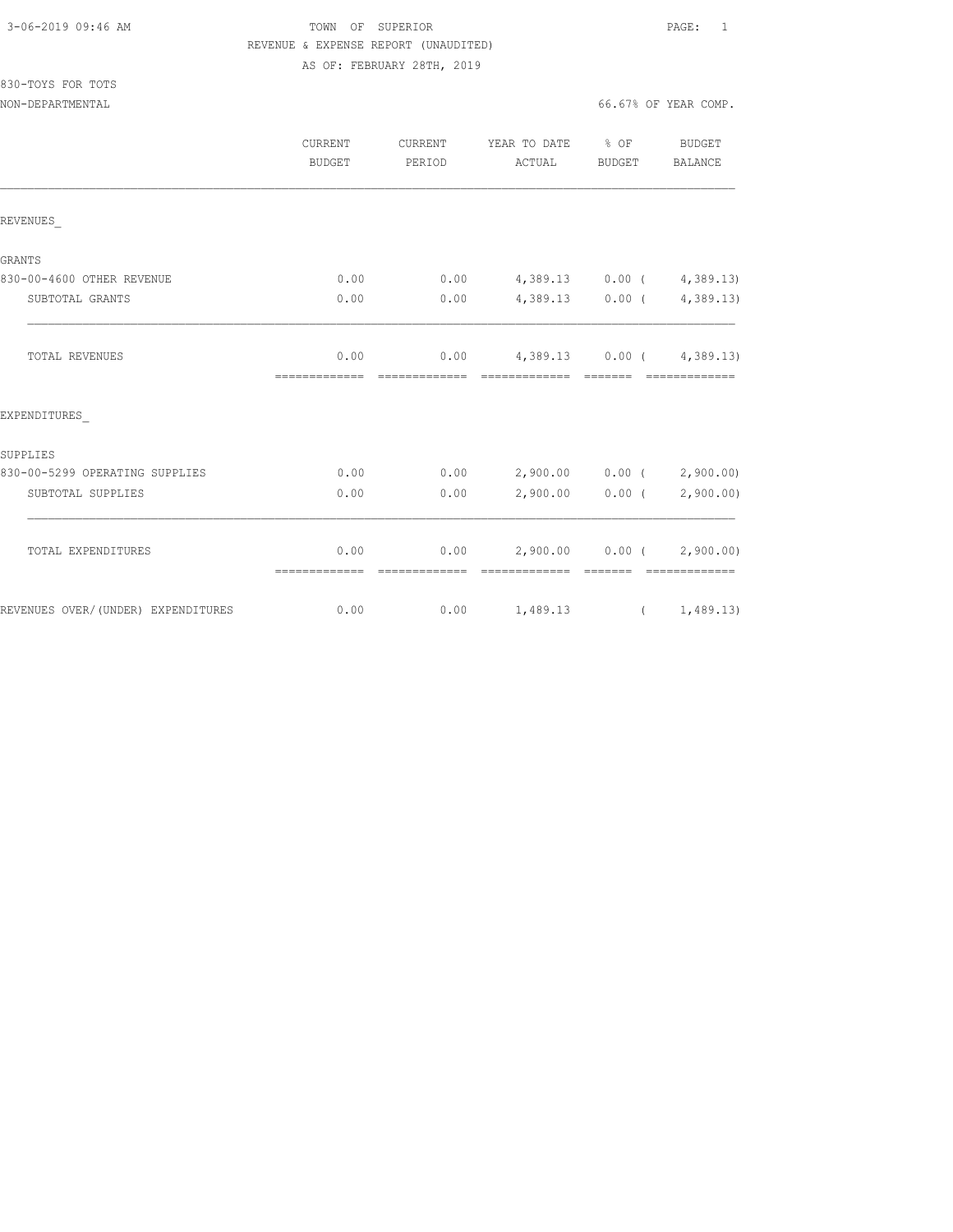### 3-06-2019 09:46 AM TOWN OF SUPERIOR PAGE: 2 REVENUE & EXPENSE REPORT (UNAUDITED) AS OF: FEBRUARY 28TH, 2019

830-TOYS FOR TOTS

|                                    | CURRENT<br>BUDGET | CURRENT<br>PERIOD | YEAR TO DATE<br>ACTUAL | % OF<br><b>BUDGET</b> | <b>BUDGET</b><br><b>BALANCE</b> |
|------------------------------------|-------------------|-------------------|------------------------|-----------------------|---------------------------------|
|                                    |                   |                   |                        |                       |                                 |
| FUND TOTAL REVENUES                | 0.00              | 0.00              | 4,389.13               | 0.00(                 | 4,389.13                        |
| FUND TOTAL EXPENDITURES            | 0.00              | 0.00              | 2,900.00               | $0.00$ (              | 2,900.00                        |
| REVENUES OVER/(UNDER) EXPENDITURES | 0.00              | 0.00              | 1,489.13               |                       | 1,489.13)                       |
|                                    |                   |                   |                        |                       |                                 |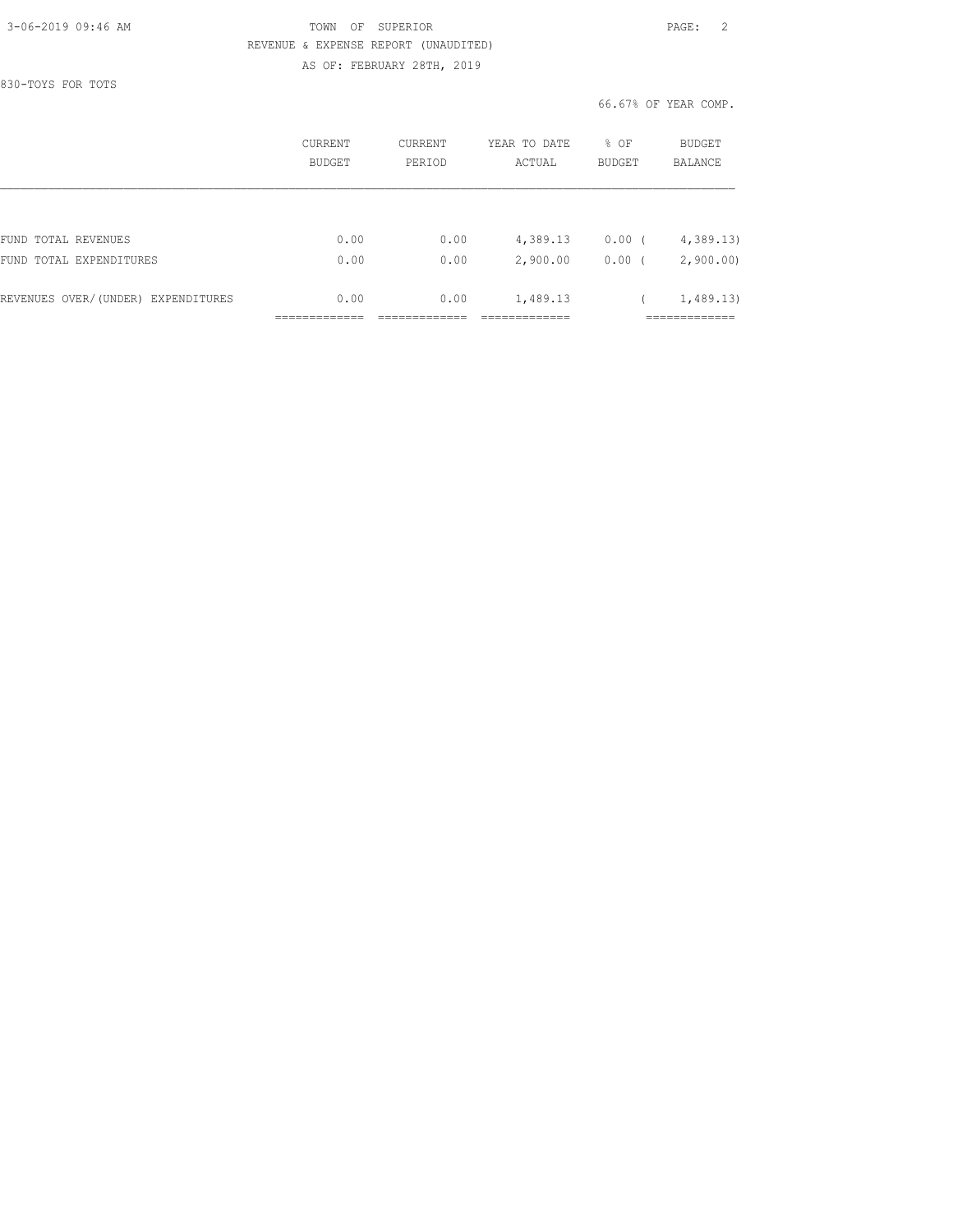| 3-06-2019 09:46 AM |  |
|--------------------|--|
|                    |  |

### TOWN OF SUPERIOR **Example 2019** PAGE: 1 REVENUE & EXPENSE REPORT (UNAUDITED) AS OF: FEBRUARY 28TH, 2019

# 840-GENERAL FIXED ASSETS

### NON-DEPARTMENTAL 66.67% OF YEAR COMP.

|                                    | <b>CURRENT</b><br><b>BUDGET</b> | <b>CURRENT</b><br>PERIOD | YEAR TO DATE<br>ACTUAL | % OF<br><b>BUDGET</b> | BUDGET<br><b>BALANCE</b> |
|------------------------------------|---------------------------------|--------------------------|------------------------|-----------------------|--------------------------|
|                                    |                                 |                          |                        |                       |                          |
| EXPENDITURES                       |                                 |                          |                        |                       |                          |
| SUPPLIES                           |                                 |                          |                        |                       |                          |
| 840-00-5299 OPERATING SUPPLIES     | 0.00                            | 0.00                     | 0.00                   | 0.00                  | 0.00                     |
| SUBTOTAL SUPPLIES                  | 0.00                            | 0.00                     | 0.00                   | 0.00                  | 0.00                     |
| NON-OPERATING                      |                                 |                          |                        |                       |                          |
| 840-00-5800 DEPRECIATION           | 0.00                            | 0.00                     | 0.00                   | 0.00                  | 0.00                     |
| SUBTOTAL NON-OPERATING             | 0.00                            | 0.00                     | 0.00                   | 0.00                  | 0.00                     |
|                                    |                                 |                          |                        |                       |                          |
| TOTAL EXPENDITURES                 | 0.00<br>----                    | 0.00                     | 0.00                   | 0.00                  | 0.00                     |
| REVENUES OVER/(UNDER) EXPENDITURES | 0.00                            | 0.00                     | 0.00                   |                       | 0.00                     |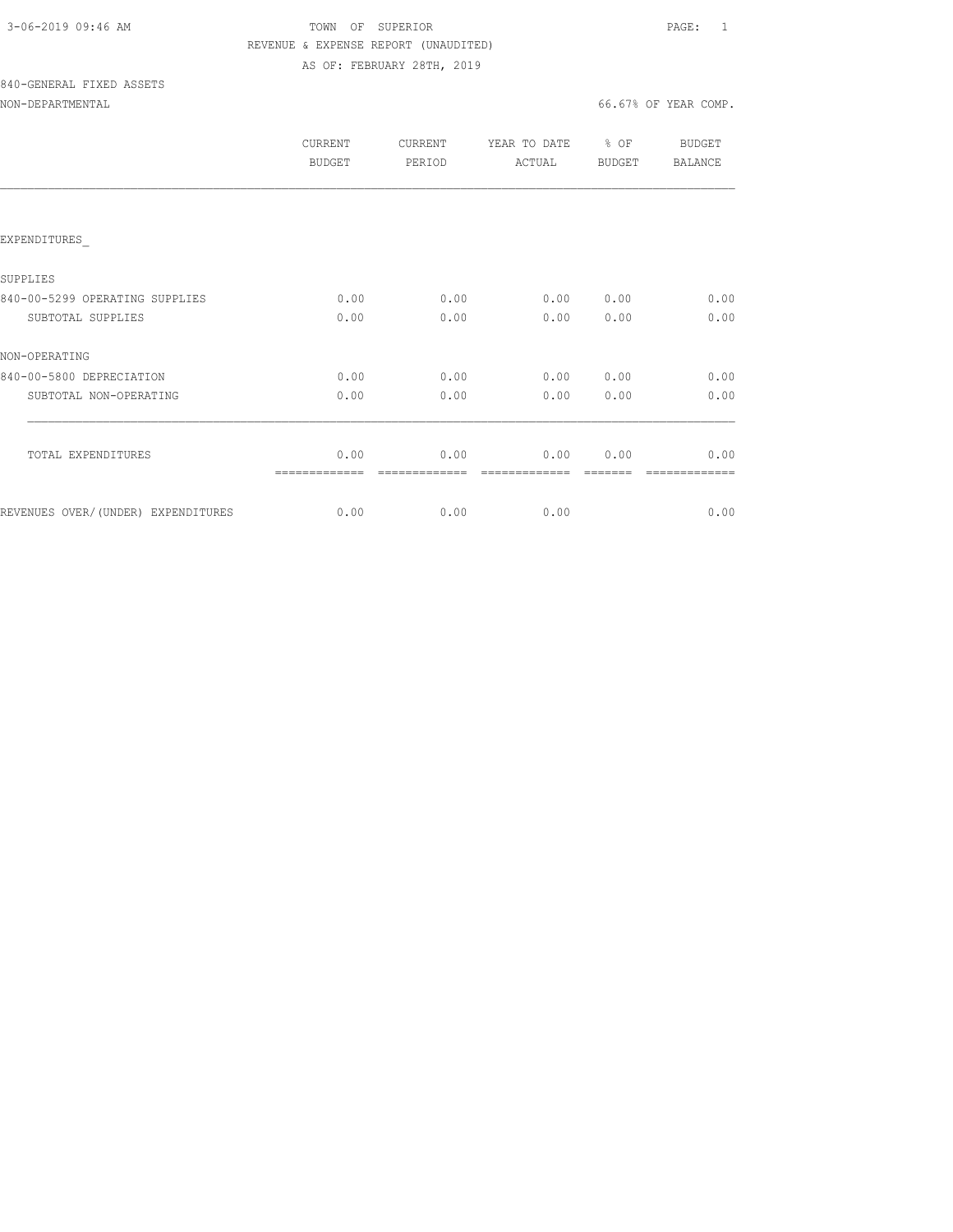### 3-06-2019 09:46 AM TOWN OF SUPERIOR PAGE: 2 REVENUE & EXPENSE REPORT (UNAUDITED) AS OF: FEBRUARY 28TH, 2019

840-GENERAL FIXED ASSETS

|                                    | CURRENT<br><b>BUDGET</b> | <b>CURRENT</b><br>PERIOD | YEAR TO DATE<br>ACTUAL | % OF<br><b>BUDGET</b> | <b>BUDGET</b><br><b>BALANCE</b> |
|------------------------------------|--------------------------|--------------------------|------------------------|-----------------------|---------------------------------|
|                                    |                          |                          |                        |                       |                                 |
| FUND TOTAL REVENUES                | 0.00                     | 0.00                     | 0.00                   | 0.00                  | 0.00                            |
| FUND TOTAL EXPENDITURES            | 0.00                     | 0.00                     | 0.00                   | 0.00                  | 0.00                            |
| REVENUES OVER/(UNDER) EXPENDITURES | 0.00                     | 0.00                     | 0.00                   |                       | 0.00                            |
|                                    |                          |                          |                        |                       |                                 |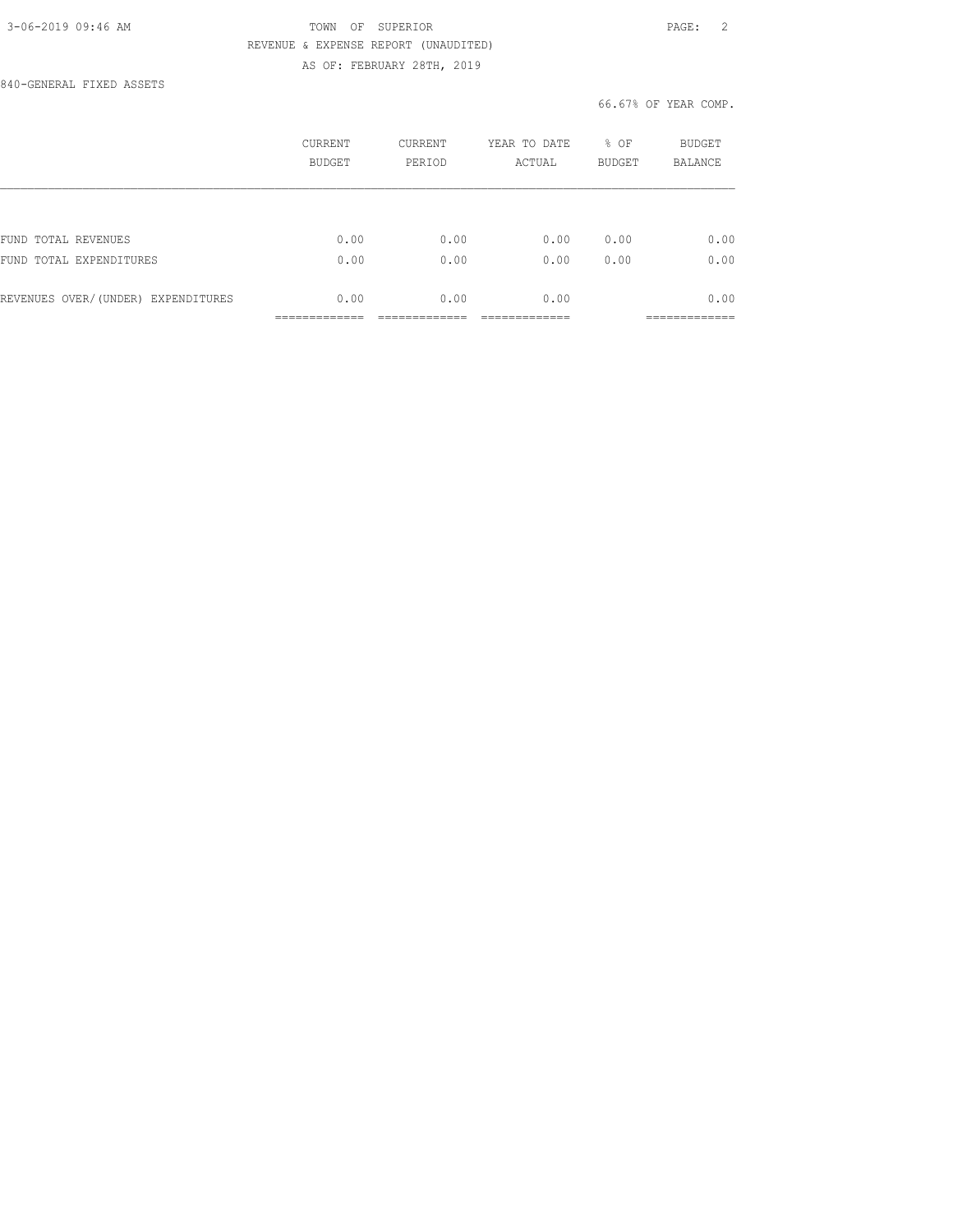| 3-06-2019 09:46 AM |  |
|--------------------|--|
|                    |  |

850-GENERAL L/T DEBT

### TOWN OF SUPERIOR **PAGE:** 1 REVENUE & EXPENSE REPORT (UNAUDITED) AS OF: FEBRUARY 28TH, 2019

NON-DEPARTMENTAL 66.67% OF YEAR COMP.

|                                    | CURRENT<br><b>BUDGET</b> | CURRENT<br>PERIOD | YEAR TO DATE<br>ACTUAL | % OF<br>BUDGET | BUDGET<br>BALANCE |
|------------------------------------|--------------------------|-------------------|------------------------|----------------|-------------------|
|                                    |                          |                   |                        |                |                   |
| EXPENDITURES                       |                          |                   |                        |                |                   |
| SUPPLIES                           |                          |                   |                        |                |                   |
| 850-00-5299 OPERATING SUPPLIES     | 0.00                     | 0.00              | 0.00                   | 0.00           | 0.00              |
| SUBTOTAL SUPPLIES                  | 0.00                     | 0.00              | 0.00                   | 0.00           | 0.00              |
| TOTAL EXPENDITURES                 | 0.00                     | 0.00              | 0.00                   | 0.00           | 0.00              |
| REVENUES OVER/(UNDER) EXPENDITURES | 0.00                     | 0.00              | 0.00                   |                | 0.00              |